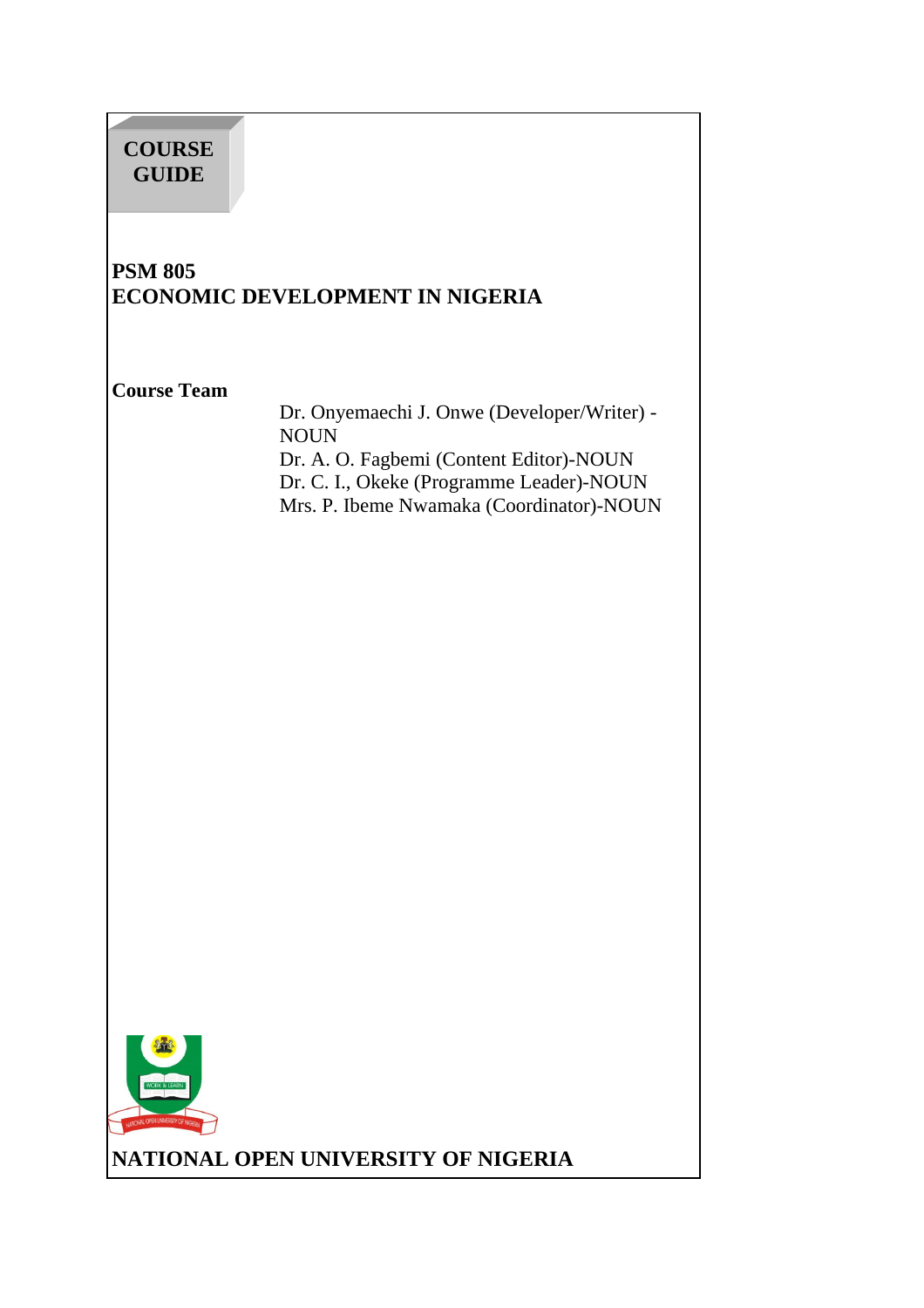National Open University of Nigeria **Headquarters** 14/16 Ahmadu Bello Way Victoria Island

Abuja Office 5, Dar es Salaam Street Off Aminu Kano Crescent Wuse II, Abuja Nigeria

e-mail: centralinfo@noun.edu.ng URL: www.noun.edu.ng

Published by National Open University of Nigeria

Printed 2013

ISBN: 978-058-386-6

All Rights Reserved

Printed by: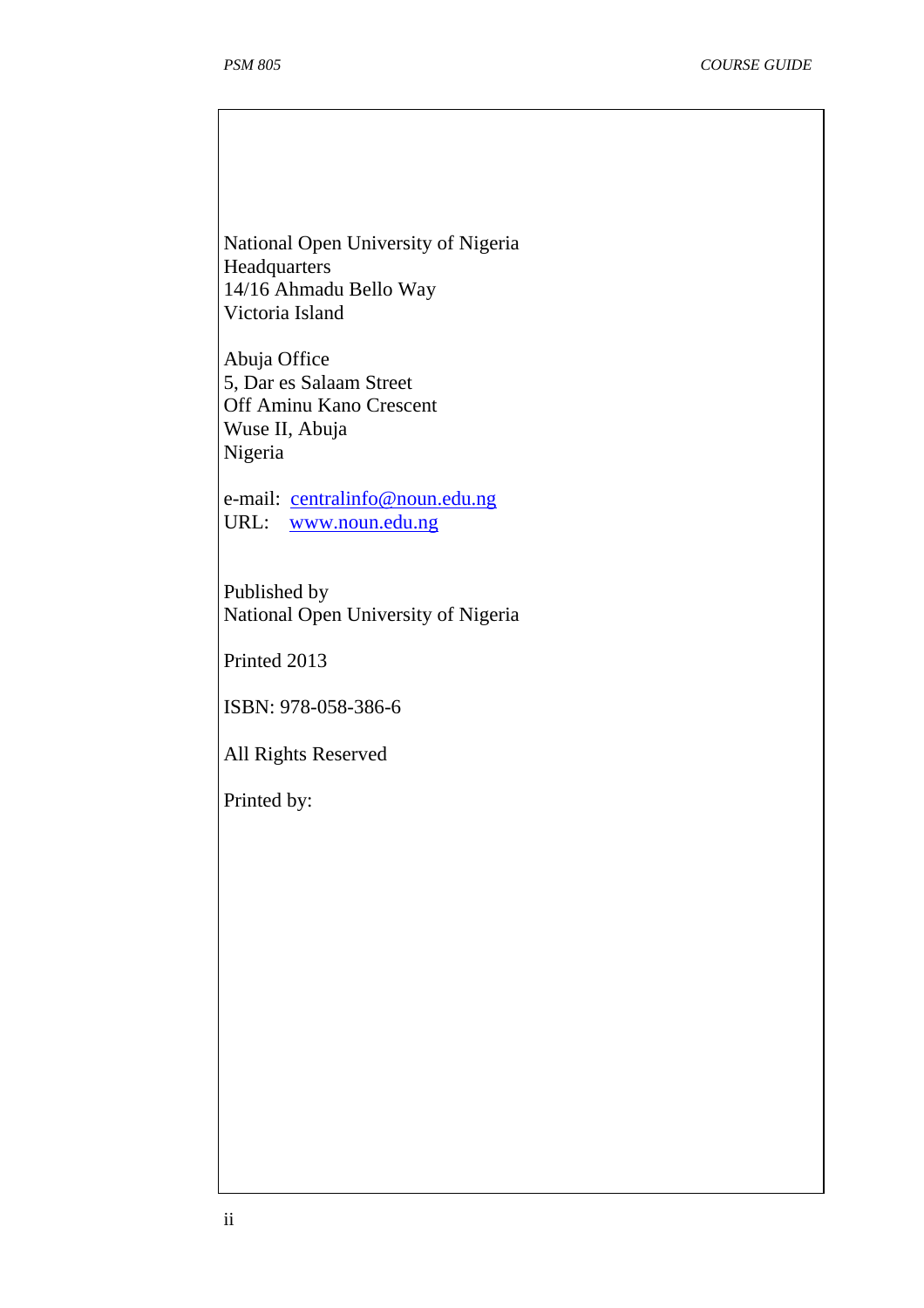## **CONTENTS PAGE**

| iv                       |
|--------------------------|
| iv                       |
| iv                       |
| V                        |
| V                        |
| vi                       |
| vi                       |
| vi                       |
| $\overline{\mathbf{vi}}$ |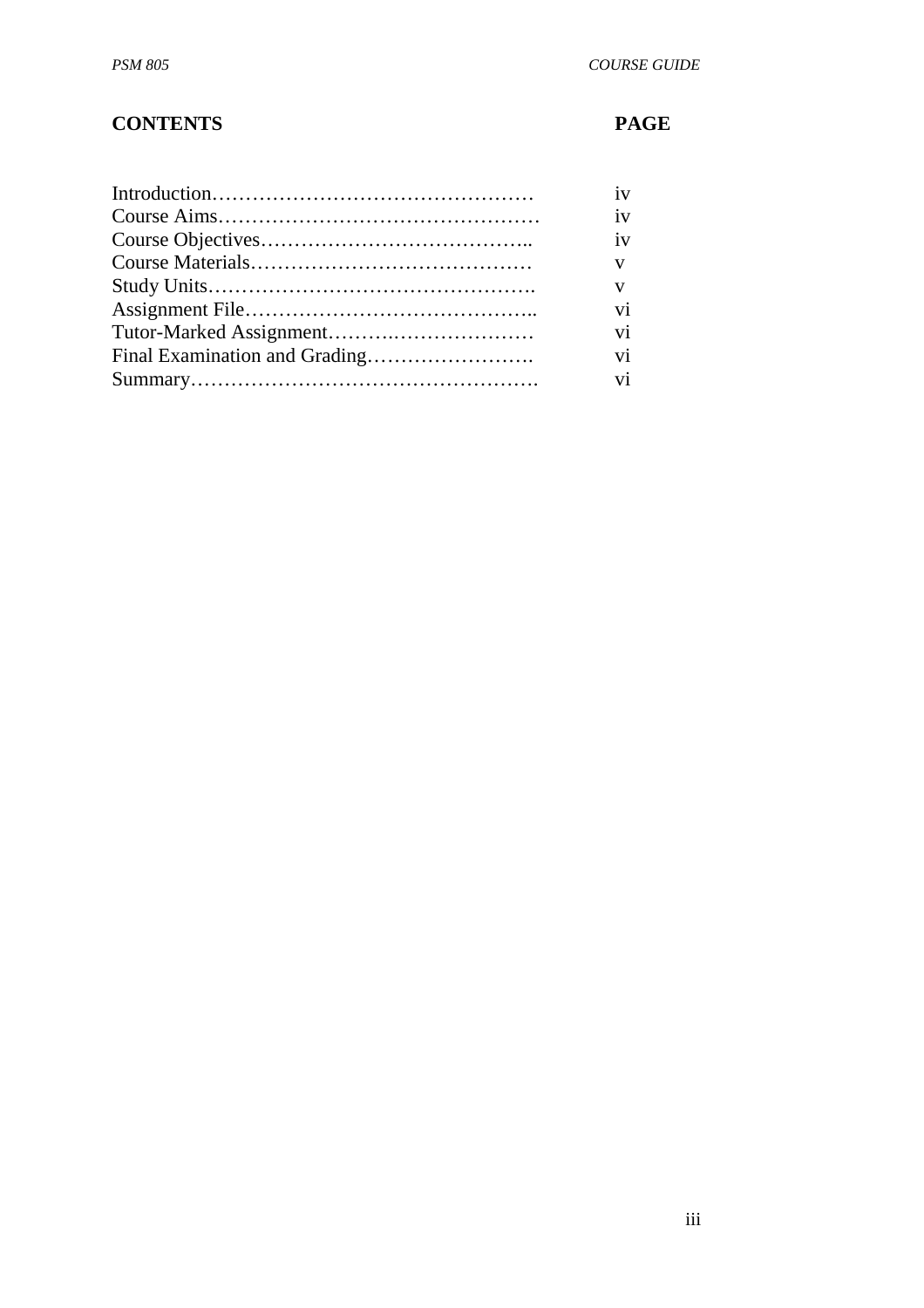#### **INTRODUCTION**

The course, PSM 805: Economic Development in Nigeria is a twocredit unit course for M. Sc. students in the School of Management Sciences

The course has been systematically arranged for you in fifteen distinct but related units of study activities. This course guide informs you of what you need to know about the aims and objectives of the course, composition of the course material, arrangement of the study units, assignments, and examinations.

#### **THE COURSE AIMS**

This course is aimed at acquainting you with the meaning of economic development, theories of economic development, the principles of development and how these principles have affected the development of the Nigerian economy. Its focus is on analysis of the development process in the Nigerian economy, development prospects in Nigeria, and the way forward. To ensure the achievement of this aim, important background information has been provided and discussed, including:

- The Circular Flow of Economic Activity
- Monetary Policy Targets, Issues, Framework, and Policies
- The Government, Foreign Trade and Nigerian Economy
- History of Economic Growth in Nigeria
- Theories of Development
- Stages of Economic Development
- Development Planning in Nigeria
- Rolling Plans in Nigeria
- Indigenisation in Nigeria
- The Nigerian Fiscal Policies
- The Post-Structural Poverty Alleviation Strategies in Nigeria: The National Economic Empowerment and Development Strategy (NEEDS).

#### **COURSE OBJECTIVES**

Having gone through the activities of this course, you are expected to:

- Distinguish between economic development and economic growth
- Be familiar with the nature of government policies in Nigeria
- Know the relative importance of international trade in Nigeria
- Understand the History of Economic growth in Nigeria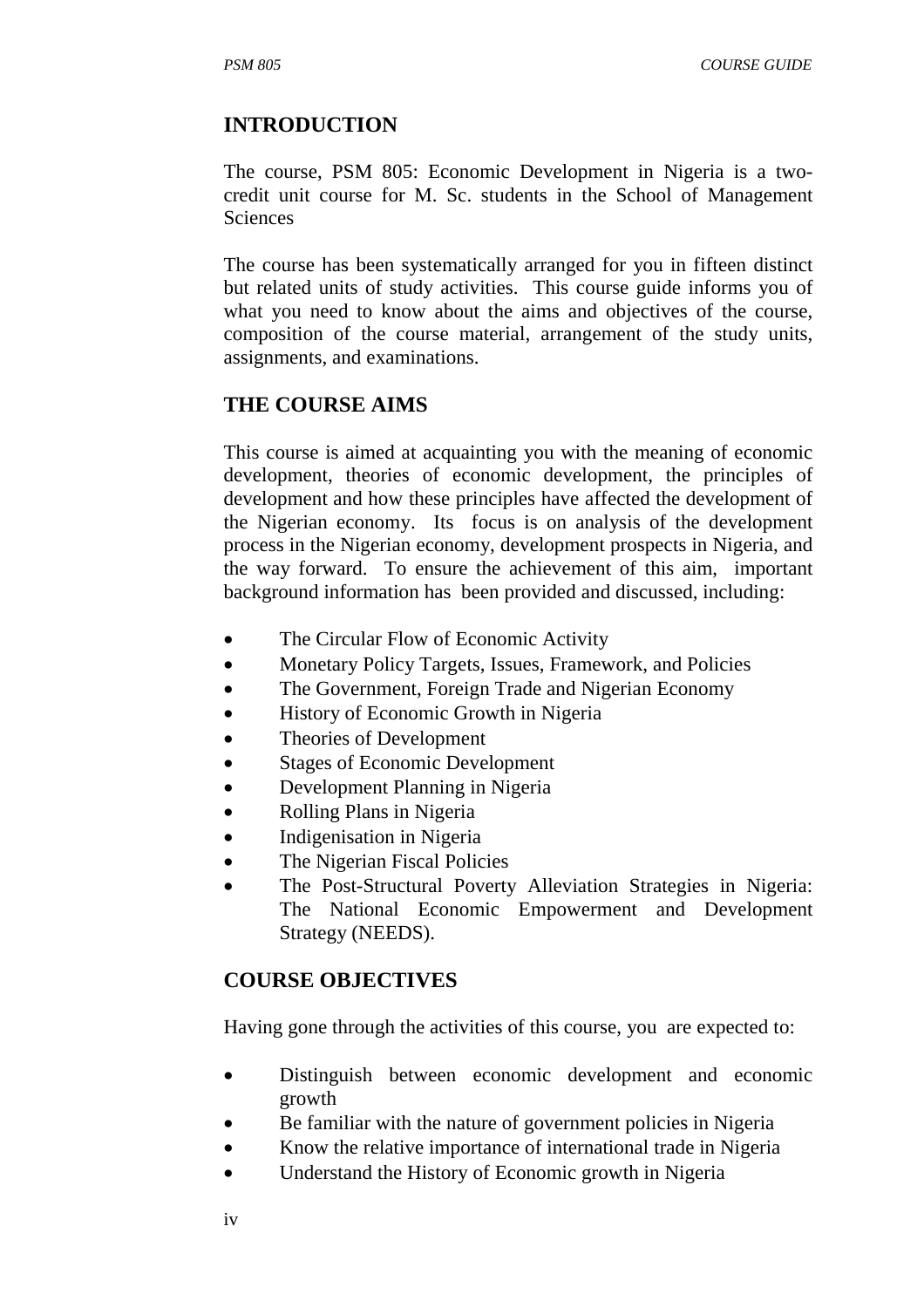- Understand the theories and stages of economic development
- Be familiar with development planning in Nigeria, including the rolling plans.
- Be familiar with indigenisation policies in Nigeria
- Discuss Nigeria's fiscal policies and her poverty alleviation policies.
- Effectively contribute to development programmes in Nigeria.

## **COURSE MATERIALS**

The course material package is composed of:

- The Course Guide
- The Study Units
- Self-Assessment Exercises
- Tutor-Marked Assignments
- References

## **STUDY UNITS**

The study units are as listed below:

#### **Module 1**

| Unit 1 | Market Participants and Circular Flow of Economic    |
|--------|------------------------------------------------------|
|        | Activity                                             |
| Unit 2 | Goals, Instruments, Targets, and Problems Associated |
|        | with Monetary Policies in Nigeria                    |
| Unit 3 | Government, Foreign Trade, and the Economy           |
| Unit 4 | Economic Growth in Nigeria: A Historical Background  |
| Unit 5 | The Historical Theories of Development               |
|        |                                                      |

#### **Module 2**

| Unit 1 | The Big-Push Theory of Economic Development and       |
|--------|-------------------------------------------------------|
|        | Harrod-Domar's Theory of Growth                       |
| Unit 2 | <b>Stages of Economic Development</b>                 |
| Unit 3 | Development Planning in Nigeria                       |
| Unit 4 | The Post-Independence Development Planning in Nigeria |
| Unit 5 | Rolling Plans in Nigeria                              |

#### **Module3**

- Unit 1 Indigenisation as a Development Policy in Nigeria
- Unit 2 The Nigerian Fiscal Policies
- Unit 3 Monetary Policy Framework in Nigeria
- Unit 4 Operations of the Monetary Policy in Nigeria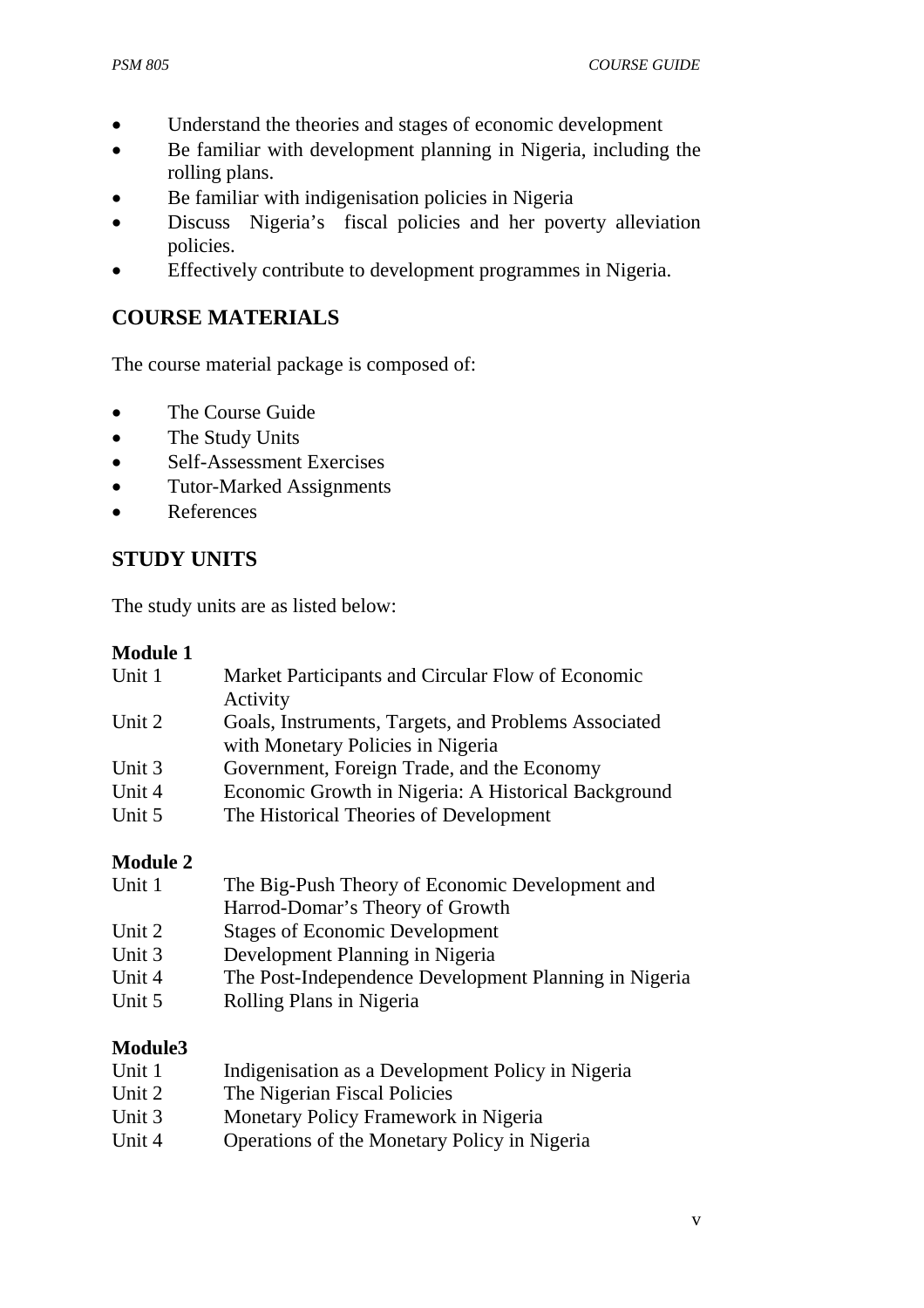Unit 5 The Post-Structural Adjustment Poverty Alleviation Strategies in Nigeria: The NEEDS.

### **ASSIGNMENT FILE**

Each unit of the course has a self-Assessment Exercise. You will be expected to attempt the exercises as they will enable you know if you understood the content of the unit.

## **TUTOR-MARKED ASSIGNMENT**

The Tutor-Marked Assignment (TMA) at the end of each unit is designed to test your understanding and application of the concepts learned. It is extremely important that you submit these assignments to your facilitators for assessments and comments. TMA scores are often assigned through e-TMAs, organized by the University. The total score obtainable is 30 per cent.

## **FINAL EXAMINATION AND GRADING**

At the end of the course, you will be expected to participate in the final examinations as scheduled. The final examination constitutes seventy (70) per cent of the total grading score for the course.

### **SUMMARY**

The course, PSM 805: Economic Development in Nigeria, is ideal for today's public and private-sector administrators. It will enable the you carry out research activities and effectively present arguments on the way forward for development of the Nigerian economy. Having successfully completed the activities as required by the course, you will be equipped with the global expectations of public administrators. You will find the course very useful in your daily political, economic, and social decisions. Enjoy the course.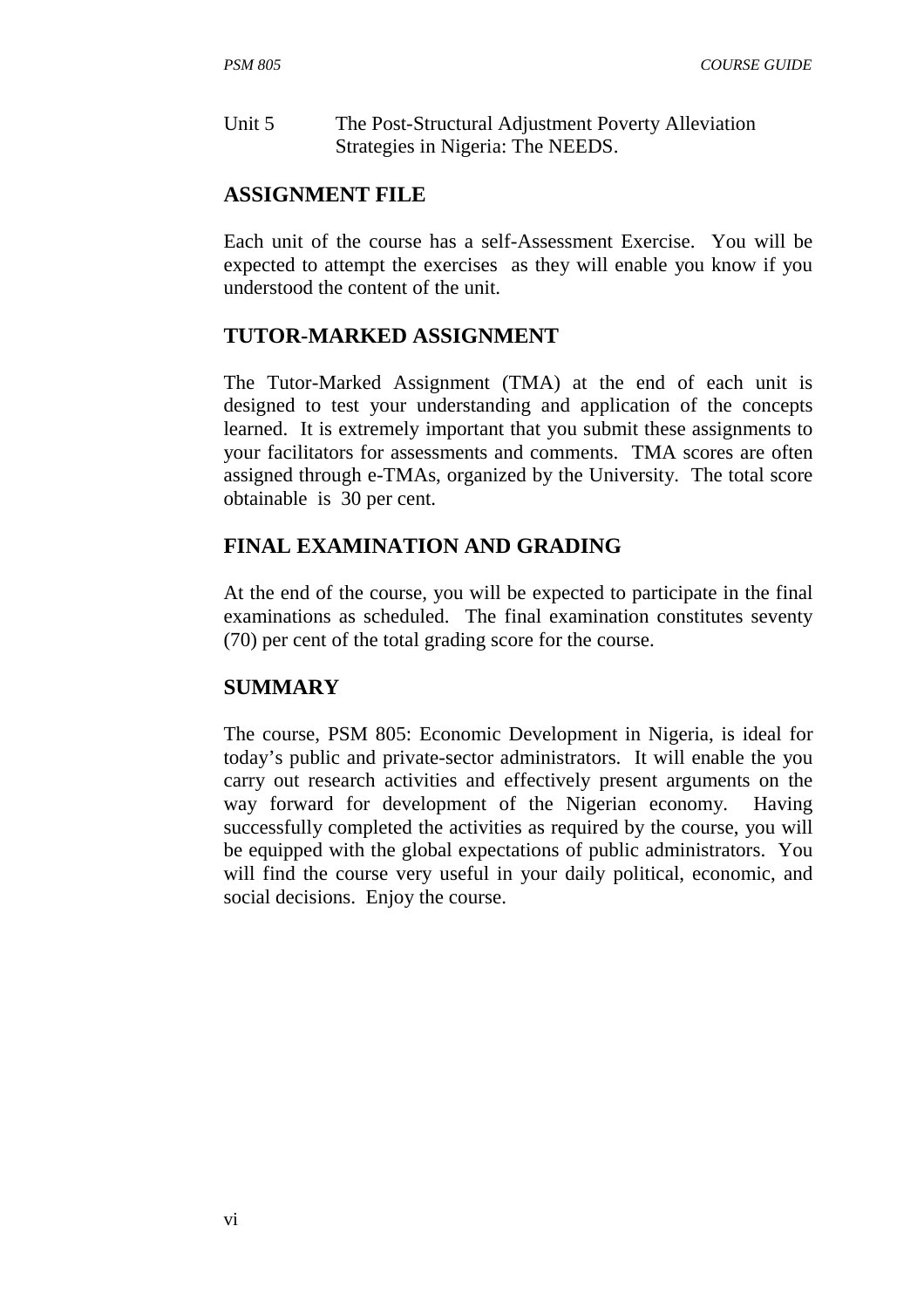# **MAIN COURSE**

# **CONTENTS PAGE**

| <b>Module 1</b> |                                           | 1            |
|-----------------|-------------------------------------------|--------------|
| Unit 1          | Market Participants and Circular          |              |
|                 |                                           | $\mathbf{1}$ |
| Unit 2          | Goals, Instruments, Targets, and Problems |              |
|                 | <b>Associated with Monetary</b>           |              |
|                 |                                           | 7            |
| Unit 3          | Government, Foreign Trade,                |              |
|                 |                                           | 14           |
| Unit 4          | Economic Growth in Nigeria:               |              |
|                 | A Historical Background                   | 23           |
| Unit 5          | The Historical Theories of Development    | 30           |
| <b>Module 2</b> |                                           | 37           |
| Unit 1          | The Big-Push Theory of Economic           |              |
|                 | Development and Harrod-Domar's            |              |
|                 |                                           | 37           |
| Unit 2          | Stages of Economic Development            | 44           |
| Unit 3          | Development Planning in Nigeria           | 49           |
| Unit 4          | The Post-Independence Development         |              |
|                 |                                           | 56           |
| Unit 5          |                                           | 68           |
| <b>Module 3</b> |                                           | 78           |
| Unit 1          | Indigenisation as a Development           |              |
|                 | Policy in Nigeria                         | 78           |
| Unit 2          | The Nigerian Fiscal Policies              | 85           |
| Unit 3          | Monetary Policy Framework in Nigeria      | 92           |
| Unit 4          | <b>Operations of the Monetary</b>         |              |
|                 | Policy in Nigeria                         | 99           |
| Unit 5          | The Post-Structural Adjustment Poverty    |              |
|                 | Alleviation Strategies in Nigeria:        |              |
|                 |                                           | 108          |
|                 |                                           |              |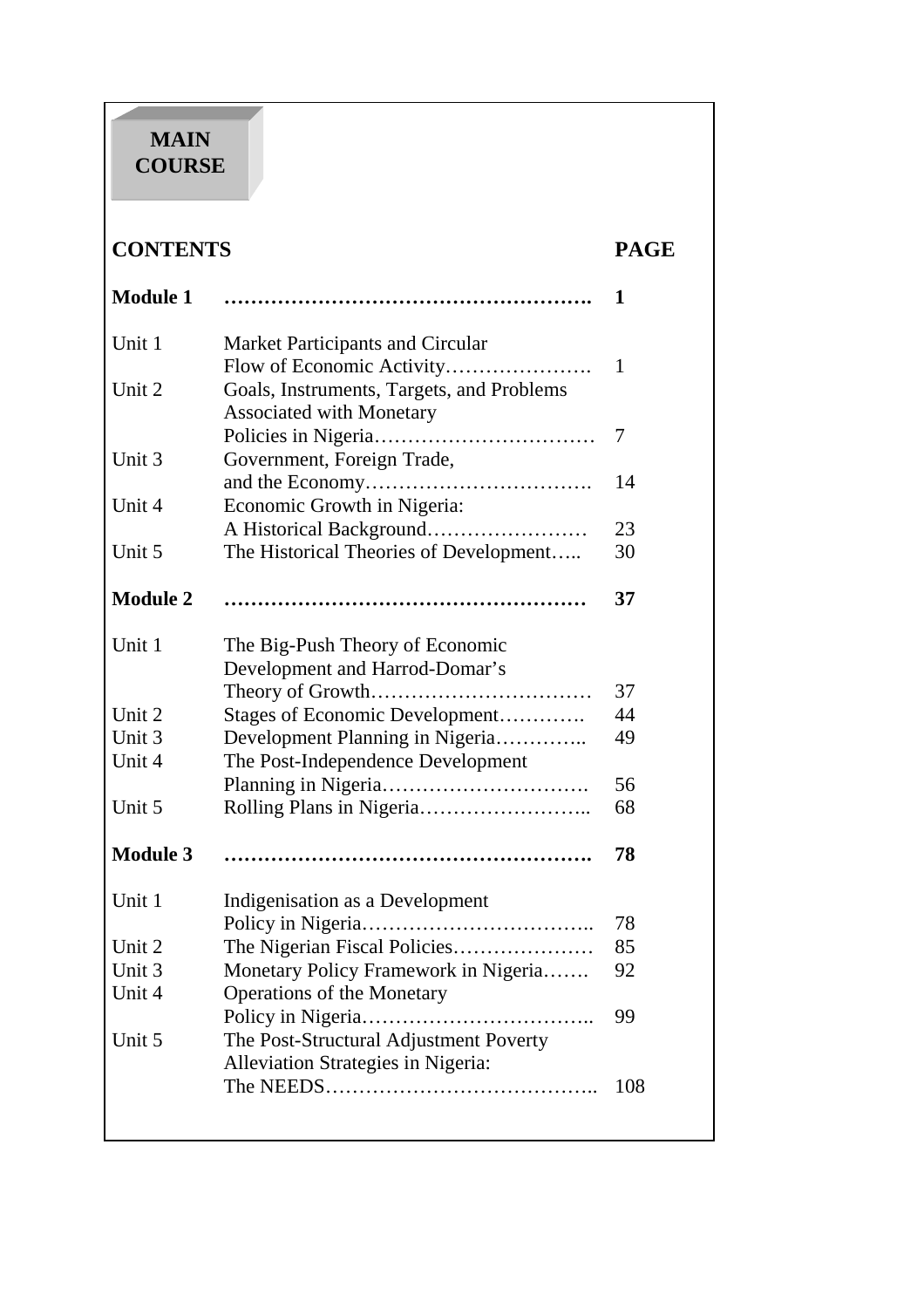# **MODULE 1**

| Unit 1 | Market Participants and Circular Flow of Economic    |
|--------|------------------------------------------------------|
|        | Activity                                             |
| Unit 2 | Goals, Instruments, Targets, and Problems Associated |
|        | with Monetary Policies in Nigeria                    |
| Unit 3 | Government, Foreign Trade, and the Economy           |
| Unit 4 | Economic Growth in Nigeria: A Historical Background  |
| Unit 5 | The Historical Theories of Development               |
|        |                                                      |

## **UNIT 1 MARKET PARTICIPANTS AND CIRCULAR FLOW OF ECONOMIC ACTIVITY**

## **CONTENTS**

- 1.0 Introduction
- 2.0 Objectives
- 3.0 Main Content
	- 3.1 Market Participants in the Flow of Economic Activities 3.1.1 Market Participants
	- 3.2 The Circular Flow of Economic Activities
		- 3.2.1 The Factor Markets
		- 3.2.2 The Product Markets
- 4.0 Conclusion
- 5.0 Summary
- 6.0 Tutor-Marked Assignment
- 7.0 References/Further Reading

## **1.0 INTRODUCTION**

In this unit, we look at the circular flow of economic activity and how market participants influence the activities of a given economy. The unit is important for all public and private decision makers, as these decision makers cannot operate in isolation. The unit is a significant part of the preliminary discussions for issues involving economic development in an economy.

## **2.0 OBJECTIVES**

At the end of this unit you should be able to:

- demonstrate knowledge of the circular flow of economic activities
- identify the major characteristics of market participants on a macro level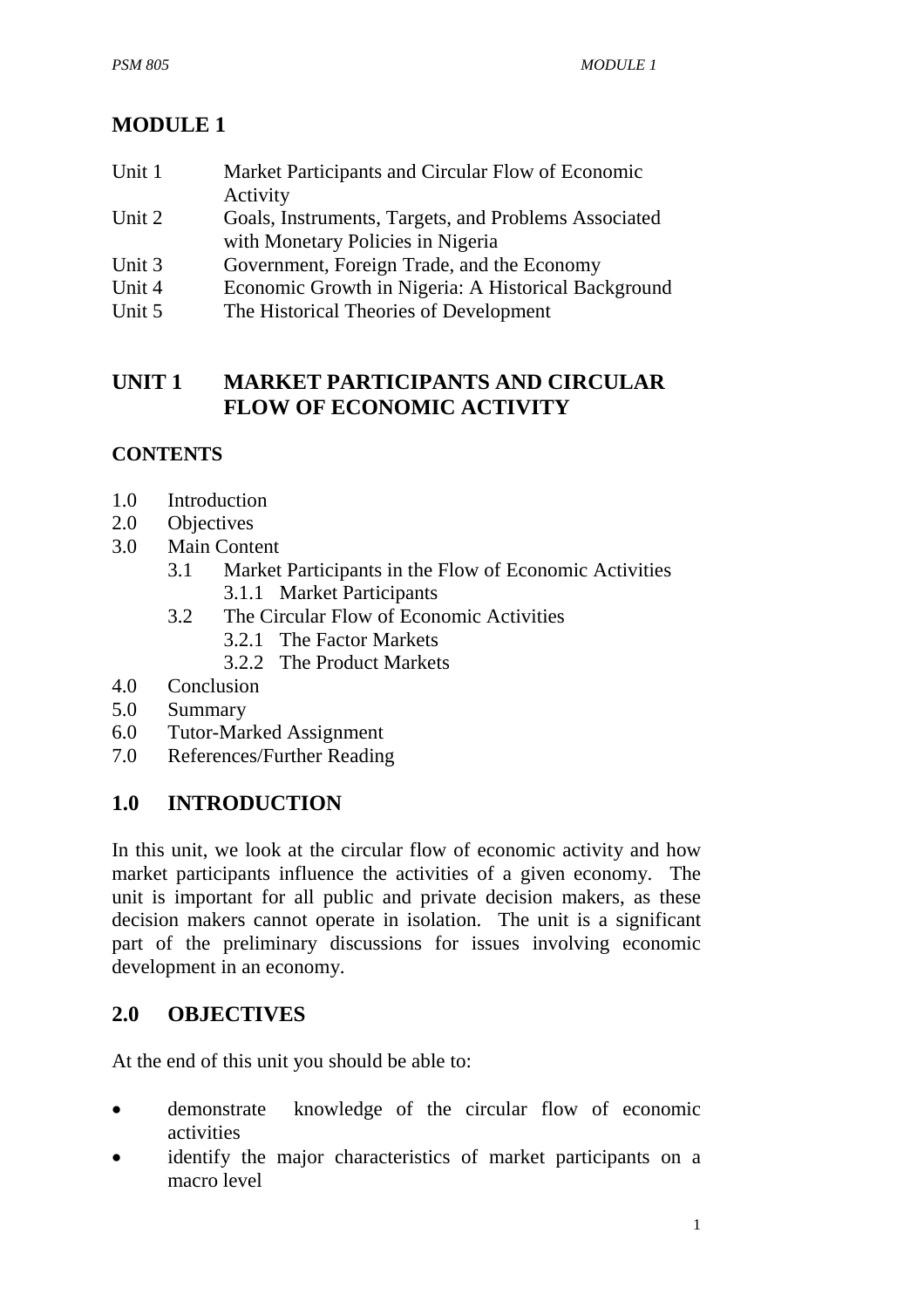make effective administrative decisions based on the information you acquired from the unit.

## **3.0 MAIN CONTENT**

## **3.1 Market Participants in the Flow of Economic Activities**

## **3.1.1 Market Participants**

Over 140 million consumers and tens of thousands of businesses and government agencies directly participate in the Nigerian economy. Thousands of foreigners also participate in the daily economic activities by selling and buying goods in Nigerian markets. These market participants come into the marketplace to satisfy specific economic goals. Consumers, for example, come into the market with the basic objective of buying the most desirable goods and services that their limited budgets permit. You cannot afford everything you want, so you must make choices about how to spend your limited available naira. Your goal is to maximise the satisfaction or utility you get from your disposable income.

Businesses also attempt to maximise earnings in the marketplace. Business earnings or profits are the difference between sales receipts and total costs. To maximise profits, business firms must use their resources efficiently in the production of goods needed by the consumers for maximising their satisfaction.

Government agencies or the public sector also have goals to maximise. The major purpose of government is usually to use available resources to serve public needs. The available resources are also limited, so that all arms of government— local, state, and federal – must use scarce resources carefully, with the major aim of maximising the general welfare of the society. Foreigners pursue these same goals, participating in our markets as consumers or producers.

Market participants often lose sight of their respective goals. For instance, consumers sometimes make impulsive purchases and later wish they had used their incomes more wisely. On the same token, a producer may decide to take a two-hour lunch, even at the expense of maximum profits. Elected officials sometimes put their personal interests ahead of the public's interest. In all sectors of the economy, however, the basic goals of utility maximisation, profit maximisation, and welfare maximisation explain most of the market activities.

The human desire to maximise the returns on limited resources leads us to participate in the market, buying and selling various goods and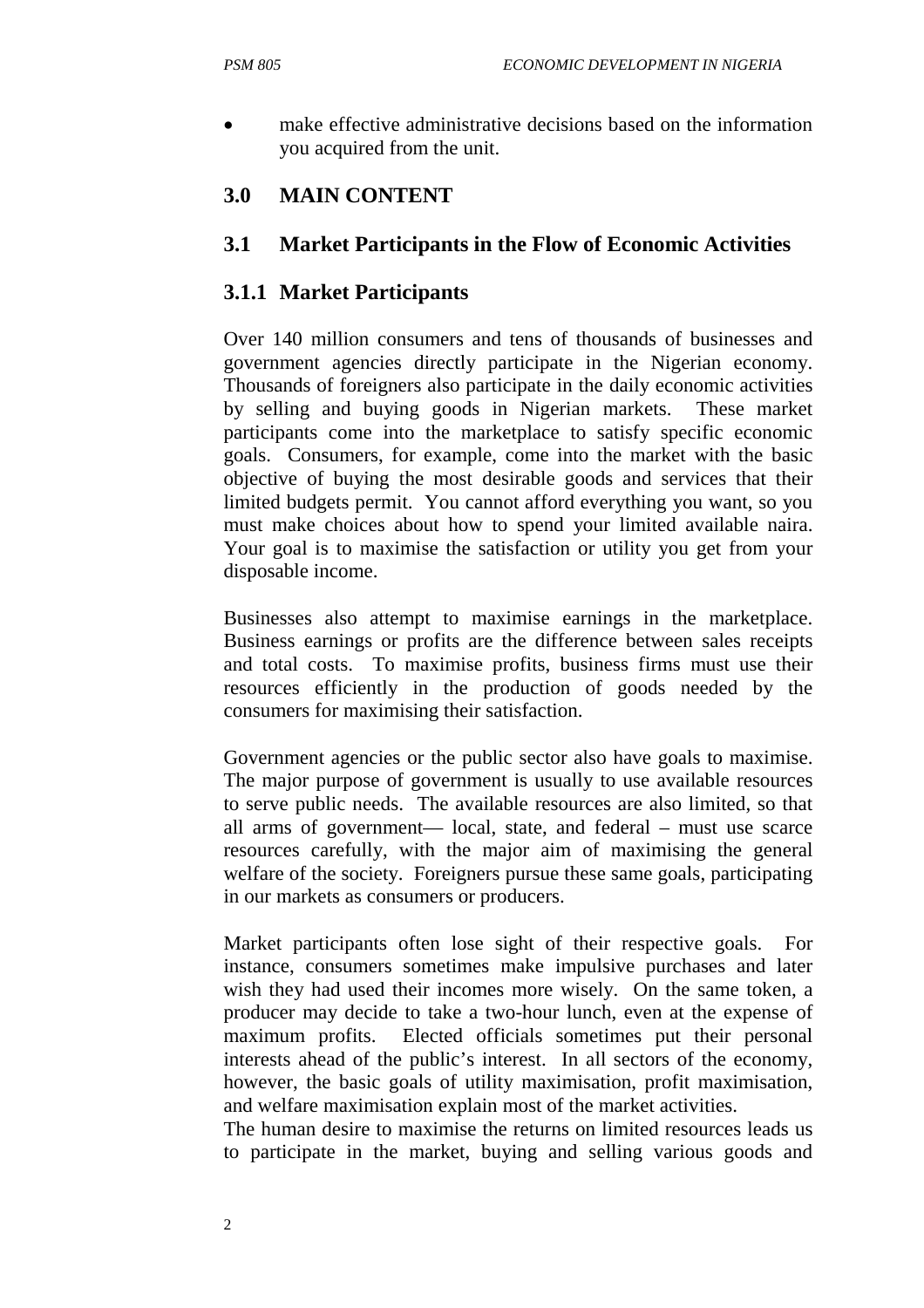services. Our decision to participate in the exchange of goods and services is usually prompted by two motives:

- First, most of us are incapable of producing everything we desire to consume.
- Second, even if we could produce all our own goods and services, it would still make sense to specialise in producing only one product we are good in producing and trading it for other desired goods and services.

Our economic interactions with others are necessitated by two major constraints:

- First is our absolute inability as individuals to produce all the things we need or desire.
- Second is the limited amount of time, energy, and resources we possess for producing those things we could make ourselves.

## **3.2 The Circular Flow of Economic Activities**

The circular flow of economic activities show how all the market participants interact in the production and distribution of goods and services in an economy. It illustrates the flow of economic activities among businesses, households, the government, and foreigners. *Figure 3.1* is an illustration of the circular flow. It summarises the kinds of interactions that occur among market participants.



*Figure 3.1***:** Circular flow of economic activities

Note that the arrow  $\rightarrow$  indicates supply of factors to the factor markets by consumers, reading from the consumer's box to the factor market box. The arrow that points in the opposite direction  $(\leftarrow)$  indicates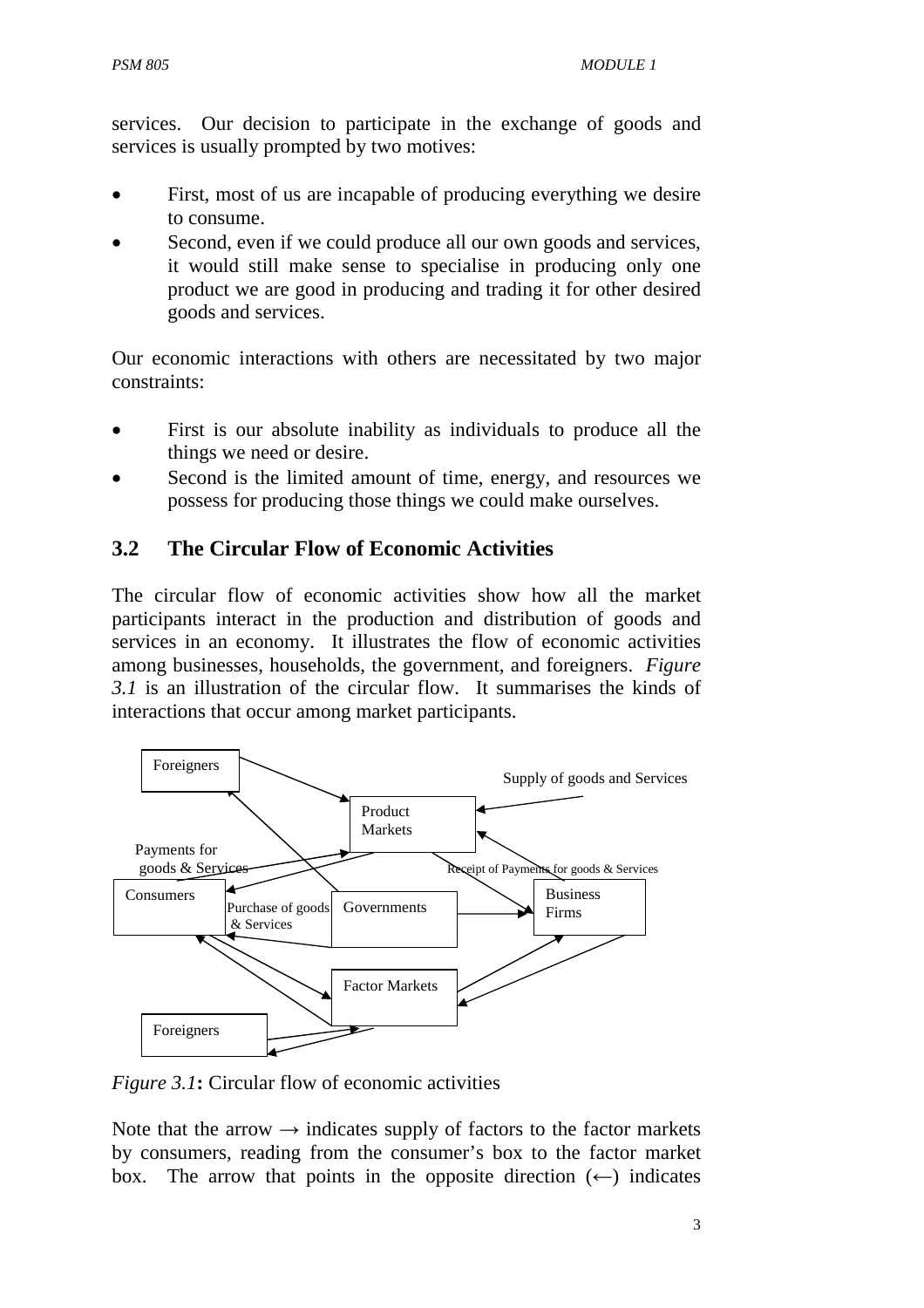receipt of factor payments by the consumers, as we assume that the consumers are owners of factor of production. The same notation goes for the arrows between the factor markets' box and business firms' box, as well as between foreigners' box and factor markets' box. These notes were needed for a cleaner diagrammatic presentation.

Generally, the directions of the flow of activities are shown by the arrows as in *Figure 3.1*. At the beginning is the household. The households or consumers supply factors of production to the business firms through the factor markets. The business firms, in turn, purchase the factors of production from the households through the factor markets. These business firms use the factors of production to produce goods and services. The goods and services are then supplied to the households or consumers through the product markets. The households, in turn, purchase the goods and services from the business firms through the product markets. Now the flow of goods and factors of production can be said to be complete.

The next flow is the flow of income from, or payments for goods, services, and factors of production. The households receive income from the sale of factors of production. These receipts are in the form of rent for land, wages for labour, and interests for capital. The households, in turn, pay for the goods and services. These payments are received by the business firms in the form of revenue from sale of goods and services, and profits being the earnings from entrepreneurship.

The flow also shows that federal, state, and local governments acquire resources from factor markets and provide services to both consumers and business firms. Foreigners also participate by supplying import items, purchasing export items, and buying and selling factors of production.

The simplest way to keep track of all the above stated market activities is to distinguish between two basic markets: the factor markets and the product markets.

### **3.2.1 The Factor Markets**

The factor markets are the markets where factors of production are exchanged for money. These are the places where factors of production, such as land, labour, and capital, as well as entrepreneurship are bought and sold.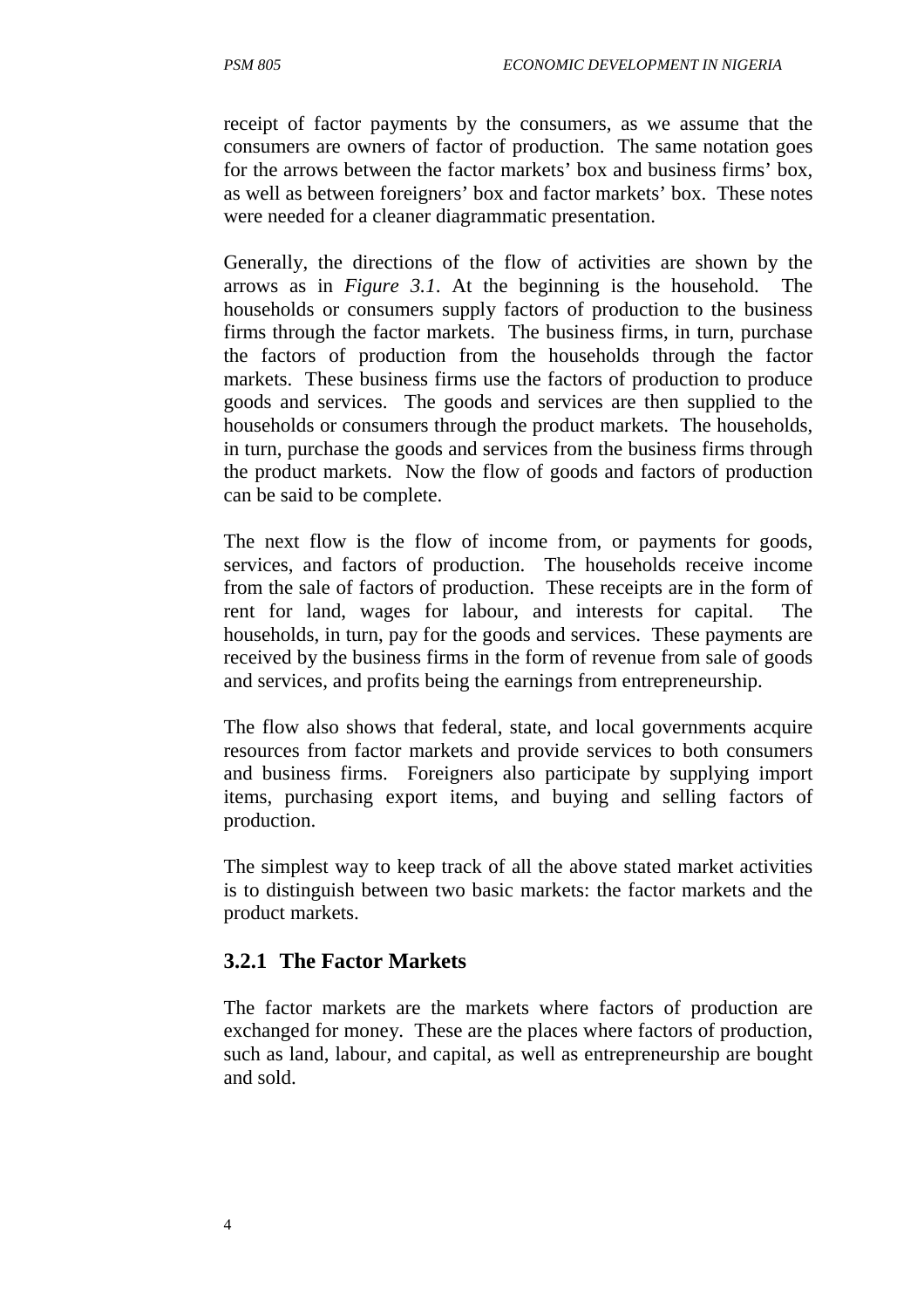## **3.2.2 The Product Markets**

The product markets are markets where finished goods and services are bought and sold. At the end of a hard day's work, consumers or households go to the market to purchase goods and services. In this context, consumers interact with business firms, purchasing goods and services these firms produced. Foreigners also participate in the product market by supplying goods and services (imports) to Nigerians and buying some of her products (exports).

The arrows connecting product markets to consumers in *Figure 3.1* emphasise the fact that consumers, by definition, do not supply products. To the extent that individuals produce goods and services, they do so within the government or business sector. An individual, who is a medical doctor, a dentist, a lecturer, or an economic consultant, functions in two sectors. When selling services in the market, this person is regarded as a "business", when away from the office the person is regarded as a "consumer." This distinction is essential in emphasising that "the consumer is a final recipient of goods and services produced."

#### **SELF-ASSESSMENT EXERCISE**

Briefly discuss the role of market participants in economic development.

### **4.0 CONCLUSION**

This unit has informed us about the composition of market participants in an economy, including: (1) the consumers; (2) the businesses; (3) the foreigners; and (iv) the governments. These participants come into the marketplace to satisfy specific economic goals. Consumers attempt to maximise their satisfactions. The businesses aim at maximising their earnings or profits. Government attempts to maximise public welfare. We also learned that the circular flow of economic activity summarises the directions of the flow of economic activities. In this flow, factor markets and product markets were distinguished.

### **5.0 SUMMARY**

You have been informed of the fact that multiple numbers of businesses and government agencies directly participate in the Nigerian economy. Thousands of foreigners also participate in the daily economic activities by selling and buying goods in Nigerian markets. The market participants come into the marketplace to satisfy specific economic needs. Consumers, for example, come into the marketplace with the aim of buying the most desirable goods and services that their limited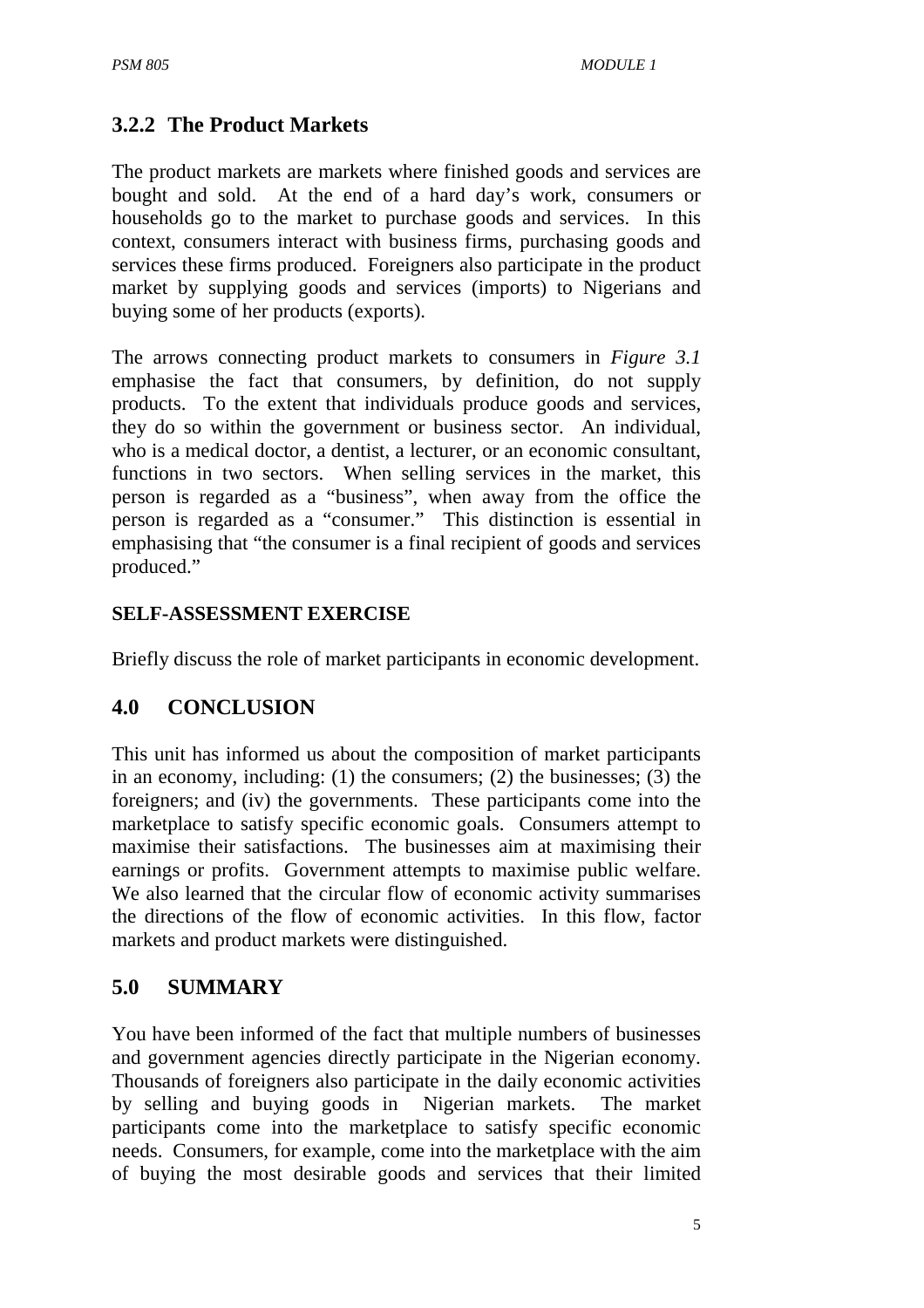budgets permit. Businesses attempt to maximise earnings in the marketplace. Business earnings or profits are the difference between sales receipts and total costs. To maximise profits, business firms must use their resources efficiently in the production of goods needed by the consumers for maximising their satisfaction.

Government agencies or the public sector also have goals to maximise. The major purpose of government is usually to use available resources to serve public needs. The available resources are also limited, so that all arms of government local, state, and federal –must use scarce resources carefully, with the major aim of maximising the general welfare of the society. Foreigners pursue these same goals, participating in our markets as consumers or producers.

We noted that the decision to participate in the exchange of goods and services is usually prompted by two motives:

- First, most of us are incapable of producing everything we desire to consume.
- Second, even if we could produce all our own goods and services, it would still make sense to specialise in producing only one product we are good in producing and trading it for other desired goods and services.

We also noted that the simplest way to keep track of all market activities in the circular flow of economic activities is to distinguish between two basic markets:

- the factor markets and
- the product markets.

## **6.0 TUTOR-MARKED ASSIGNMENT**

Using the circular flow model, present the flow of economic activities associated with the sale of a piece of landed property to a business organisation.

## **7.0 REFERENCE/FURTHER READING**

Begg, D., Fischer, S., & Dornbusch, R. (2000). *Economics.* (6th ed). England: McGraw-Hill.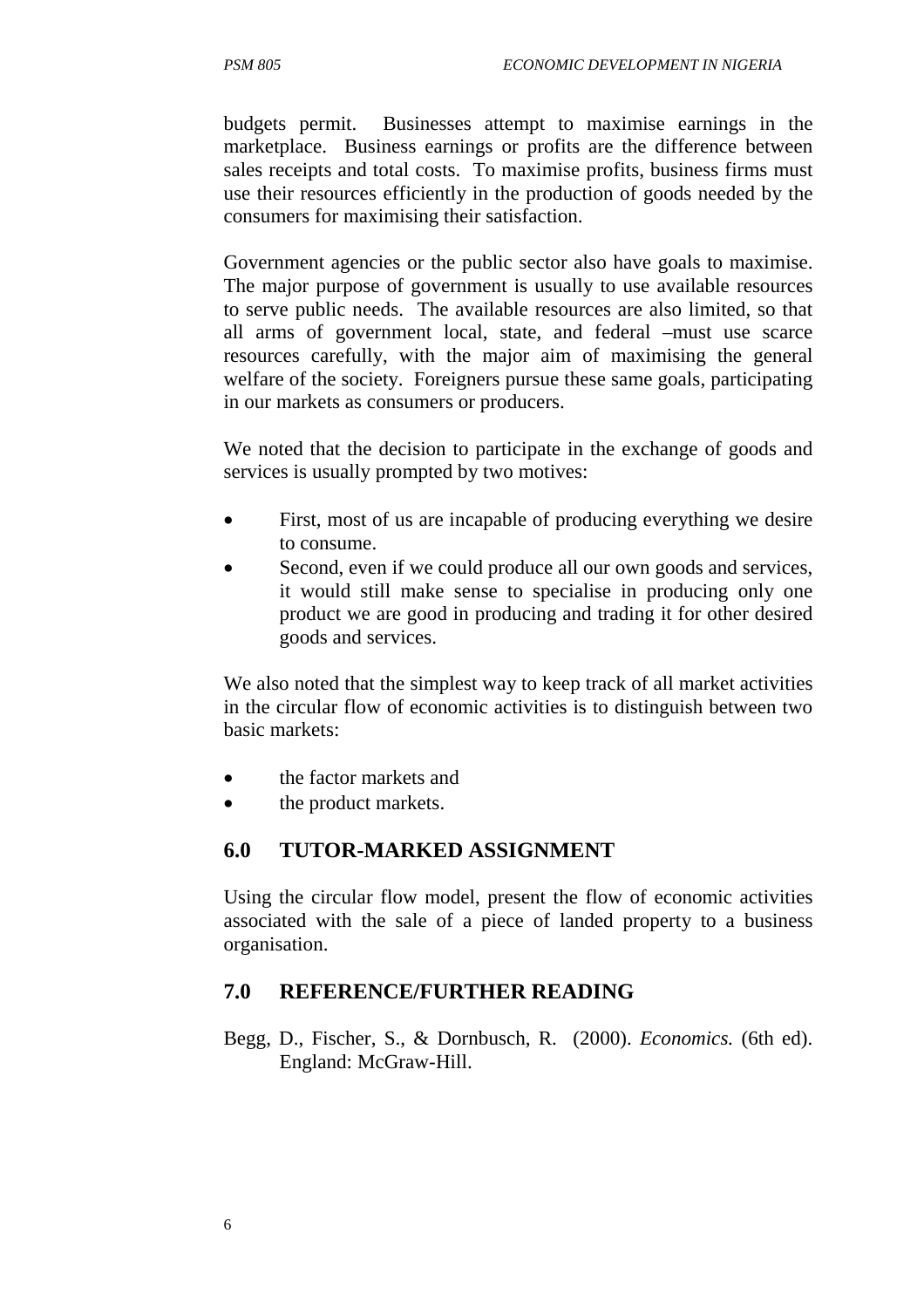## **UNIT 2 GOALS, INSTRUMENTS, TARGETS AND PROBLEMS ASSOCIATED WITH MONETARY POLICIES**

#### **CONTENTS**

- 1.0 Introduction
- 2.0 Objectives
- 3.0 Main Content
	- 3.1 Goals, Instruments, Targets and Problems with Monetary **Policy**
	- 3.2 Goals of Monetary Policy
	- 3.3 Monetary Policy Instruments
	- 3.4 The Use of Monetary Targets
	- 3.5 Problems of Monetary Policy
- 4.0 Conclusion
- 5.0 Summary
- 6.0 Tutor-Marked Assignment
- 7.0 References/Further Reading

#### **1.0 INTRODUCTION**

Having looked at the circular flow of economic activities, you are now in the position to refer to them as we discuss the goals, instruments, targets and problems associated with monetary policies in macroeconomic analyses. As an administrator, knowledge of goals and targets of any economic policy will aid in your planning and control functions. This explains the reason for this unit.

#### **2.0 OBJECTIVES**

At the end of this unit you should be able to:

- explain monetary policies, their goals, instruments and targets
- advice on administrative decisions bordering on monetary policies
- identify those monetary targets that can affect the business and political environment and account for them in administrative decisions.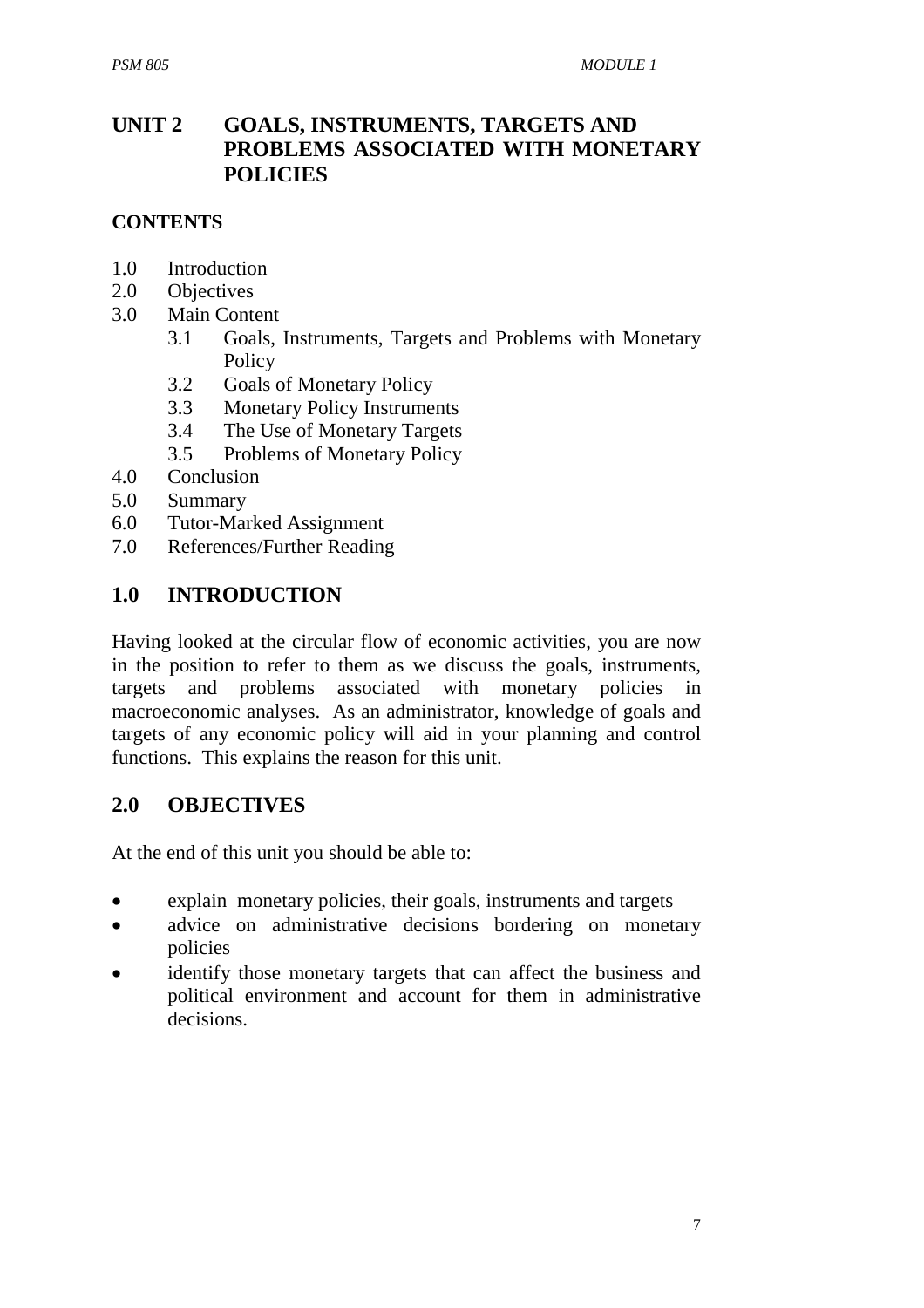## **3.0 MAIN CONTENT**

#### **3.1 Goals, Instruments, Targets and Problems with Monetary Policy**

Monetary policy is one of the important tools through which policy makers can influence economic development in a given economy. It will be therefore, important to always look at its goals, instruments, targets, and problems associated with it. By so doing, you will be in a position to contribute fruitfully on issues concerning monetary policies. This explains the need for the current discussions.

#### **3.2 Goals of Monetary Policy**

The basic goals of monetary policies include the following:

1. **High employment***:* This is a worthy goal for two basic reasons: First, the alternative, high unemployment, causes much human misery, with affected families suffering financial distress, loss of personal self-respect, and increase in crime. Secondly, when unemployment is high, the economy not only has idle workers but also idle resources.

 For important economic implications, the goal of high employment does not seek for an unemployment level of zero, but rather, a level above zero that is consistent with full employment at which the demand for labour equals the supply of labour. This level of unemployment is referred to as the natural rate of unemployment in economic terms.

- 2. **Economic growth:** This goal is closely related to the high employment goal because businesses are more likely to invest in capital equipment to increase productivity and economic growth when unemployment is low. Conversely, if unemployment is high and factories and other businesses are idle, it does not pay for a firm to invest in additional plants and equipments.
- 3. **Stability of financial markets:** One of the major functions of the monetary authorities is to promote a stable financial system. One way the Central Bank of Nigeria can promote stability in the financial system is by helping prevent financial panics, through its role as the lender of last resort.

 The stability of financial markets can also be promoted by interest rate stability, since fluctuations in interest rates create uncertainty for financial institutions. An increase in interest rates gives rise to capital losses on long-term bonds and mortgages, losses that cause the failure of financial institutions holding them.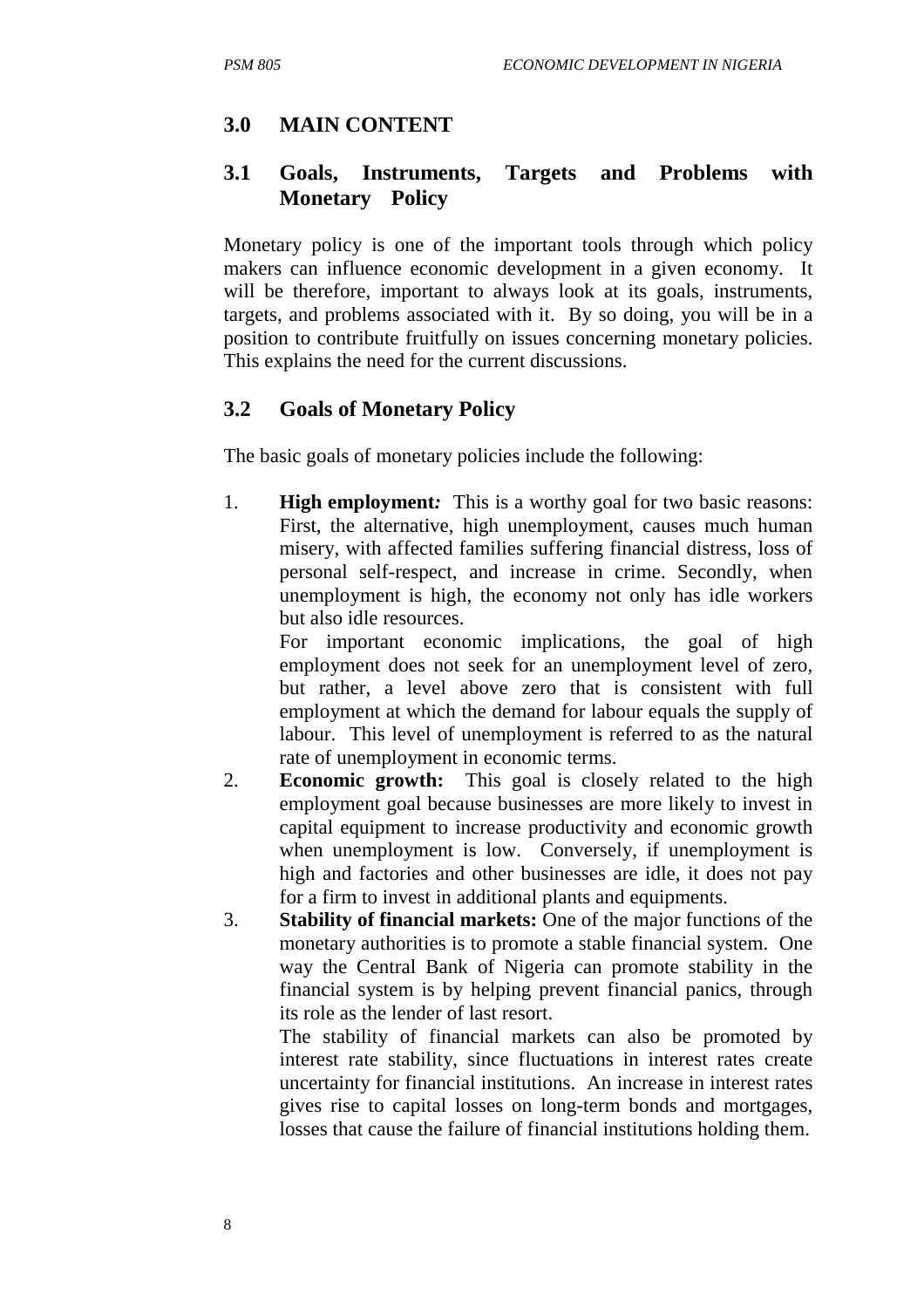4. **Stability in foreign exchange markets:**With increasing importance of the global market, the value of a country's currency relative to other currencies has become a major consideration for the monetary authorities.

A fall in the value of the naira relative to other currencies, for example, will stimulate inflation in Nigeria. Preventing large changes in the value of the naira makes it easier for firms and individuals purchasing or selling goods abroad to plan ahead.

#### **3.3 Monetary Policy Instruments**

Monetary policy instruments are those variables under the control of monetary authorities and are used in controlling the affairs of the money and financial markets. These instruments can be *direct* or *indirect*.

The direct instruments include:

- Aggregate credit ceilings
- Deposit Ceilings
- Exchange rate controls
- Restriction on the placement of public deposits
- Special deposits
- Stabilisation securities.

The indirect instruments include:

- Open Market Operation (OMO)
- Cash reserve requirements
- Liquidity ratio
- Minimum rediscount rate
- Parity changes
- Selective credit policies

For the specific case of Nigeria, direct controls were used not only to control overall credit expansion but also to determine the proportion of bank loans going to the preferred sectors; merchant banks' asset portfolio; proportion of bank loans to indigenous borrowers; proportion of bank loans to small-scale indigenous enterprise; proportion of rural bank deposits granted as loans to rural borrowers; lid on interest rates, etc.

The three main monetary policy instruments used world wide are: Open Market Operations, changes in the reserve requirements and changes in the discount rate. In addition are the selective controls over specific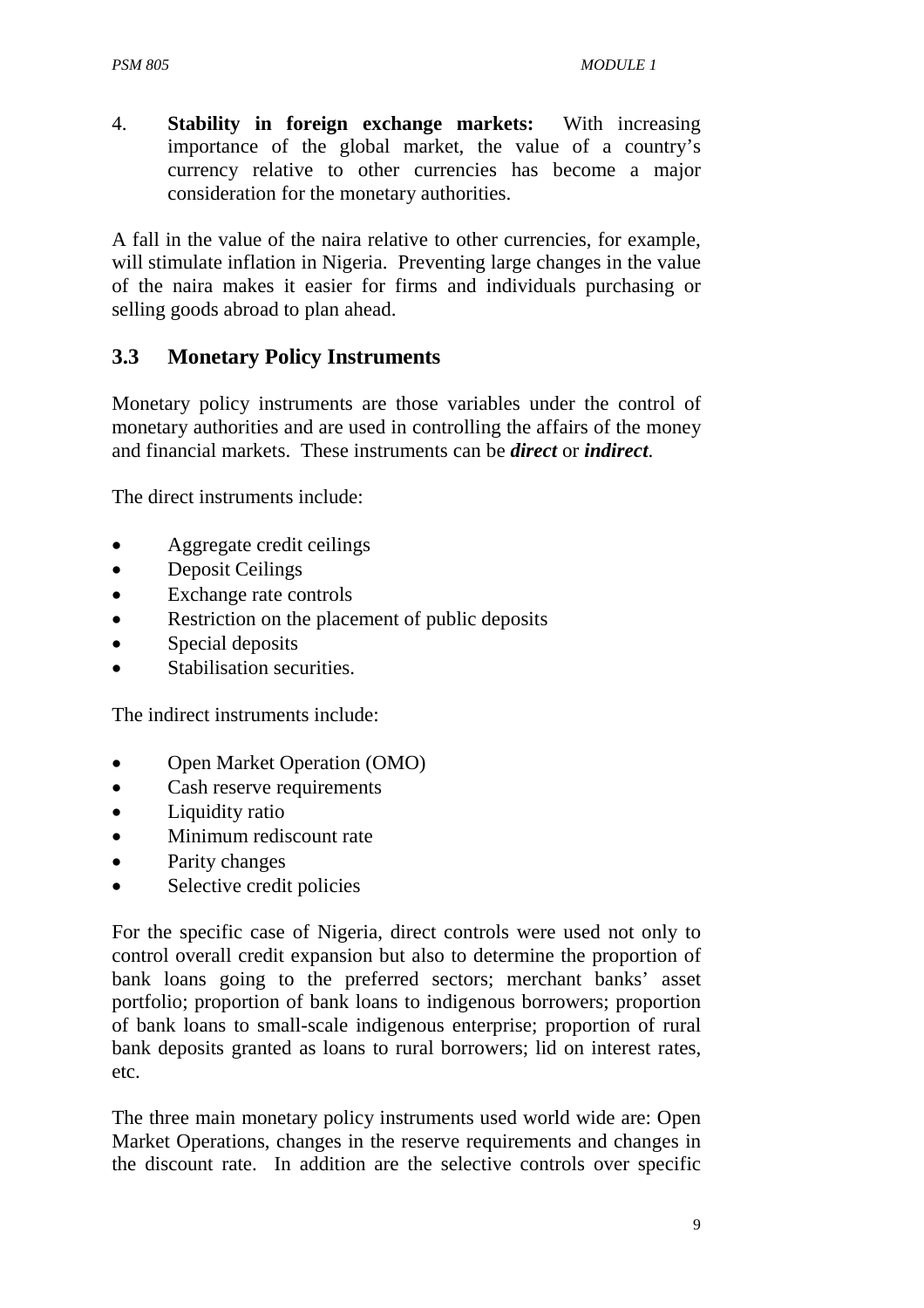markets, among which are the margin requirements and the ceiling on the interest rate commercial banks can pay on savings or time deposits.

The fractional reserve system is a convenient way to gain control over the money supply. By requiring banks to maintain a stated percentage of their deposits as reserves, it limits the ability of banks to lend out funds and thus their ability to create money. It follows that the prime target of monetary policy has been the level of bank reserves, and the strongest weapon to influence reserves is the required reserve ratio.

Open Market Operations refer to the buying and selling of government bonds or securities in order to influence indirectly the reserve position of banks. If the Central Bank buys bonds, the effect would be an increase in bank reserves, a possible increase in the money supply, and a possible fall in interest rates. These effects are potential stimulants to economic activity. Sales of government securities will produce the opposite effects. Open Market Operations is the most frequently used weapon or instrument of monetary policy.

**The discount rate** refers to the interest rate with which the Central Bank can lend money to commercial banks. By lowering or raising the discount rate, the Central Bank can encourage or discourage such borrowings. The Central Bank can also openly announce its intentions to be receptive or not to request for loans and advances.

### **3.4 The Use of Monetary Targets**

Apart from the use of the monetary policy instruments such as the open market operation, changes in discount rate, and changes in reserve requirements, the monetary authorities often choose a set of variables to aim for in its efforts to stabilise price and increase employment. These variables are referred to as *intermediate targets*, such as the monetary aggregates  $(M_1, M_2, \text{or } M_3)$  or interest rate, which have a direct effect on employment and price level, unlike the use of the regular monetary instruments which have indirect effects. Other sets of variables to aim for are the so-called operating targets, such as reserve aggregates (that is, reserves, non-borrowed reserves, monetary base) or interest rates (the treasury bill rate), which are more responsive to monetary policy tools or instruments. Note that non-borrowed reserves refer to total reserves minus borrowed reserves.

#### **3.5 Problems of Monetary Policy**

There are a number of limitations on the use of monetary policy for economic stability. These limitations include the following: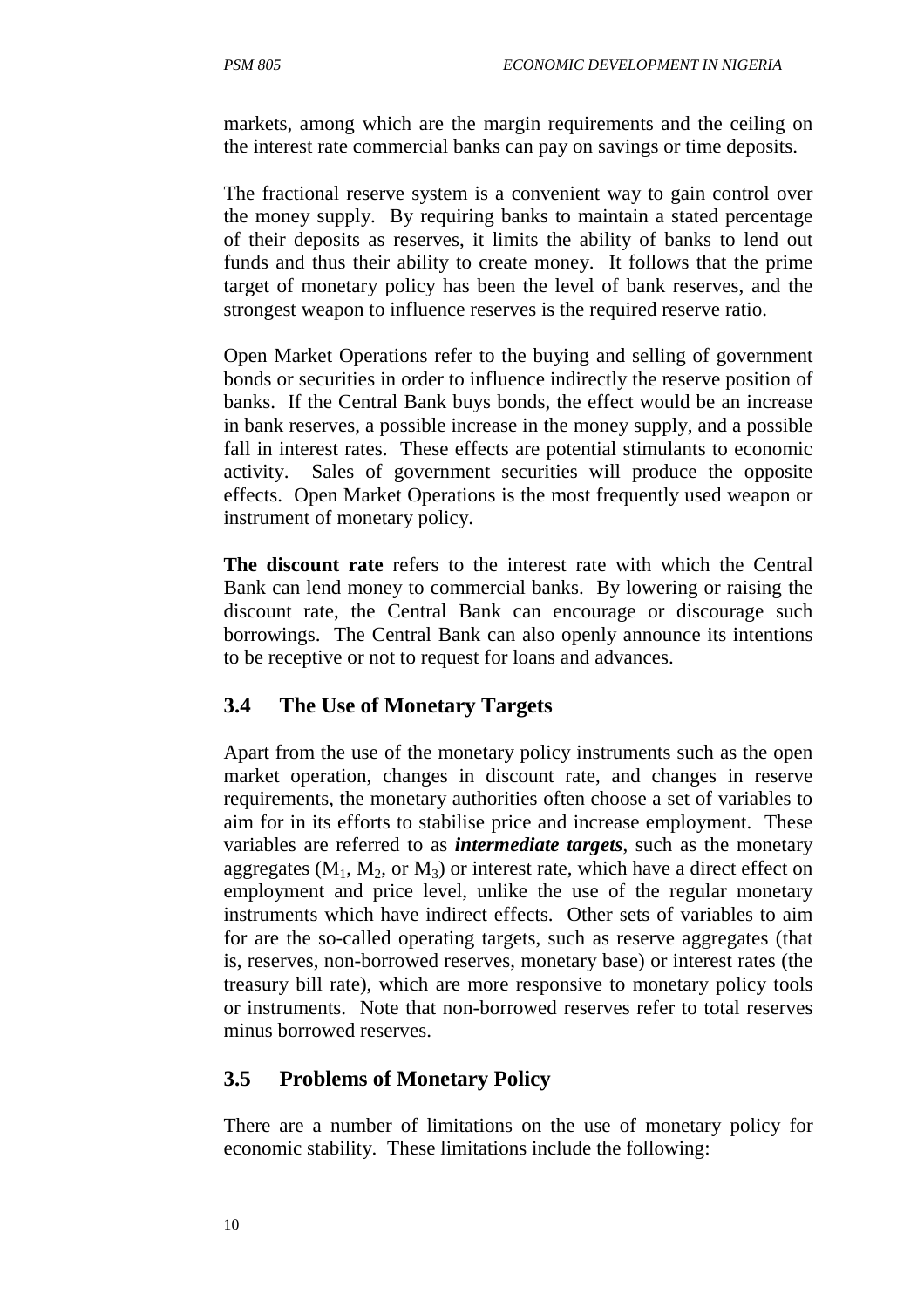1. **The uneven incidence of monetary policy:**Monetary policies have some uneven impacts on different groups within a given economy. Most notable is the restrictive monetary policy that raises market interest rates, which in turn reduces the flow of funds into the home mortgage market.

 It is frequently argued that small businesses are particularly sensitive to altered credit conditions. Large-scale businesses tend to have ready access to several sources of funding and can borrow funds either from banks or by direct sale of security issues. Thus, under restrictive credit conditions, banks might feel it necessary to meet the needs of their large-scale business customers first and to limit the funds available to small-scale businesses.

- 2. **Compliance with the Treasury:** The conduct of monetary policy has also been seriously restricted through the Central Bank's efforts to serve the desires of the National Treasury.
- 3. **Timing:** There are many lags in the conduct of monetary policy. These lags can be broadly classified into two: *inside lags* and *outside lags*. Inside lags refer to all the steps and time it takes to go form the first recognition that a problem exists to the point where the policy begins to affect the economy by its impact on aggregate demand and output.

 Outside lags, on the other hand, are concerned with the response of the economy to the changed monetary conditions resulting from the monetary policy. Monetary authorities may react to a situation by altering money market conditions, but it is other economic units in the economy – consumers, firms, government – that must alter their plans in the face of the changed conditions. This outside lag is of considerable importance, for until these economic units change their behaviour the economy will not be materially affected, and to that extent, monetary policy will not be effective.

4. **Financial intermediaries:** One of the monetary policy problems can be found in financial intermediaries, including saving and loan associations, insurance companies, pension funds, etc, which deal in "near money", the highly liquid deposits of the public. These financial intermediaries cannot create money like commercial banks but can affect the money supply indirectly through their actions, over which the monetary authorities have little or no control.

#### **SELF-ASSESSMENT EXERCISE**

What are the major benefits to an entrepreneur, of understanding the goals and targets of monetary policy?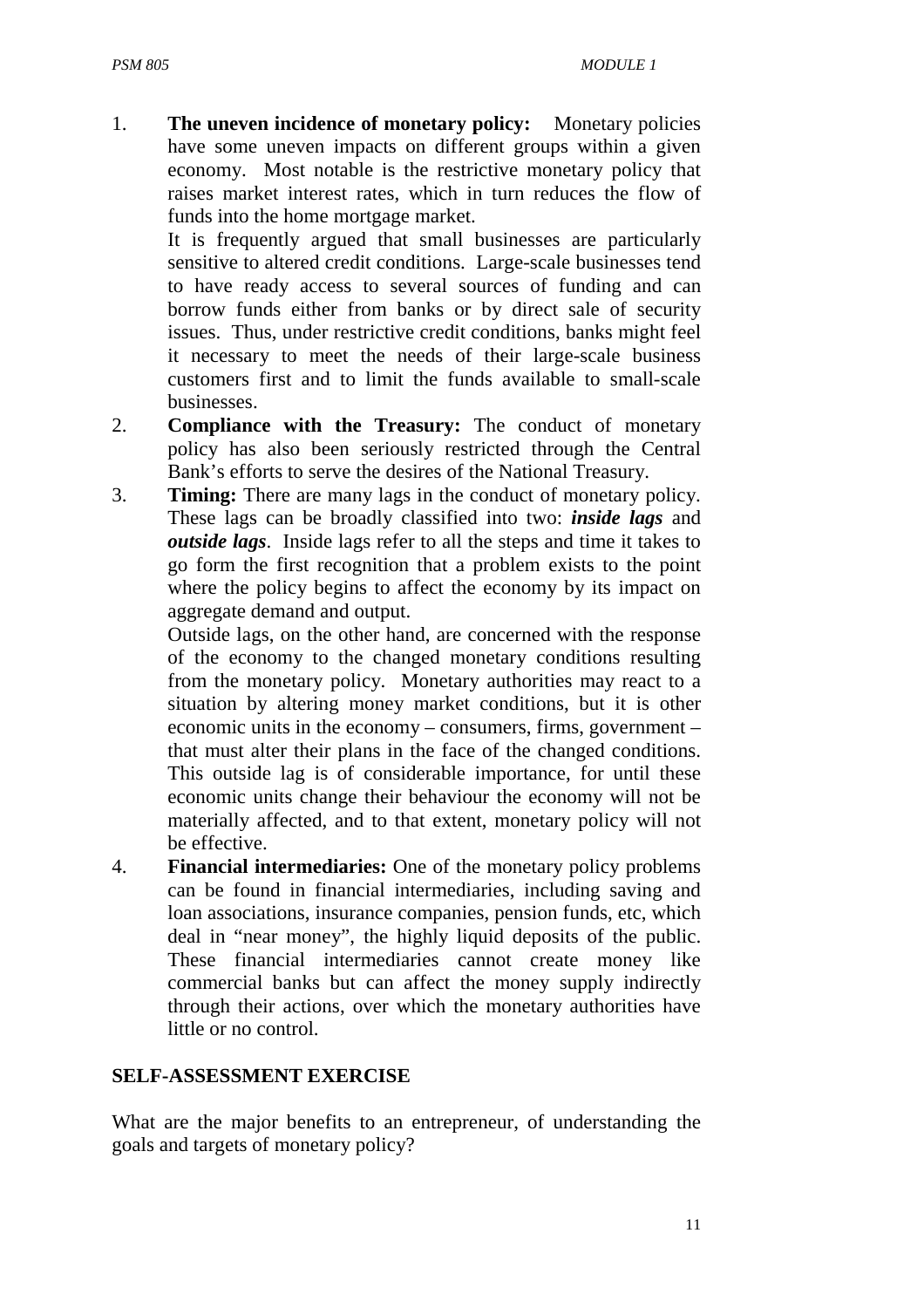### **4.0 CONCLUSION**

Among the important issues discussed in this unit is that of the monetary policy goals. In a nutshell, the monetary policy goals include: (1) high employment; (2) economic growth; (3) financial market stability; and, (4) stability in the foreign exchange market. Also of importance in our discussions are the monetary policy instruments, which include those variables that are under the control of monetary authorities especially the Central Bank of Nigeria. We also learned that monetary authorities have some intermediate targets classified as a set of variables aimed at stabilising prices and increasing employment. The variables include, among others, the monetary targets (M1, M2, and M3) or interest rates that have direct effects on employment and price level.

There are some limitations on the use of monetary policy which need to be noted. The limitations were discussed extensively as uneven incidence of monetary policy; compliance with the Treasury which can restrict the monetary policy objectives; existence of time lags in the conduct of monetary policies and financial intermediation.

#### **5.0 SUMMARY**

This unit focuses on four basic monetary policy goals which include (1) high employment; (2) economic growth; (3) financial market stability and (4) stability in the foreign exchange market.

The unit exposes us to the monetary policy instruments. Monetary policy instruments are those variables under the control of monetary authorities and are used in controlling the affairs of the money and financial markets. These instruments can be *direct* or *indirect*. The direct instruments are subsumed as: Aggregate Credit Ceilings; Deposit Ceilings; Exchange rate controls; Restriction on the Placement of Public Deposits; Special Deposits; and, Stabilisation Securities. The indirect instruments include: Open Market Operation (OMO); Cash Reserve Requirements; Liquidity Ratio; Minimum Rediscount Rate; Parity Changes; and, Selective Credit Policies.

In Nigeria, direct controls are used not only to control overall credit expansion but also to determine the proportion of bank loans going to the preferred sectors; merchant banks' asset portfolio; proportion of bank loans to indigenous borrowers; proportion of bank loans to smallscale indigenous enterprise; proportion of rural bank deposits granted as loans to rural borrowers; lid on interest rates, etc.

The three main monetary policy instruments used worldwide are: Open Market Operations, changes in the reserve requirements and changes in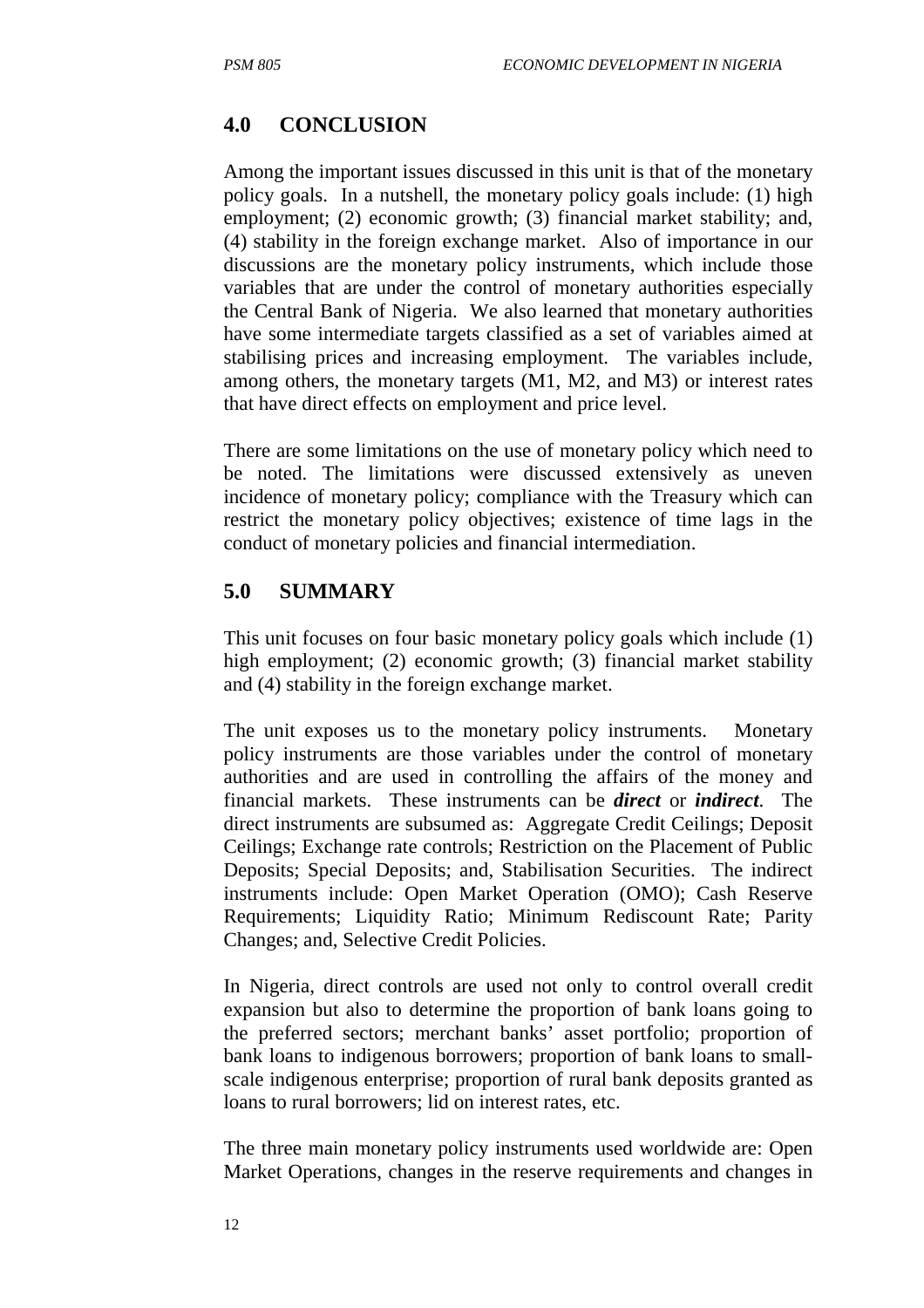the discount rate. In addition are the selective controls over specific markets, among which are the margin requirements and the ceiling on the interest rate commercial banks can pay on savings or time deposits.

The major limitations on the use of monetary policy are (1) uneven incidence of monetary policy; (2) compliance with the Treasury which can restrict the monetary policy objectives; (3) existence of time lags in the conduct of monetary policies and (4) financial intermediation.

## **6.0 TUTOR-MARKED ASSIGNMENT**

Briefly discuss how monetary policies can affect investment decisions.

### **7.0 REFERENCES/FURTHER READING**

- Campagna, A. S. (1974). *Macroeconomics Theory and Policy.* Boston: Hougthon Mifflin.
- Dornbusch, R. & Fischer, S. (1981). *Macro-Economics.* (2nd ed.). United States: McGraw-Hill.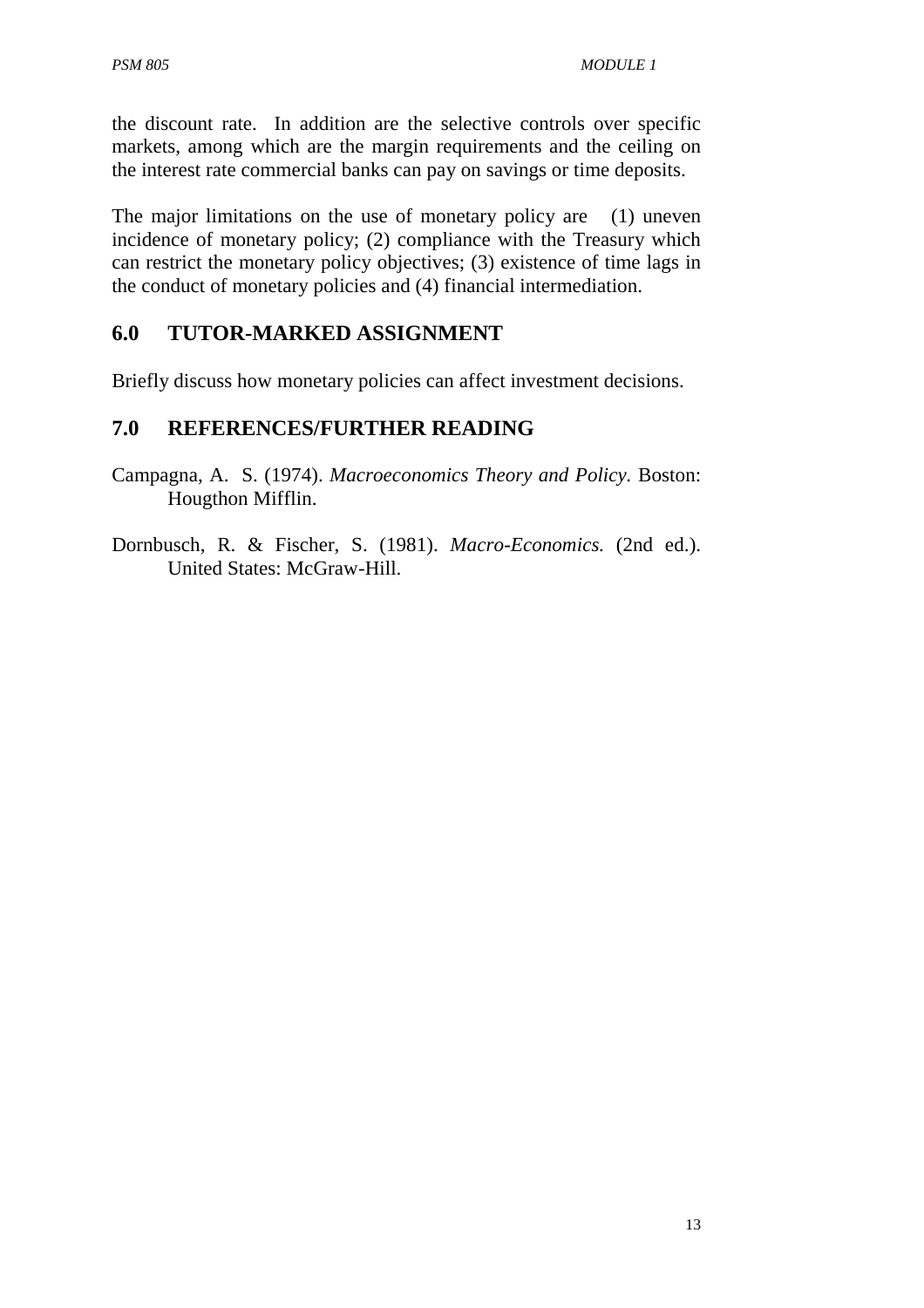#### **UNIT 3 GOVERNMENT, FOREIGN TRADE AND THE ECONOMY**

#### **CONTENTS**

- 1.0 Introduction
- 2.0 Objectives
- 3.0 Main Content
	- 3.1 Government Expenditures and Foreign Trade in the Determination of National Income
		- 3.1.1 Government Expenditures and Income Determination
		- 3.1.2 Introduction of Government Taxes
		- 3.1.3 The Balanced Budget Multiplier
	- 3.2 Foreign Trade in the Determination of National Income
- 4.0 Conclusion
- 5.0 Summary
- 6.0 Tutor-Marked Assignment
- 7.0 References

### **1.0 INTRODUCTION**

This unit is one of the all important preliminary units necessary in the understanding of the major issues involving economic development. In this unit, we recognise the fact that any economic model that omits the public and foreign sector appears unrealistic; government plays some important roles in our economic lives. The foreign sector is highly significant in the development and growth of an economy. It is the aim of this unit to expand our formal simple model of income determination to include both government expenditures and net exports. The unit will generate some appreciation for the impact of the government or public sector as well as the foreign sector on the Nigerian economy.

#### **2.0 OBJECTIVES**

At the end of this unit, you should be able to:

- demonstrate expanded knowledge of national income determination
- explain the roles of the public and foreign sector in the development of an economy
- explain the balanced budget multiplier
- show your familiarity with the impact of marginal propensity to import on the income multiplier.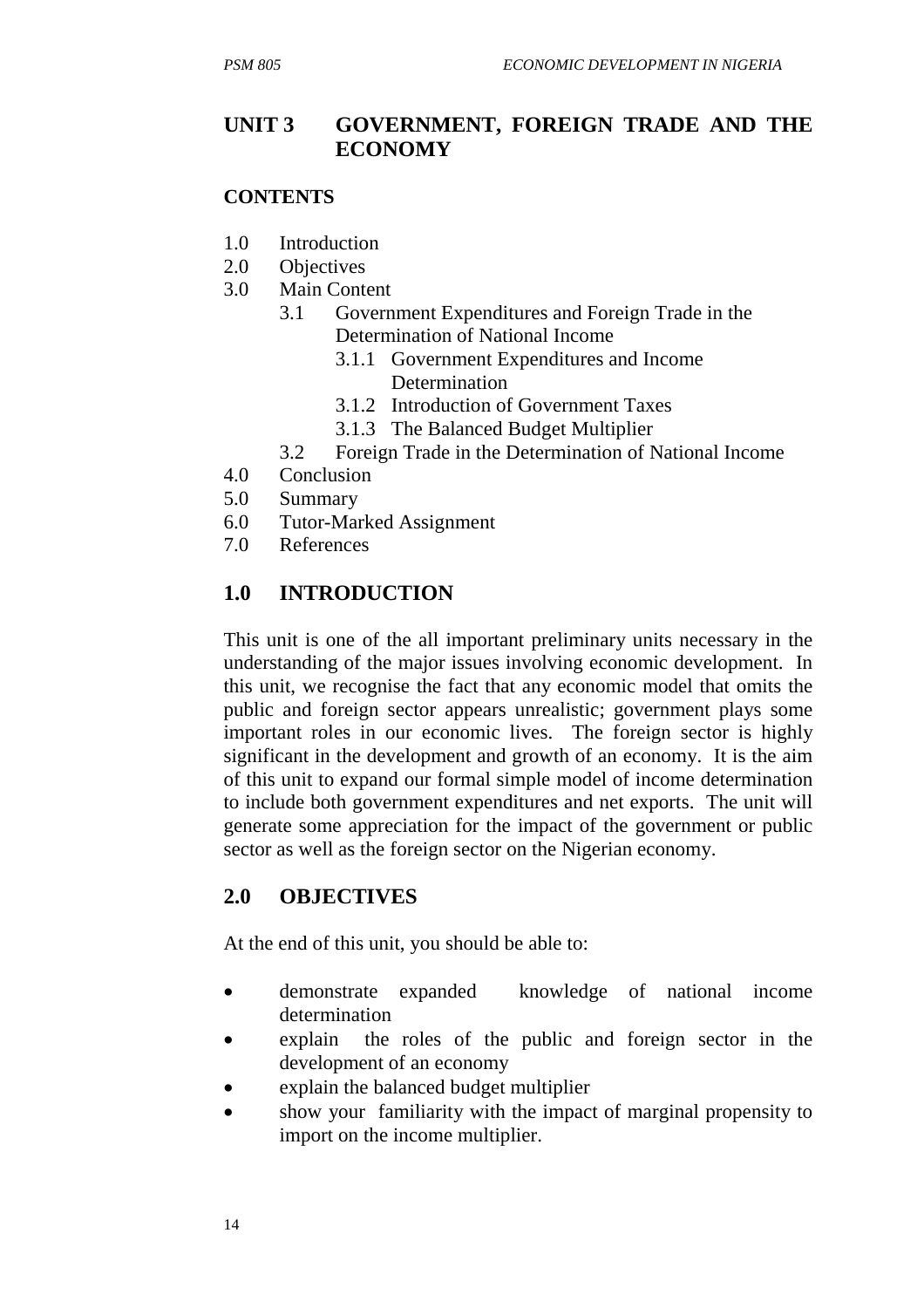## **3.0 MAIN CONTENT**

## **31 Government Expenditures and Foreign Trade in the Determination of National Income**

## **3.1.1 Government Expenditures and Income Determination**

Any time you discuss the public sector; all levels of government are included. You need to note that the aggregation problem can therefore, obscure some of the determinations of government expenditures, since various levels of government are guided by different sets of influences.

Government expenditures, G, is assumed to depend upon some or all of the following: population pressures, political ideology, social and cultural attitudes, tradition, natural catastrophes, and the like. This list would suggest that any attempt to explain government spending is likely to be complicated. It is not surprising therefore, that economists have not developed an aggregate theory to explain government expenditures. In economics, it is customary to treat government spending as being determined outside of internal economic system. Government expenditures is a type of variable called exogenous variable, not determined by or influencing other economic variables in the system. Government expenditures, G, is therefore generally taken as given and included in the income determination model without explanation.

From the foregoing discussion, you can notice that all government spending is autonomous, so that G can be written as  $G = G_0$ . The income determination with government contributing to aggregate demand becomes:

| $Y = C + I + G$ | (3.1) |
|-----------------|-------|
| $C = Co + cY$   | (3.2) |
| $I = Io$        | (3.3) |
| $G = Go$        | (3.4) |

Using the equilibrium equation (3.1) we solve as follows:

```
Y = Co + cY + Io + GoY - cY = Co + Io + Go(1 - c)Y = Co + Io + GoY^* = \underline{Co + Io + Go}1 - cY = 1/(1-c) [Co + Io + Go] (3.5)
```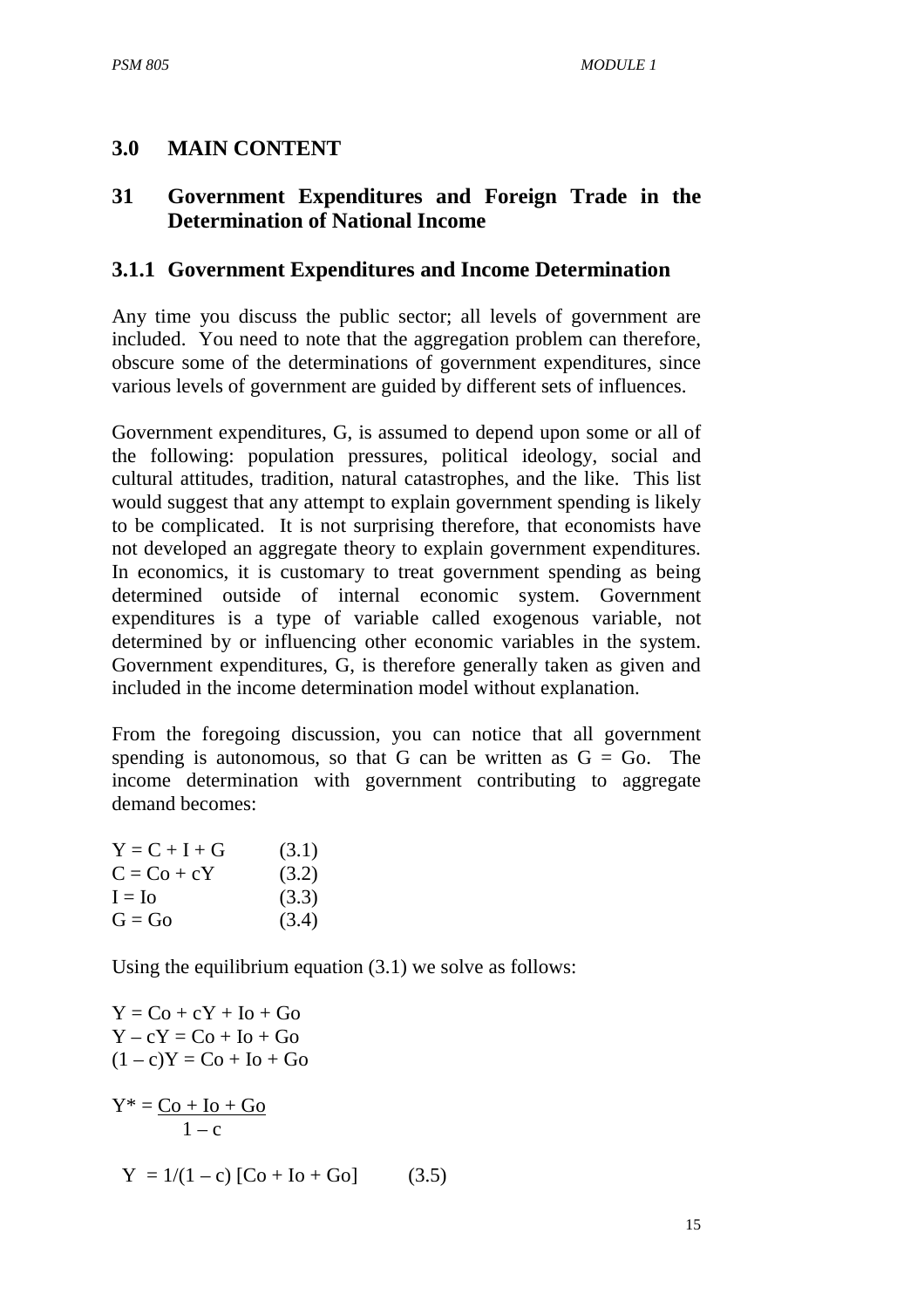At given values the relevant variables, you can use equation (3.5) to solve for the equilibrium level of national income. For example, if:

 $C = 20 + 0.8Y$  $I = 60$  $G = 20$ , then  $Y^* = 1/(1 - 0.8)$   $[20 + 60 + 20]$  $= 5(100) = 500$ 

It follows from the example that the introduction of government expenditures of N20 billion into the model as resulted in N500 billion income level.

Notice that the same multiplier applies to government spending as to autonomous consumption and investment. Thus,

 $\Delta Y = 1/(1-c)$  (3.6) ∆G

A change in aggregate demand brings about a multiple change in the level of income. When government buys goods and services, it creates incomes that are again spent, and the multiplier mechanism comes into effect.

#### **3.1.2 Introduction of Government Taxes**

In this sub-section, we extend the simple income determination model to include taxes. As with government expenditures, the treatment of taxes concentrates on the impact of taxes on the economic system only from the view point of their effect on the level of income, the fiscal policy aspect of taxation.

The form of taxation most comparable to the assumption of autonomous government spending would be an autonomous amount of taxes to be referred to as per capita tax or poll tax. This form of taxation is independent of the level of income or the economic situation in general. This is simply a tax per person or household.

This assumption of autonomous taxes will result in the following model:

| $Y = C + I + G$     | (3.7) |
|---------------------|-------|
| $C = Co + c(Y - T)$ | (3.8) |
| $I = Io$            | (3.9) |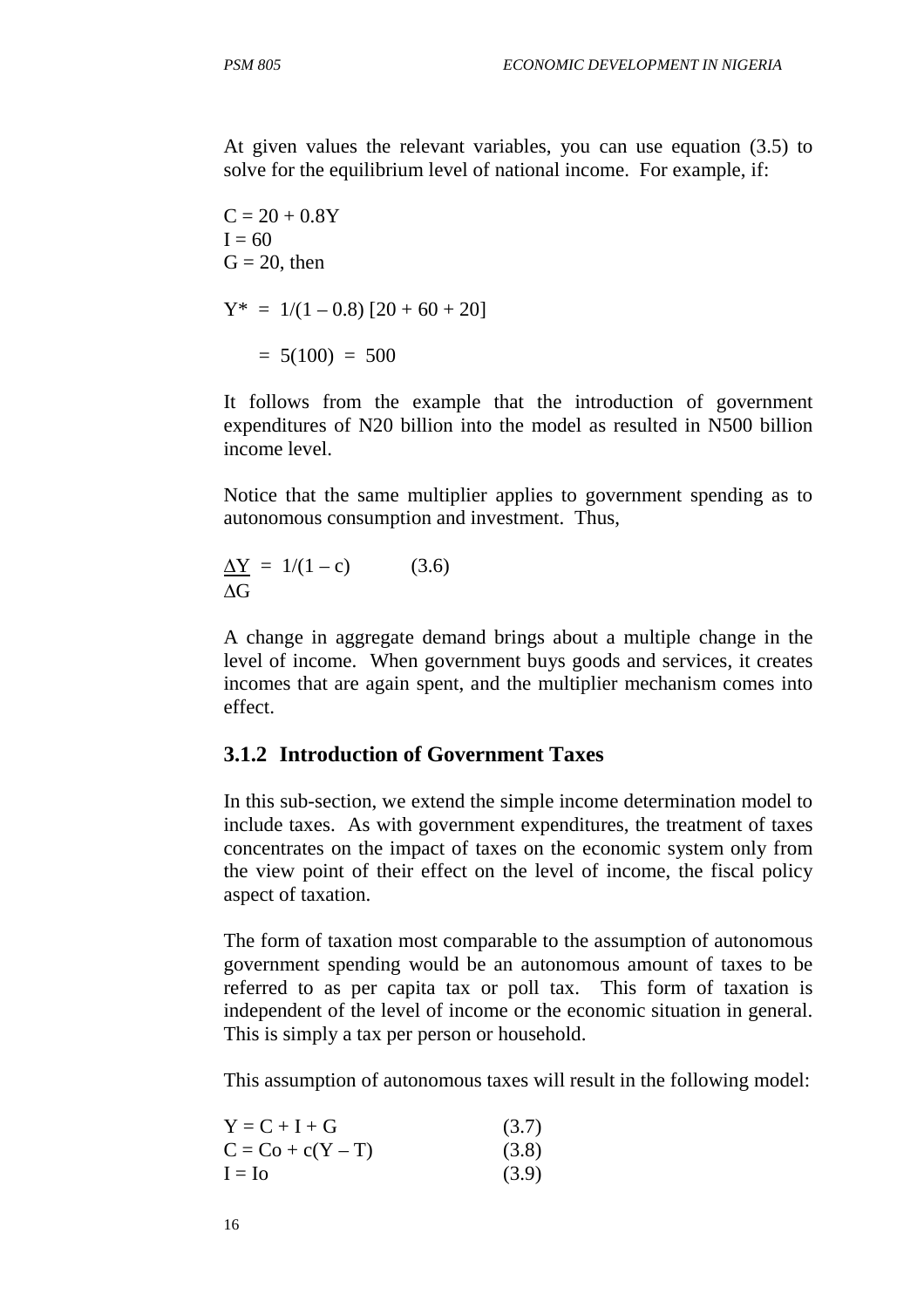$$
G = Go
$$
 (3.10)  
T = To (3.11)

Using the equilibrium condition in equation (3.7) and following the solution process, you will obtain the following expression for the equilibrium level of national income, Y\*.

$$
Y^* = 1/(1 - c) [Co + Io + Go - cT]
$$
 (3.12)

By inspection, you will observe from equation (3.12) that the introduction of taxes reduces the equilibrium level of income. Observe that the reduction of income caused by the tax is divided up between consumption (C) and saving (S). The consumption schedule and the aggregate demand schedule) falls by the reduction in C which you can determine as:

$$
\Delta C = -c\Delta T \qquad (3.13)
$$

Since c is a fraction, the fall in consumption is less than the amount of the tax. The effect of taxes on the level of income can also be deduced by comparing the various multipliers.

You will observe from equation (3.12) that the tax multiplier is given by:

$$
\Delta Y = -1/(1 - c) \left[ c \Delta T \right] \tag{3.14}
$$

Or,

$$
\frac{\Delta Y}{\Delta T} = -c/(1-c)
$$

Observe that the numerator is a fraction (-c), which implies that the value of the tax multiplier is less than the value of the consumption, investment, and government expenditure multipliers.

In terms of our numerical example, the value of the consumption, investment, and government expenditure multipliers are 5 each while that of the tax multiplier is:

$$
-c/(1-c) = -0.8/0.2 = (-)4.
$$

It follows that the tax multiplier is exactly 1 less than the others, or 4 instead of 5.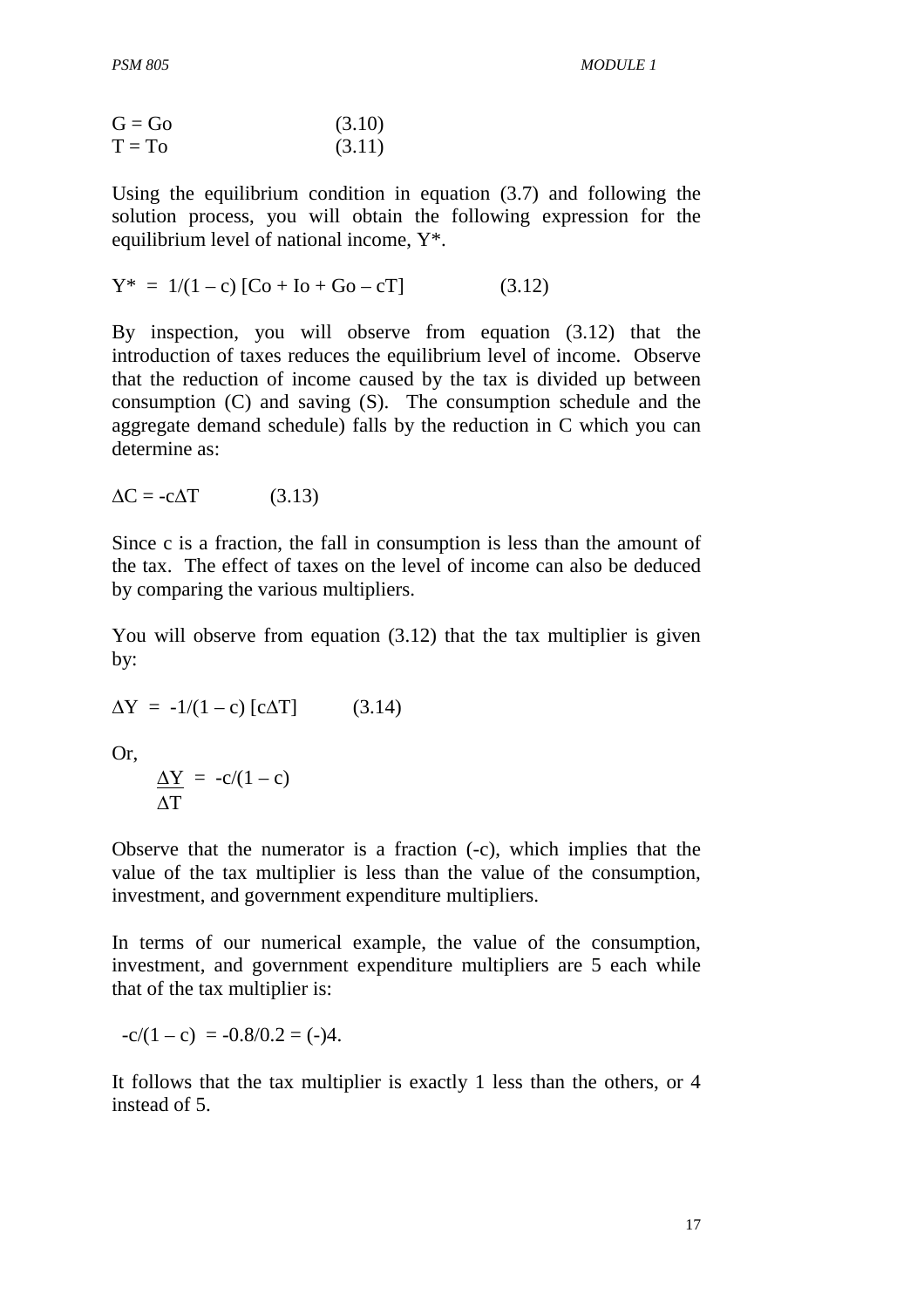#### **3.1.3 The Balanced Budget Multiplier**

Government expenditures multiplier has been found more powerful than the tax multiplier. This observation provides an interesting case for discussions in fiscal policy effects. If government expenditures are made equal to tax revenues so that the budget is balanced, we will be interested in the effect upon the level of national income. Many observers would assume that government has no effect on the economic system, that the government expenditure effect is neutral. We need to note that, even with a balanced budget, government effect is not neutral, but its actions are expansionary. Under the balanced budget condition, the level of income will increase by the amount of increase in government expenditure that equals the tae revenue. This is so because balanced budget brings about a "unit" multiplier. This observation can be proven by the following derivations:

The effect of government expenditure on national income is given by the expenditures multiplier,

$$
\Delta Y = \underline{\Delta G} \over 1 - c
$$

and the effect of the tax multiplier on the national income is given by

$$
\Delta Y = \frac{-c\Delta T}{1 - c}
$$

The net effect of the government budget would be derived by combining the government expenditure and tax multiplier above in the following form:

$$
\Delta Y = \underline{\Delta G} - \underline{c \Delta T} \qquad (3.15)
$$

$$
1 - c \quad 1 - c
$$

Since  $\Delta G = \Delta T$  when the budget is balanced, you can substitute  $\Delta G$  for ∆T in equation (3.15) and combine terms:

$$
\Delta Y = \underline{\Delta G - c\Delta G} = \underline{\Delta G(1 - c)} = \Delta G \qquad (3.16)
$$

Or,  $\Delta Y = \Delta G$ , and,

$$
\frac{\Delta Y}{\Delta G} = 1
$$

#### **3.2 Foreign Trade in the Determination of National Income**

Until this section, we have treated the national economy as if it were a closed economy, having no interaction with the global economy. Since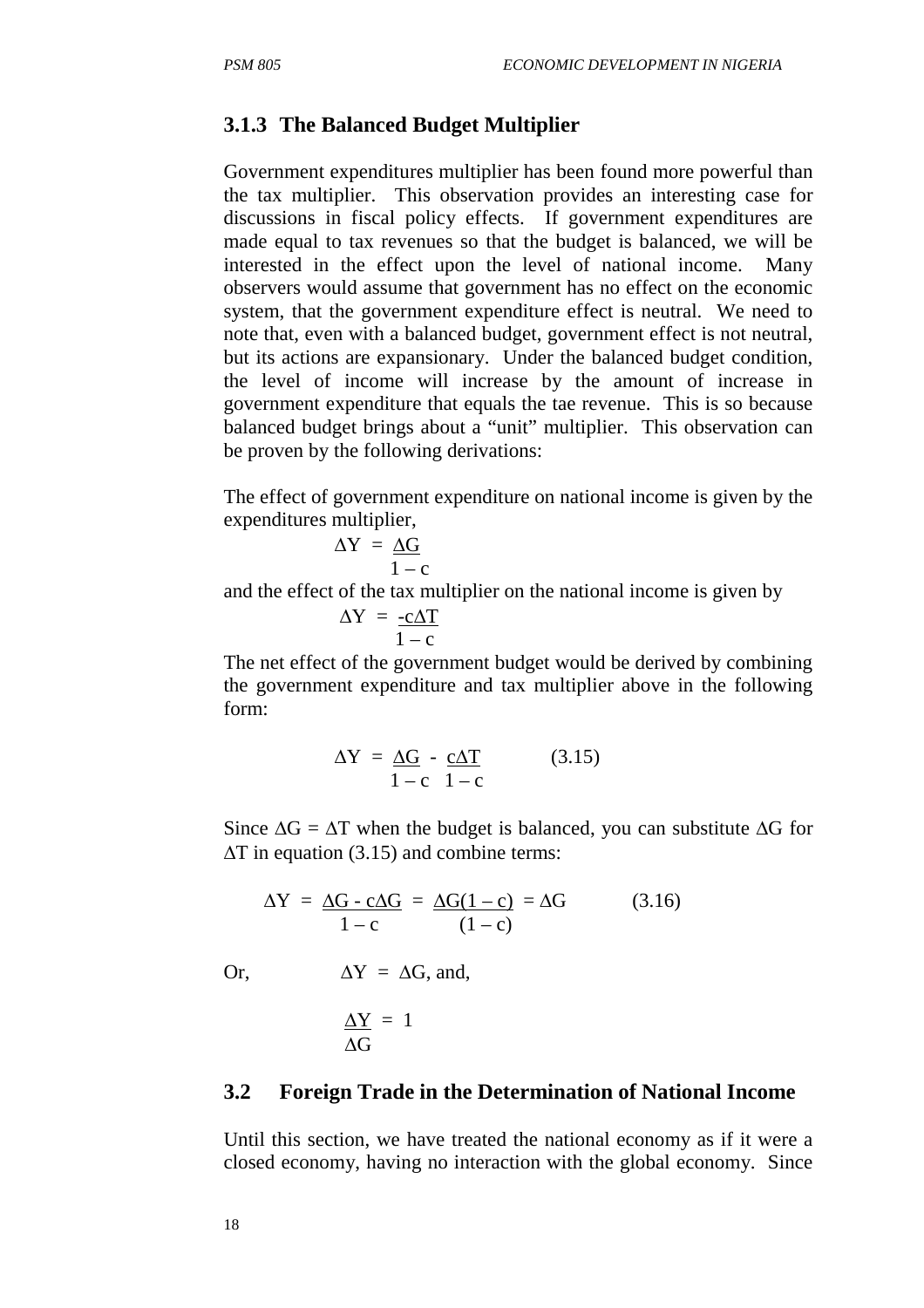all economies trade, you need to gain some insight into how such trade affects the economic system. The extent to which an economy is affected by foreign trade depends on how much it depends on the production of others.

In this section, you will explore the effects of trade with other economies on the economic model we have been developing in our previous sections. The two variables that are important in the discussion of foreign trade are basically *exports* (X) and *imports* (M).

Exports are components of aggregate demand, but the source of the demand for the economy's production comes from residents of other countries. Imports represent the goods and services purchased from other economies by domestic residents. Imports are regarded in economics as leakages from the income stream, for incomes earned from the production of these goods accrue to foreigners, and the revenues from sale of these goods do not return to domestic producers but flow abroad.

In our general equilibrium model, we are interested in the aggregate demand for domestically produced goods and the amount of output actually received by domestic residents. We therefore subtract the amount of imports from the amount of exports to obtain our net export. Thus, the equilibrium condition on the inclusion of foreign trade becomes:

 $Y = C + I + G + (X - M)$  (3.17)  $C = Co + c(Y - T + R)$  $I = I_0$  $G = Go$  $T = To$  $R = R<sub>0</sub>$  $X = X_0$  $M = Mo + mY$ Mo = autonomous import  $m =$  the marginal propensity to import.

Substituting the relevant variables into equation (3.17) gives the equilibrium level of income as:

$$
Y^* = 1/(1 - c + m) [Co - cT + cR + I + G + X - Mo] \quad (3.18)
$$

By inspection, you can also write the condition for equilibrium level of income as: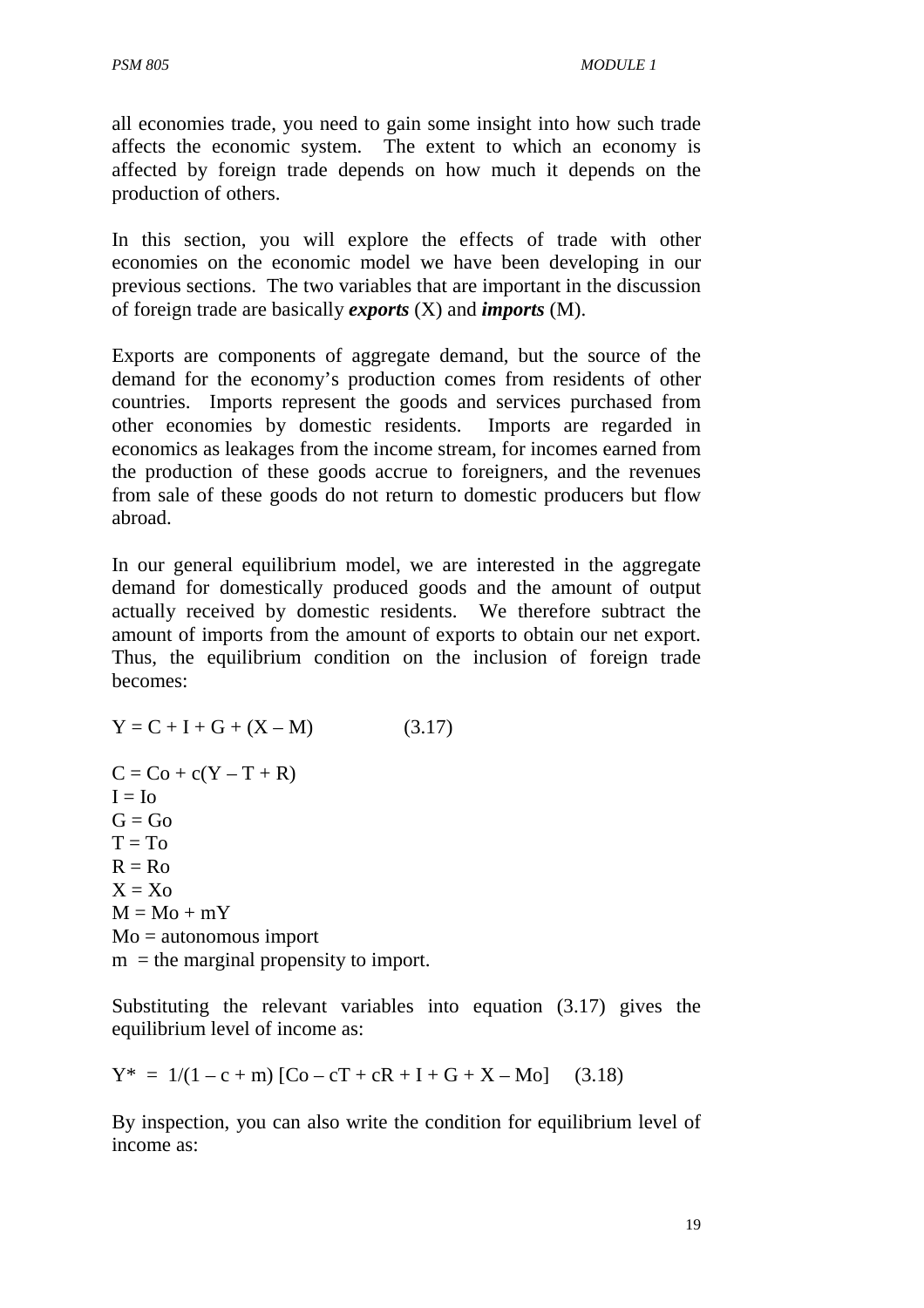$I + G + X = S + T + M$  (3.19) Equation (3.19) shows that the total leakages,  $S + T + M$ , must be offset by the spending of the components of aggregate demand,  $I + G + X$ .

You can observe that the marginal propensity to import, m, (or the marginal propensity to consume foreign goods) reduces the income multiplier, since the denominator of the fraction is increased:

Thus,

 $1/(1-c) > 1/(1-c+m)$ 

For example, if  $m = 0.05$  and MPC,  $c = 0.8$ , the numerical values of the multipliers become:

$$
1/(1-.8) > 1/(1-0.8+0.05)
$$
 or  $5 > 4$ .

It follows that any change in aggregate demand that would have previously expanded the level of income by the multiplier of 5 would now, with imports in the model, increase income by lesser amount. Imports can have widespread repercussions in the economy beyond the immediate loss to the income stream. This is the first impression of the effect of foreign trade on the domestic economy.

#### **SELF-ASSESSMENT EXERCISE**

Outline the differences between the simple income determination model and the expanded general equilibrium model.

### **4.0 CONCLUSION**

This unit has expanded the simple income determination model to include government and the foreign sector. It points out that government expenditures and tax revenues are autonomous in the general income determination model. Imports are regarded as leakages to national income, and the marginal propensity to import reduces the income multiplier.

### **5.0 SUMMARY**

Government expenditures are assumed to depend upon the following: population pressures, political ideology, social and cultural attitudes, tradition, natural catastrophes, and the like. This suggests that any attempt to explain government spending is likely to be complicated. It is not surprising therefore, that economists have not developed an aggregate theory to explain government expenditures. In economics, it is customary to treat government spending as being determined outside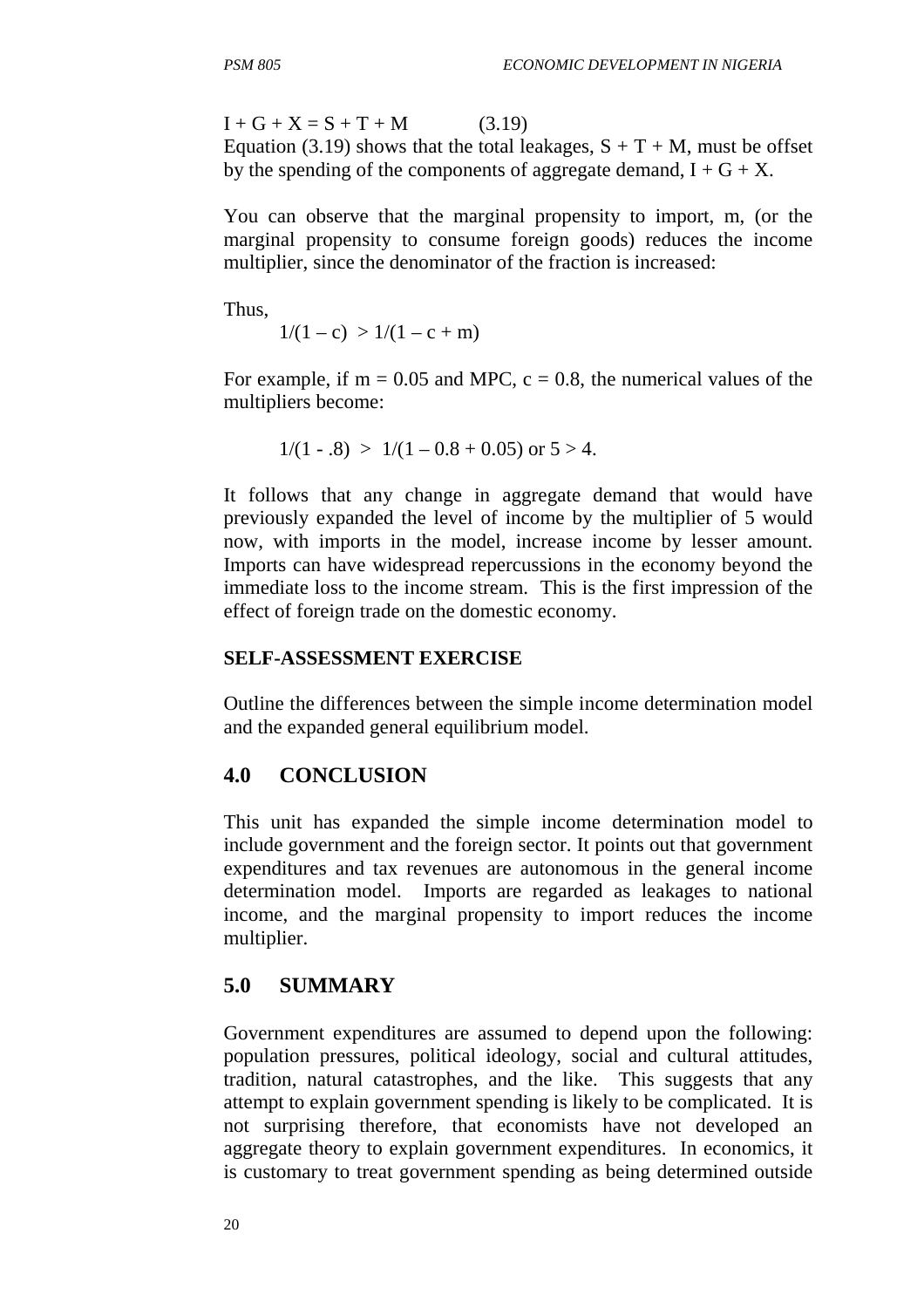of internal economic system. Government expenditures is a type of variable called exogenous variable, not determined by or influencing other economic variables in the system. Government expenditures, G, is therefore generally taken as given and included in the income determination model without explanation. These points indicate that all government spending is autonomous, so that government expenditures, G, can be written as  $G = G_0$ .

Government expenditures multiplier has been found more powerful than the tax multiplier. If government expenditures are made equal to tax revenues so that the budget is balanced, the level of income will increase by the amount of increase in government expenditure that equals the tax revenue. This is so because balanced budget brings about a "unit" multiplier.

The two variables that are important in the discussion of foreign trade are basically exports (X) and imports (M). **Exports** are components of aggregate demand, but the source of the demand for the economy's production comes from residents of other countries. Imports represent the goods and services purchased from other economies by domestic residents. **Imports** are regarded in economics as leakages from the income stream, for incomes earned from the production of these goods accrue to foreigners, and the revenues from sale of these goods do not return to domestic producers but flow abroad.

In our general equilibrium model, we are interested in the aggregate demand for domestically produced goods and the amount of output actually received by domestic residents. We therefore subtract the amount of imports from the amount of exports to obtain our net export.

It follows that imports serve as leakages from the equilibrium level of national income.

## **6.0 TUTOR-MARKED ASSIGNMENT**

Given the following information on a given economy:

 $C = 200 + 0.8(Y - T)$  $I = 60$  $G = 20$  $T = 20$  $R = 0$  $X = 0$  $M = 40 + 0.05Y$ You are required to compute the equilibrium level of national income.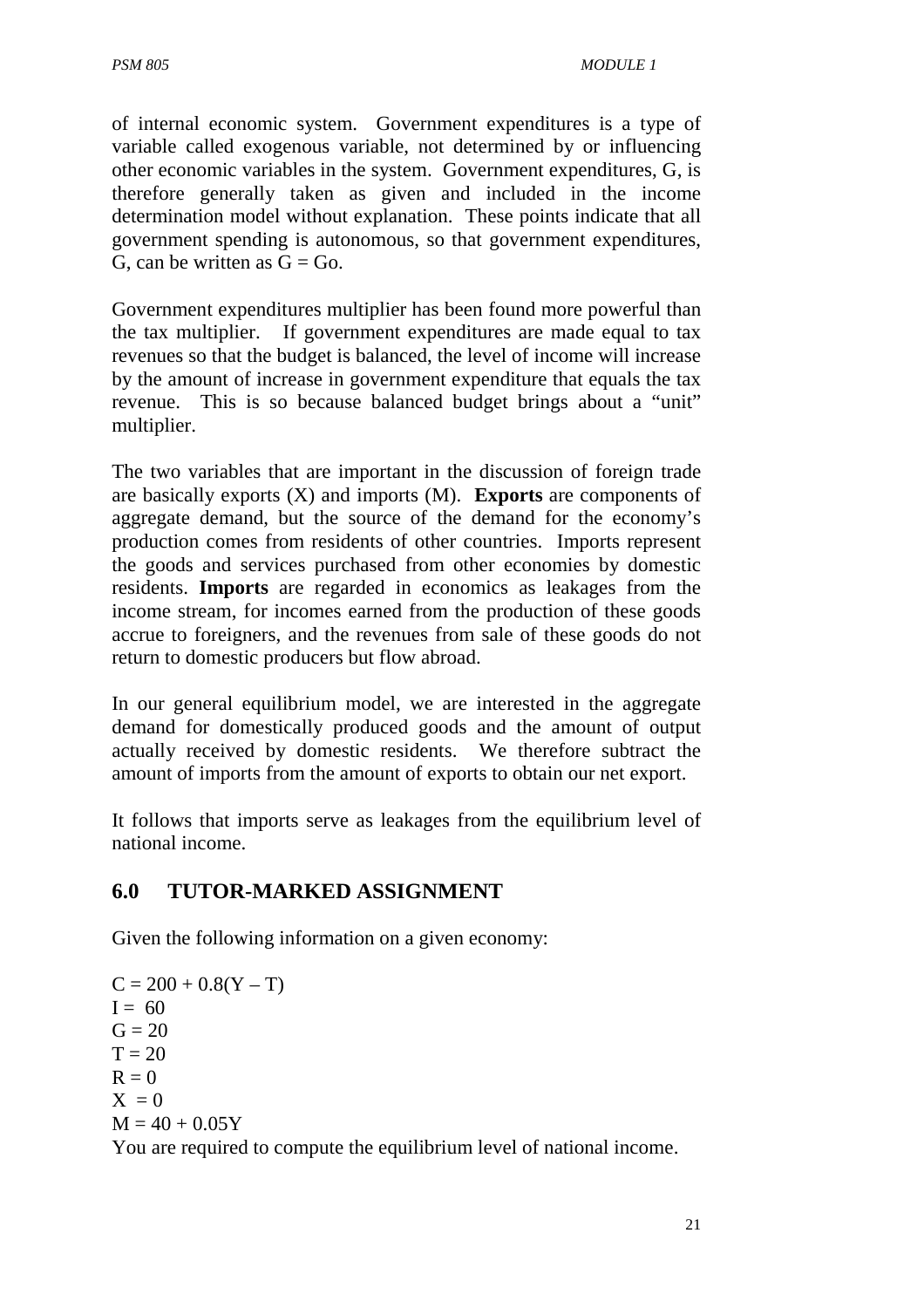#### **7.0 REFERENCES/FURTHER READING**

- Campagna, A. S. (1974). *Macroeconomics Theory and Policy.* Boston: Hougthon Mifflin.
- Dornbusch, R & Fischer, S. (1981). *Macro-Economics.* (2nd ed.). United States: McGraw-Hill, Inc.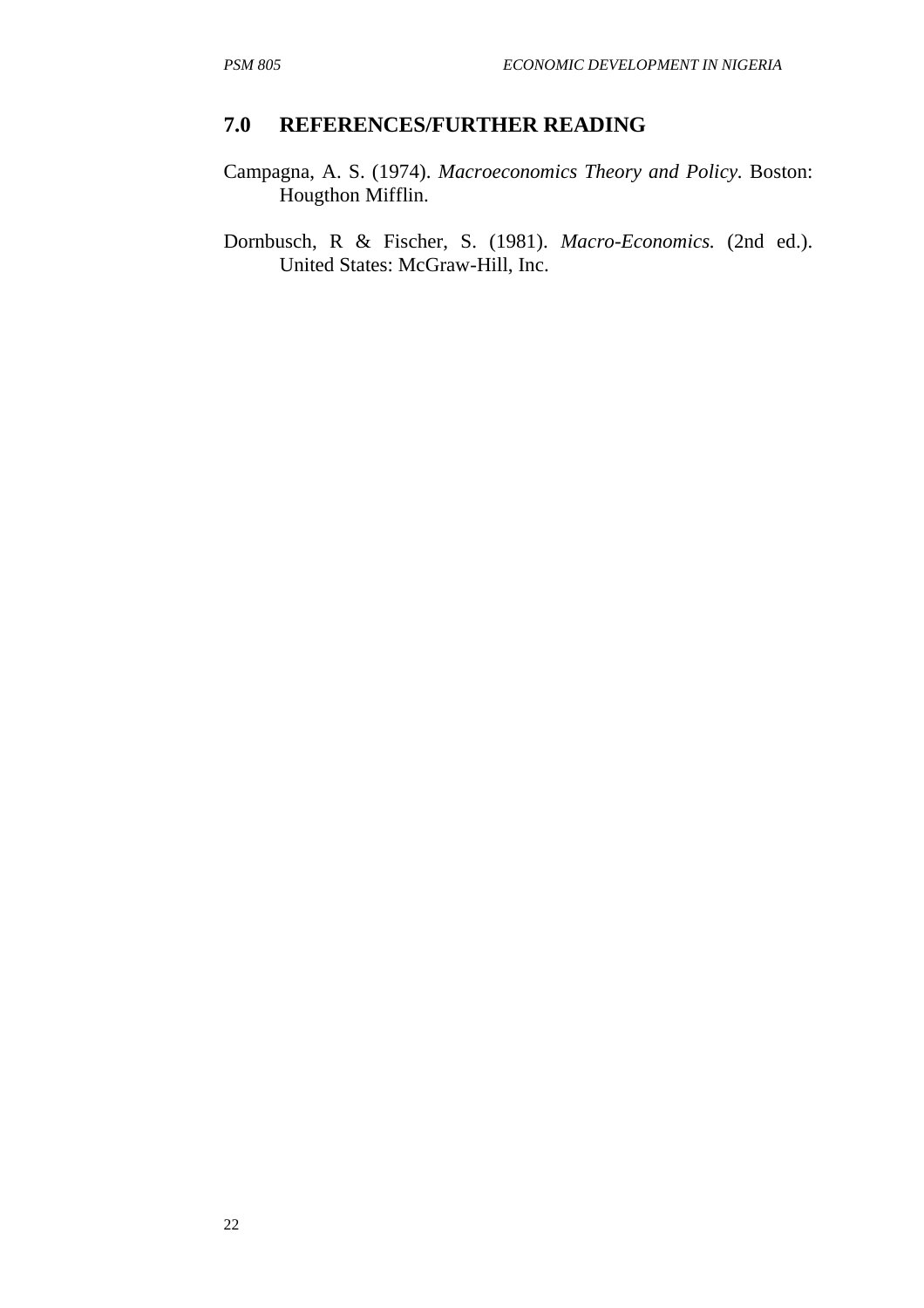## **UNIT 4 ECONOMIC GROWTH IN NIGERIA: A HISTORICAL BACKGROUND**

#### **CONTENTS**

- 1.0 Introduction
- 2.0 Objectives
- 3.0 Main Content
	- 3.1 Economic Growth in Nigeria: Performance and **Determinants**
	- 3.2 Basic Factors Affecting Growth: Nigeria's Economic Growth Dynamics
		- 3.2.1 Productivity
		- 3.2.2 Investment
		- 3.2.3 Political and Economic System
- 4.0 Conclusion
- 5.0 Summary
- 6.0 Tutor-Marked Assignment
- 7.0 References/Further Reading

#### **1.0 INTRODUCTION**

The history of economic growth in Nigeria has been generally disappointing. The country tottered on an average growth rate of less than 3% per annum for most of the three decades following the discovery and exploitation of oil. This era was characterised by waste, an over-bloated public sector, high public expenditure pattern, distorted budgeting system and a weak private sector. Coming at a time when some of the world's fastest growing economies were posting average growth rate of over 10% per annum, a 3% real GDP growth and a population growth rate of about 2.8% is discouraging and therefore call for efforts to be stepped up to improve the performance of the economy. Improvement of the economy will depend greatly on growth of the productive or real sector.

Economists define the real sector as the sector characterised by economic activities involving real or physical production; namely, agriculture, manufacturing, mining, oil and gas. The real sector is the main driving force of the developmental process in any economy, since it accounts for a substantial proportion of a nation's Gross Domestic Product (GDP), and by implication the bedrock of any progress recorded by the economy of a country. In the last two decades in Nigeria, the real sector accounted for more than 60% of the nation's GDP.

This singular evidence not only underscores the importance of the real sector in the economic growth and development process, but also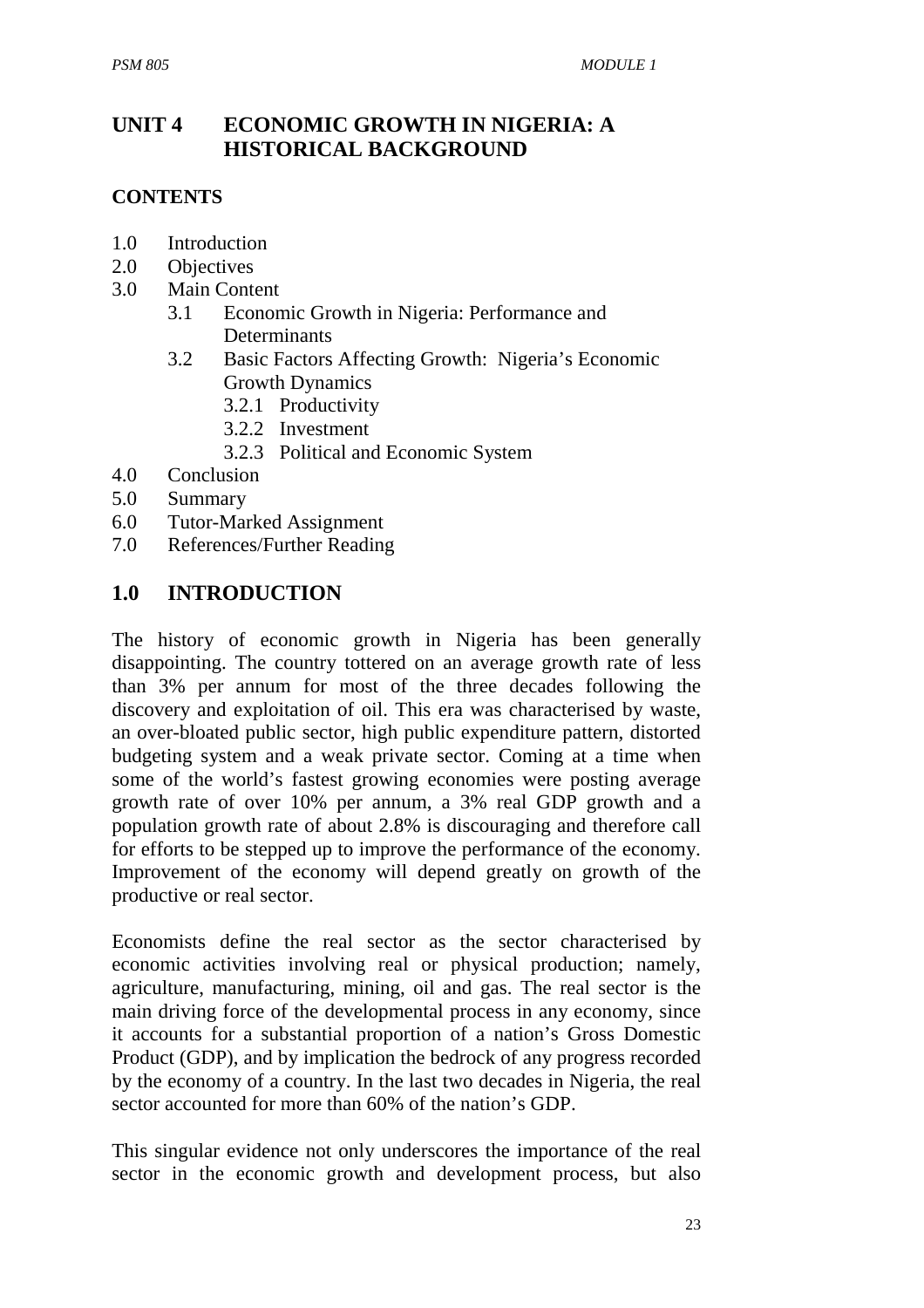indicates that the realistic prospects for the promotion of economic growth and development are located in the real sector of the economy.

In order to stimulate economic growth, it must be emphasised therefore, that apart from increasing the contribution of the real sector to a country's GDP like Nigeria, there is the need to address the great spatial and sectoral unevenness in terms of the share of GDP and growth performance. For example, it is often suggested that measures should be directed at increasing the contribution of the manufacturing sector given its linkage effect and value addition.

In this unit, we examine the past performance and determinants of economic growth in Nigeria, with a view to acquiring some basic backgrounds on development of the Nigerian economy. The discussions will draw from the basic theory of economic growth.

## **2.0 OBJECTIVES**

At the end of this unit, you should be able to:

- explain the development process in Nigeria
- intelligently discuss the history of economic growth in Nigeria
- identify the basic factors that affect economic growth in Nigeria.

## **3.0 MAIN CONTENT**

## **3.1 Economic Growth in Nigeria: Performance and Determinants**

Essien (2001) suggests that economic growth simply refers to the percentage or proportionate increase in real income during a given period, normally a year. The size of the income and the method of sharing it are of great interest in modern macroeconomics. Modern economic growth involves fundamental structural changes in the way both production and societies are organised.

The history of economic growth shows that nations have different growth paths. Thus, while in the late eighteenth century economic transformation began in England and spread gradually to other parts of Europe and North America, it did not get to Asia until the 1950s, Japan precisely. The different growth path gave rise to income gaps between nations which is in no way permanent.

Economic growth does not take place in a vacuum. There are basic factors that motivate growth. They include basic resources, land, labour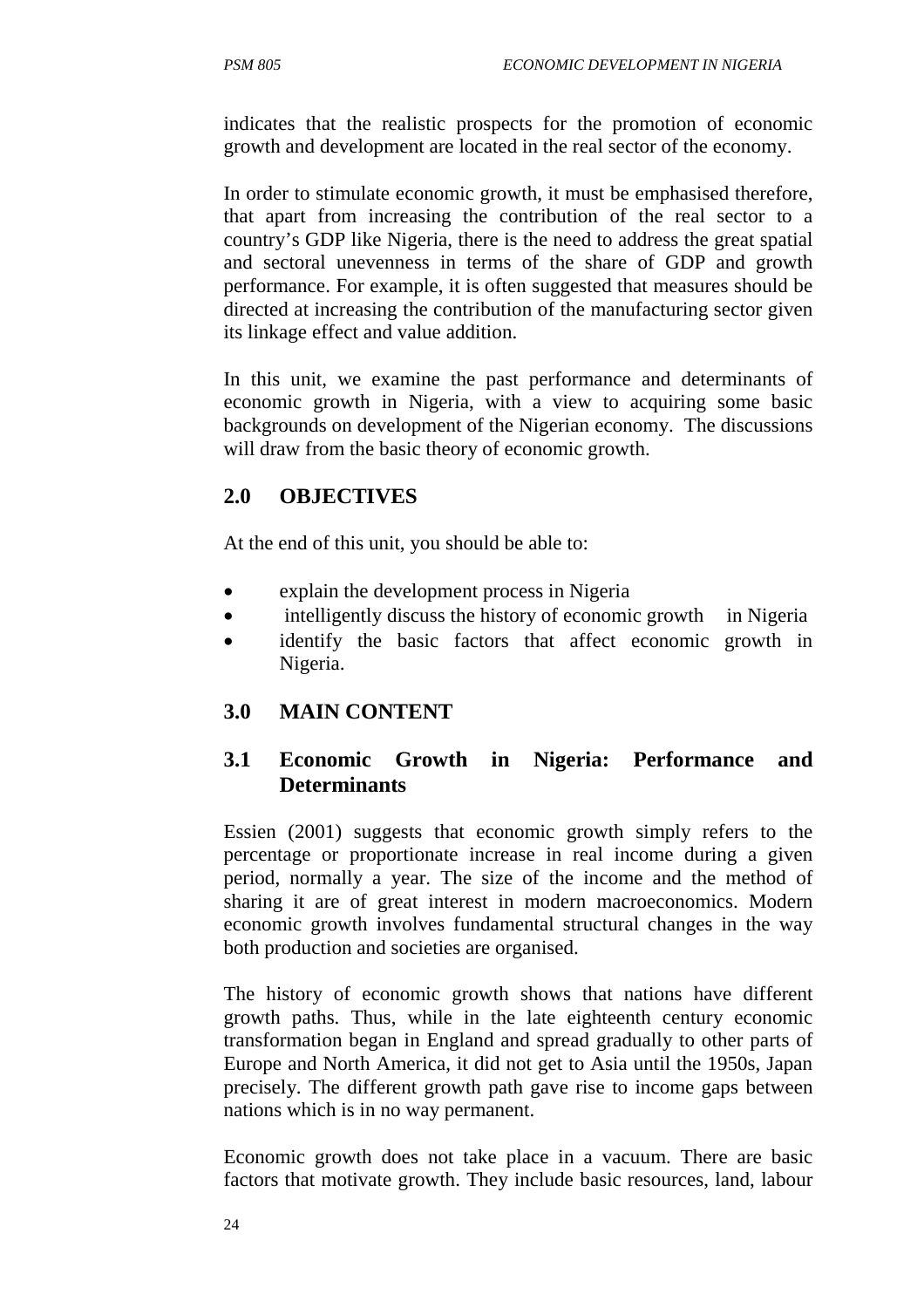capital, education, training and health; and productivity. The availability of these engines does not in themselves guarantee growth. For instance, investment is the key to expanding capital, and savings, domestic and foreign, are needed to finance investment. Thus, improving a country's investment performance in both human and physical assets is important for growth.

Unlike other developing regions, empirical evidences in Africa show that the average output per capita in constant prices was lower at the end of 1990s than 30 years before, and in some countries, it has fallen by more than 50 percent.

It is noteworthy to that meeting growth challenges depend on investment performance. Productivity gains are also crucial. The question of efficiency of resource use or productivity performance is one theme that has generated tremendous interest among economic scholar for decades. A common thread running through this disclosure is a strong affirmation of the central place of productivity enhancement in the perpetuation of growth.

## **3.2 Basic Factors Affecting Growth: Nigeria's Economic Growth Dynamics**

Several factors have been recognised in literature as growth engines. They include basic resources (land, labour and capital), productivity of factors of production (skills and knowledge or innovation), institutional and macroeconomic environment, types of economic organisation, governance and transparency. In this section we will attempt to locate and situate some of these factors making reference to the table of selected macroeconomic aggregates (Table 4.1) to explain Nigeria's growth dynamics.

| (Growill Kates 70)                |         |          |         |         |
|-----------------------------------|---------|----------|---------|---------|
| <b>Description/Year</b>           | 2002    | 2003     | 2004    | 2005    |
| Nominal GDP                       | 13.06   | 27.17    | 15.11   | 27.70   |
| Real GDP                          | 4.63    | 9.57     | 6.58    | 6.51    |
| Oil and Gas                       | $-5.61$ | 23.70    | 3.37    | 0.50    |
| Non-Oil                           | 7.96    | 4.44     | 7.50    | 8.59    |
| <b>Components of Value-Added:</b> |         |          |         |         |
| Compensation<br>$\sigma$          |         |          |         |         |
| <b>Employees</b>                  | 8.54    | $-24.93$ | $-0.19$ | 9.86    |
| Consumption<br>of <sub>1</sub>    |         |          |         |         |
| fixed Capital                     | 3.24    | $-19.06$ | 7.40    | $-7.44$ |
| <b>Operating Surplus</b>          | 3.96    | 19.77    | 7.57    | 6.31    |
| <b>Basic Value-Added</b>          |         |          |         |         |

*Table 4.1***: Selected macroeconomic aggregates, 2002 to 2005**   $(C$ rowth  $\mathbf{D}_{\alpha}$ teg  $\mathbf{0}$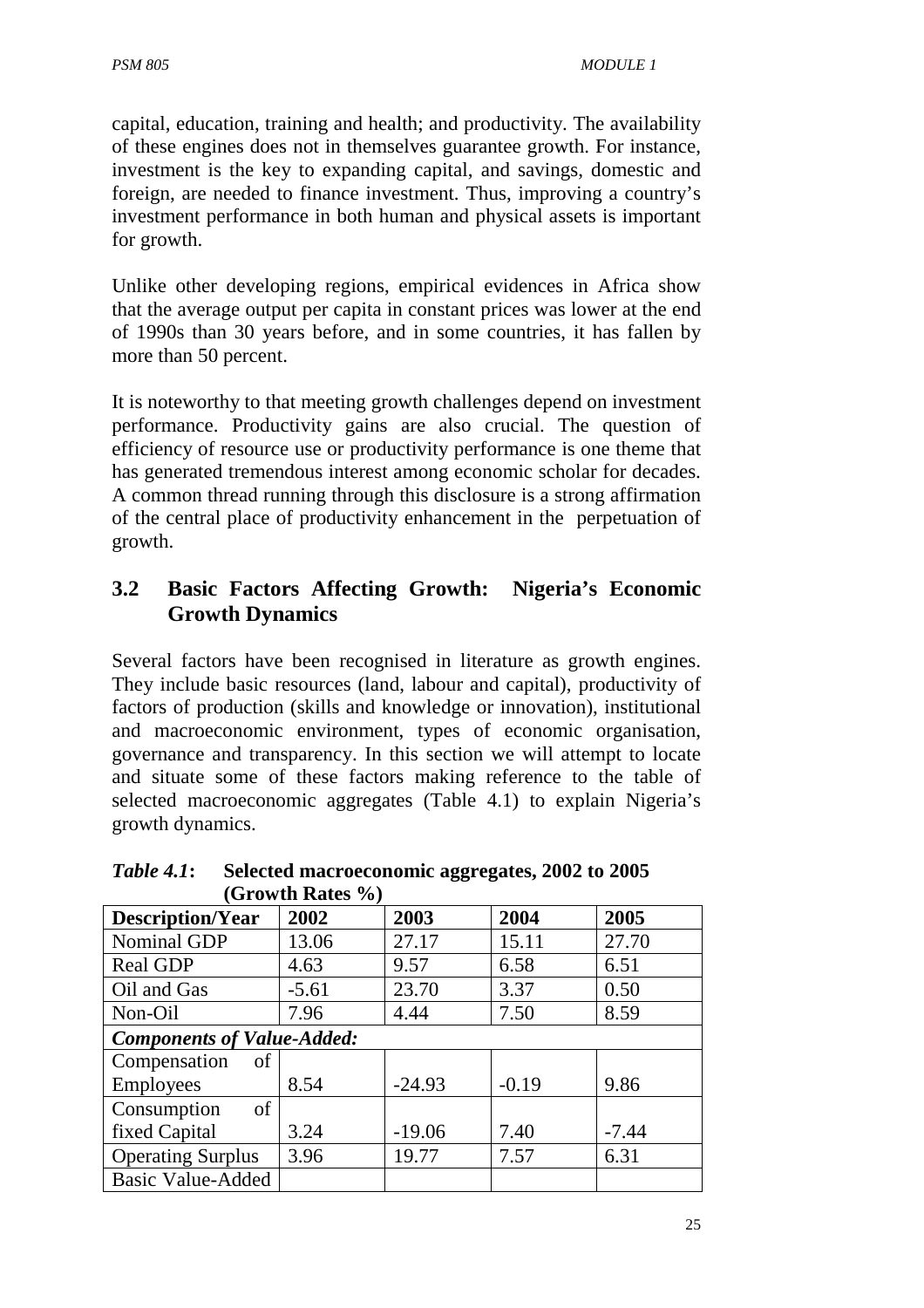| at Factor Costs       |         |       |       |       |
|-----------------------|---------|-------|-------|-------|
|                       | 4.12    | 23.22 | 10.96 | 27.70 |
| <b>Indirect Taxes</b> | $-8.69$ | 44.76 | 14.92 | 9.63  |
| <b>Subsidies</b>      | 3.18    | 48.75 | 68.04 | 14.60 |
| Value-<br>Producer    |         |       |       |       |
| Added at Market       |         |       |       |       |
| Price                 | 4.31    | 22.61 | 18.95 | 27.36 |
| Intermediate          |         |       |       |       |
| Consumption           | 19.07   | 16.83 | 26.46 | 31.86 |
| Gross<br>Output       |         |       |       |       |
| Value                 | 7.32    | 21.27 | 20.54 | 27.25 |

**Source:** National Bureau of Statistics, Statistical Abstract, 2006

Table 4.1 shows some interesting observations. Firstly, there appears to be no regular trends in growth of macroeconomic aggregates. By implication, it could be difficult to effectively make forecasts of future economic behaviours in the Nigerian economy. Secondly, real growth in national output as measured by gross domestic product (GDP) was not encouraging for the reference period of 2002 to 2005. This appears to indicate problems in demand management policies of Nigeria. Thirdly, there appears to be a direct relationship between employee compensation and growth in output value in Nigeria. The rest of the discussions concentrate on the basic growth factors in Nigeria, including: productivity, investment, political, and the economic system.

#### **3.2.1 Productivity**

Continuous enhancement of productivity has been very central to observed brilliant performance of the Asian Tigers and Japan in recent years. In Nigeria, however, productivity has been on a declining trend in almost all sectors of the economy. This is as a result of observed limited human and physical capital. For instance, adult literacy rate has remained constant at 57.0 since the mid-1990s. Asia and the Middle East had adult literacy rates of 64 and 58 percent, respectively (1997). In respect of adult literacy rate, it was observed that Nigeria is in the bottom quartile for sub-Saharan African countries combined. Whatever gains that had been made in terms of the financing of education in the past decades had not provided the needed accumulation of human capital for growth as a result of the "brain drain" syndrome, which became prevalent from the early 1980s owing mainly to political instability. With unemployment and declining opportunities for better education, such drain of human capital is likely to persist with dire consequence for economic growth. Life expectancy at birth, which is put at 54 years is lower than the average of 63 years in Asia; 65 for the Western hemisphere, 60 for the Middle East and Europe, and 74 for the advanced economies.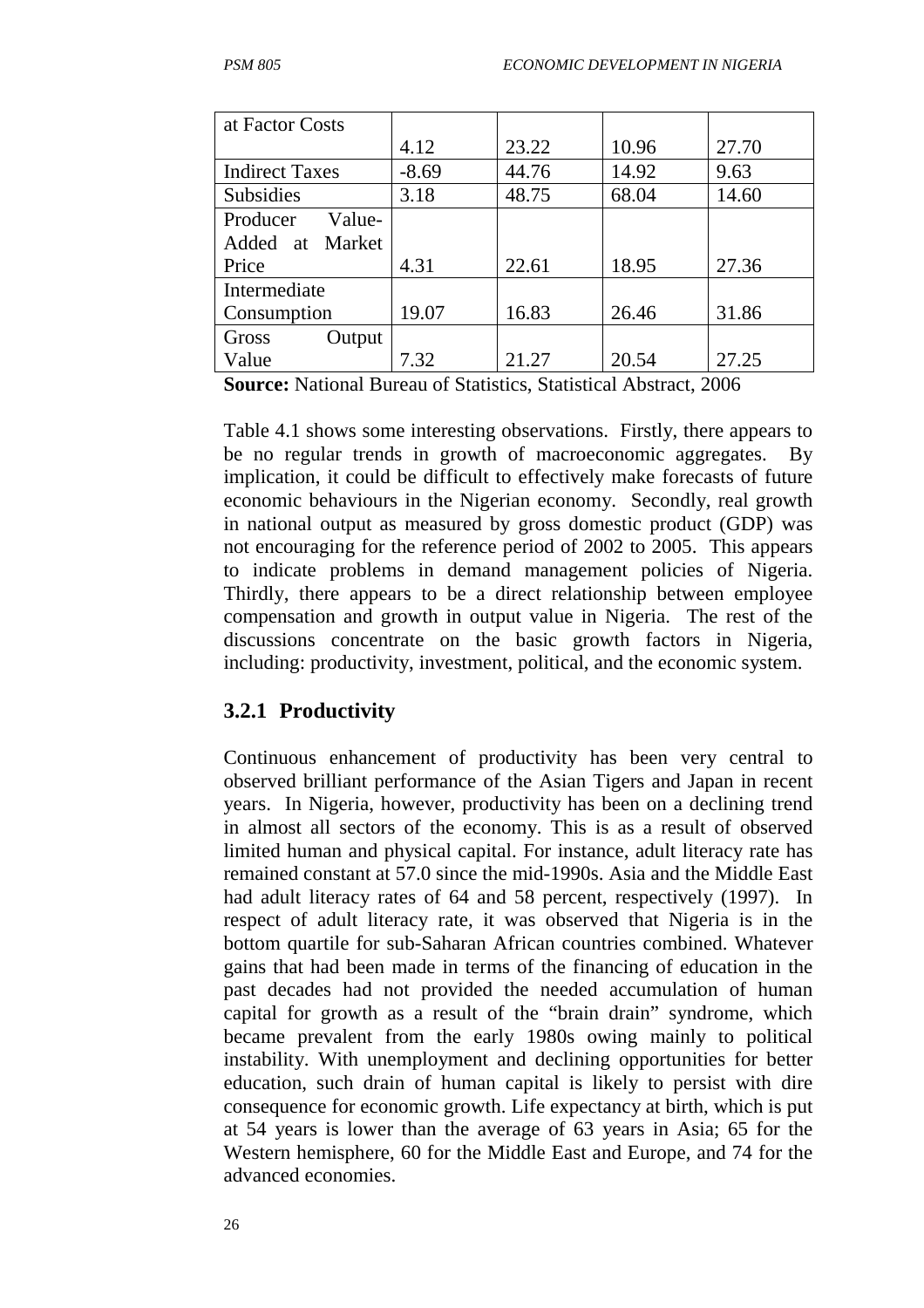## **3.2.2 Investment**

Investments have not contributed significantly to growth of the Nigerian economy. Available statistics have shown that investment in Nigeria, in particular gross domestic investment (GDI) averaged an annual growth rate of 0.7 percent between 1990 and 1997. As a percentage of GDP it declined from 21 percent in 1980 to 18 percent in 1998, while gross domestic savings that was 31 percent of GDP in 1980 declined to 24 percent of GDP in 1998. Private investment on the other hand has averaged only 16 percent of GDP since 1994 and was only 21 percent in 1999, the highest since the early 1990s. Investment in Nigeria has also been largely unproductive, particularly government investment. Public expenditure without much consideration for efficiency of the spending has result in the expenditure not achieving its objectives at a minimum cost. The low capacity utilisation of installed plant and equipment currently put at 35 percent from a peak of 73.3percent in 1981, raise questions about the justification for new investments.

### **3.2.3 Political and Economic System**

From independence in 19960 to date, Nigeria has made several attempts at different political systems. While the first Republic was modeled after the British parliamentary system, the second and third Republic followed the US federal system. However, military regime has featured prominently in Nigeria political arena since 1960 and lasted for 29 years. Overall, the economic transformation of Nigeria could be put to three phases: oil boom, 1973-1983; economic crisis, 1981-1985; adjustment and post adjustment, 1986 to date. Suffice it to say that during these phases Nigeria enjoyed some periods of economic growth but without development owing to the observed pervasive inequalities, lack of will to shift in competitive advantage based on natural endowment to knowledge-based competitiveness, and poverty.

Admittedly, strong institutions are needed to exert pressure on the domestic economy and increase productivity. In Nigeria, several public institutions had been set up since independence to jump-start the economy. The creation of public monopolies, with an industrial sector dominated by highly subsidised and inefficient public enterprises has been a constraining factor to growth. The wave of privatisation, which has swept across most high-growth Sub-Saharan African countries has remained lip service in Nigeria till today. Issues such as political instability, human and property rights, and governance, have combined to impinge on Nigeria's growth. Nevertheless, Nigerians hope that the recent transformation policy of President Goodluck Jonathan will create some avenues for sustained development in the Nigerian economy.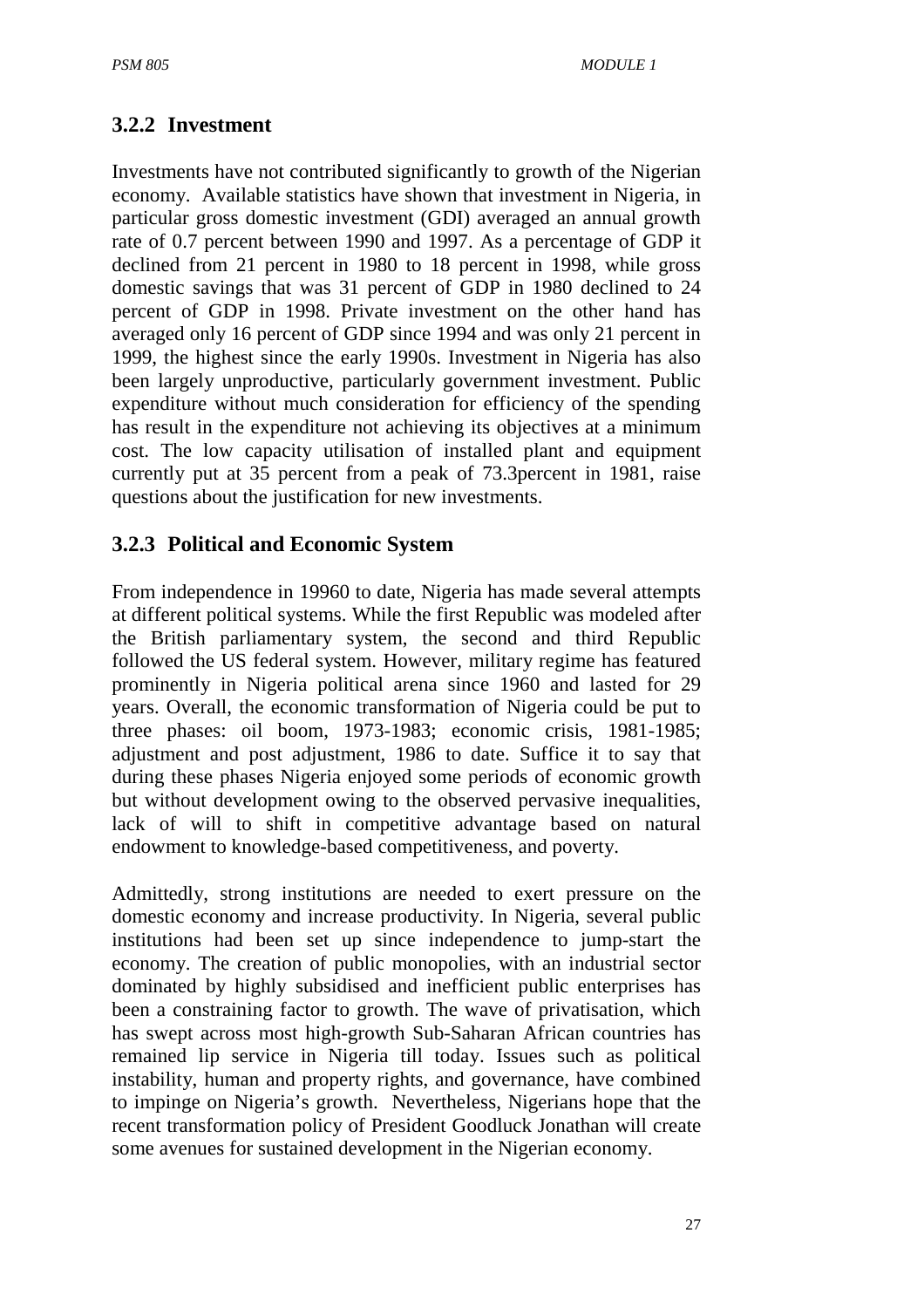#### **SELF-ASSESSMENT EXERCISE**

Briefly discuss two major reasons for low productivity in the Nigerian public sector.

## **4.0 CONCLUSION**

This unit has informed us of the historical developments determining the growth of the Nigerian economy. It defines economic growth and asserts that modern economic growth involves fundamental structural changes in the way both production and societies are organised. By implication, for the Nigerian economy to move towards sustainable development, some structural changes must have to be put in place.

## **5.0 SUMMARY**

Our basic observation in this unit is that the history of economic growth in Nigeria has been generally disappointing. The country began with an average growth rate of less than 3% per annum for most of the three decades following the discovery and exploitation of oil. The non-oil sector lacks economic support and has been generally neglected by growth policies. We learned that economic growth does not take place in a vacuum. There are basic factors that motivate growth, including basic resources, land, labour capital, education, training and health and productivity. The availability of these engines of growth does not in themselves guarantee growth. For instance, investment is the key to expanding capital, and savings, domestic and foreign, are needed to finance investment. Thus, improving a country's investment performance in both human and physical assets is important for growth.

We also observed that meeting growth challenges depend on investment performance and that productivity gains are crucial in the growth process. The question of efficiency of resource use or productivity performance is one theme that has generated tremendous interest among economic scholar for decades. A common thread running through this disclosure is a strong affirmation of the central place of productivity enhancement in the perpetuation of growth.

Several factors have been recognised in literature as growth engines. They include basic resources (land, labour and capital), productivity of factors of production (skills and knowledge or innovation), institutional and macroeconomic environment, types of economic organisation, governance and transparency. It is therefore, suggestive for fiscal and monetary policies in Nigeria to address the issues on how these factors can effectively contribute to economic development and growth in Nigeria.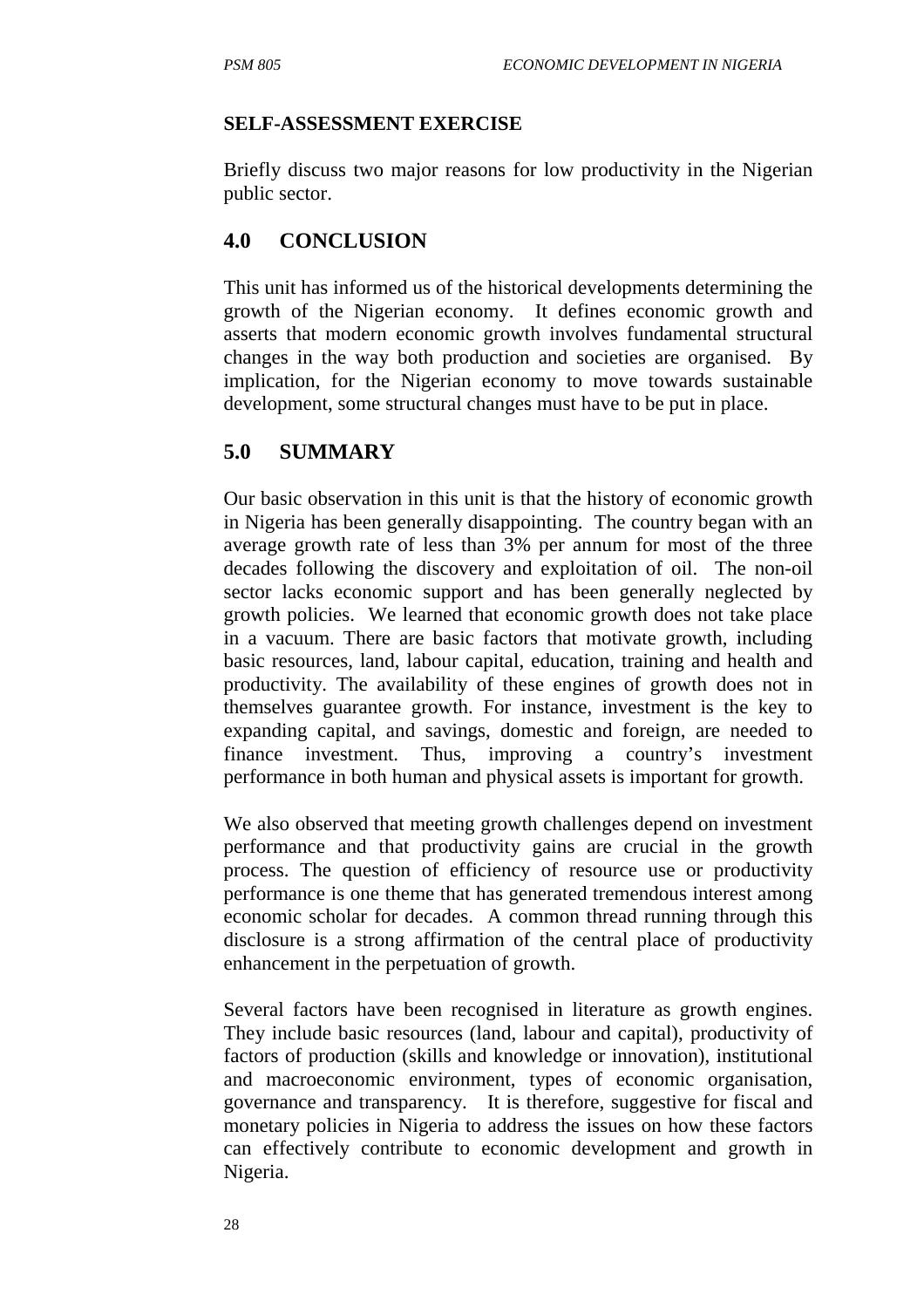## **6.0 TUTOR-MARKED ASSIGNMENT**

Enumerate the basic factors working against sustainable growth in Nigeria. What are your suggestions for improvement in Nigeria?

### **7.0 REFERENCE/FURTHER READING**

Essien, A. E. (2001). "Nigeria's Economic Growth: Performance and Determinants," *CBN Economic and Financial Review*, vol. 40, no. 3, September.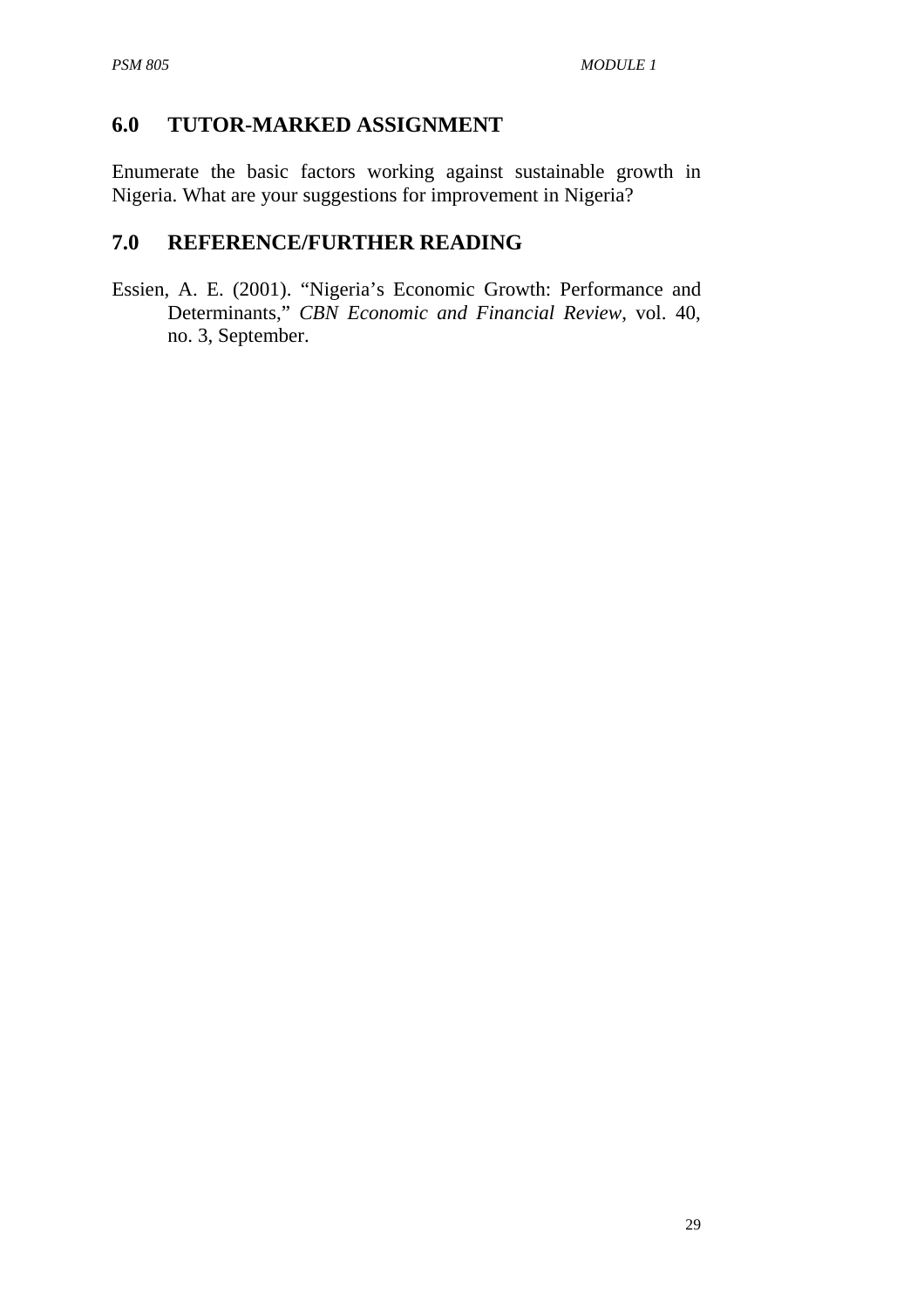## **UNIT 5 THE HISTORICAL THEORIES OF DEVELOPMENT**

#### **CONTENTS**

- 1.0 Introduction
- 2.0 Objectives
- 3.0 Main Content
	- 3.1 Definitions and Theories of Economic Development
	- 3.2 Definitions of Economic Development
	- 3.3 Theories of Economic Development and Growth
		- 3.3.1 The Schumpeter's Theory of Economic Development
- 4.0 Conclusion
- 5.0 Summary
- 6.0 Tutor-Marked Assignment
- 7.0 References/Further Reading

## **1.0 INTRODUCTION**

According to Grabowski and Shield (1996) historical theories are theories that explain current events or condition. The theory explains or predicts how these events or conditions evolve. Oyejide (2001) ascertained that many historical theories of economic development simply postulate the existence of different phases or stages of a development process and hypothesise about the forces that cause a change in the phase or stage of development. In this unit, we attempt to explain some of the causes of changes in the stages of development. The aim is to equip you with some basic backgrounds in the analysis of stages of economic development so that no one can be taken unawares when a change in the development process occurs.

## **2.0 OBJECTIVES**

At the end of this unit, you should be able to:

- explain what economic development is all about
- state the theories of economic development
- demonstrate the ability to contribute towards development goals in the Nigerian economy.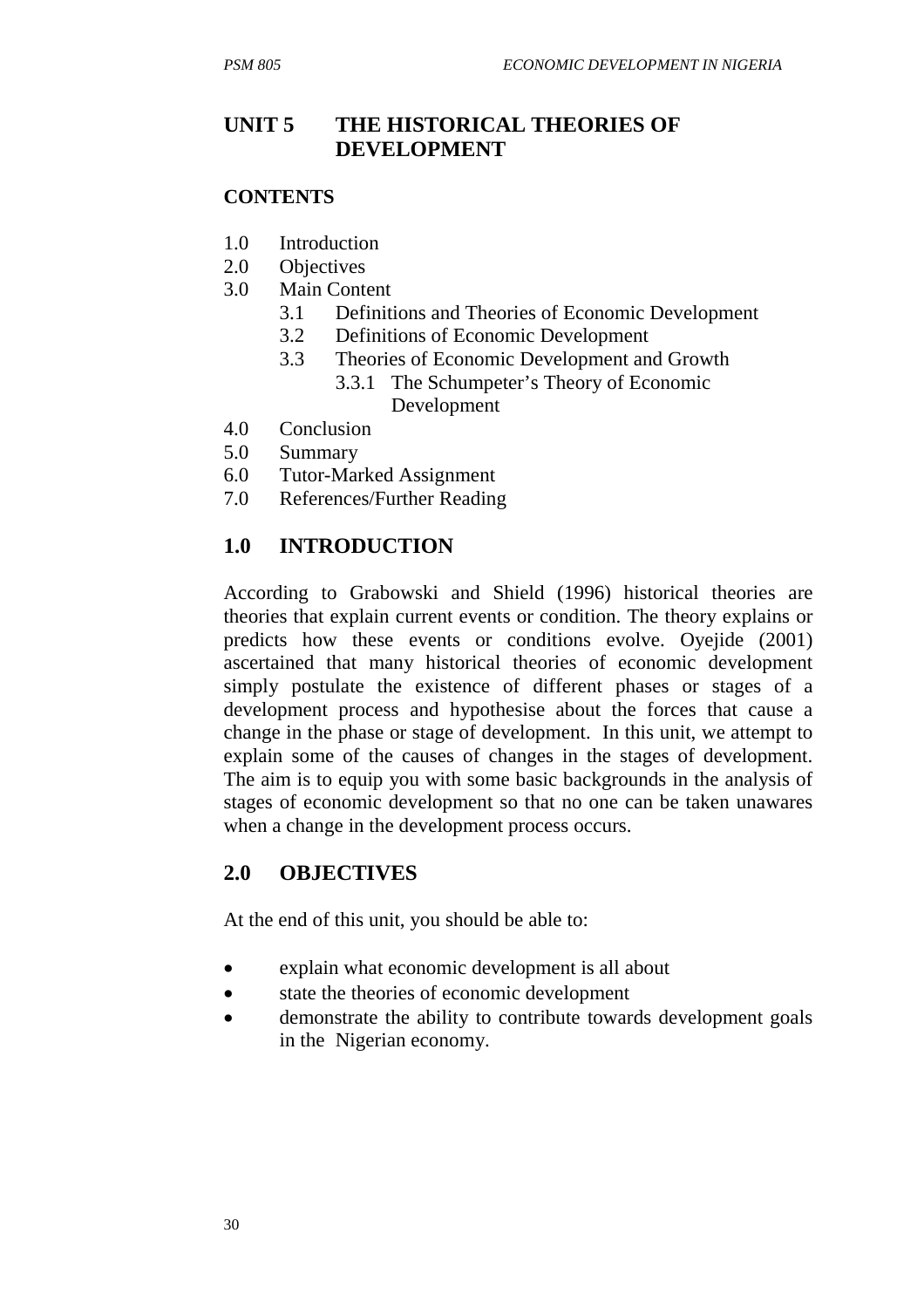## **3.0 MAIN CONTENT**

### **3.1 Definitions and Theories of Economic Development**

The preliminary step in the understanding of any economic concept is the understanding of what the concept is all about, as well as understanding the theories behind it. This section exemplifies these by highlighting the definitions of economic development and pointing out the associated theories.

## **3.2 Definitions of Economic Development**

Misra and Puri (2003) define economic development to mean growth plus progressive changes in certain critical variables that determine the well-being of the people. They assert that there are qualitative dimensions in the development process which may be missing in the growth of a given economy expressed in terms of an increase in the national product or the product per capita. According to Mahbub (1971), the problem of development must be defined as a selective attack on the worst forms of poverty. Development goals must be defined in terms of progressive reduction and eventual elimination of malnutrition, disease, illiteracy, squalor, unemployment, and inequalities.

Misra and Puri (2003) note one major approach to the concept of economic development, referred to as the traditional approach. The *traditional approach* defines development strictly in economic terms. According to the traditional approach, economic development implies a sustained annual increase in Gross National Product (GNP) at rates varying from 5 to 7 percent or more, together with such alteration in the structure of production and employment that decreases the shares of agriculture in production and employment and increases those of manufacturing and services sectors. Policy measures suggested in this case are those which induce industrialisation at the expense of agricultural development. Such objectives as poverty elimination, reduction of economic inequalities, and generation of employment are mentioned in passing reference only, and in most cases, it is assumed that rapid gains in overall growth in GNP or per capita domestic product would trickle down to people in one form or the other.

In his own contribution, Seers (1969) argues that the questions to be addressed about the meaning of development in the right perspective should be: "What has been happening to inequality? What has been happening to unemployment? What has been happening to poverty?" He suggests that if inequality, unemployment, and poverty have declined from high levels, then beyond doubt, this has been a period of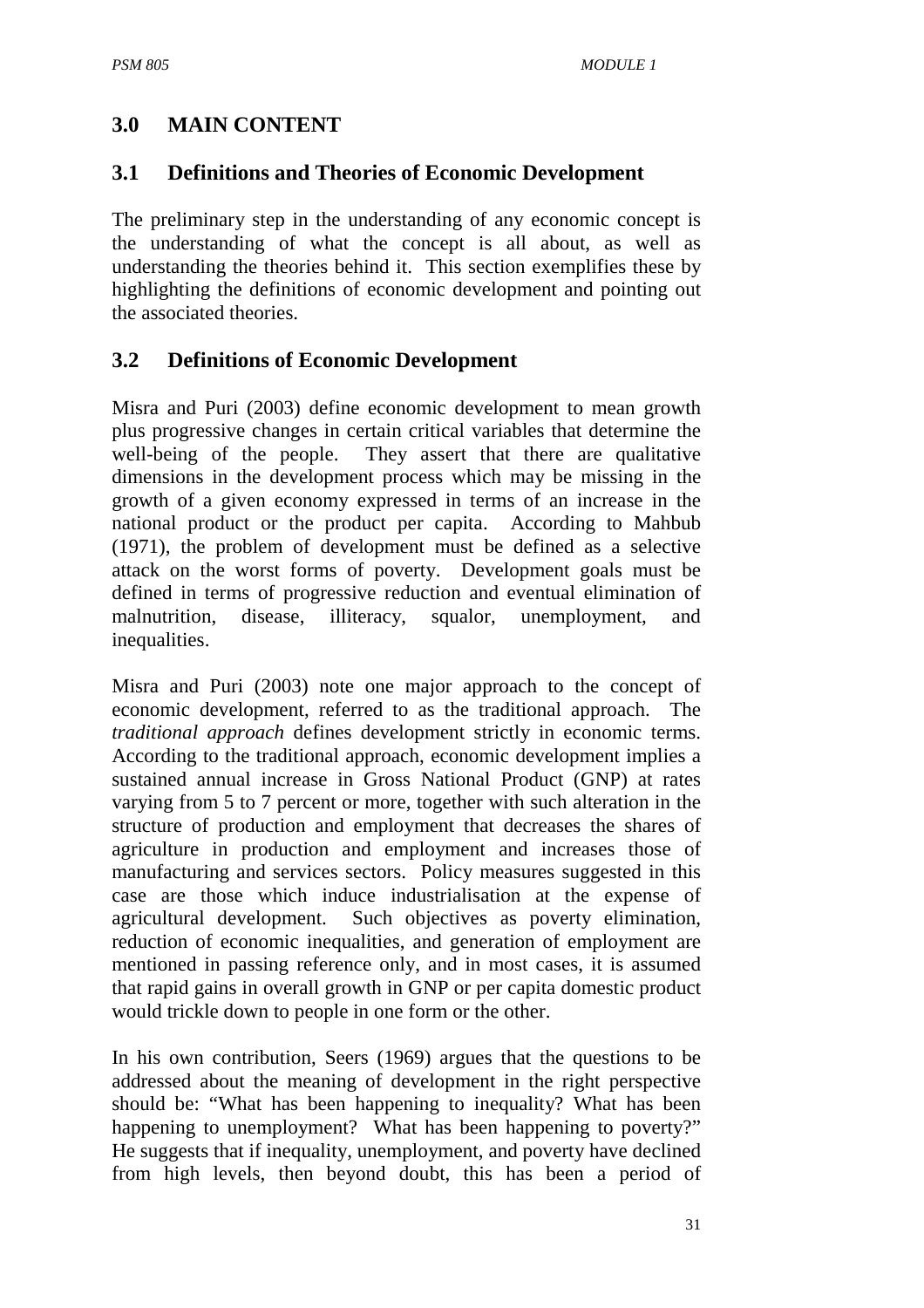development for the country in question. If one or two of these central problems have been growing worse, especially if all three have, it would be strange to call the result ''development'' even if the per capita income doubled.

Economic development is, therefore, a process with noble ideals. Backward countries, without exception, are endeavoring to make economic development a successful objective.

It is worth noting the difference between economic development and economic growth, as these two important economic concepts have often been misplaced and confused in their meanings. Distinguishing between economic growth and development, recent literature notes that economic growth refers to increases in a country's real output of goods and services or product per capita over time. Output is generally measured, in this case, by gross or net national product. The term economic development, on the other hand, is more comprehensive. It implies progressive changes in the socio-economic structure of a country. Economic development involves a steady decline in agriculture's share in Gross National Product (GNP) and a corresponding increase in the share of industries, trade, banking, construction, and services. This transformation in economic structure has been noted as being accompanied by a shift in the occupational structure of the labour force and improvement in its skill and productivity. Put differently, whereas economic growth merely refers to a rise in output, economic development implies changes in technological and institutional organisation of production, as well as in the distributive pattern of income.

#### **3.3 Theories of Economic Development and Growth**

There are two famous theories of economic development and one important growth model to be discussed:

- 1. Schumpeter's Theory
- 2. The Big Push Theory
- 3. The Harrod-Domar Growth Model

In the following discussions, we summarise the first theory as presented by Misra and Puri (2003) and Onwe (1993). The rest of the theories will be presented in subsequent units.

### **3.3.1 The Schumpeter's Theory of Economic Development**

In developing his theory, Schumpeter distinguishes between two types of influences on an economy: first are the influences of changes in the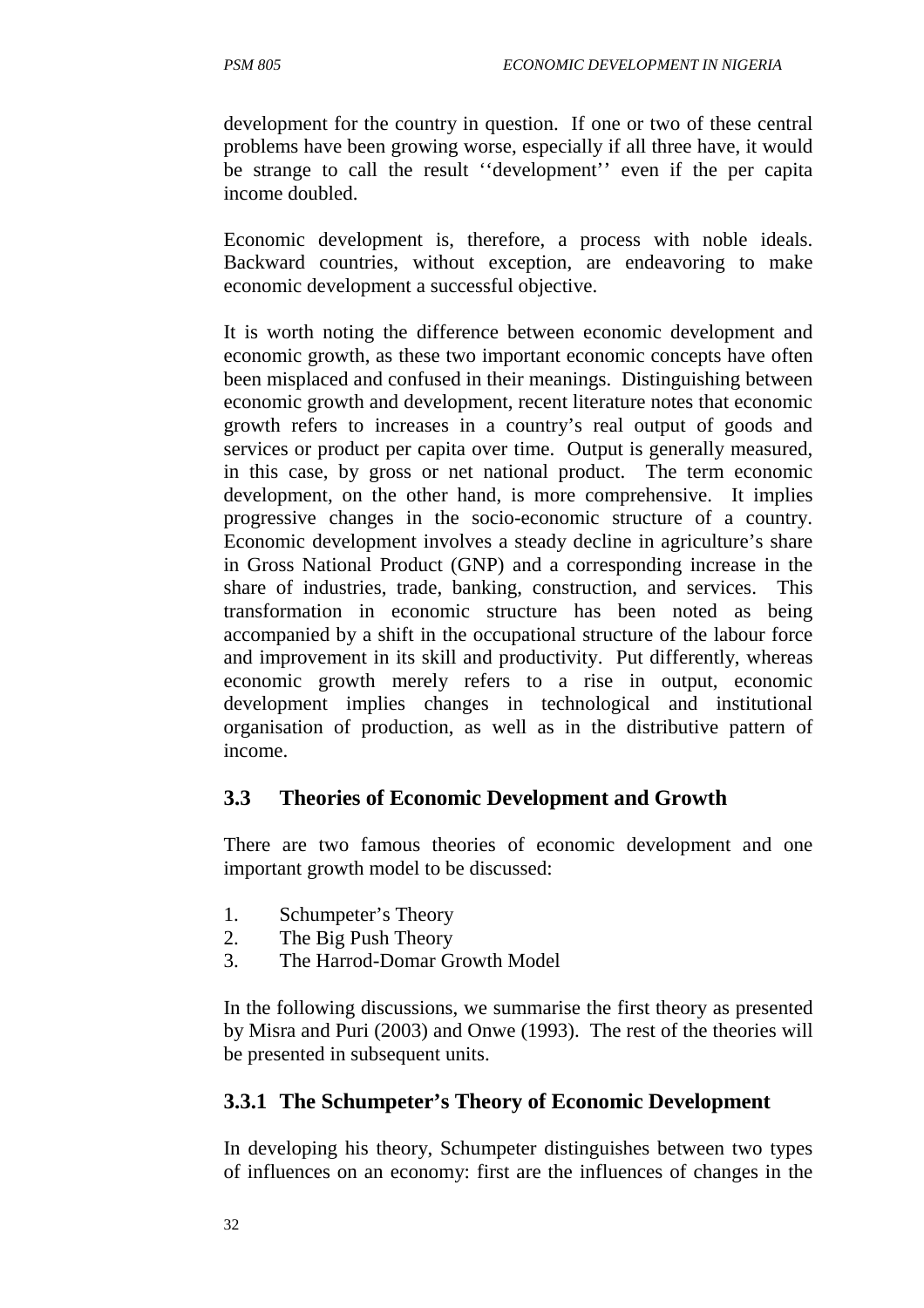availability of factors of production, which he refers to as *growth* component; second are the influences of technological and social changes, which he characterised as *development* component. Schumpeter refers to economic growth as "changes in population and in the sum total of savings plus accumulation corrected for the variation in the purchasing power of the monetary unit". According to him, changes in these two variables are both continuous and slow. He notes that development is a distinct phenomenon and entirely foreign to what may be observed in the tendency toward equilibrium. It is a phenomenon that cannot be explained economically.

According to Schumpeter, growth component represents the contribution of changes in the utilisation of the factors of production. The supply of land being fixed, growth component represents only the contribution of variations in the size of population and of increases in the produced means of production, which Schumpeter distinguishes from capital. Population growth is considered as an external factor in the Schumpeter's treatment of economic change. Schumpeter believes that the rate at which population changes is determined by factors outside the system.

Similar to population growth, increases in producer goods is said to belong to the growth component of economic change. Schumpeter asserts that an increase in the supply of producer goods ordinarily depends on the positive savings flow. The rate of savings in any economy, in turn, rarely rises abruptly. Increases in savings rate are slow and gradual and often require infinitesimal steps. Schumpeter believes that savings are rarely independent factor of change.

Schumpeter looked at profit as an outcome of the development process. It gets completely eliminated in the circular flow of economic life, since the value of the output is exactly same as the value of productive factors employed to produce it.

Another factor that influences the development component of economic change is the change in social climate. With respect to the social factors, Schumpeter's approach is similar to that of the Marxist theory. According to him, because of the fundamental dependence of the economic aspect of things on everything else, it is not possible to explain economic change by previous economic conditions alone. Schumpeter assumes that the economic state of people does not emerge simply from the preceding economic conditions, but only from the preceding total situation.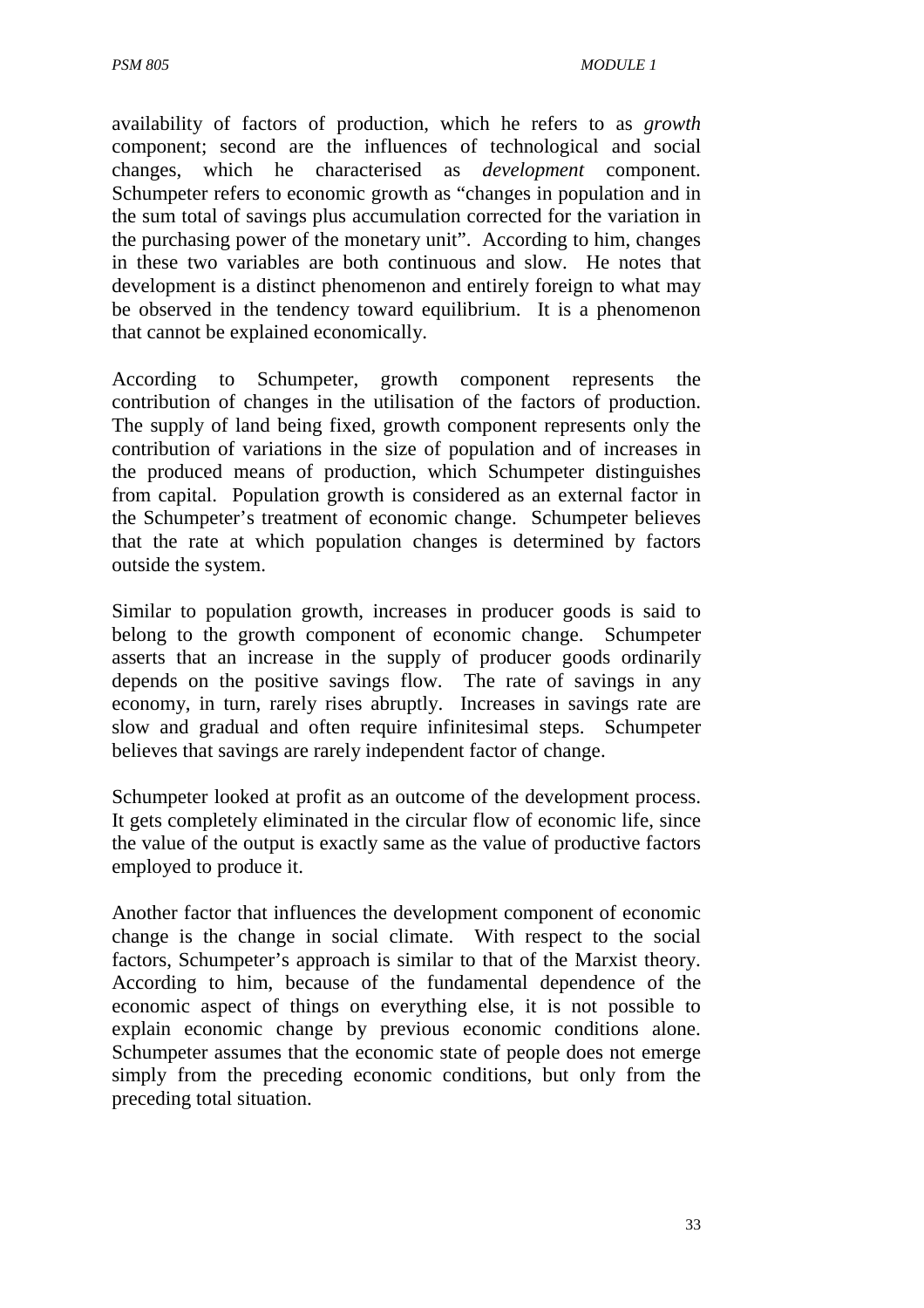Other important factors influencing economic growth and development in Schumpeter's context include: technological change, entrepreneurship, capital, and credit. These are discussed as follows:

#### **Technological Change**

Schumpeter visualised two broad types of technological changes: continuous technological change in which technologies develop from the prevailing technologies, and discontinuous technologies. According to Schumpeter, continuous technological changes give rise to economic growth, while discontinuous technological changes give rise to economic development.

#### **Entrepreneurship**

Schumpeter believes that the entrepreneur is neither a financier nor a technician; he or she is merely an innovator who carries out discontinuous technological changes resulting in economic development. He also assumes that the activities of entrepreneurs are greatly influenced by the social climate. In a depressing social climate, the possibility of widespread innovative activities will be limited. In addition, any attempt to restrict independence and to violate capitalist rationality will discourage entrepreneurial activities.

#### **Capital**

Schumpeter defines capital as that sum of means of payments which is available at any moment for transference to entrepreneurs. He notes however, that not all means of payment should be regarded as capital and that if means of payment are not used for diverting means of production from their existing uses to the new ones, they do not serve any development purpose and as such, would not be considered as capital. According to Schumpeter, capital is a concept of development to which nothing in the circular flow of economic activities corresponds.

### **Credit**

Schumpeter assigns a unique role to credit in economic development. Entrepreneurs need credit in order to carry out innovations that give rise to economic development. Every kind of extension of credit for purposes of innovation is by definition the granting of credit to the entrepreneur, and forms an element of development. The need of credit arises from the requirements of development.

#### **SELF-ASSESSMENT EXERCISE**

With appropriate practical example, explain what economic development is all about.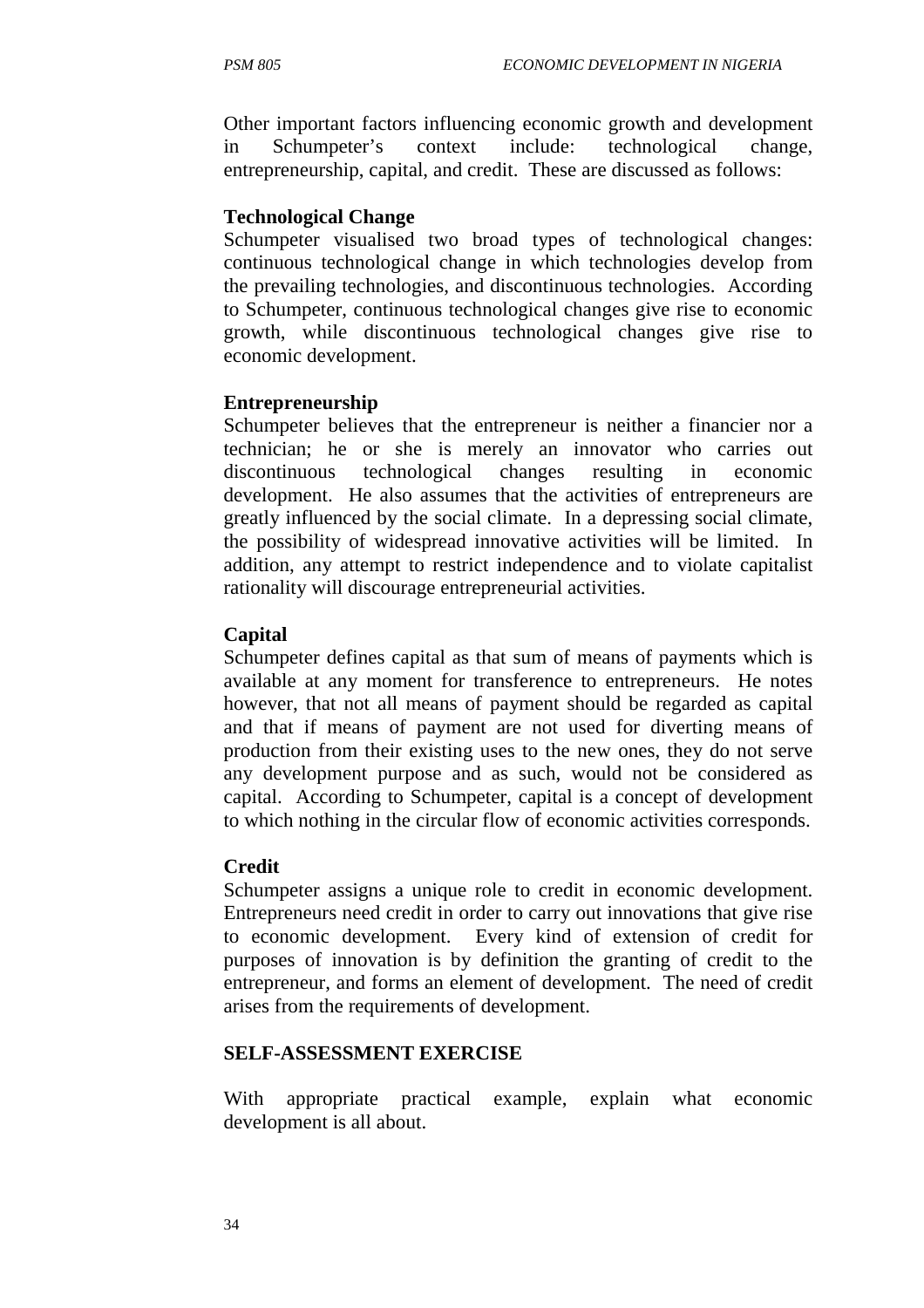## **4.0 CONCLUSION**

This unit has brought into focus the definitions of economic development. It informs us of the basic difference between the two often confused terms in economics, economic development and economic growth. Economic growth refers to increases in a country's real output of goods and services or product per capita over time. The term economic development, on the other hand, is more comprehensive. It implies progressive changes in the socio-economic structure of a country. It involves a steady decline in agriculture's share in Gross National Product (GNP) and a corresponding increase in the share of industries, trade, banking, construction, and services.

## **5.0 SUMMARY**

Our discussions reveal that historical theories are theories that explain current events or conditions. The theories explain or predict how these events or conditions evolve. We noted that many historical theories of economic development simply postulate the existence of different phases or stages of a development process and make hypothesis on the forces that cause a change in the phase or stage of development. There is one major approach to the concept of economic development, referred to as the traditional approach. The traditional approach defines development strictly in economic terms. According to the traditional approach, economic development implies a sustained annual increase in Gross National Product (GNP) at rates varying from 5 to 7 percent or more, together with such alteration in the structure of production and employment that decreases the shares of agriculture in production and employment and increases those of manufacturing and services sectors.

One basic distinguishing feature of economic development is clear. Whereas economic growth merely refers to a rise in output, economic development implies changes in technological and institutional organisation of production, as well as in the distributive pattern of income.

The unit ended by noting four famous theories of economic development: *Schumpeter's Theory; the Big Push Theory; the Harrod-Domar Growth Model;* and, *the Robert Solow's Neo-Classical Theory of Growth.*

### **6.0 TUTOR-MARKED ASSIGNMENT**

Discuss in detail the two types of influences in an economy, according to Schumpeter.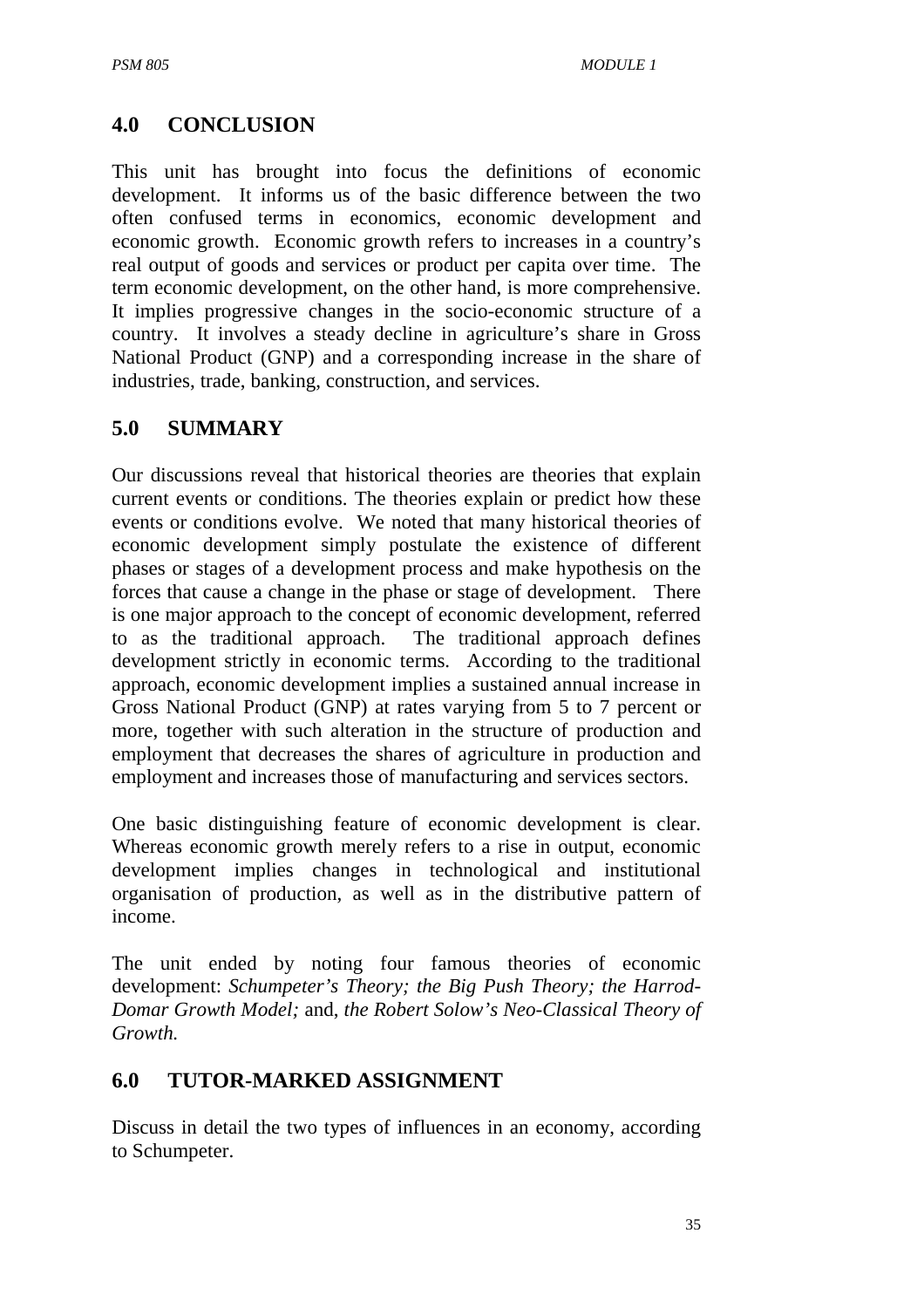#### **7.0 REFERENCES/FURTHER READING**

- Mahbubul, H. (1971). "Employment and Income Distribution in the 1970s: A New Perspective," *Pakistan Economic and Social Review,* June-December.
- Misra, S. K. & Puri, V. K. (2003). *Growth And Development.* (Mumbai: Himalaya Publishing House.
- Onwe, O. J. (1993). "Theories of Development and Growth," in Ezeaku, L. C. (Ed.) *Growth, Development and Planning.* (Agulu: Levrene Publishers.
- Seers, D. (1969). "The Meaning of Development." *Eleventh World Conference of the Society for International Development,* New Delhi.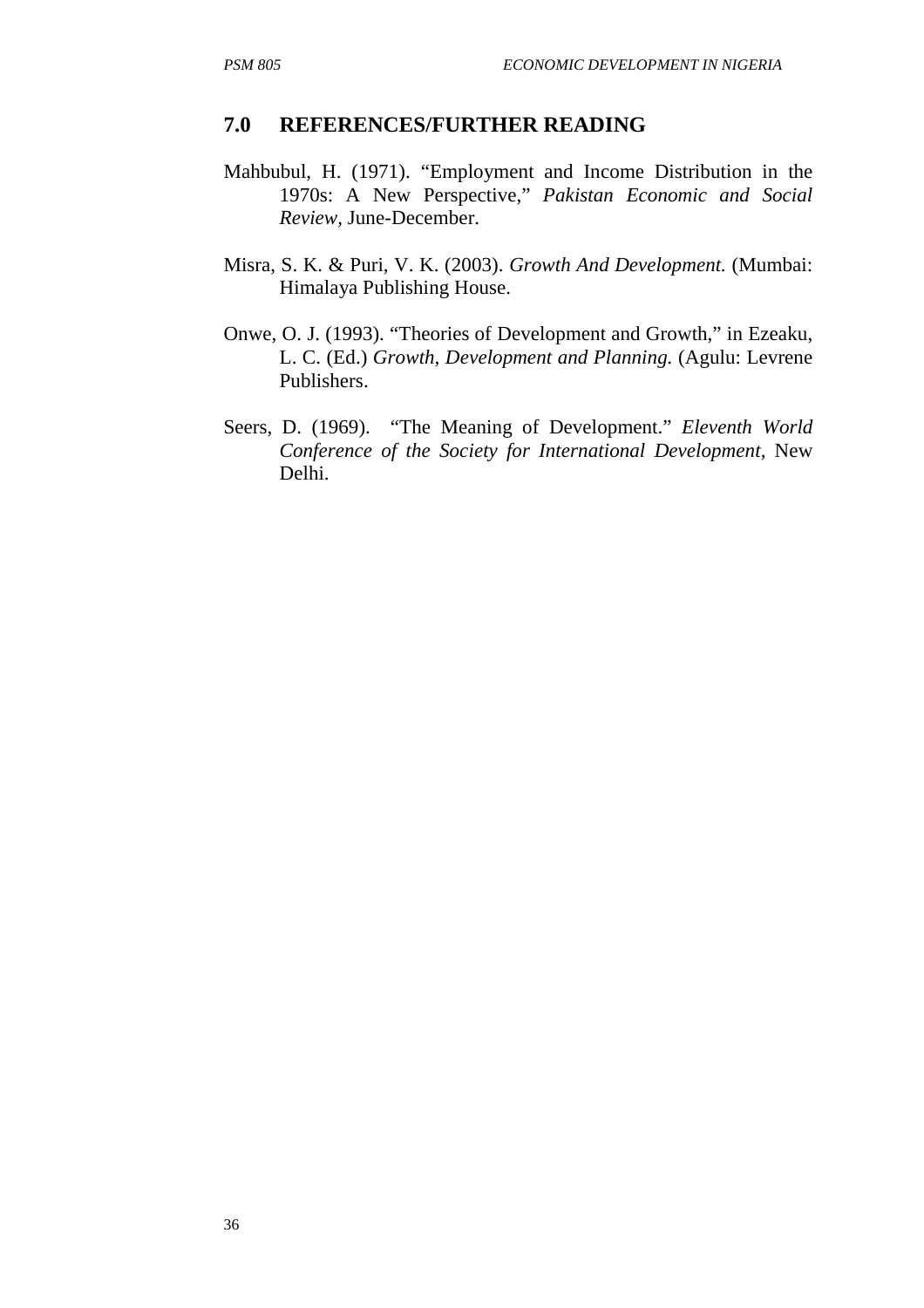# **MODULE 2**

- Unit 1 The Big-Push Theory of Economic Development and Harrod-Domar's Theory of Growth
- Unit 2 Stages of Economic Development
- Unit 3 Development Planning in Nigeria
- Unit 4 The Post-Independence Development Planning in Nigeria
- Unit 5 Rolling Plans in Nigeria

## **UNIT 1 THE BIG PUSH THEORY OF ECONOMIC DEVELOPMENT AND HARROD-DOMAR'S THEORY OF GROWTH**

### **CONTENTS**

- 1.0 Introduction
- 2.0 Objectives
- 3.0 Main Content
	- 3.1 Theory of the Big Push
	- 3.2 Indivisibility in the Production Function
	- 3.3 Indivisibility (or Complementarities) of Demand
	- 3.4 Indivisibility in the Supply of Savings
	- 3.5 Criticisms of the Big Push Theory
		- 3.5.1 Inadequacy of Resources
		- 3.5.2 Difficulties in Implementation
		- 3.5.3 Neglect of the Agricultural Sector
		- 3.5.4 Generation of Inflationary Pressures
		- 3.5.5 Too much Emphasis on Indivisibilities
		- 3.5.6 Neglect of the Importance of Techniques
		- 3.5.7 Difficulties in a Mixed Economy
		- 3.5.8 Not Supported by History
	- 3.6 The Harrod-Domar's Theory of Economic Growth
- 4.0 Conclusion
- 5.0 Summary
- 6.0 Tutor-Marked Assignment
- 7.0 References/Further Readings

## **1.0 INTRODUCTION**

The theory of the big push asserts that underdeveloped countries require large amounts of investments to come out of the problem of backwardness and launch policies for economic development. The logic behind this theory is that a programme of "bit-by-bit" investment will not have much impact on the process of growth and will only lead to a dissipation of resources. Policies designed to encourage the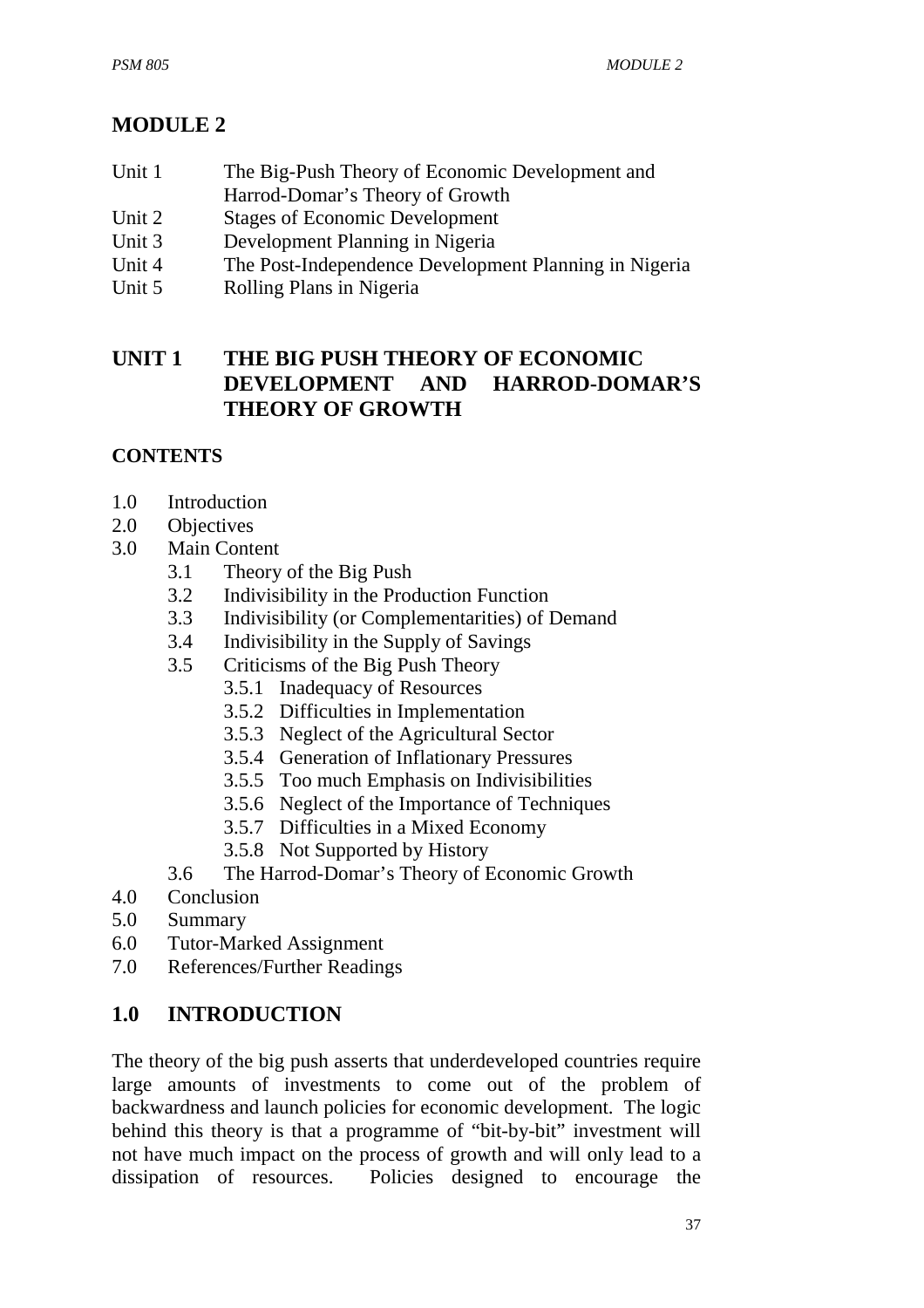development of the Nigerian economy will need to be guided by the bigpush theory as well as Harrod-Domar's growth theory.

## **2.0 OBJECTIVES**

At the end of this unit, you should be able to:

- explain the theories of economic development and economic growth
- explain the need for the big push in Nigeria
- contribute effectively in issues concerning development policies in Nigeria.

## **3.0 MAIN CONTENT**

## **3.1 Theory of the Big Push**

This big push theory originated from Rosentein-Rodan. According to Rodan, the need for big push in underdeveloped countries arises from at least three indivisibilities, including (Misra and Puri, 2003):

- 1. Indivisibility in the production function;
- 2. Indivisibility of demand; and
- 3. Indivisibility in the supply of savings.

## **3.2 Indivisibility in the Production Function**

Rodan notes that indivisibilities of inputs, processes, or outputs give rise to increasing returns or economies of scale, and may require a high optimum size of a firm.

## **3.3 Indivisibility (or Complementarities) of Demand**

Indivisibility of demand requires that a country sets up simultaneously a large number of industries producing variety of goods, so that workers in these industries would become consumers of one another's goods. This encourages expansion of markets for industrial goods. In this way, outputs of the various industries will not go unsold.

## **3.4 Indivisibility in the Supply of Savings**

Rodan argues that substantial investment in a number of industries requires a high enough level of savings. Because underdeveloped countries are plagued by low income levels, it is necessary that in the first stage of development, when income rises due to investment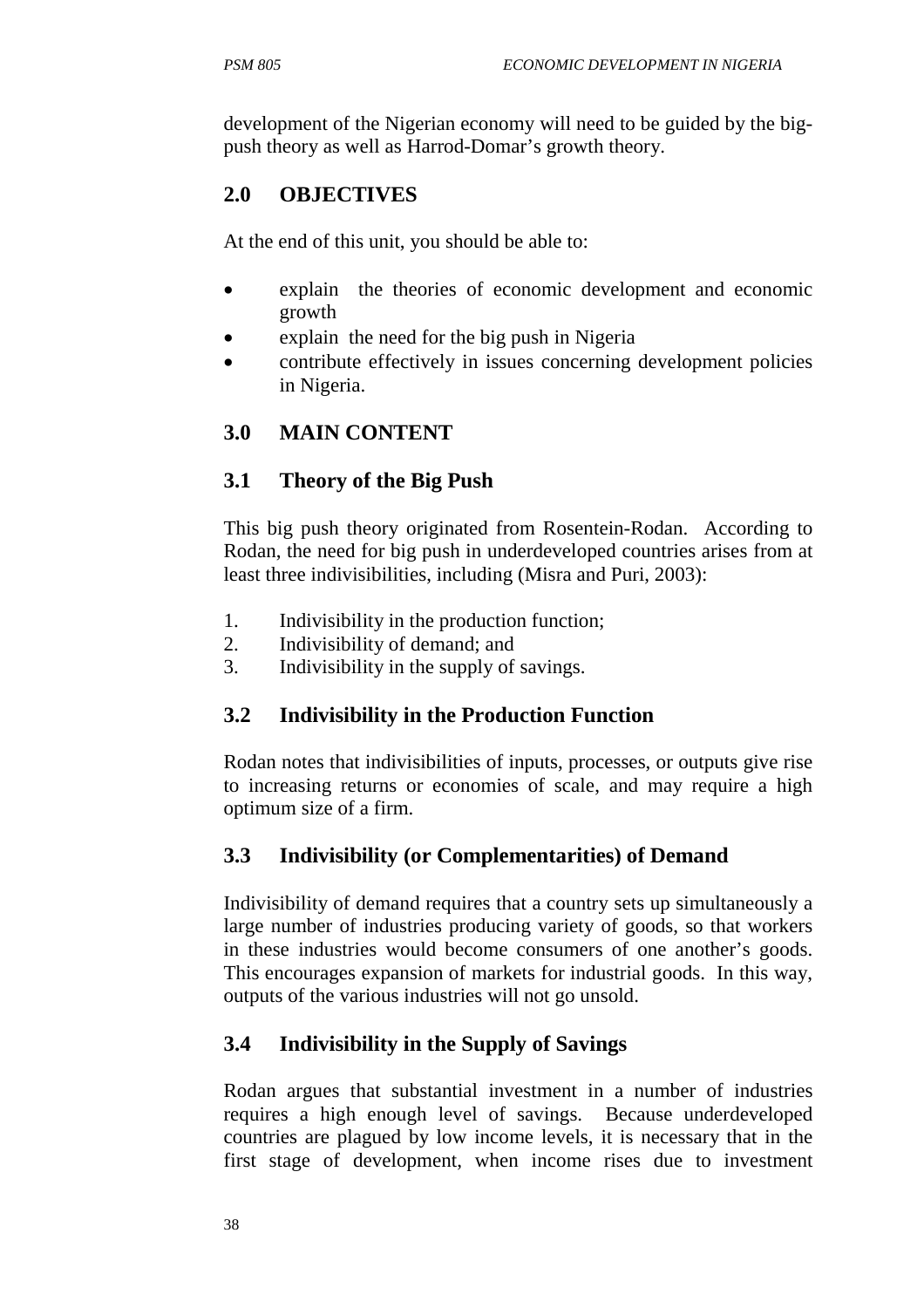increases, mechanisms must be put in place to raise the marginal rate of savings in the second stage in comparison to the average savings rate.

The logic behind Rodan's theory of the big push is that it brings into focus the need for a massive effort on the part of the underdeveloped countries to industrialise if they are serious about economic development. The theory warns that piece-meal efforts of developing one or two industries would be of no avail.

## **3.5 Criticisms of the Big Push Theory**

The big push theory has been criticised by economists on a number of grounds, some of which are summarised below:

## **3.5.1 Inadequacy of Resources**

The most important criticism of the big push theory is that it fails to recognise the all important fact that the amount of resources in underdeveloped countries is very limited. The argument is that the theory presupposes not only an ample supply of capital but also of other scarce factors of production in the underdeveloped countries. A big push as suggested by the theory would likely amount to starting more projects than the country's resources can cope with.

### **3.5.2 Difficulties in Implementation**

As observed by Myint (1969: 120), the governments of underdeveloped countries are likely to encounter serious difficulties in executing various projects according to a planned time-table, and in keeping the different implementing agencies continually informed about progress in carrying out the plans. These difficulties are likely to create serious obstacles in the implementation of programmes of large-scale industrialisation as suggested by the big push theory.

## **3.5.3 Neglect of the Agricultural Sector**

Critiques argue that the big push theory suggests a programme of comprehensive industrialisation without mention of agriculture. It is difficult to think of economic development in the primarily agricultural and labour surplus economies by neglecting agriculture. The neglect of agriculture would constitute a serious bottleneck to the programmes of industrialisation both in the short and in the long run. It becomes difficult to meet the food requirements of the people engaged in the new industries, and in the long run, the size of the market would fail to expand significantly.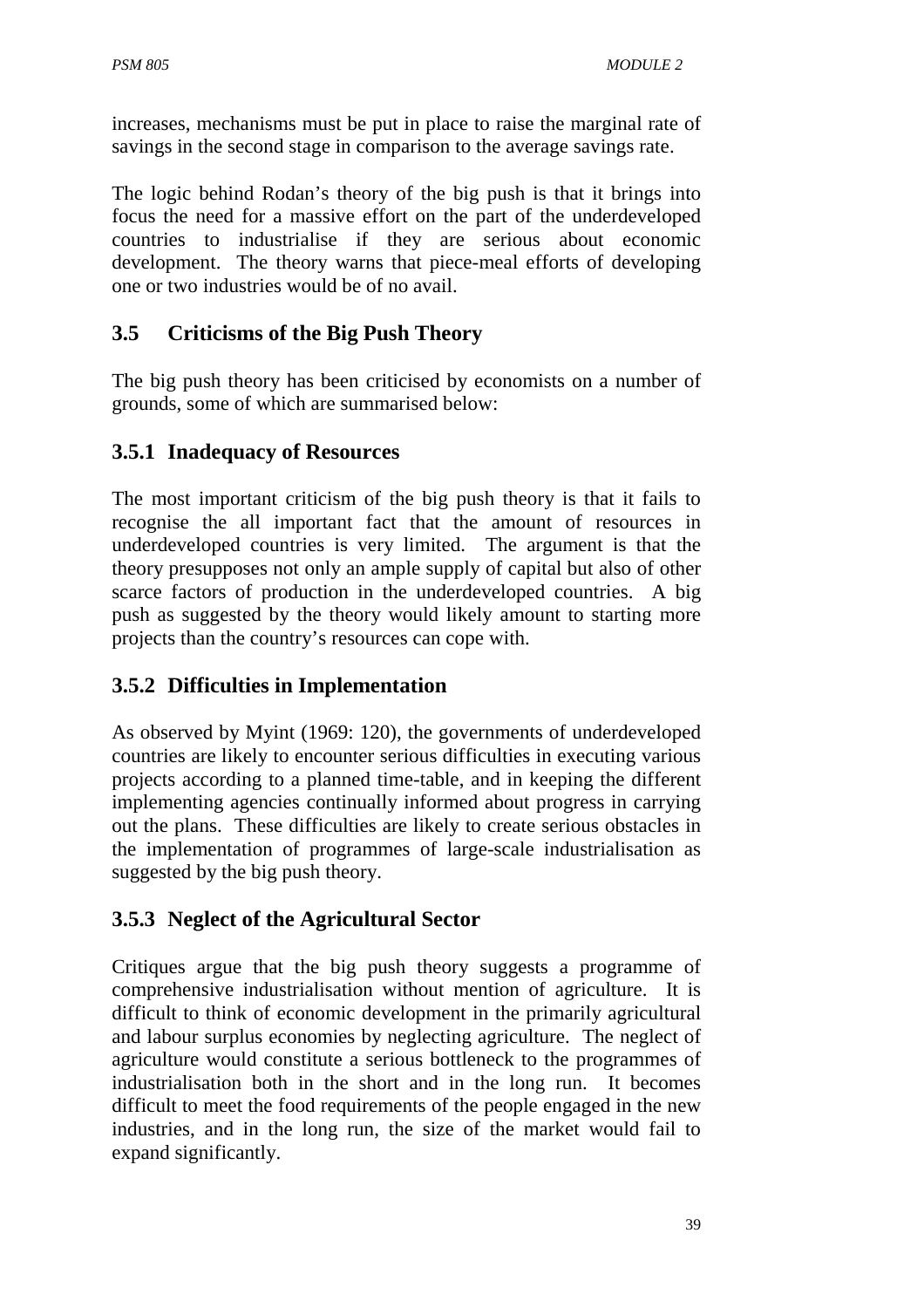## **3.5.4 Generation of Inflationary Pressures**

It has been argued that since agriculture is neglected by the theory of the big push, food shortages are likely to substantially push up food prices. This and other arguments suggest that programmes of the big push theory are associated with the risk of inflationary pressures.

## **3.5.5 Too Much Emphasis on Indivisibilities**

The emphasis on indivisibilities pays limited respect to the broader aspects of social reform which are vital if a stationary economy is to begin to develop on the basis of its own resources and incentives.

## **3.5.6 Neglect of the Importance of Techniques**

The theory of the big push was noted to have neglected the importance of techniques in it's over enthusiasm for capital formation. Development depends increasingly on techniques and less on direct capital formation in the productive processes.

## **3.5.7 Difficulties in a Mixed Economy**

It has been noted that most underdeveloped countries have a mixed economy system which provides for the co-existence of both private and public sectors. If these sectors are complementary in nature, no difficulties are likely to arise; but if they are competitive, there are likely to be serious difficulties in actual implementation of the big push strategy of development.

### **3.5.8 Not Supported by History**

The big push theory seems to suggest that whenever a large scale influence is exerted on the process of capital formation, a stationary economy begins to develop. It was observed that this is not in conformity with historical events.

## **3.6 The Harrod-Domar's Theory of Economic Growth**

Harrod-Domar's theory argues that a country's investment level at a given period is determined at the equilibrium level of national income by the marginal propensity to save, so that economic growth becomes a function of the marginal propensity to save and the capital/output ratio (Domar, 1948). In algebraic terms, with Y representing national income, K capital expenditures, I investment expenditures, S savings, and d changes, the rate of income growth, G is defined by:  $G = dY/Yt$ ,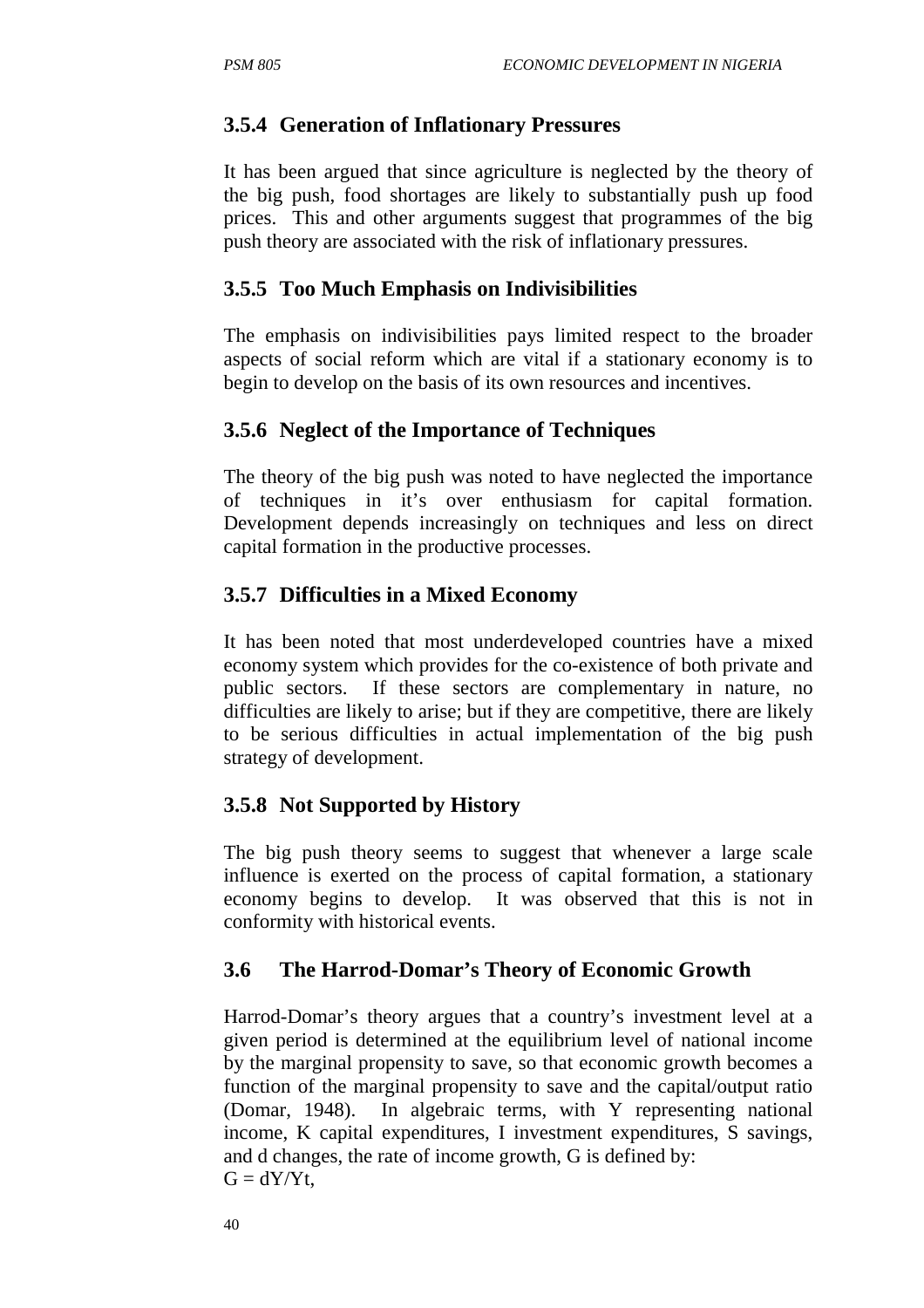And the savings ratio, s, (a proxy for the marginal propensity to save), can be defined by (Onwe, 1993):

 $S = St/Yt$  $=$  It/Yt (since, ceteris paribus, It = St at equilibrium).

By assertion,  $dKt + I = It$ , and the incremental capital/output ratio, k, can be defined by:

 $K = dKt + I = It/dY$ , by the assertion above. dY

Logically therefore,  $G = dY/Yt = It/Yt = s/k$ It/dY

In the model above, it follows that the rate of growth in national income is the ratio between the marginal propensity to save, s, and the incremental capital/output ratio, k. By the Harrod-Domar theory, economic growth can be attained by either expanding the savings ratio (or the marginal propensity to save) or lowering the capital/output ratio.

Harrod's initial concern was noted to be on the time path of equilibrium level of national income. Harrod believes that savings depend on income, but investment is determined by an accelerator, which in economic boom, would lead to an expansion of income above the equilibrium path, to run the economy up against output ceilings, or in economic depression, to contraction, which would halt growth by keeping actual growth below the potential growth.

The basic principles of the Harrod-Domar's model are as follows:

- First, any change in the rate of investment flow per year, I(t), will produce a dual effect: it will affect the aggregate demand as well as the productive capacity of the economy.
- Second, the demand effect of a change in I(t) operate through the multiplier process, so that an increase in I(t) will raise the rate of income flow per year,  $Y(t)$ , by a multiple of the increment in I(t).
- Finally, the capacity effect of investment is measured by the change in the rate of potential output the economy is capable of producing.

Onwe (1993) notes however, that the Harrod-Domar theory of growth has some theoretical weaknesses. For one thing, the theory relies largely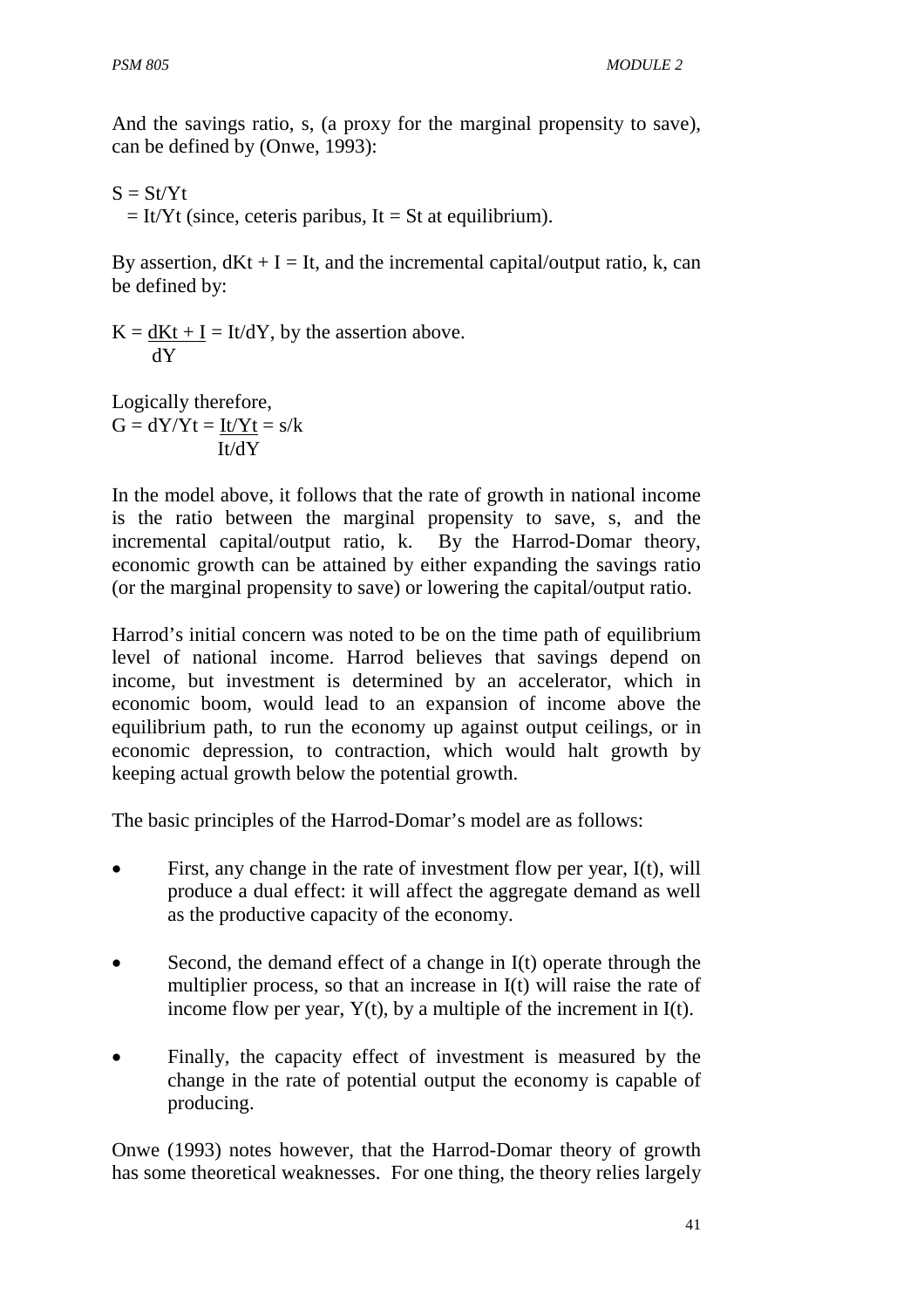on a capital theory of value, in contrast to the well-known Ricardo-Max labour theory of value. Labour is introduced into the system only at a constant capital/labour ratio. Such a ratio is realistically possible only if labour accidentally grows at the same rate as capital or if labour is redundant at all rates of capital expansion, so that the needed quantity of labour can be obtained at very low wages. Secondly, the Harrod-Domar model ignores the possibility of technological changes.

Finally, the Harrod-Domar model fails on empirical grounds. It has been noted that growth in realistic situations, proceeds faster than can be accounted for by the rate of inputs of capital with a constant capital/output ratio.

#### **SELF-ASSESSMENT EXERCISE**

With some simple practical examples, briefly discuss the difference between economic development and economic growth.

## **4.0 CONCLUSION**

This unit has dealt with some background issues in development and growth theories. The unit is of the opinion that in order to make useful contributions to issues bordering on economic development in Nigeria, you need to be armed with the basic principles of economic development and growth at the preliminary stages. Of major focus in the discussion were the big push theory of development and Harrod-Domar's theory of growth. Some shortfalls of these theories were isolated for further scrutiny.

## **5.0 SUMMARY**

This unit has revealed that the need for the big push in underdeveloped countries arises from at least three indivisibilities, including: (1) indivisibility in the production function; (2) indivisibility of demand; and, (3) indivisibility in the supply of savings.

The big push theory however, suffers from some criticisms among which are: failure to recognise inadequacies of resources in developing countries, difficulties in implementation of the theory's recommendations, neglect of the agricultural sector, neglect of the importance of techniques, neglect of difficulties in a mixed economy, and non support of historical developments.

We were also informed that the Harrod-Domar's theory of growth is of the opinion that a country's investment level at a given period is determined at the equilibrium level of national income by the marginal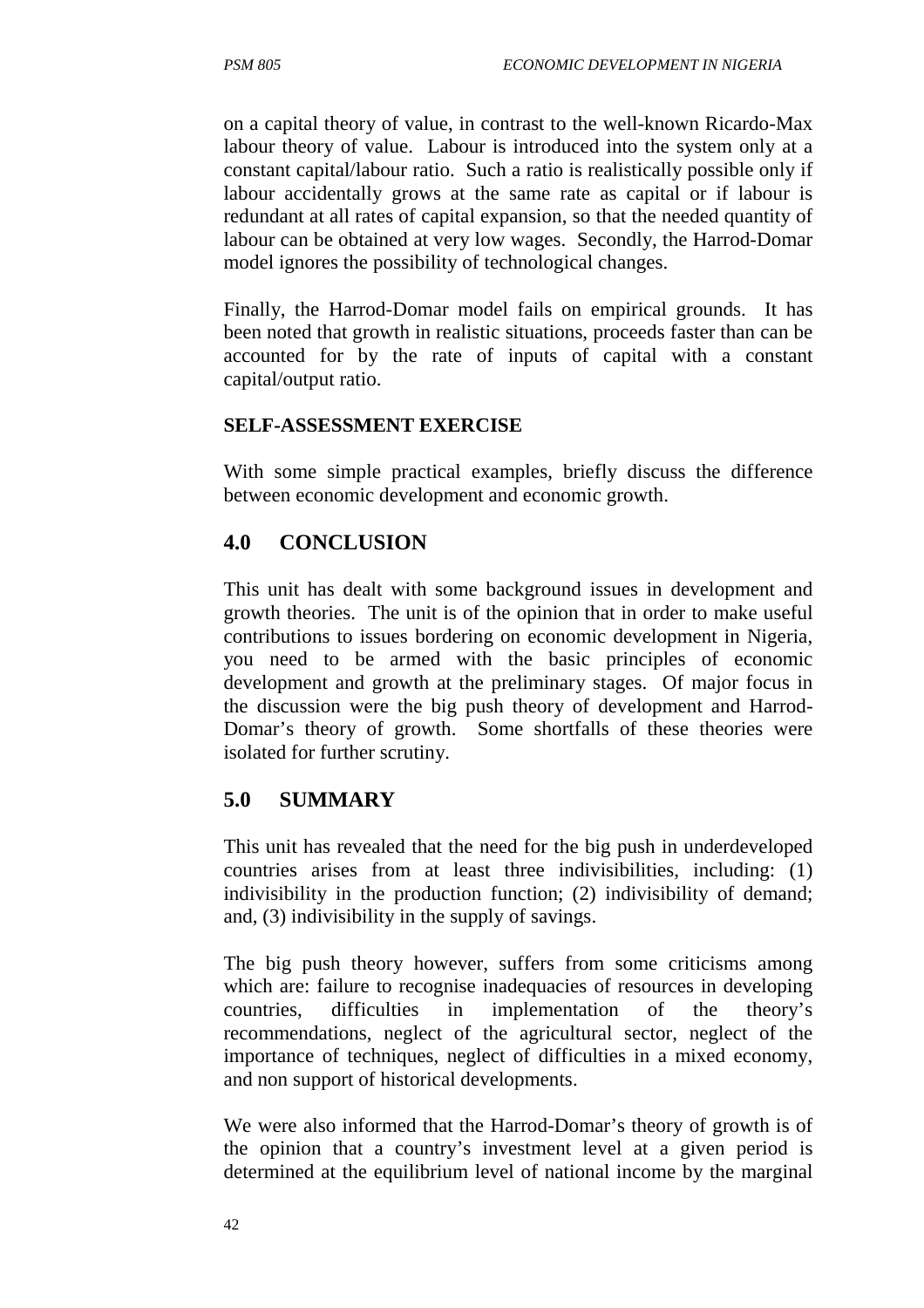propensity to save, so that economic growth becomes a function of the marginal propensity to save and the capital/output ratio. The lesson learned was basically that there is no growth in an economy that falls short of savings and high capital/output ratio.

## **6.0 TUTOR-MARKED ASSIGNMENT**

Discuss the major criticisms of the theories of economic development and growth.

## **7.0 REFERENCES/FURTHER READING**

- Domar, E. D. (1948). "Capital Expansion, Rate of Growth and Employment*," Econometrica,* April.
- Myint, H. (1969). *The Economics of the Developing Countries.* London: Hutchinson University Press.
- Onwe, O. J. (1993)."Theories of Development and Growth". In Ezeaku, L. C. (Ed.) *Growth, Development and Planning.* Agulu: Levrene Publishers.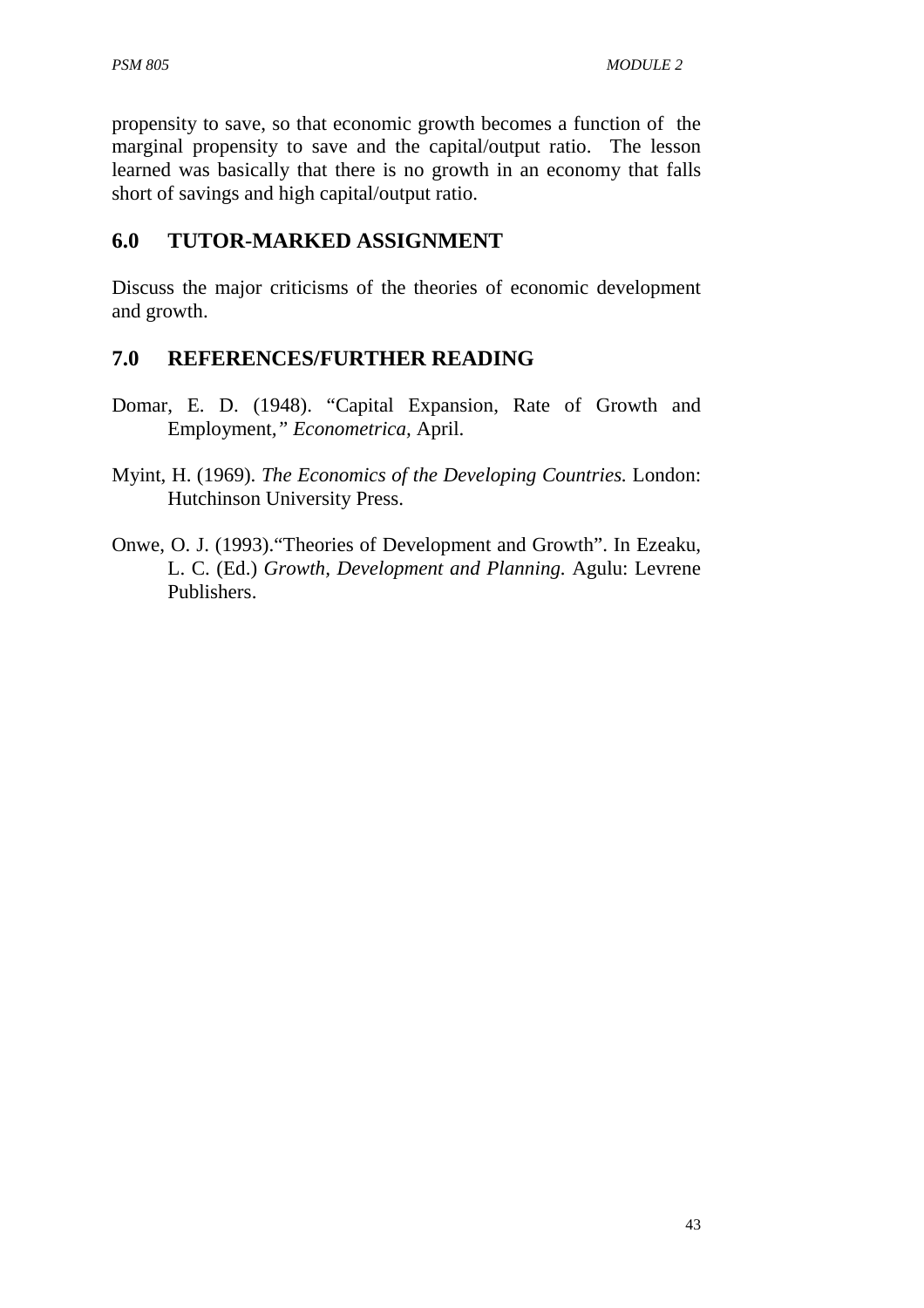## **UNIT 2 STAGES OF ECONOMIC DEVELOPMENT**

#### **CONTENTS**

- 1.0 Introduction
- 2.0 Objectives
- 3.0 Main Content
	- 3.1 The Stage Theories of Economic development and Growth
	- 3.2 Stage Theories of Economic Development
	- 3.3 The Gowpertz Learning Curve
	- 3.4 Economic Development Under Conditions of Unlimited Supplies of Labour
- 4.0 Conclusion
- 5.0 Summary
- 6.0 Tutor-Marked Assignment
- 7.0 References/Further Reading

## **1.0 INTRODUCTION**

While growth theories see growth as an on-going process, stage theories, derived from economic history, suggest that economic development follows a fairly uniform pattern, going through a series of stages, with different writers emphasising transition along different lines of development. The famous among these are those of Marx, who postulated change of economic institutions: feudalism, capitalism, and socialism. In this unit, we examine the postulated stages of economic development as well as economic growth. The knowledge of these stages forms part of the essential preconditions in understanding the development pattern and history of economic development in Nigeria.

### **2.0 OBJECTIVES**

At the end of this unit, you should be able to:

- provide an analysis of the process of economic development and growth in Nigeria
- give some relevant information on stages of economic development and growth
- examine development policies in Nigeria.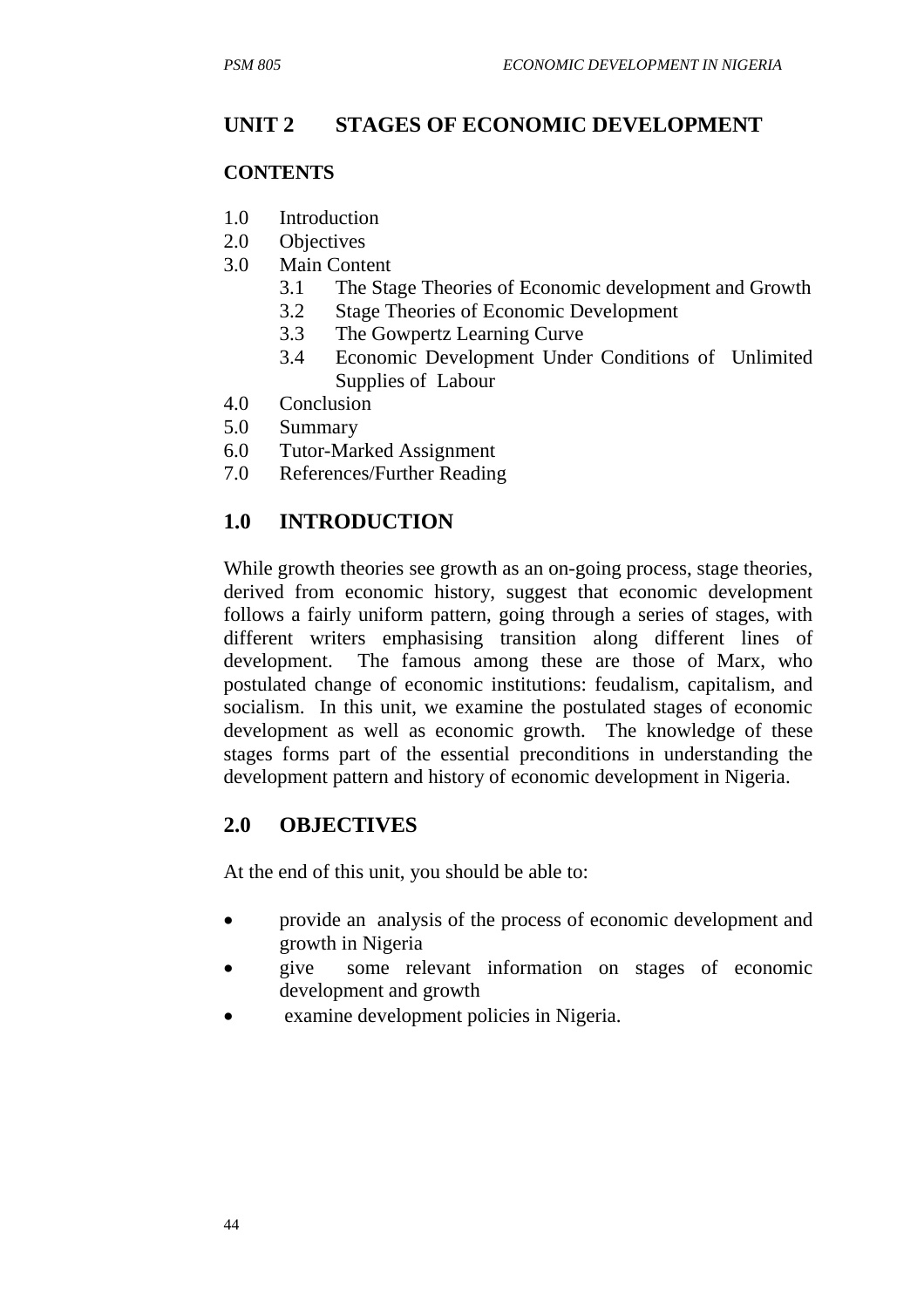## **3.0 MAIN CONTENT**

### **3.1 The Stage Theories of Economic Development and Growth**

This section looks at the postulated stages of economic development and growth. The discussions will draw on suggestions of Marx and similar writers on the issue.

## **3.2 Stage Theories of Economic Development**

Kindleberger (1975) outlines the designated stages of economic development according to the writers as shown in table 2.1 below:

| <b>Author</b>   | <b>Designated Stages</b>                                                         |
|-----------------|----------------------------------------------------------------------------------|
| <b>LIST</b>     | $Savagery \rightarrow Pastorial$<br>life $\rightarrow$ Agriculture $\rightarrow$ |
|                 | Agriculture and Manufactures→Agriculture,                                        |
|                 | Manufacture, and Trade.                                                          |
| <b>HILBRAND</b> | $\text{Barter}\rightarrow\text{Money}\rightarrow\text{Credit}.$                  |
| <b>BUCKER</b>   | Household Economy $\rightarrow$ Town Economy $\rightarrow$ National              |
|                 | Economy (Production for inventory and wholesale                                  |
|                 | distribution.                                                                    |
| <b>ASHLEY</b>   | Household<br>$System \rightarrow \text{Guid} \rightarrow \text{Domestic}$        |
|                 | $System \rightarrow Factory$ .                                                   |
| <b>GRAS</b>     | Village→Town→Nation→World.                                                       |
| W.W. ROSTOW     | Traditional<br>$Society \rightarrow Preconditions \rightarrow Take-$             |
|                 | off→Drive to Maturity→High Mass Consumption                                      |

*Table 2.1:* **Designated stages of economic development** 

### **According to Rostow (1975)**

The *traditional society* rests in a static equilibrium until it is disturbed. Production techniques are fixed, diminishing returns prevail, population is stabilised. The traditional society is made up of mainly an agricultural economy that uses more or less unchanging production methods. The traditional society saves and invests little more than is required to meet depreciation.

The *precondition stage* involves slow changes, especially in attitudes and organisation. The idea of economic improvement takes effect, and the frozen traditional rigidity breaks up to allow for occupational, geographic, and social mobility. Transportation becomes cheaper and the commercial markets for agricultural products, domestic handicrafts, and consumption-goods imports widen. The desire for increased social power and prestige, national pride, political ambition and the like becomes the order of the day. Education broadens and changes to suit the needs of modern economic activity, and new entrepreneurs come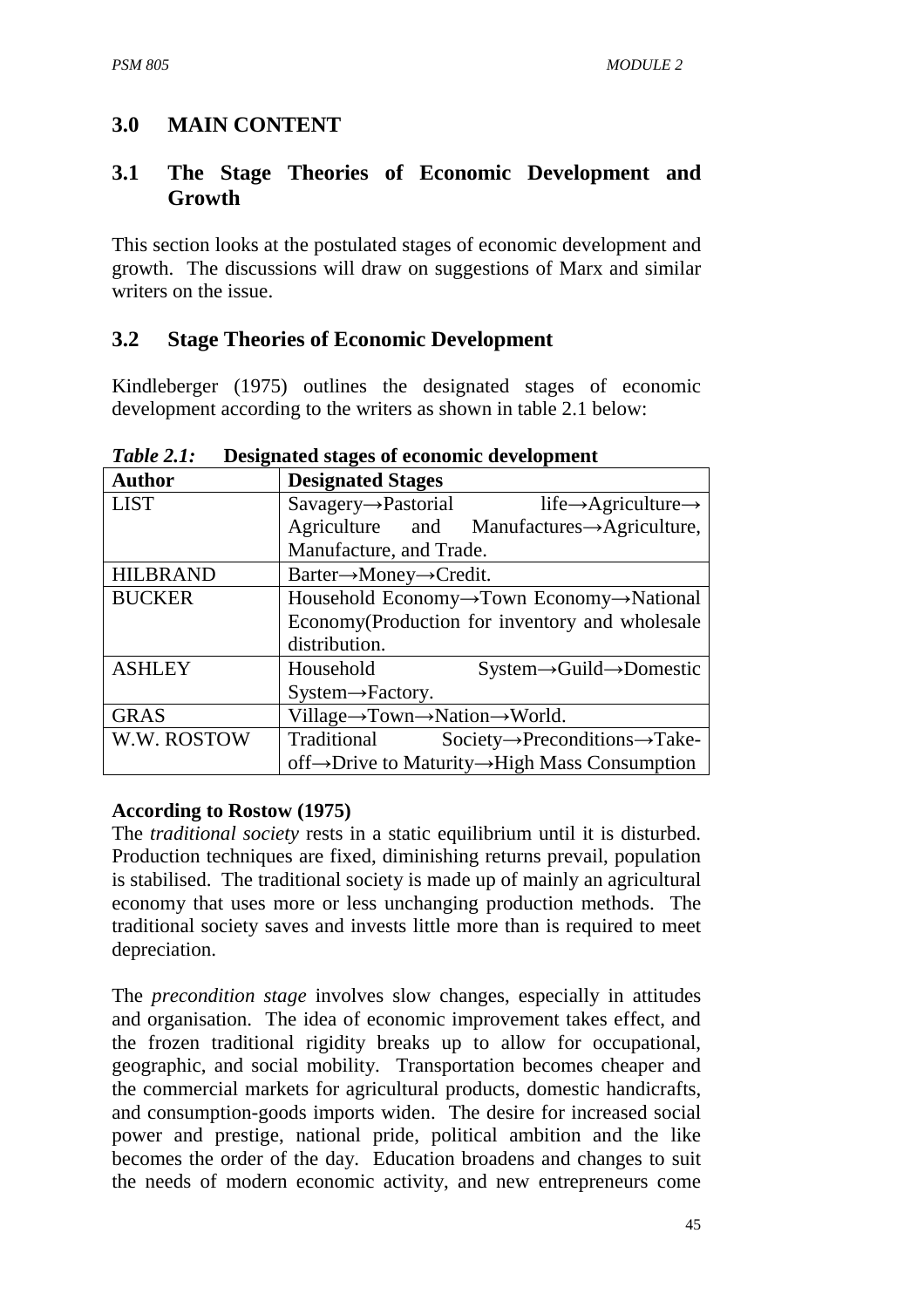forward willing to mobilise savings and to take risks in pursuit of profit, notably in commerce. New production methods are adopted in the agricultural and industrial sectors of the economy. The pace is however, slow in this stage.

In the *take-off stage*, resistances and blocks to development are overcome, particularly in one or more leading economic sectors where technical change is strongly felt. The rate of investment jumps from say 5 per cent to more than 10 per cent of national income.

The beginning of the take off stage can be traced to a particular sharp stimulus. The stimulus may take the form of a political revolution which directly affects the balance of social power and effective values, the character of economic institutions, the distribution of income, the pattern of investment outlays, and the proportion of potential innovations actually applied.

In the *drive to maturity stage*, there is the spread of technical change, and improved efficiency from the leading sectors to all parts of the economy, with growth habits becoming ingrained in the economy. Rates of economic growth outstrip population increase to raise per capita income. Overall per capita income increases as the economy matures. There will be increasing changes in the structure of the economy. The initial key industries, which sparked up the take-off stage, decelerate as diminishing returns set in and the original band of pioneering entrepreneurs give way to less single minded industrial leaders in those sectors. The proportion of the population in rural pursuits declines. The economy finds its place in the international economy.

The *stage of high mass consumption* is the stage at which durable consumer goods, life in the suburbs, college education for about 50 per cent of the population come within reach.

## **3.3 The Gowpertz Learning Curve**

Rostow (1975) assumes that all economic development and growth follows the Gowpetz learning curve in which growth and development starts off slowly, picks up gradually, and then proceeds very rapidly before slowing down at some later stage to become asymptotic at some limit.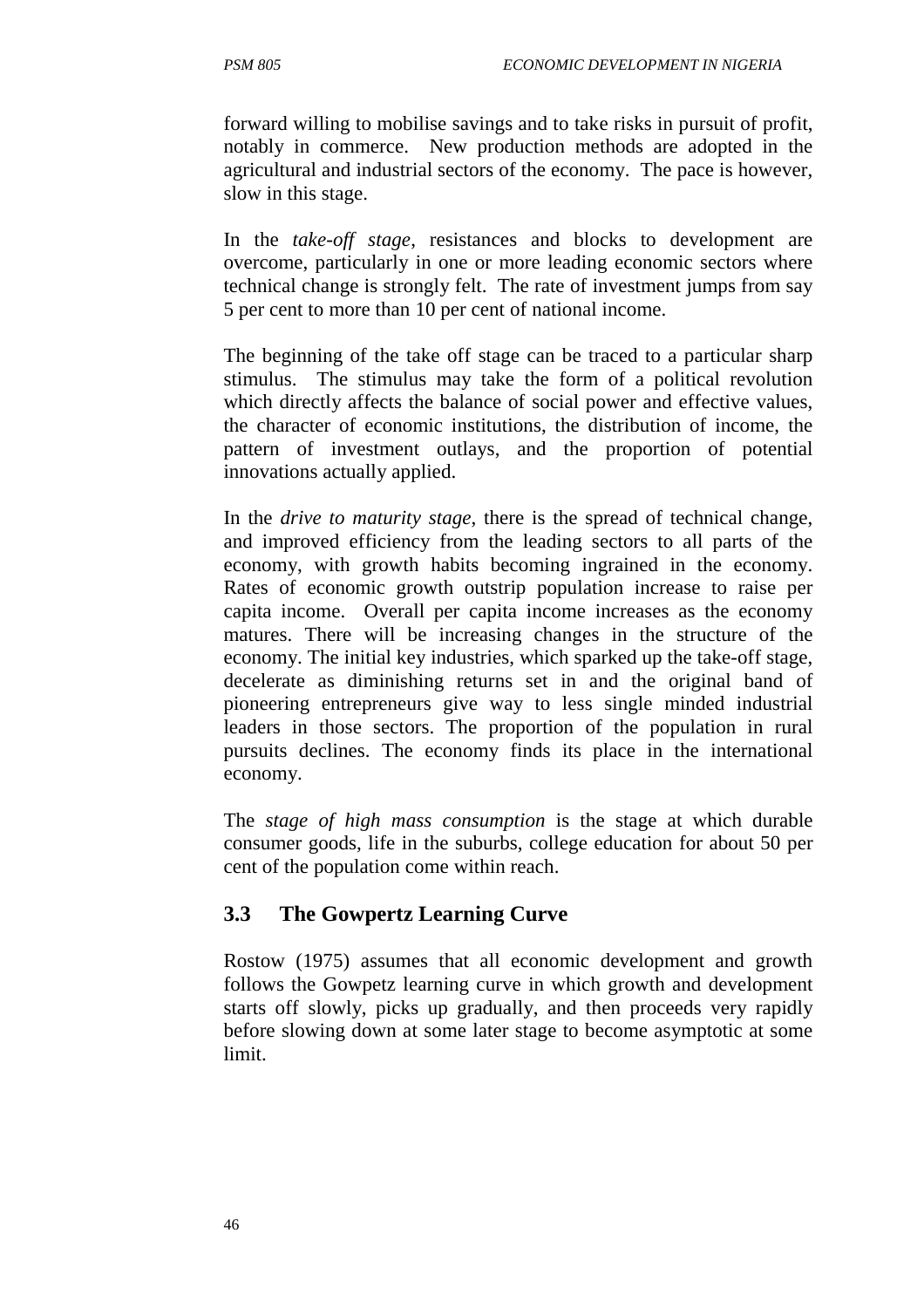The Gowpetz curve is illustrated in fig. 2.1 below



*Figure 2.1***:** The Gowpetz Curve illustrating Rostow's stages of development

The difficulty at any point in the process of economic development is being able to predict how far any one stage will go, and whether after an initial slow down at such a point, s, in fig.2.1, another spurt is not possible.

## **3.4 Economic Development under Conditions of Unlimited Supplies of Labour**

According to Lewis (1954), the key to the process of economic development and expansion is the use which is made of the capitalist surplus. In so far as this surplus is reinvested in creating new capital, the capitalist sector expands, taking more people into capitalist employment out of the subsistence sector. The surplus becomes larger still, capital formation becomes larger, and the process continues until the surplus labour disappears.

Lewis was of the view that an economy is divided into subsistence and capitalist sectors. According to Lewis, the capitalist sector is that part of the economy which uses reproducible capital and pays capital for the use thereof. The subsistence sector includes everything else. Though the subsistence sector has been identified empirically with traditional agriculture, Lewis observes that surplus labour may be found equally in petty trade, domestic services, and other service occupations.

#### **SELF-ASSESSMENT EXERCISE**

Can thereby economic growth without development? Explain.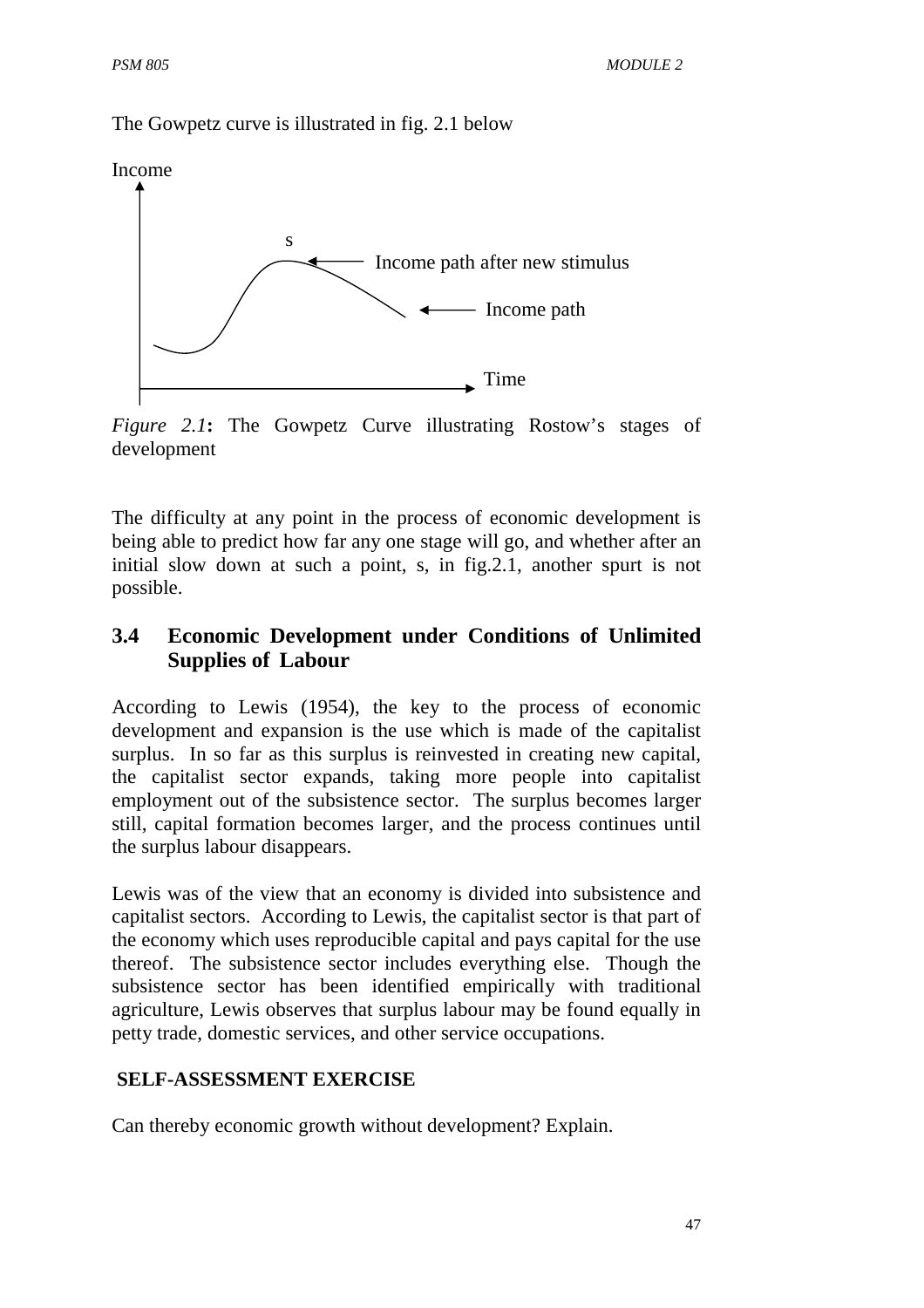#### **4.0 CONCLUSION**

This unit examines the major stages of economic development as designated by development specialists. By implication, the development stages appear to have mapped out the important stages economies must go through to attain a sustainable growth path.

#### **5.0 SUMMARY**

The unit exposes you to the different stages of economic development as designated by early writers on the subject, including: Lewis, Hilbrand, Bucker, Ashley, and Gras. The most recent among these writers emerged as Professor W. W. Rostow, whose stages of economic development include traditional society, precondition, take-off, drive to maturity, and high mass consumption. Each of these stages were carefully presented in the unit, with a view to acquainting you with the process of economic development. The Rostow's stages of development were illustrated using the Gompetz learning curve.

The unit ended up with Lewis' (1954) discussion on economic development under conditions of unlimited supplies of labour. We observed that Lewis was of the view that an economy is divided into subsistence and capitalist sectors. The capitalist sector is that part of the economy which uses reproducible capital and pays capital for the use thereof. The subsistence sector includes everything else. Though the subsistence sector has been identified empirically with traditional agriculture, Lewis observes that surplus labour may be found equally in petty trade, domestic services, and other service occupations.

#### **6.0 TUTOR-MARKED ASSIGNMENT**

Enumerate and discuss the stages of economic development. What stage in your own opinion is applicable to the current economic conditions of Nigeria?

#### **7.0 REFERENCES/FURTHER READING**

- Kindleberger, C. P. (1975). *Economic Development* (2nd ed.). New York: McGraw-Hill.
- Lewis, W. A. (1954). "Economic Development with Unlimited Supplies of Labour." *Manchester School*, May.
- Rostow, W. W. (1975). "The Take-Off into Self-Sustained Growth." In: Mountjoy, A. B., *Developing the Underdeveloped Countries.*  London: MacMillan Press Ltd.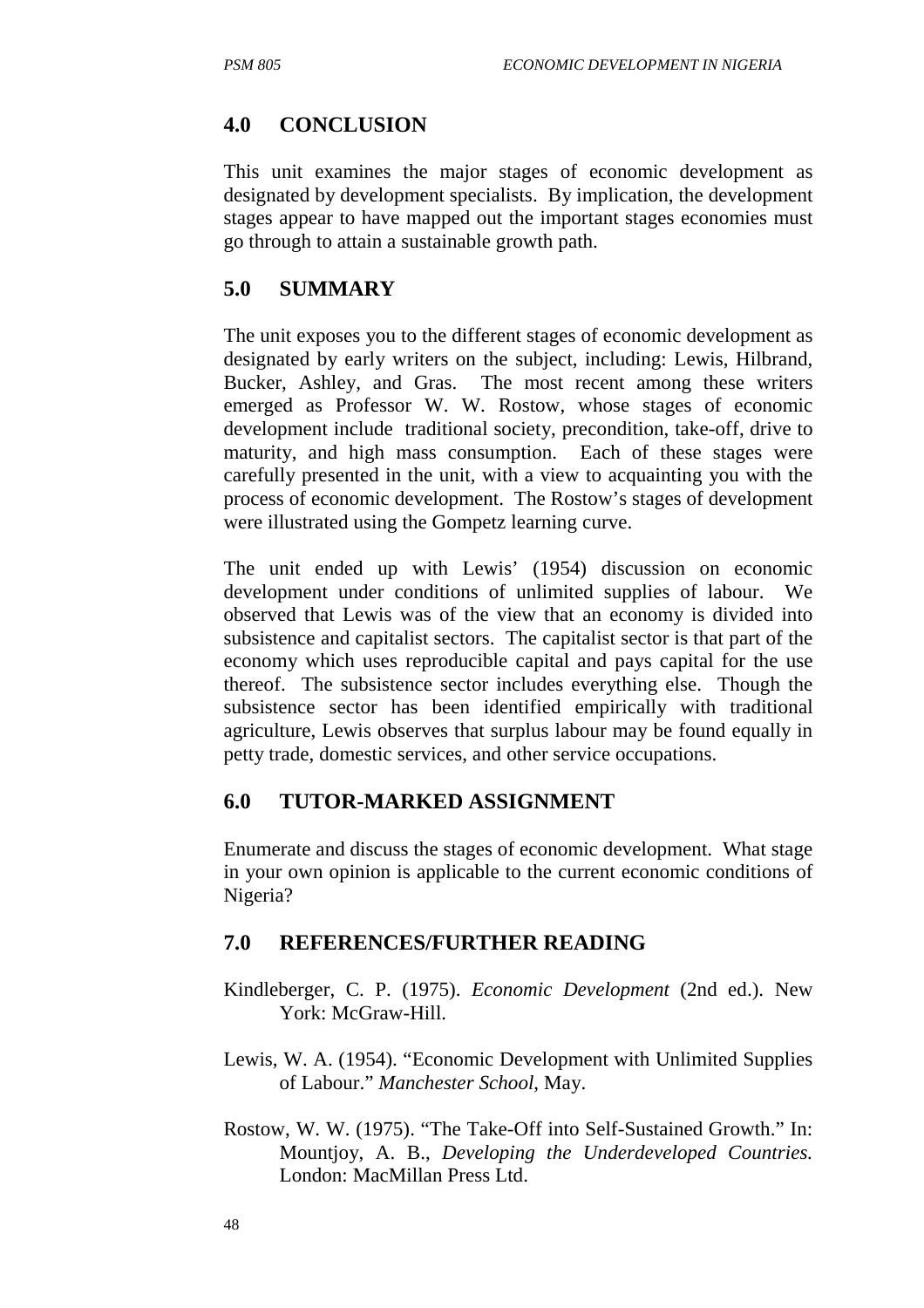## **UNIT 3 DEVELOPMENT PLANNING IN NIGERIA**

#### **CONTENTS**

- 1.0 Introduction
- 2.0 Objectives
- 3.0 Main Content
	- 3.1 Nigerian National Development Plans
	- 3.2 Definition of Development Planning
	- 3.3 Types of Development Planning
		- 3.3.1 Short-Range Plans
		- 3.3.2 Medium-Range Plans
		- 3.3.3 Perspective Plans
		- 3.3.4 Rolling Plans
	- 3.4 Pre-Independence Development Planning in Nigeria
		- 3.4.1 The Ten-Year Plan of Development and Welfare  $(1945 - 1955)$
		- 3.4.2 The Second Pre-Independence National Development Plan (1955-1960)
- 4.0 Conclusion
- 5.0 Summary
- 6.0 Tutor-Marked Assignment
- 7.0 References/Further Reading

## **1.0 INTRODUCTION**

Development planning can be referred to as an economic planning of a country which aims at influencing, directing, and in some cases, controlling changes in principal economic variables such as investment, savings, consumption expenditures, exports, and imports, over a period of time. The major objective of development planning is to achieve a pre-determined set of objectives. Development planning involves the preparation and implementation of directional blueprint for a given economy. It follows that a development plan is a government document containing:

- 1. A review of government policies
- 2. The current national economic conditions
- 3. A macroeconomic projection of the economy
- 4. Proposed public expenditures
- 5. A specific set of quantitative economic targets to be reached in a given period of time

In this unit, you will be exposed to the different types of economic planning, types of development plans, and the past periodic development plans of Nigeria.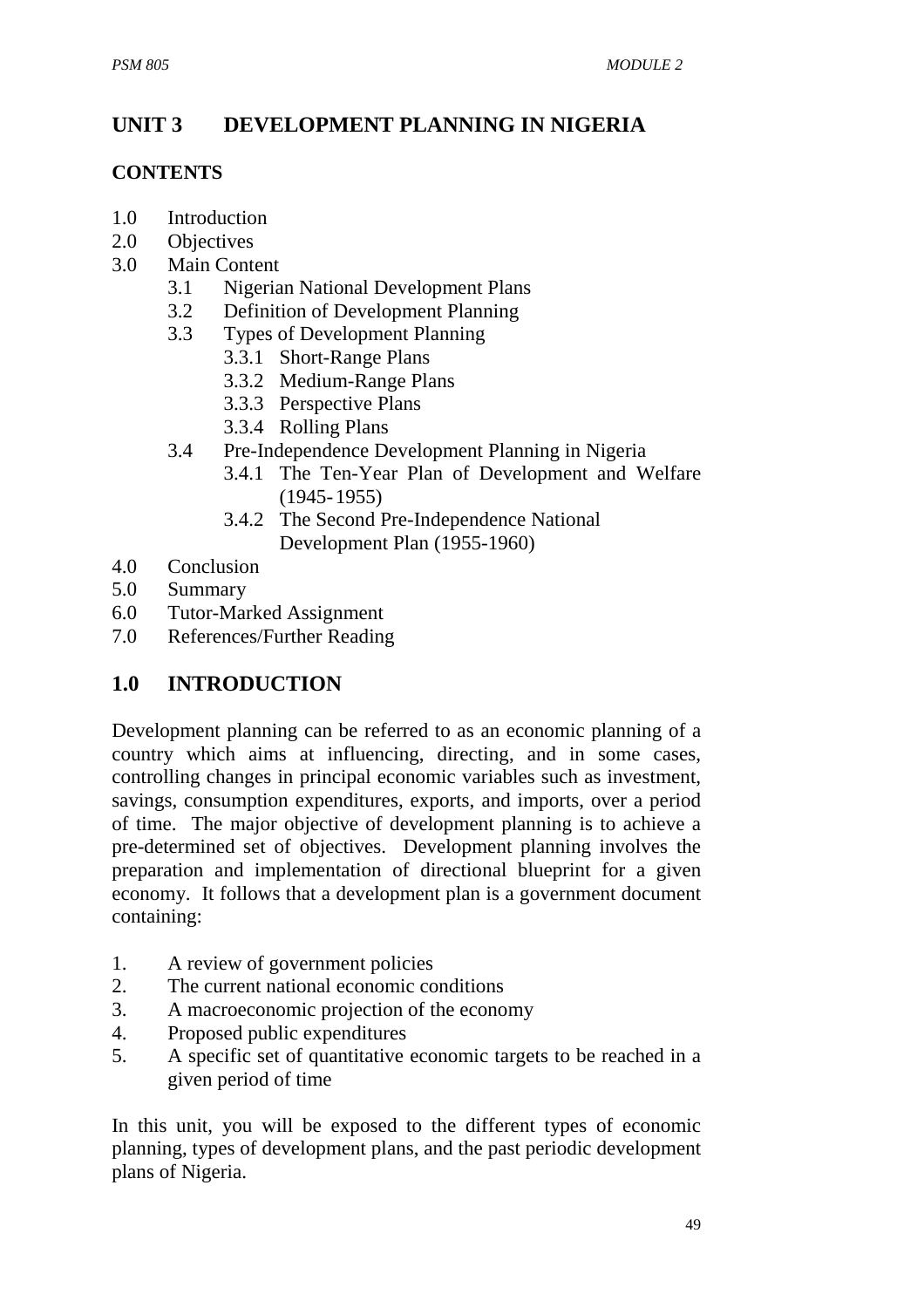## **2.0 OBJECTIVES**

At the end of this unit, you should be able to:

- define the concept of development planning
- distinguish between different types of development plans
- discuss the past national development plans of Nigeria.

## **3.0 MAIN CONTENT**

## **3.1 Nigerian National Development Plans**

## **3.2 Definition of Development Planning**

Anyanwu et al (1997) define development planning as a conscious effort of government to influence, direct and control changes in principal economic variables operative in a given economy over a period of time in order to achieve a pre-determined set of economic objectives. Development planning occupies a very important place in a country's economic activities. It involves the allocation of scarce resources**,** motivated by the desire to avert the penalty of ignorance arising from the recognition of inability of market forces to direct resources to areas of optimal utilisation. Development planning is a means of mobilising scarce resources that have alternative uses for the overall optimum benefits of the country.

## **3.3 Types of Development Planning**

Development plans are often classified into four broad categories, : short-range plans, medium-range plans, long-range plans, and rolling plans. In this section, we look briefly at each of these classifications.

### **3.3.1 Short-Range Plans**

A short-range plan is a yearly or two-year plan concretely expressed in terms of planned activities for existing enterprises and for the construction of new projects. The major objective of short-range plans is to maintain internal and external balance of the national economy, as well as to raise to a higher level, both production and expenditure than in the previous years. Short-range plans are usually presented in conjunction with the estimates of the annual budget. Such plans are often looked at as extensions of the national budget.

We can mention a few advantages of short-range plans.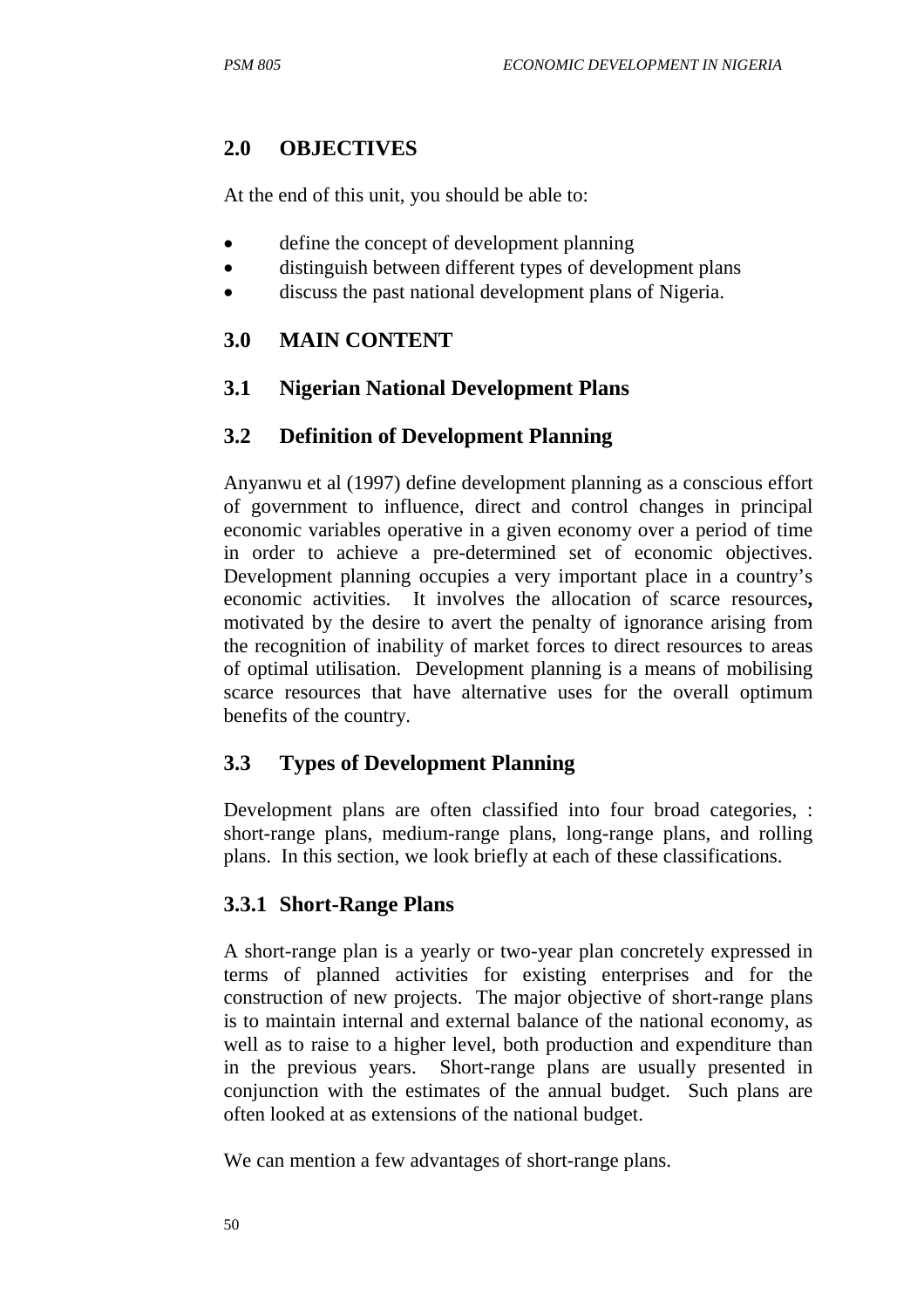First, they allow for greater precision to the task of long range and medium range planning. Secondly, they can direct the development of the economy in a more operational way. Thirdly, they ensure the mobilisation of all national resources. In addition, due to their shortterm nature, short-range plans can command real interests in keeping the plans alive.

Short-range plans however, have limited influence in economic development. They cannot be used to bring about basic structural changes needed for economic development.

## **3.3.2 Medium-Range Plans**

Medium-range plans are for periods between three and seven years duration. They present a set of centrally coordinated and internally consistent policies which are capable of achieving a set of specified targets. The time period of the plan is considered sufficient for construction and operation of large enterprises, electric plants, irrigation projects, road projects, and the like. It is feasible to determine the prospective direction and economic effects of technological progress within the duration of the medium-range plan. Medium-range plans are in both the public and private sectors of the economy.

## **3.3.3 Perspective Plans**

Perspective plans are documents expressing coherent series of objectives and methods of achieving them in a distant future. These plans are stated in the form of general guidelines and approved by the competent authority. The plans provide futuristic and predictive frameworks that seek to chart the course of an economy's development process over a long period of time. Under these plans, broad programmes and policy decisions are made which provide a basis for developing the organisational relationship and administrative policies, as well as establishing a framework for budgetary programmes and policies.

Projects that cannot be fitted into short-range or medium-range plans are brought into perspective plans. Such issues as population growth, direction of the economy, and major structural changes are reflected in medium- and long-range plans.

## **3.3.4 Rolling Plans**

Rolling plans are part of perspective plans. Their major objective is to ensure continuity in the implementation of perspective plan projects. A project that cannot be completed for the duration of a given plan can be rolled into another period. Rolling plans assume the form of a multi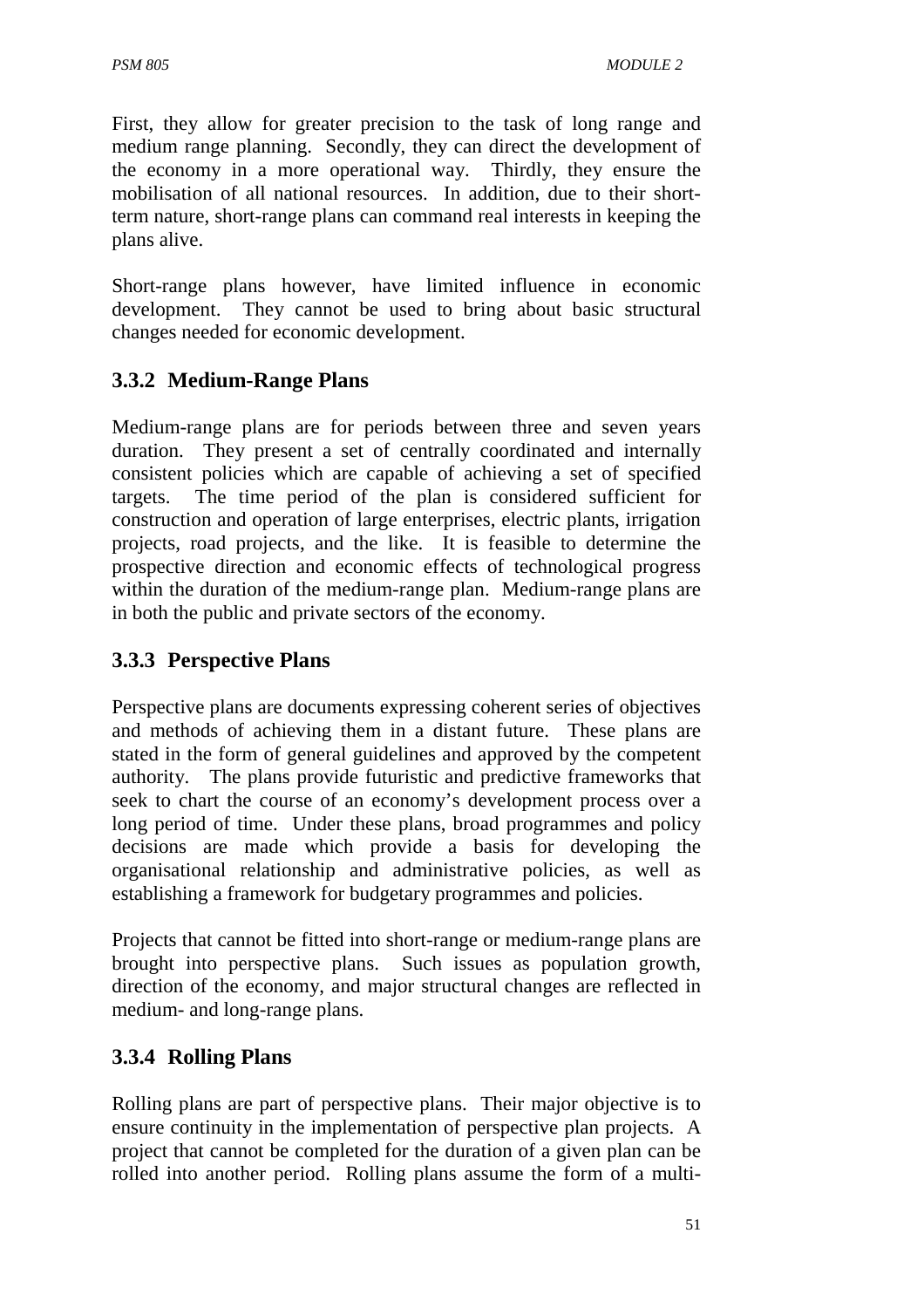year budgeting system which can correct inadequacies in one-year budgets by capturing the requirement of most capital projects requiring more than one year to complete.

## **3.4 Pre-Independence Development Planning in Nigeria**

Development planning in Nigeria appears to have a strong relationship with changes in the country's political structure, as well as with consequential changes in the planning machinery. The pre-independent planning in Nigeria was purely based on colonial British-based economic planning principles. At this period, the country's outputs were mainly agricultural products, including cotton, groundnut, rubber, palm oil, tin, and coal. These were exported to Britain and Nigeria was a booming market for British products.

### **3.4.1 The Ten-Year Plan of Development and Welfare (1945- 1955)**

The ''Ten-Year Plan of Development and Welfare for Nigeria'' was the first attempt at development planning in Nigeria. This was introduced according to instructions of the colonial office in London in 1945, and contained in the Government's Sessional Paper, No. 24 of 1945. The plan was prepared and coordinated under the direction of a small central development board consisting exclusively of colonial government officials. Considerable efforts were made to obtain inter-departmental and central provincial consultation and coordination. The plan was therefore, coordinated and integrated at the local level. The conception, formulation, and implementation of the plan were done entirely by colonial civil servants. In 1951, the plan was revised to cover the period, 1951 to 1956. Unfortunately, the then new constitutional development of 1954 brought this plan to a premature end.

The plan was largely criticised, as it concentrated mainly on social and physical infrastructures such as construction of rail and motor-roads, seaports, and other infrastructures aimed at facilitating the then unbalanced trade between Britain and the colony. The observed problems of the plan were as follows:

- 1. It had no properly defined objective that was relevant and meaningful to the needs of the Nigerian citizens. Emphasis was rather on the maintenance of law and order.
- 2. There was an absence of articulate press to monitor opinion and development in different parts of the country.
- 3. It was difficult to reconcile the execution of the plan in the three groups that constituted the country at the time, where different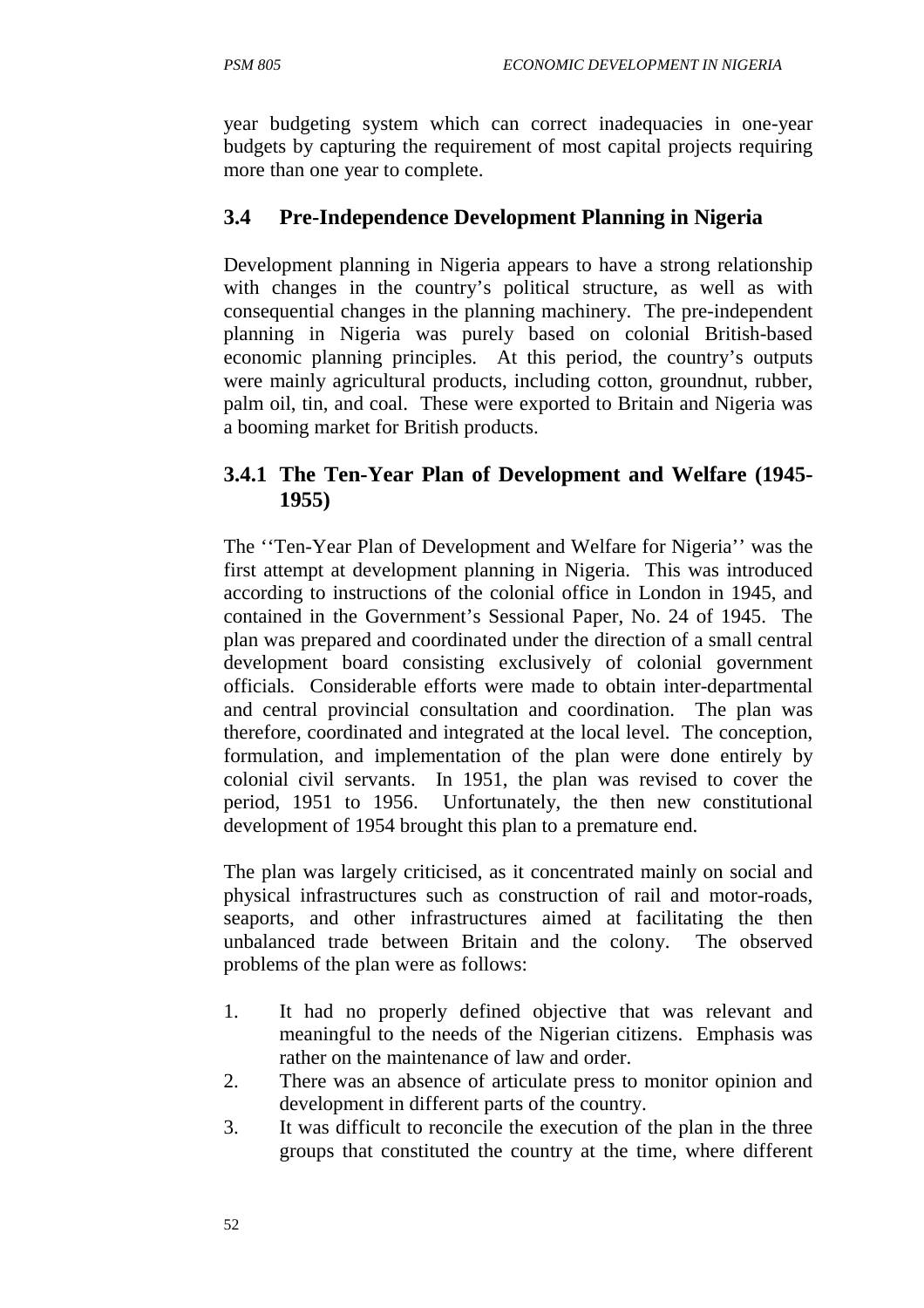systems of administration with varying objectives were in vogue. The plan suffered from a lack of consistency and coherence.

4. Paucity of requisite data for planning and acute post-war shortage high level administrative manpower for plan implementation constituted the major bottleneck for the planning exercise and implementation.

Nevertheless, the ten-year plan together with its revised edition made possible the expansion of public health; education services; public facilities such as roads, ports, and water supply. The involvement of private sector in the plan implementation aided the expansion of productive capacity of the economy.

## **3.4.2 The Second Pre-Independence National Development Plan (1955 – 1960)**

With the colonial introduction of the Richardson Constitution in 1954, Nigeria was divided into four regions: North, East, West, and the Cameroons. The second development plan was introduced as a consequence of the then visit of the World Bank officials to Nigeria in 1954 and their advice on the way forward. Each region was to prepare its own development plan. There was no effort to coordinate, integrate or align the regional plans with the ''federal plan''. The plan emphasis were confined to the building of economic and social services in the country. One major problem was that new and unrelated projects were readily substituted for original programmes without proper analysis and coordination with other projects, under the guise of ''flexibility'' as no rigid targets were fixed for the plan period. To sum up, the plan fell short of the standards of true perspective planning. No observation was made on conscious attempts to accelerate economic growth by laying down national goals and objectives. Despite these shortcomings however, it was observed that the economy witnessed some positive growth rates during the plan period. Table 3.1 below outlines the performance of the Nigerian economy during the pre-independence plan periods (1950 – 1960).

*Table 3.1:* **Selected economic indicators, 1950 – 1960 (at 1957 Prices)**

|                | - - - - - - - -  |          |          |          |            |      |
|----------------|------------------|----------|----------|----------|------------|------|
| Expenditure    | 1950             | 1955     | 1960     | Increase |            |      |
| Category       | (B.PoundMillion) | (B.Pound | (B.Pound | Amount   |            |      |
| (B.Pound       |                  | Million) | Million) | (B.Pound | 1950 -1960 |      |
| Million)       |                  |          |          | Million) |            |      |
|                |                  |          |          |          | $\%$       | $\%$ |
|                |                  |          |          |          |            | P.A  |
| <b>GDP</b>     | 699.3            | 891.9    | 1023.7   | 329.7    | 47.1       | 4.1  |
| Govt.          |                  |          |          |          |            | 22.1 |
| expenditure on |                  |          |          |          |            |      |
| goods<br>and   |                  |          |          |          |            |      |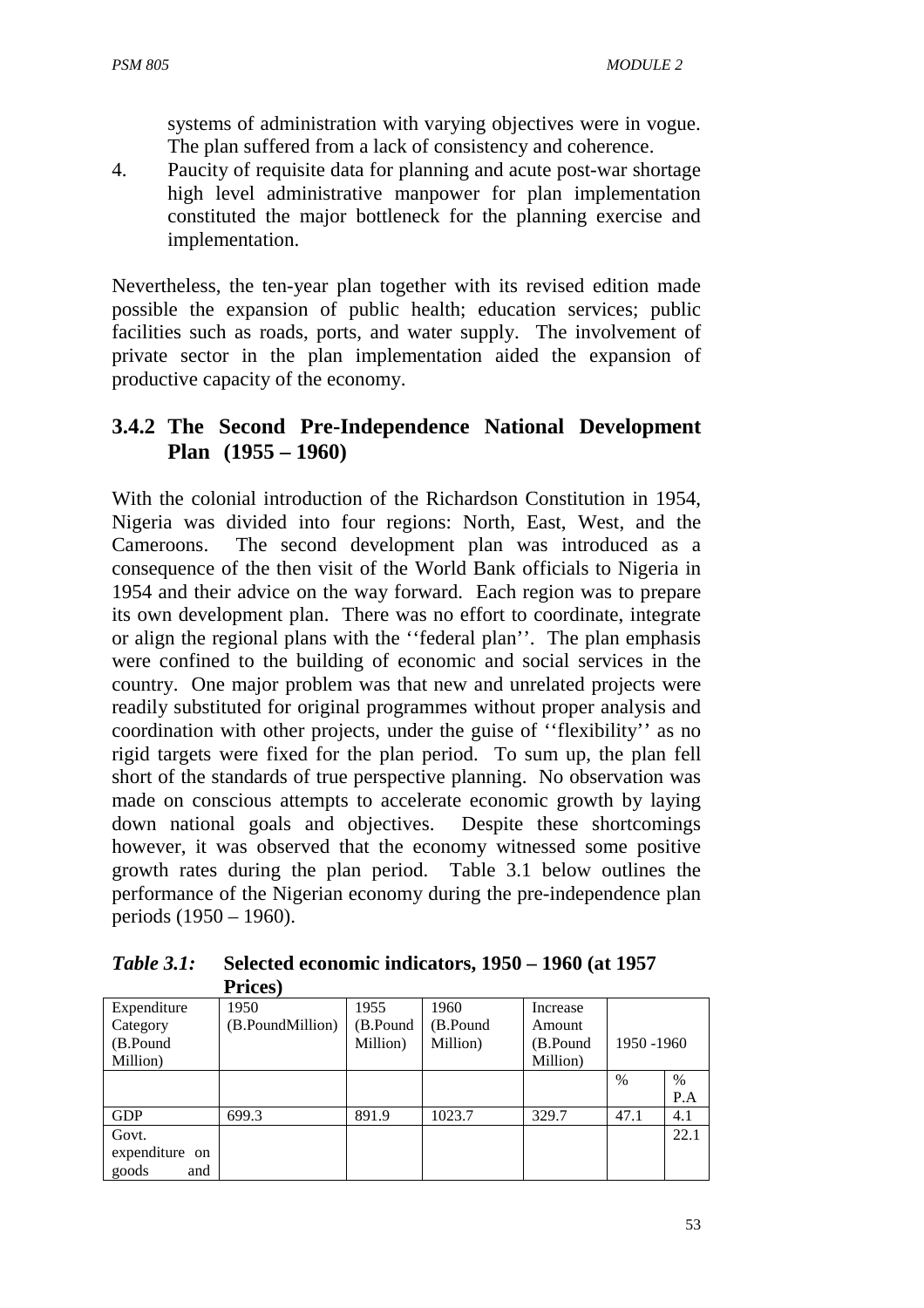| services                | 24.0  | 45.5  | 77.0  | 53.0   | 220.8  |          |
|-------------------------|-------|-------|-------|--------|--------|----------|
| fixed<br>Gross          |       |       |       |        |        |          |
| Investment              | 48.4  | 102.6 | 158.0 | 109.6  | 226.4  | 22.6     |
| Consumption             |       |       |       |        |        |          |
| expenditure             | 609.4 | 805.5 | 870.0 | 260.6  | 42.76  | 4.28     |
| Govt.                   |       |       |       |        |        |          |
| expenditure as          |       |       |       |        |        |          |
| % of GDP                | 3.4   | 4.9   | 7.7   | 4.3    | 126.5  | 12.7     |
| fixed<br>Gross          |       |       |       |        |        |          |
| Investment<br><b>as</b> |       |       |       |        |        |          |
| % of GDP                | 6.9   | 11.1  | 15.4  | 8.5    | 123.2  | 12.3     |
| Consumption             |       |       |       |        |        |          |
| expenditure as          |       |       |       |        |        |          |
| % of DGP                | 87.1  | 87.4  | 85.0  | $-2.1$ | $-2.4$ | $(-0.2)$ |

**Source:** First NDP, 1962 – 68, P. 13

#### **SELF-ASSESSMENT EXERCISE**

Discuss briefly, the problems associated with the pre-independence development plans in Nigeria.

### **4.0 CONCLUSION**

You have been informed about what national development planning is and the basic strategies for employed during the colonial era in Nigeria. Other important aspects of the discussions which you should further note are the types of national plans.

### **5.0 SUMMARY**

Development planning has been defined as a conscious effort by government to influence, direct and control changes in a country's principal economic variables. Development planning is a major economic activity in an economy. Four types of development plans were brought into focus; they are: (1) short-range plans; (2) medium-range plans; (3) perspective plans; and, (4) rolling plans. The development planning in Nigeria during the colonial era consisted of the ''Ten-Year Plan of Development and Welfare (1945-1955).'' This plan laid the foundation for the pre-independent economy of Nigeria. The Ten-Year Plan of Development and Welfare was followed by a second preindependence plan (1955-1960). A major problem observed with this plan was that new and unrelated projects were substituted for the original projects without proper analysis and coordination of other projects. The accompanying statistics in our discussions indicate that the Nigerian economy was progressive during the second development plan of 1955 to 1960.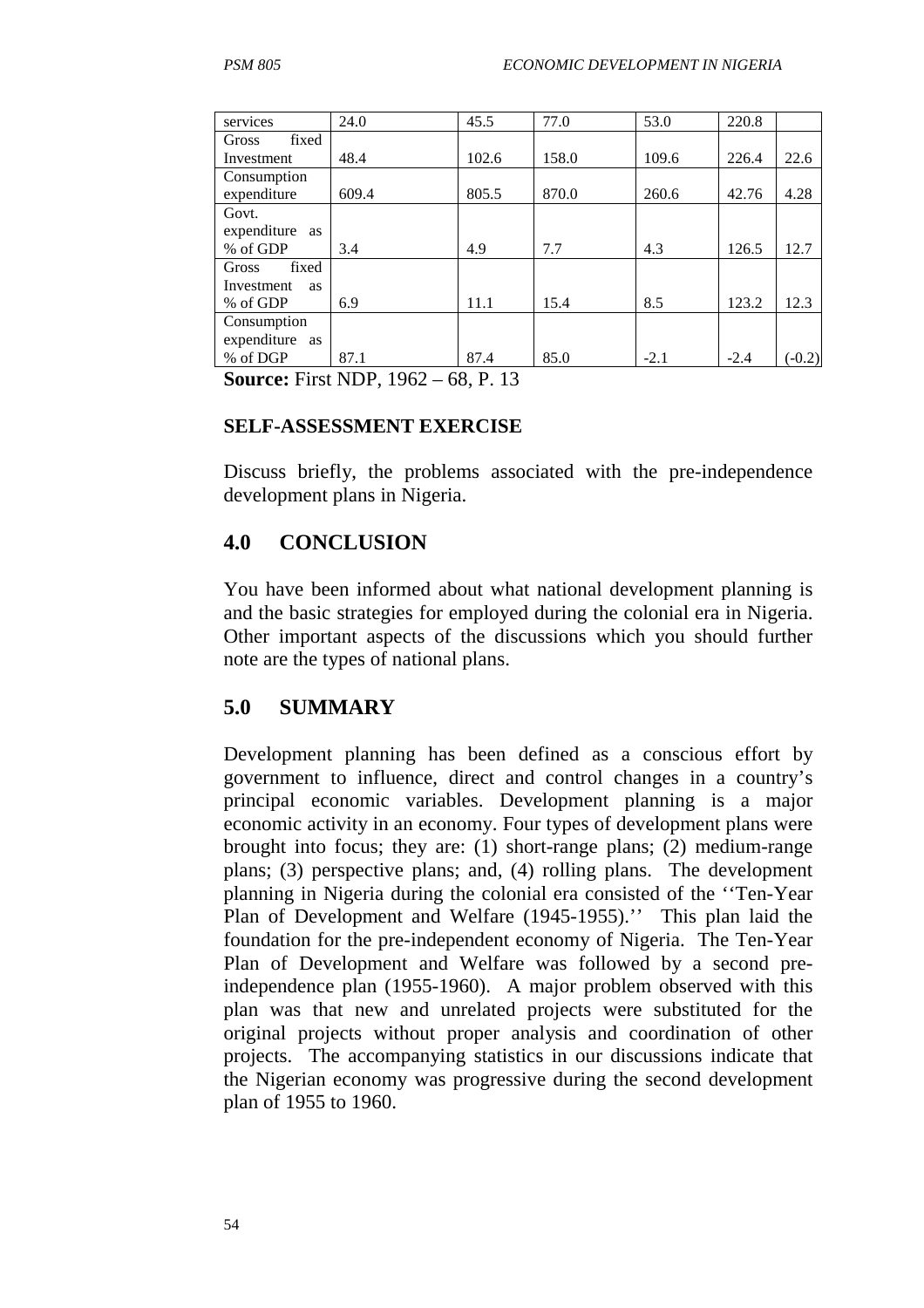## **6.0 TUTOR-MARKED ASSIGNMENT**

Enumerate the basic advantages of development planning.

## **7.0 REFERENCES/FURTHER READING**

Anyanwu, J. C., Oyefusi, A., Oaikhenan, H., & Dimowo, F. A. (1997). *The Structure of the Nigerian Economy (1960 – 1997).* Onitsha: Joanee Educational Publishers Ltd.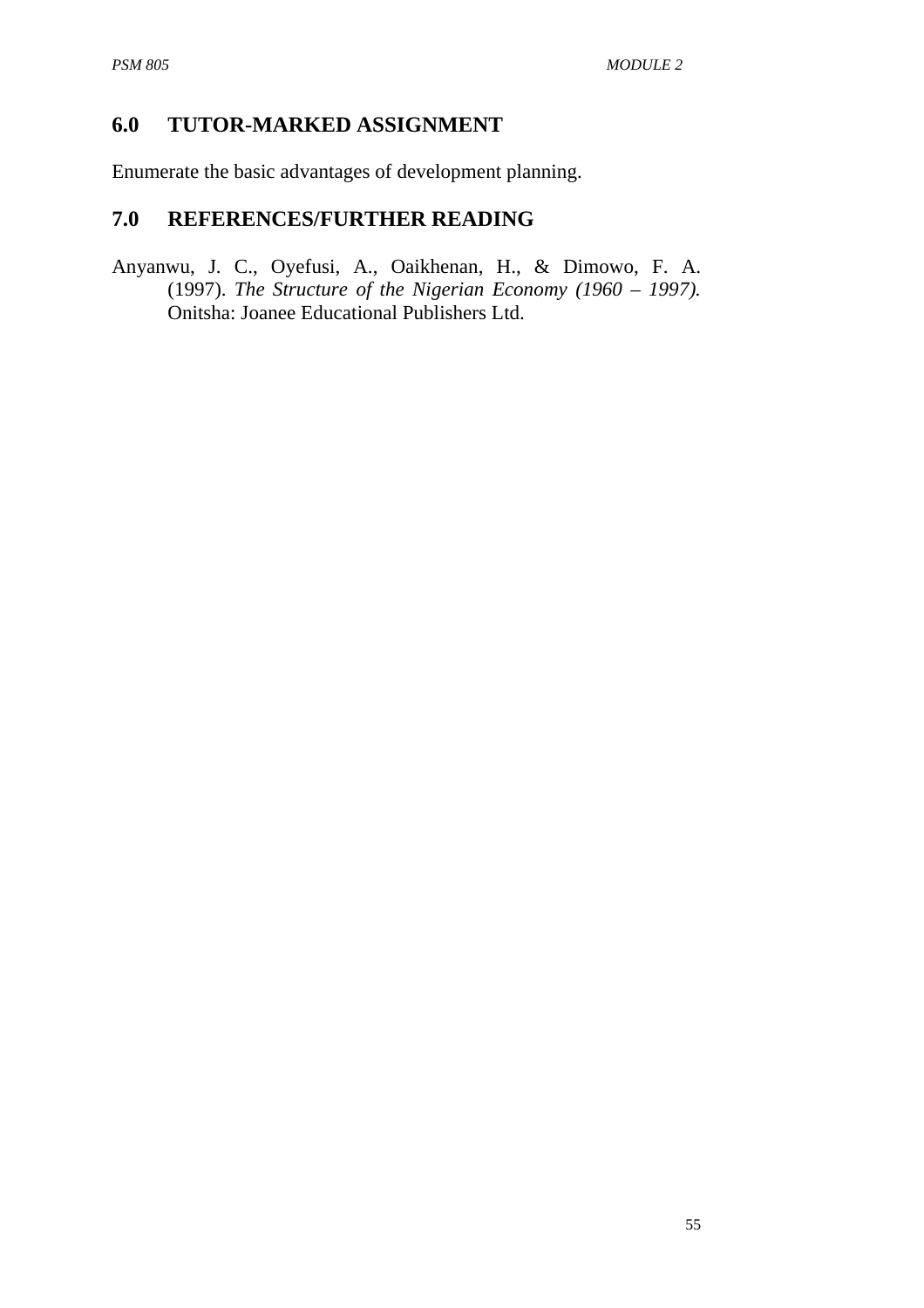## **UNIT 4 THE POST-INDEPENDENCE DEVELOPMENT PLANNING IN NIGERIA**

#### **CONTENTS**

- 1.0 Introduction
- 2.0 Objectives
- 3.0 Main Content
	- 3.1 The Post-Independence Development Planning Activities in Nigeria
	- 3.2 The First National Development Plan (1962-1968)
	- 3.3 The Second National Development Plan (1970-1974)
	- 3.4 The Third National Development Plan (1975-1980)
	- 3.5 The Fourth National Development Plan (1981-1985)
- 4.0 Conclusion
- 5.0 Summary
- 6.0 Tutor-Marked Assignment
- 7.0 References/Further Reading

## **1.0 INTRODUCTION**

This unit is devoted to development planning activities in Nigeria after its independence in 1960. There are four distinctive post-independence development plans in Nigeria: the First National Development Plan; the Second National Development Plan; the Third National Development Plan; and, the Fourth National Development Plan. We will endeavour to critically analyse these development plans in the context of economic growth in Nigeria.

### **2.0 OBJECTIVES**

At the end of this unit, you should be able to:

- identify the past national development plans since independence
- analyse the performance of public capital expenditure projects under the development plans
- explain the relative importance of development planning in Nigeria.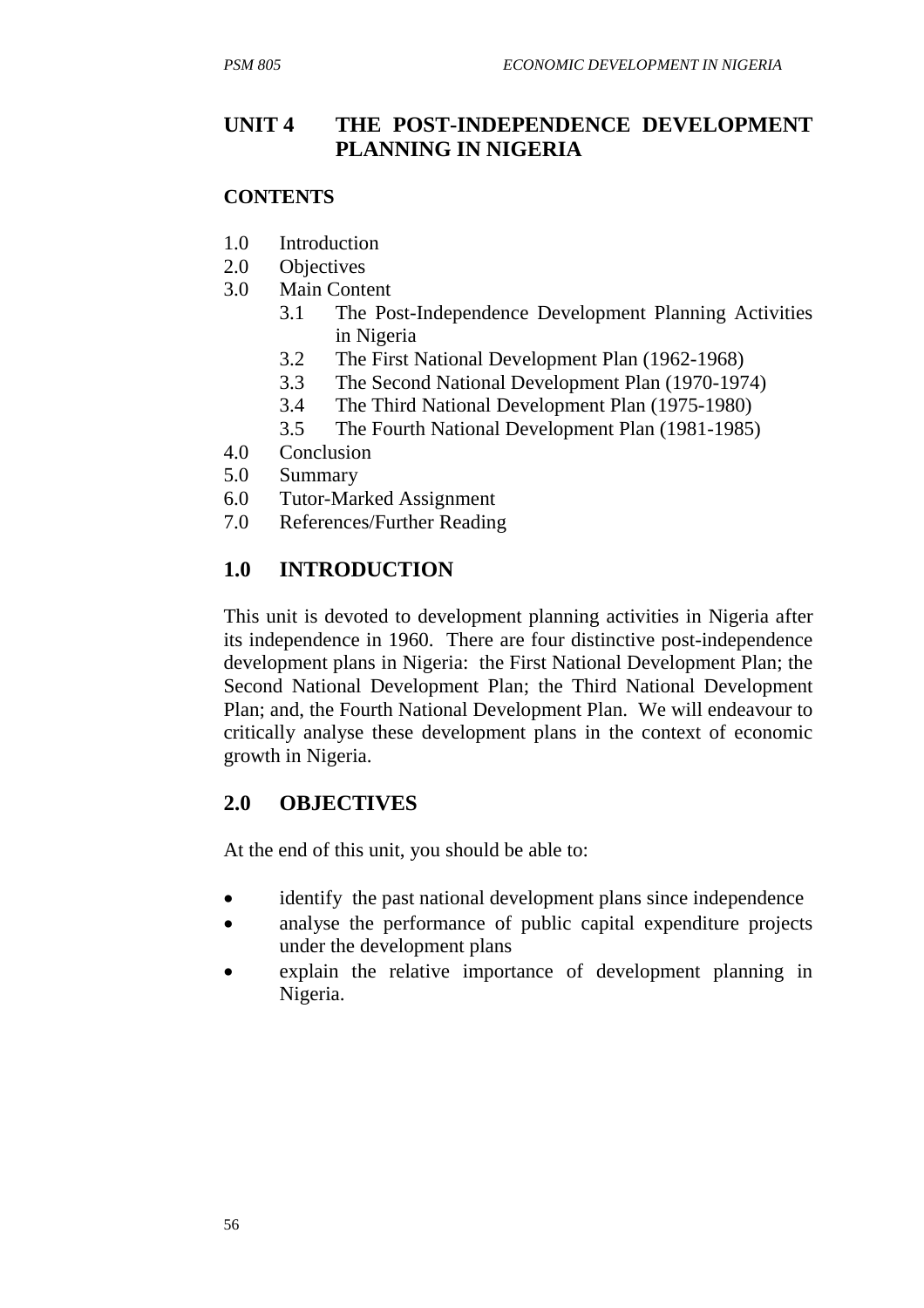## **3.0 MAIN CONTENT**

### **3.1 The Post-Independence Development Planning Activities in Nigeria**

The post-independence development planning in Nigeria will be discussed at four levels: the First to the Fourth National Development Plans.

#### **3.2 The First National Development Plan (1962-1968)**

The federal government had, since independence in 1960, recognised the need for an ideal way of setting out its development objectives and also to initiate strategies for tackling the country's economic problems. The federal government began by setting up the National Economic Council (NEC) in 1958. This was to ensure the realisation of development objectives. Members of this council were drawn from the various regions of the country and charged with the responsibility of achieving and maintaining the highest possible rate of increase in the standard of living and the creation of necessary condition to this end, including public support and awareness of both the existing potential and the sacrifices that will be required. The National Economic Council decided on a national development plan for the country in early 1959. The First National Development Plan was introduced in 1962.

The basic objective of planning in Nigeria has been noted as not merely to accelerate economic growth but also to give the country an increasing measure of control over her destiny. As shown in table 4.1 below, the 1962 - 1968 plan had a proposed capital expenditure of £676.800 million. Out of this amount, £143.817 million (about 21 per cent) was budgeted for transportation, £101.74 million, about 15 per cent, for electricity, £91.76 million, about 14 per cent, for primary production, and £69.763 million, about 10 per cent, for education. Other sectors were allocated relatively lower shares.

According to Yesufu (1996), implementation of the 1962 to 1968 plan revealed a case of serious problem of inability to meet targets. Public sector capital expenditure fell short of 20.7 per cent of the target at the end of the plan period. This problem was more pronounced in sectors that had more direct bearing on welfare of the citizens. In the areas of information, judiciary, and general administration, for example, expenditures exceeded the budget, while in education, communication, primary production, and health, expenditures fell short of 34.6per cent, 63.3 per cent, 42.8 per cent, and 56.3 per cent respectively. Water supply also fell short of 63.1 per cent at the federal level.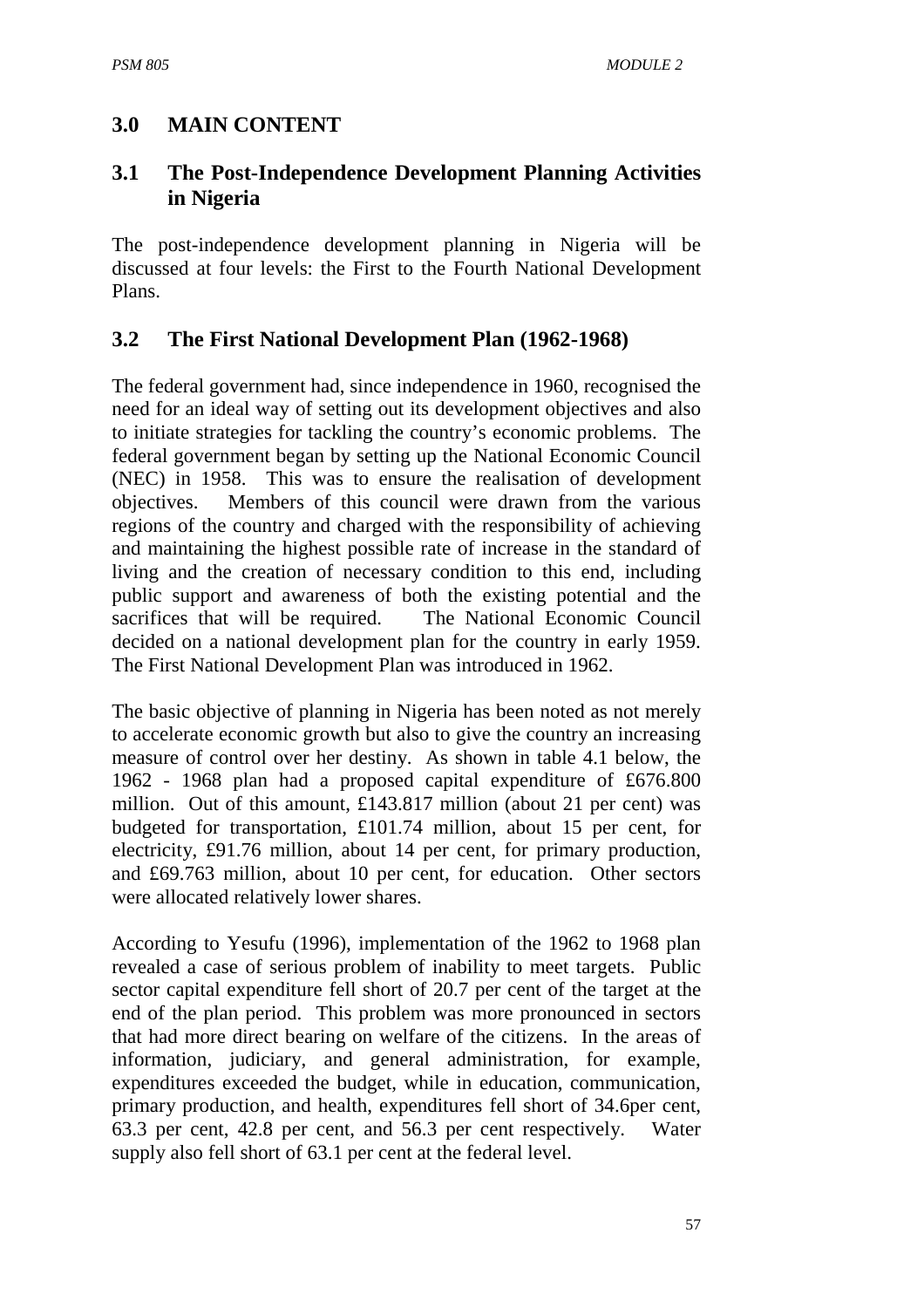Some of the factors noted as being responsible for the observed failures of the 1962 to 1968 plan in meeting targets and/or objectives were first, the dependence of the plan on the foreign allies for 50 per cent of the capital expenditures. Nigeria depended on retain for advisers, consultants, management, capital, and the like. Closely related to this was an observed continuous wrangling between the regional governments on the one hand and the regional governments and federal government on the other, which was noted as one of the major causes of the 1966 coup.

Other factors were the fact that:

- 1. The different ministries hardly acknowledged the coordinating role of the Ministry of Economic Development.
- 2. In the conception and implementation of the plan, the then local authorities were not sufficiently brought into the process in spite of their importance as development agencies in various parts of the country.
- 3. There was limited opportunity for public debate and participation in the process of development planning.

Nevertheless, considering these limitations in terms of resources, planning experience and administrative capacity, the plan was seen as measurably successful, since a number of important projects such as the Kainji Dam, the Niger Bridge, the first oil refinery, and a number of roads and industries were completed under the plan period. It is also important to note that the first National Development Plan was a lesson to be learned in the conception, organisation, and implementation of development planning in Nigeria. Table 4.1 summarises the performance of the First National Development Plan.

| S/N            | <b>Sector</b>    | <b>Estimate</b> | <b>Actual</b> | $\frac{0}{0}$ | $\frac{0}{0}$<br>of |
|----------------|------------------|-----------------|---------------|---------------|---------------------|
|                |                  | £mil            | £mil          | <b>Change</b> | <b>Estimates</b>    |
|                |                  |                 |               |               | to Total            |
|                | Primary          | 91.760          | 52.53         | $-42.3$       | 14                  |
|                | Production       |                 |               |               |                     |
| 2              | Trade<br>and     | 90.269          | 47.537        | $-47.3$       | 13                  |
|                | Industry         |                 |               |               |                     |
| 3              | Electricity      | 101.740         | 80.686        | $-20.7$       | 15                  |
| $\overline{4}$ | <b>Transport</b> | 143.817         | 121.101       | $-15.8$       | 21                  |
| 5              | Communications   | 30.000          | 11.042        | $-63.2$       | 4                   |
| 6              | Water            | 24.258          | 24.747        | 20.0          | 3.6                 |
| 7              | Health           | 17.076          | 7.460         | $-56.3$       | 2.5                 |
| 8              | Education        | 69.763          | 54.654        | $-34.6$       | 10                  |

*Table 4.1:* **Public Capital Expenditure Performance under the First National Development Plan**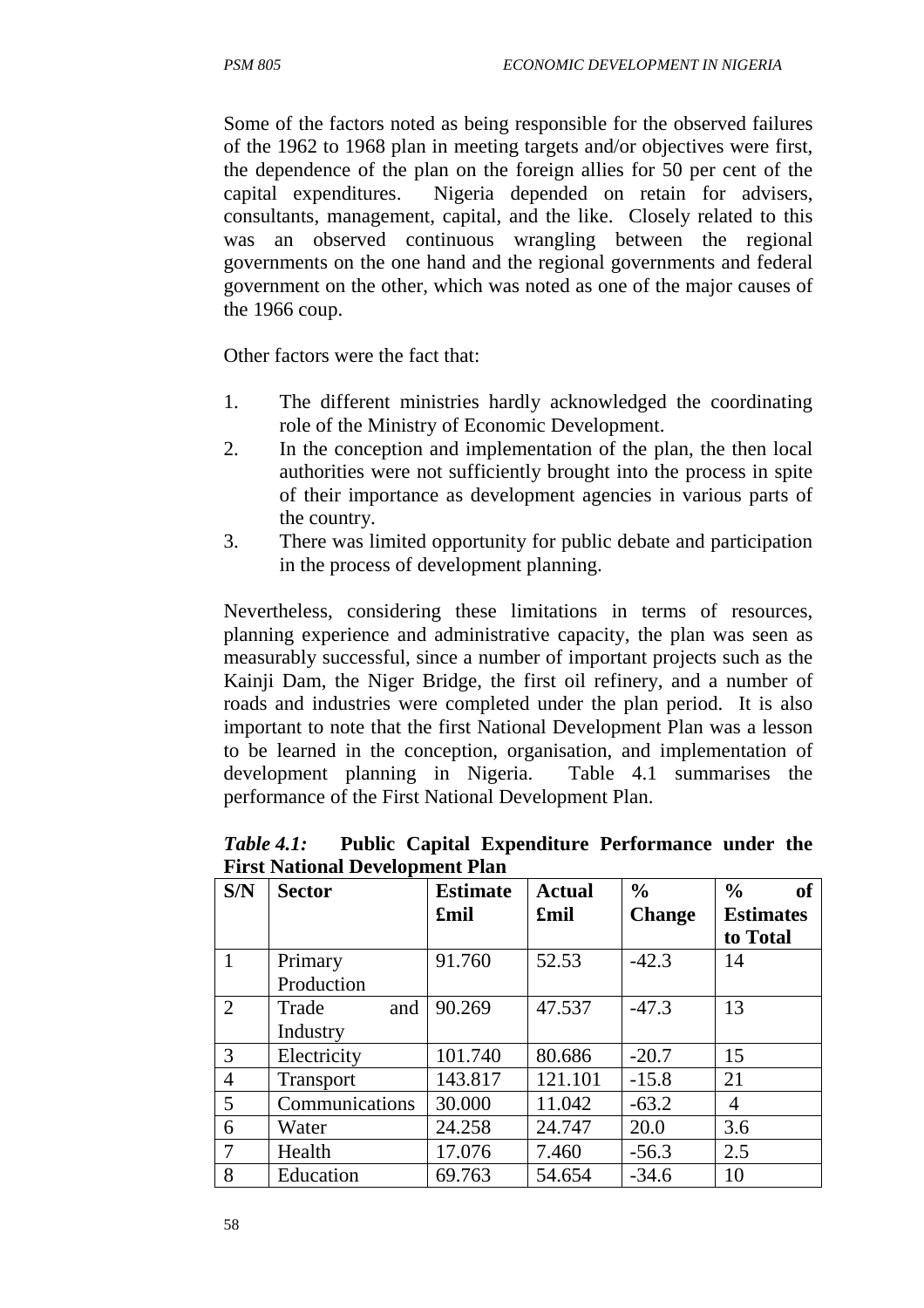| 9  | and<br>Town     | 41.746  | 10.630  | $-53.0$ | 6.0 |
|----|-----------------|---------|---------|---------|-----|
|    | Country         |         |         |         |     |
|    | planning        |         |         |         |     |
| 10 | Cooperative and | 8.662   | 3.722   | $-57.0$ | 1.0 |
|    | Social Welfare  |         |         |         |     |
| 11 | Information     | 3.662   | 4.680   | 27.7    | 0.5 |
| 12 | Judiciary       | 0.964   | 1.247   | 29.4    | 0.1 |
| 13 | General         | 48.098  | 103.527 | 115.3   | 7.0 |
|    | Administration  |         |         |         |     |
| 14 | Financial       | 3.900   | 12.883  | 230.3   | 0.5 |
|    | Obligations     |         |         |         |     |
|    | <b>Total</b>    | 676.800 | 536.499 | $-20.7$ | 100 |

 **Source:** Anyanwu et al (1997) *Structure of the Nigerian Economy*, p. 401.

#### **3.3 The Second National Development Plan (1970 - 1974)**

The Second National Development Plan provided the country an opportunity to come up with an ambitious economic programme that reflected the self-reliant aspirations of the military administration then in power. With the aim of giving a sense of purpose, direction and urgency, the plan adopted some new ideological stands in formulating economic policies essential for structural changes in the process of economic growth in Nigeria. The plan adopted the philosophy of ''inward looking'' aimed at social mobilisation of development resources. The federal government was portrayed as a leading sector whose role was to occupy the commanding heights of the economy in the quest for purposeful national development and provide the leadership and honest administration necessary for the attainment of a national sense of purpose. The private indigenous businesses were inevitable subordinate sub-sectors, while participation of the foreign sector was recognised but only as a necessary adjunct to indigenous efforts.

The plan had the following principal long-term objectives aimed at establishing Nigeria as:

- 1. A united, strong and self-reliant nation
- 2. A great dynamic economy
- 3. A just and egalitarian society
- 4. A land of bright and full opportunity for all citizens
- 5. A free and democratic society

Though the objectives were not regarded as yardsticks for unambiguously measuring the success of the plan, the planners stressed the need for both governments and the people to seek to give concrete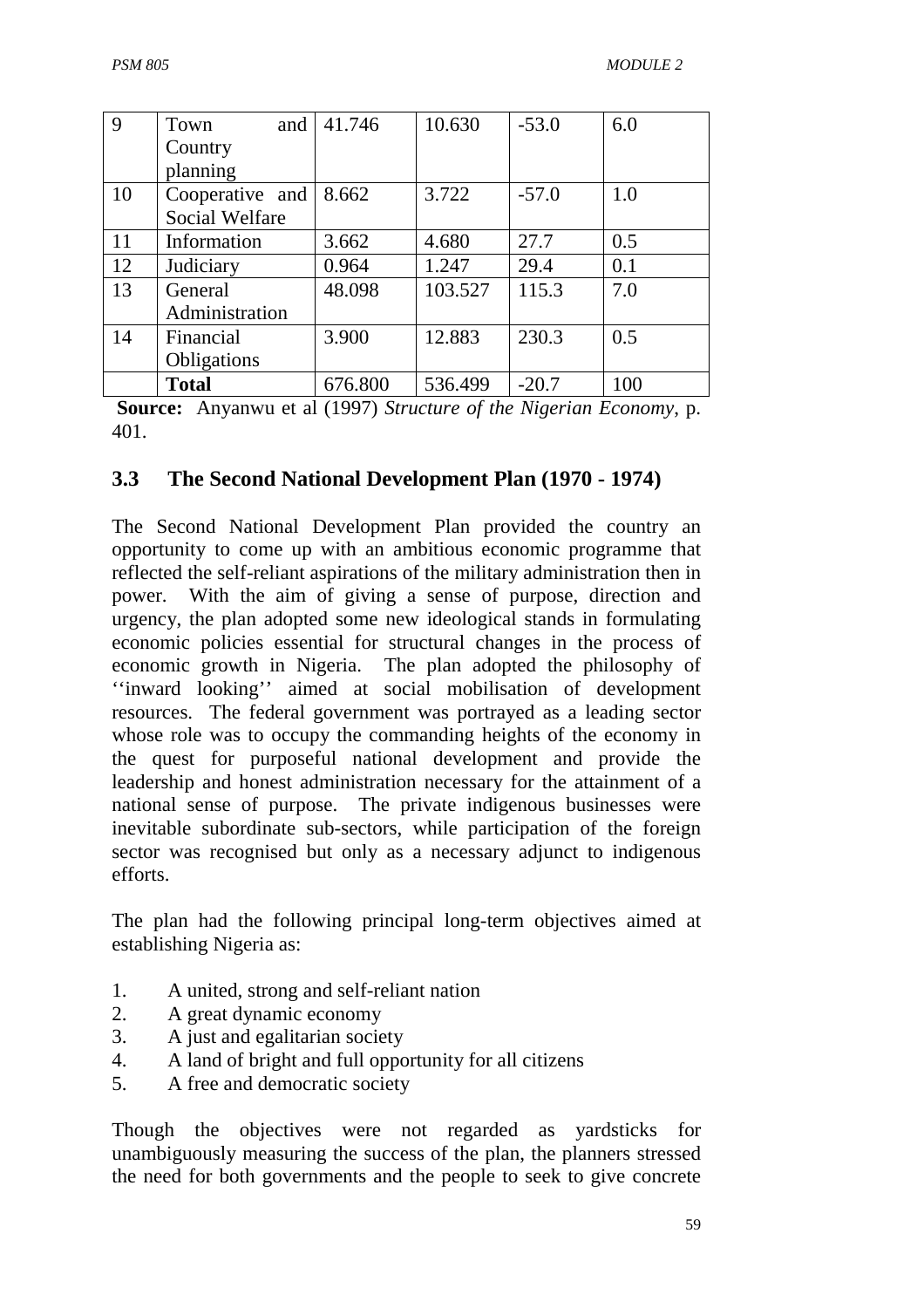meaning to the objectives and ensure their full realisation at all times. The need for promotion of balanced development between one part of the country and another, and especially, between the urban and rural areas was also stressed.

The original estimate for the plan was N2 billion. This was later revised to N3.3 billion, with actual expenditure of N2.2 billion amounting to over a 10 percent increase in the original estimate. Almost every government was able to implement over 50 per cent of the enlarged N3.3 billion capital expenditure programme. As you can observe from table 4.1, the economy recorded substantial overall growth during the plan period. The gross domestic product, GDP, grew by 18.4 per cent for 1971-1972 period, 7.3 per cent for the 1972 – 73 period, 9.5 per cent for 1973 – 74 period, and 9.7 per cent for the 1974 – 1975 period. The observed decline in the GDP growth from 18.4 per cent during 1971 – 1972 period to 7.3 per cent for the 1972 – 73 period was attributed to a drastic fall in agricultural production as a result of drought of the period. The observed impressive growth rates were attributed to the post-civil war reconstruction programmes of the federal government and the emergence of the oil boom of the 1970s (Yesufu, 1996). It follows that the 1970 – 1974 plan period witnessed some structural changes in the economy, as revealed with the emergence of crude oil as a major contributor to the Nigerian gross national product (GNP), as well as the growing dominance of building and construction as component of capital formation. Table 4.2 also indicates that the contributions of agriculture and the manufacturing sectors fell below expectation. This was attributed to such factors as difficulty in getting the necessary feasibility studies completed on time, scarcity of willing and competent technical partners, and infrastructural constraints.

*Table 4.2***: Distribution of GDP by sector, 1970/71 – 1974/75 (at constant 1974 – 1975 prices)** 

| S/N            | <b>Sector</b>        | 1970-1971 | 1971 - 1972 | $1972 - 1973$ | 1973 - 1974 | 1974-1975 | Average |
|----------------|----------------------|-----------|-------------|---------------|-------------|-----------|---------|
|                | Agriculture          | 36.0      | 32.0        | 27.9          | 24.0        | 23.4      | 28.7    |
| $\overline{2}$ | Mining<br>$\&$       |           |             |               |             |           |         |
|                | Quarrying            | 33.1      | 39.3        | 43.4          | 45.1        | 45.4      | 41.3    |
| $\overline{3}$ | Manufacturing        |           |             |               |             |           |         |
|                | & Craft              | 5.9       | 4.1         | 4.8           | 4.8         | 4.7       | 4.9     |
| $\overline{4}$ | Electricity<br>$\&$  |           |             |               |             |           |         |
|                | Water                | 0.3       | 0.3         | 0.4           | 0.4         | 0.4       | 0.36    |
| 5              | &<br><b>Building</b> |           |             |               |             |           |         |
|                | Construction         | 3.5       | 4.1         | 4.7           | 5.4         | 5.7       | 4.7     |
| 6              | Distribution         | 9.1       | 8.1         | 7.4           | 6.9         | 6.7       | 7.6     |
| $\overline{7}$ | $\&$<br>Transport    |           |             |               |             |           |         |
|                | Communication        | 1.8       | 1.9         | 2.1           | 2.1         | 2.3       | 2.04    |
| 8              | General              |           |             |               |             |           |         |
|                | Government           | 6.3       | 5.5         | 4.6           | 5.8         | 6.3       | 5.7     |
| 9              | Education            | 2.7       | 2.6         | 2.5           | 2.3         | 2.6       | 2.5     |
| 10             | Health               | 0.8       | 0.6         | 0.8           | 0.8         | 0.9       | 0.78    |

**(Per cent)**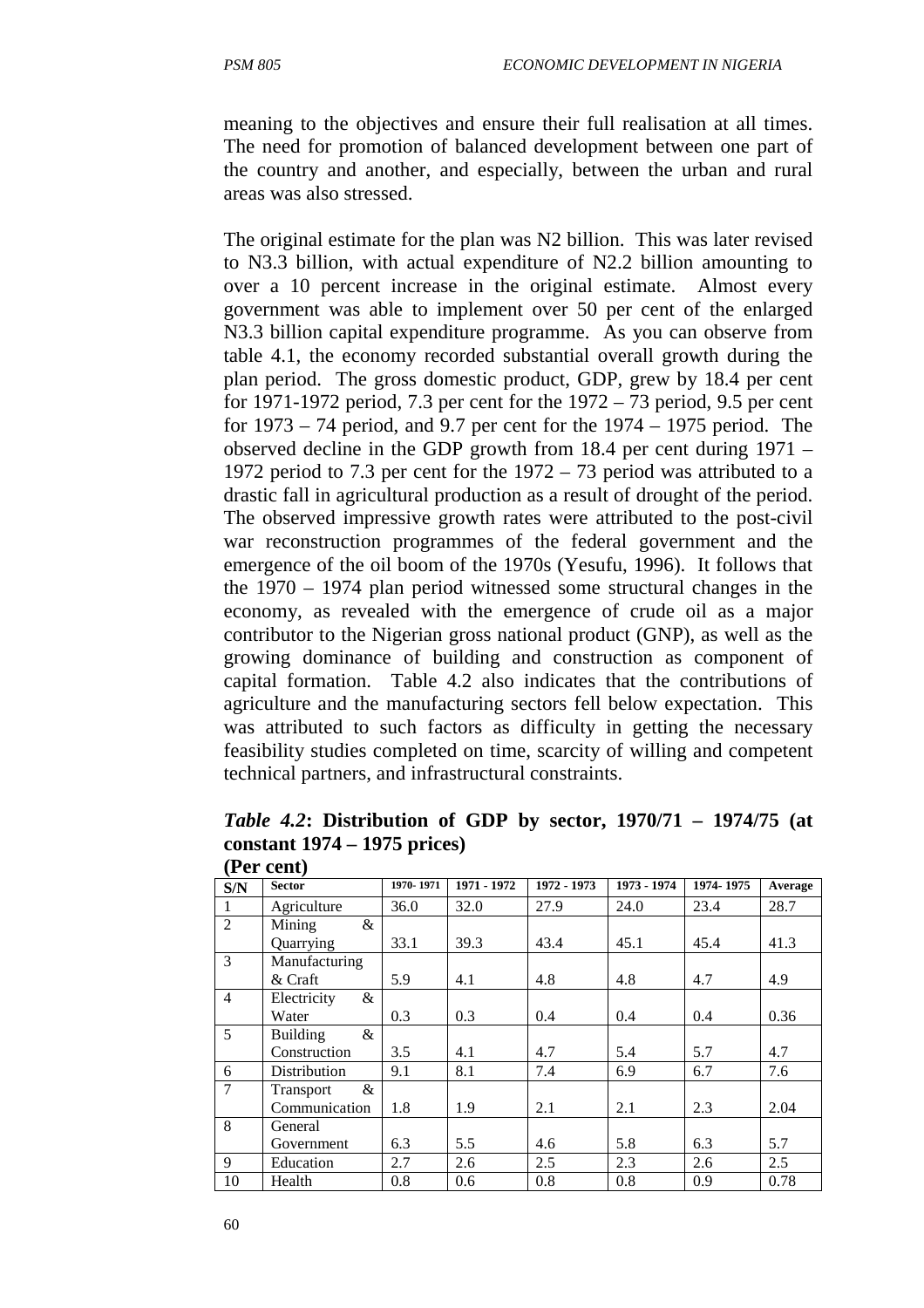| . .                                           | Other.<br>' Services |     | 1.T |     | ر…  | ن . | 1.44 |
|-----------------------------------------------|----------------------|-----|-----|-----|-----|-----|------|
|                                               | <b>Total</b>         | 100 | 100 | 100 | 100 | 100 |      |
| 1000<br>$\tau$ $\tau$ $\tau$<br>$\cap$<br>. . |                      |     |     |     |     |     |      |

**Source:** *Third National Development Plan*, 1975 – 1980, p. 22.

With reference to the welfare of the citizens, there was some encouraging rise in primary school enrolment by about 29 per cent. Primary school enrolment rose from 3.5 million pupils in 1970 to 4.5 million pupils in 1973. This represented an average growth in enrolment rate of about 9 per cent. (Yesufu, 1996).

With reference to fiscal policy, the economy witnessed reasonable economic and price stability during the plan period. It was observed that inflation fell from 12.6 per cent in 1971/72 to 9 per cent in 1973/74. This was attributed to the following factors:

- 1. A post-Adebo wage freeze
- 2. Import liberalisation
- 3. Price control
- 4. Rent control
- 5. Direct importation of essential commodities by the then Nigeria National Supply Company (NNSC).

The period was an era of government-regulated economy. In terms of monetary policy, the credit guidelines of the Central Bank of Nigeria (CBN) led to the achievement of the following economic goals:

- 1. Maintenance of confidence in the Nigerian economy
- 2. Support for increasing levels of agricultural and industrial output
- 3. Supplementing government's revenues through economic activities and provision of deficit finance

The emergence of the Nigerian Enterprise Promotion Decree (NEPD) in 1972 was to indigenise most sectors of the economy by making it possible for Nigerians to assume greater control of indigenous enterprises within the country. It was also noted that the establishment of the Nigerian Enterprise Promotion Board (NEPD), within the same period, as well as the establishment of Capital Issues Commission and the Bank of Commerce and Industry, led to achievement of reasonable success in the implementation of the Nigerian Enterprise Promotion Decree.

In a nutshell, the Second National Development Plan was a success in the history of economic planning in Nigeria. The plan was both radical and revolutionary and opened the nation to the first tides of industrial revolution and the then attendant growth of modern capitalism (Usoro, 1983).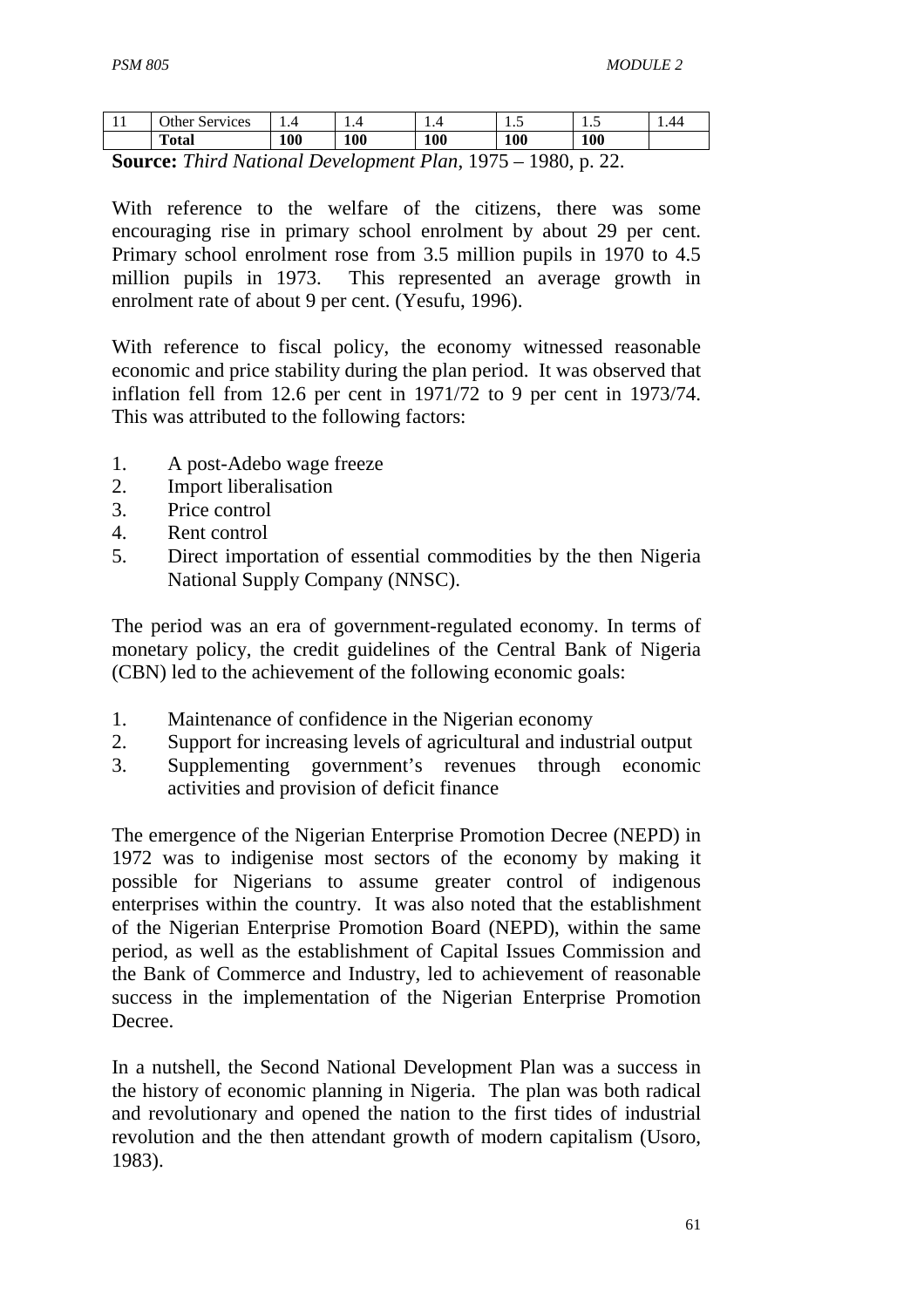## **3.4 The Third National Development Plan (1975 - 1980)**

The Third National Development Plan was basically a continuation of the process and policies initiated by the Second National Development Plan. The changes made in order to come up with the Third National Development Plan were based on the experiences gained from the second plan. The plan emphasis was on the achievement of rapid increase in the nation's productive capacity. Efforts were centred on directing the private sector, using appropriate policies, towards the attainment of national objectives.

The Third National Development Plan ushered in the era of scientific planning in Nigeria. It was the first time a development plan in Nigeria was prepared by a professional planning body, the then central planning office, in conjunction with the National Economic Advisory Council (NEAC) made up of members drawn from the private sector. To ensure efficiency in the plan implementation, the Planning Studies Programme of the University of Ibadan, in alliance with the Economic Development Institute of the World Bank, organised intensive course for civil servants. Apart from the objectives of the second National Development Plan, the specific short-term objectives of the Third National Development Plan included:

- 1. Increase in per capita income
- 2. Income equality
- 3. Reduction in the level of unemployment
- 4. Increase in supply of high level manpower.
- 5. Diversification of the economy
- 6. Balanced development
- 7. Indigenisation of economic activities

The first four of the above stated objectives of the Third National Development Plan reveal goals that are measurable and quantifiable. The estimated capital expenditure under the Third National Development Plan was about N30 billion, being more than thirteen times the actual expenditure of the Second National Development Plan.

A review of the Third National Development Plan came into effect due to some events of considerable national importance. These events included, among others: change of government in July 1975; the creation of new states, and, the decline in oil production and the price of oil during the 1975/76 fiscal year. Following the change of government in 1975 was a reappraisal of the nation's priorities so as to make them reflect the philosophy of the then new military administration. Emphasis was then placed on water supply, health, agriculture, and cooperatives. By their very nature, these had a direct bearing on the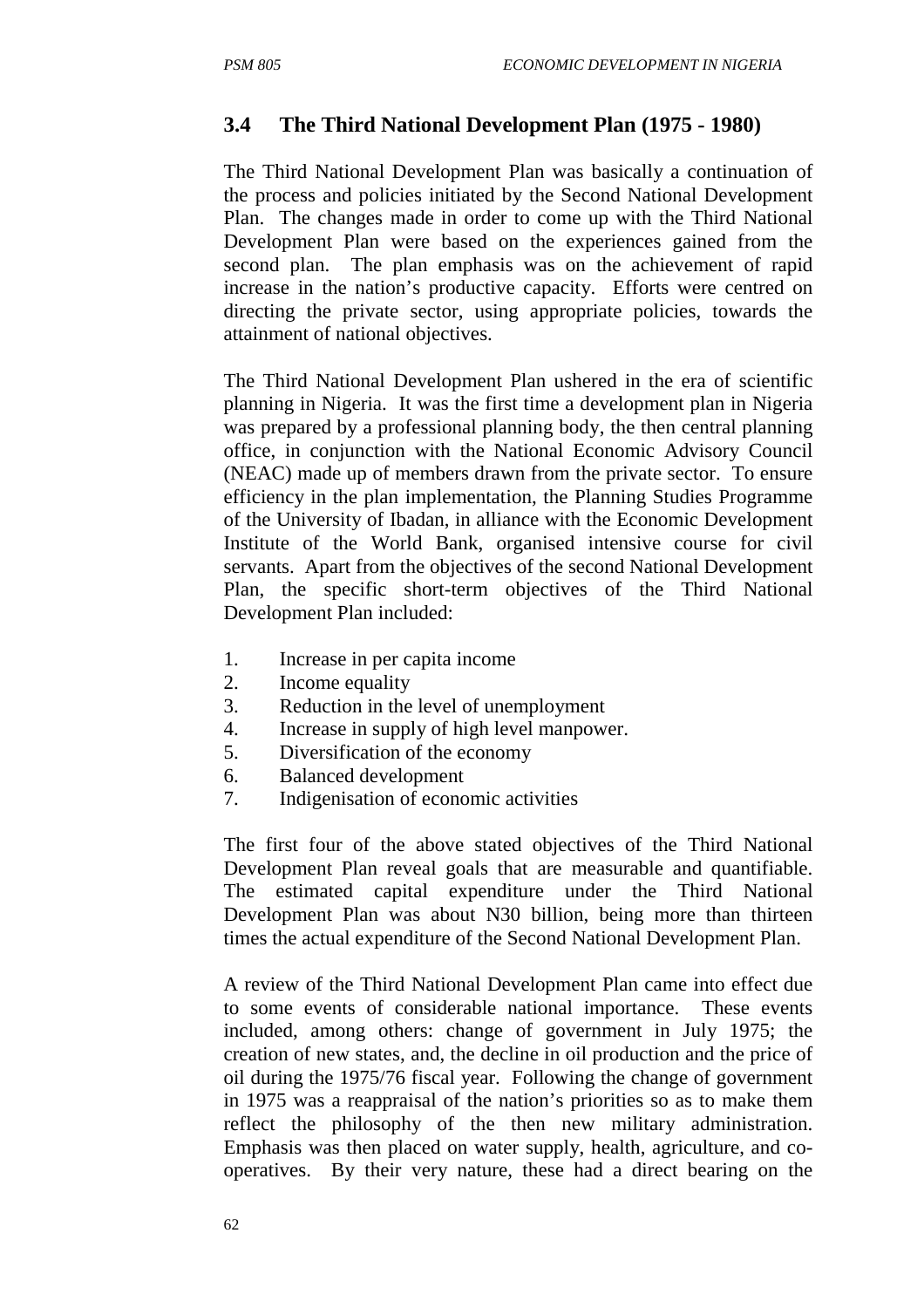welfare of the populace, as against prestigious projects of doubtful social relevance.

It was noted that the creation of seven new states in February 1976 and the decision to move the Federal Capital from Lagos to Abuja rendered the original plan grossly inadequate. To function effectively, the newly created states needed infrastructural facilities in the form of administrative and residential buildings, increased water and electrical supplies, and the like. This implied increased capital expenditure to accommodate the essential requirement of the new states and their capitals.

Such contradicting factors as the dependence on oil revenues, the decline in oil production and posted price of oil, led to revision of the plan in October 1975, with a revised normal capital expenditure of N43.314 billion, an increase of 43 per cent of the original budget. This revision brought about a lot of improvements in the plan's performance. The recorded GDP growth rate was higher than the plan target of 8.5 per cent, as shown by table 3.3.1 below. Though the contribution of the mining sector to GDP was 11 percent lower than the forecast, the sector remained the dominant sector.

With reference to the effect on the standard of living, total expenditure on agriculture, with its allied sub-sectors including irrigation, livestock, forestry and fishery was only N2.1 billion or 7.1 per cent of total capital expenditure, while health accounted for only 2 per cent of the total expenditure. Housing accounted for 4.1 per cent. The GDP aggregate growth rate fell below the projected growth rate, while agriculture stagnated (see table 4.4).

|                | o                 |           |           |           |           |           |
|----------------|-------------------|-----------|-----------|-----------|-----------|-----------|
| S/N            | Sector            | 1975-1976 | 1976-1977 | 1977-1978 | 1978-1979 | 1979-1980 |
| 1              | &<br>Agriculture  |           |           |           |           |           |
|                | Allied            | 5,730.0   | 6,426.4   | 7,473.8   | 7,854.2   | 8,425.0   |
| 2              | Mining<br>&       |           |           |           |           |           |
|                | Quarrying         | 4,668.4   | 6767.3    | 7,905.0   | 6,874.3   | 10,903.9  |
| 3              | Manufacturing     | 1,170.4   | 1,464.3   | 1,555.0   | 2,212.9   | 2,746.5   |
| 4              | <b>Utilities</b>  | 57.9      | 72.1      | 98.7      | 121.7     | 133.3     |
| 5              | Building, Housing |           |           |           |           |           |
|                | & Construction    | 2,685.9   | 3,616.5   | 6,771.7   | 6,282.7   | 7,585.2   |
| 6              | Wholesale<br>&    |           |           |           |           |           |
|                | Retail Trade      | 4,329.2   | 5,501.8   | 6,771.7   | 6282.7    | 7,585.2   |
| $\overline{7}$ | &<br>Transport    |           |           |           |           |           |
|                | Communication     | 673.6     | 852.2     | 1,038.2   | 1,277.7   | 1,617.0   |
| 8              | of<br>Producers   |           |           |           |           |           |
|                | Government        |           |           |           |           |           |
|                | <b>Services</b>   | 1,352.9   | 1,492.3   | 226.8     | 1,968.0   | 2,236.3   |
| $\mathbf{Q}$   | Other services    | 658.6     | 733.4     | 859.6     | 980.1     | 1,219.7   |
|                | Total             | 21,326.9  | 26,956.3  | 31.992.0  | 31,120.0  | 40,436.3  |
|                |                   |           |           |           |           |           |
|                |                   |           |           |           |           |           |

*Table 4.3:* **GDP growth, 1975/76 – 1979/80 at current prices (N'mil)**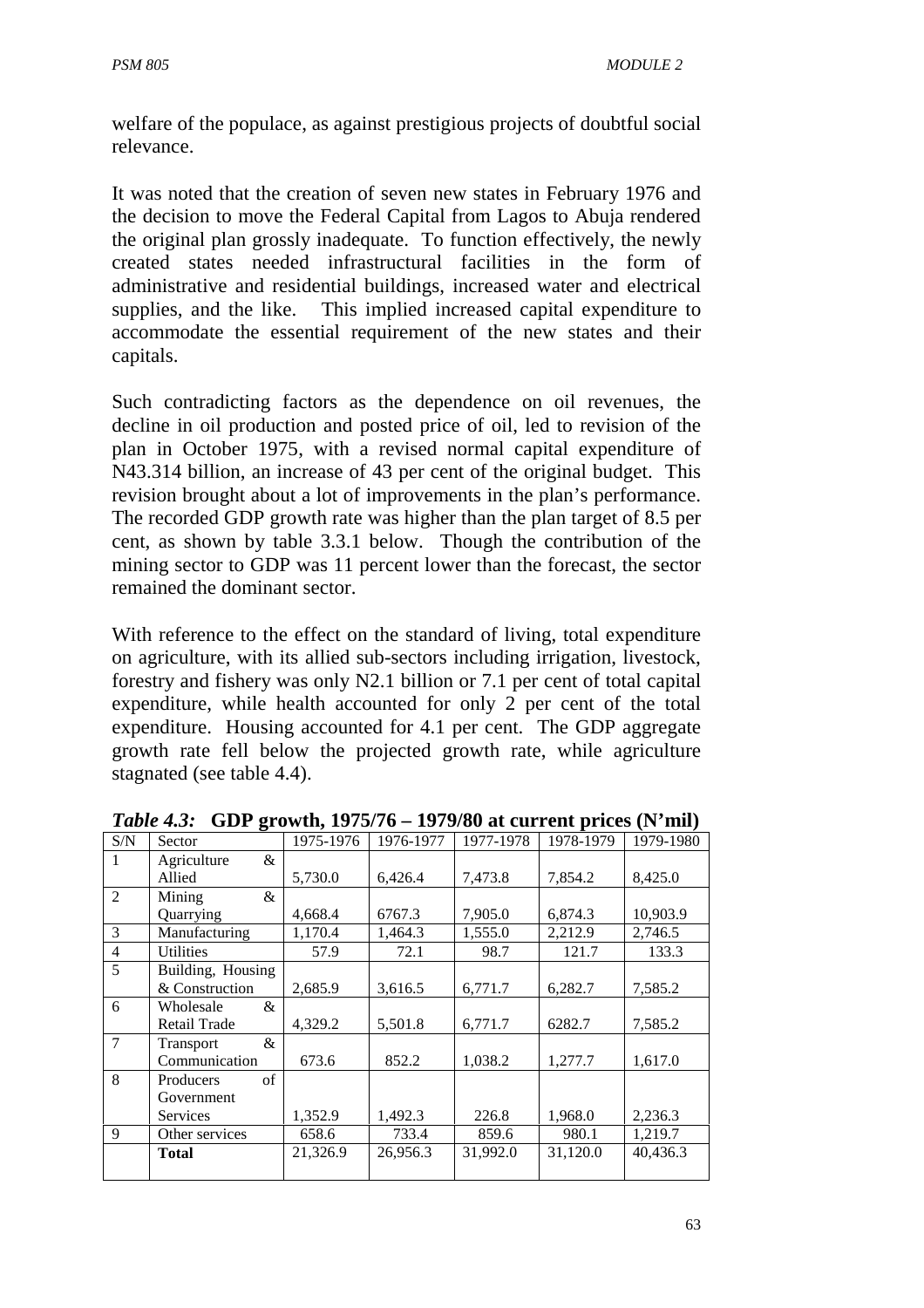|        | Annual | Growth |    |              |       |                              |          |
|--------|--------|--------|----|--------------|-------|------------------------------|----------|
|        | Rate   |        | 9% | 26.4%        | 18.7% | 7%<br>$ \overline{ }$<br>، ت | 70<br>9% |
| $\sim$ | ┮      |        |    | $\mathbf{r}$ | 1001  |                              |          |

**Source:** *Fourth National Development Plan* 1981 – 85, vol. 1.

|                | <b>Annual Growth Rate</b>          | $-1.3\%$  | 8.7%      | 7.5%      | 1.1%      | 8.8%      |
|----------------|------------------------------------|-----------|-----------|-----------|-----------|-----------|
|                | Total                              | 27,364.7  | 29746.2   | 32,992.0  | 32,347.7  | 35,196.4  |
| 9              | Other services                     | 739.2     | 770.7     | 859.6     | 941.0     | 1,106.2   |
|                |                                    | 1,612.6   | 1,673.0   | 2,216.8   | 2,044.3   | 1,895.8   |
|                | <b>Government Services</b>         |           |           |           |           |           |
| 8              | $\sigma$ f<br>Producers            |           |           |           |           |           |
| $\overline{7}$ | $\&$<br>Transport<br>Communication | 963.0     | 1,007.1   | 1,039.2   | 1,033.0   | 1,129.2   |
| 6              | Wholesale & Retail<br>Trade        | 5,718.9   | 633.6     | 6,771.7   | 6,896.9   | 7,039.0   |
|                | Construction                       | 2,979.6   | 3,625.8   | 4,072.2   | 4,684.2   | 5,582.5   |
| 5              | Building, Housing $\&$             |           |           |           |           |           |
| 4              | <b>Utilities</b>                   | 77.8      | 79.9      | 98.7      | 105.8     | 100.8     |
| 3              | Manufacturing                      | 1,532.0   | 1,554.5   | 1,555.0   | 1,923.8   | 2,076.4   |
| $\overline{2}$ | Mining & Quarrying                 | 6,275.1   | 7,694.7   | 7,905.0   | 7,446.9   | 8,836.5   |
| 1              | Agriculture & Allied               | 7465.9    | 7,206.9   | 7,473.8   | 7,271.8   | 7,430.1   |
| S/N            | Sector                             | 1975-1976 | 1976-1977 | 1977-1978 | 1978-1979 | 1979-1980 |

|  |  |  |  | <i>Table 4.4</i> : GDP 1975/80 (At 1977 – 78 factor cost) (N'Million) |
|--|--|--|--|-----------------------------------------------------------------------|
|--|--|--|--|-----------------------------------------------------------------------|

**Source***: Fourth National Development Plan*.

### **3.5 The Fourth National Development Plan (1981-1985)**

The stated objectives of the Fourth National Development Plan were basically to promote economic growth and development, price stability, and social equity. Appropriate fiscal and monetary policies were to be combined with the aim of attaining rapid economic growth and structural changes. Increases in the price level were to be maintained at less than 10 percent rate.

The plan's estimated capital expenditure was N70.5 billion. N40 billion (56.74 per cent) was to be borne by the federal government; N28 billion (39.72 per cent) by the State Governments; and, N2.5 billion (3.5 percent) by the Federal Capital Development Authority.

The plan accorded priority top agriculture followed by education, manpower development, infrastructures, housing, and health. In assessing the performance of the plan, it was observed that it was poorly implemented and therefore, failed to meet its stated objectives. The factors that militated against the plan implementation were enumerated as follows:

- 1. Large scale corruption, abuse of office, nepotism and political chicanery
- 2. High level inflation which made a mess of the cost projections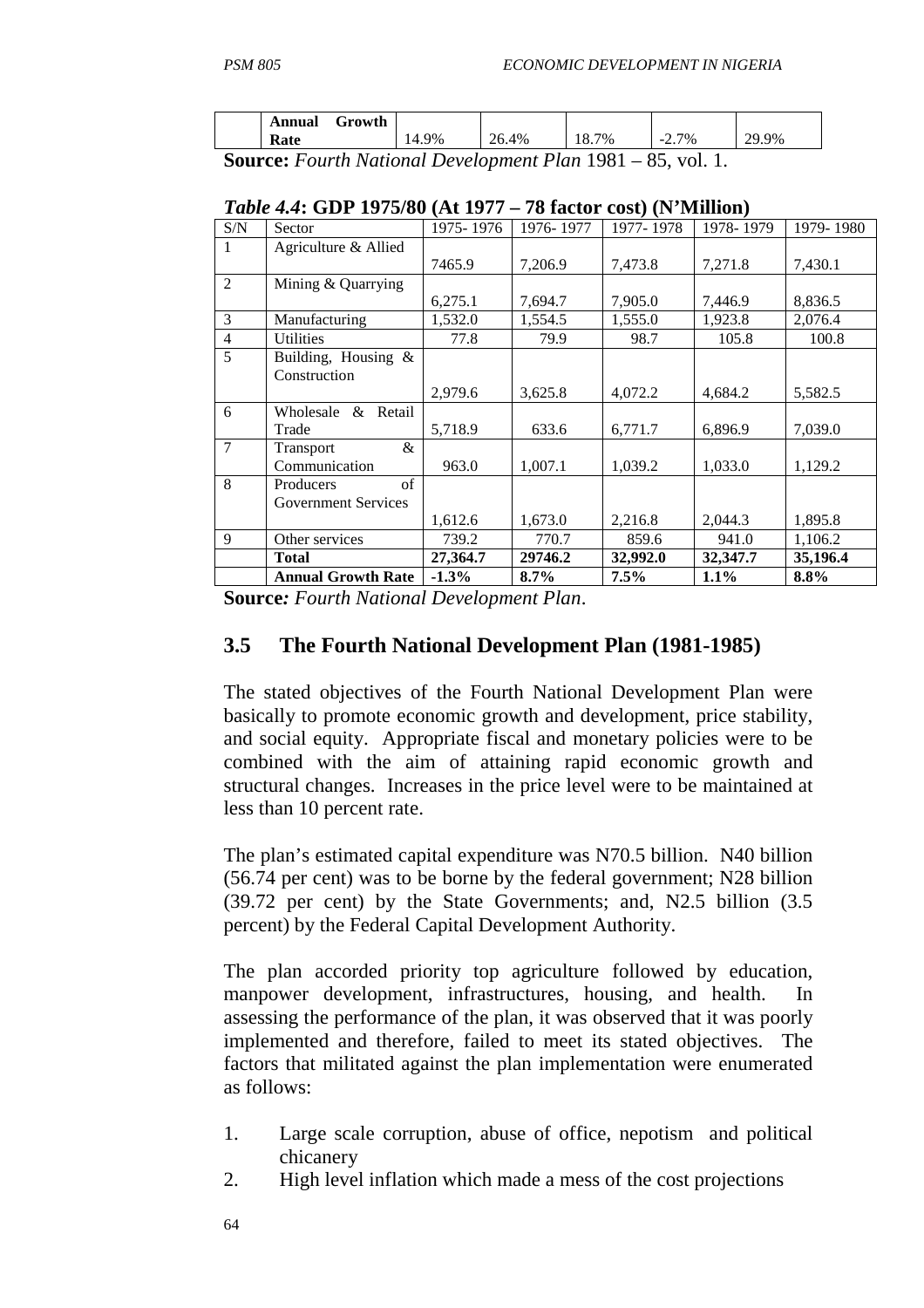- 3. Non-evolution of coherent policies designed to give the plan the direction it required. There were instead some erratic and ad hoc policies and programmes designed to meet one political or ethnic demand or the other
- 4. Late feedback and progress reports
- 5. Lack of effective data base in formulation of the plan
- 6. Too optimistic and simplistic data projections, which frustrated the revenue targets, coupled with external shocks in the world oil market
- 7. Over-invoicing, over-valuation of contracts, as well as general indiscipline

Table 4.5 summarises the performance of the Fourth National Development Plan.

*Table 4.5***: Planned and actual GDP growth rates by economic sectors under the Fourth National Development Plan (1981 – 1985) (At 1984 constant prices)**

|                |                                             | <b>Annual Growth Rate</b> |               |
|----------------|---------------------------------------------|---------------------------|---------------|
| S/N            | <b>Sector</b>                               | <b>Planned</b>            | <b>Actual</b> |
|                | Agriculture, Livestock, Forestry, Fisheries | 4.00                      | 4.40          |
| 2              | Mining & Quarrying                          | 2.00                      | $-0.10$       |
| 3              | Manufacturing                               | 15.00                     | $-3.80$       |
| $\overline{4}$ | Utilities (Electricity & Water)             | 15.00                     | $-0.3$        |
| 5              | Construction & Building                     | 5.00                      | $-1.50$       |
| 6              | Transportation                              | 12.00                     | $-1.50$       |
| 7              | Communication                               | 15.00                     | $-3.10$       |
| 8              | Wholesale & Retail Trade                    | 10.00                     | $-0.6$        |
| 9              | Housing (Dwelling)                          | 8.00                      | 1.10          |
| 10             | <b>Producers of Government Service</b>      | 12.00                     | 0.25          |
| 11             | <b>Other Services</b>                       | 10.00                     | n.a           |
|                | <b>GDP</b> at Factor Cost                   | 7.20                      | 1.25          |

 **Source:** Federal Office of Statistics, National Accounts of Nigeria, 1981 - 1991.

### **SELF-ASSESSMENT EXERCISE**

Enumerate four important economic significance of a national development plan.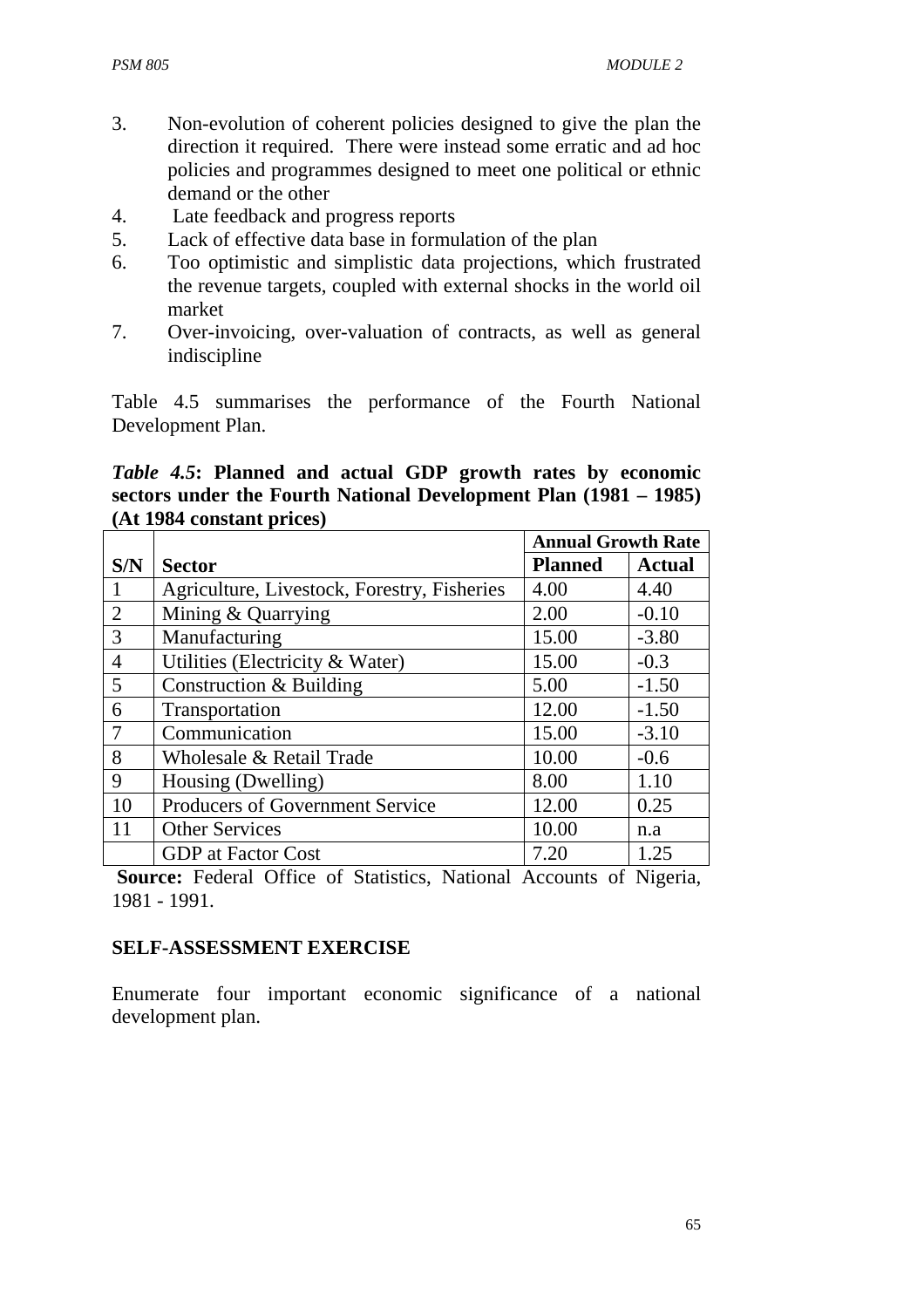# **4.0 CONCLUSION**

This unit was devoted specifically to the post-independence development plans in Nigeria. The broad aim of the plans was not merely to accelerate economic growth but also to give the country an increasing measure of control over her destiny. We noted that though the plans had laudable objectives, their implementations were not encouraging.

## **5.0 SUMMARY**

We summarise our observations on the four post-independence development plans in Nigeria. Though the plans had notable implementation problems, they were aimed at achieving the major economic goals including: equity in income distribution, price stability, full employment, and sustainable growth path. Beginning with the First National Development Plan, we observed that some of the factors responsible for the observed failures in meeting targets and/or objectives included first, the dependence of the plan on the foreign allies for 50 per cent of the capital expenditures. Closely related to this was observed continuous wrangling between the regional governments on the one hand and the regional governments and federal government on the other, which was noted as one of the major causes of the 1966 coup.

Nevertheless, considering these limitations in terms of resources, planning experience and administrative capacity, the plan was seen as measurably successful, since a number of important projects such as the Kainji Dam, the Niger Bridge, the first oil refinery, and a number of roads and industries were completed under the plan period. It is also important to note that the first National Development Plan was a lesson to be learned in the conception, organisation, and implementation of development planning in Nigeria.

The Second National Development Plan provided the country an opportunity to come up with an ambitious economic programme that reflected the self-reliant aspirations of the military administration then in power. With the aim of giving a sense of purpose, direction and urgency, the plan adopted some new ideological stand in formulating economic policies essential for structural changes in the process of economic growth in Nigeria. The plan adopted the philosophy of ''inward looking'' aimed at social mobilisation of development resources.

The Third National Development Plan ushered in the era of scientific planning in Nigeria. It was the first time a development plan in Nigeria was prepared by a professional planning body, the then central planning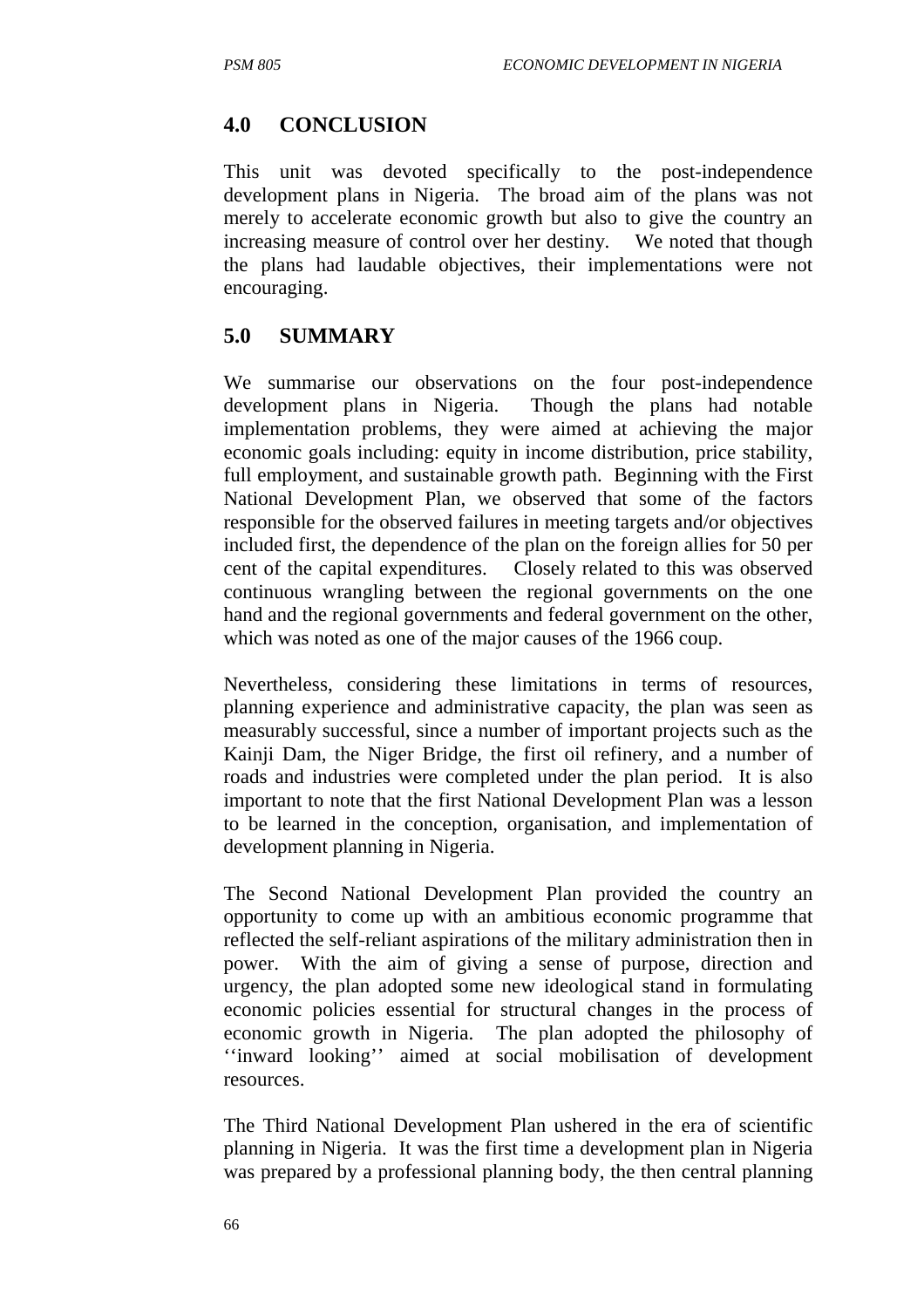office, in conjunction with the National Economic Advisory Council (NEAC) made up of members drawn from the private sector.

The stated objectives of the Fourth National Development Plan were basically to promote economic growth and development, price stability, and social equity. Appropriate fiscal and monetary policies were to be combined with the aim of attaining rapid economic growth and structural changes. Increases in the price level were to be maintained at less than 10 per cent rate.

#### **6.0 TUTOR-MARKED ASSIGNMENT**

Discuss three major problems of Development Planning in Nigeria

#### **7.0 REFERENCES/FURTHER READING**

- Anyanwu, J. C., Oyefusi, A., Oaikhenan, H., & Dimowo, F. A. (1997). *The Structure of the Nigerian Economy (1960 – 1997).* Onitsha: Joanee Educational Publishers Ltd.
- Usoro, E. J. (1983). "Development Planning and Economic Change in Nigeria (1960 – 1980)." In: Iz Osayimwese (Ed.). *Development Economics and Planning: Essays in Honour of Ojetunji Aboyade*.
- Yesufu T. M. (1996). *The Nigerian Economy: Growth Without Development.* Benin: The Benin Social Science Series for Africa, University of Benin, Benin City.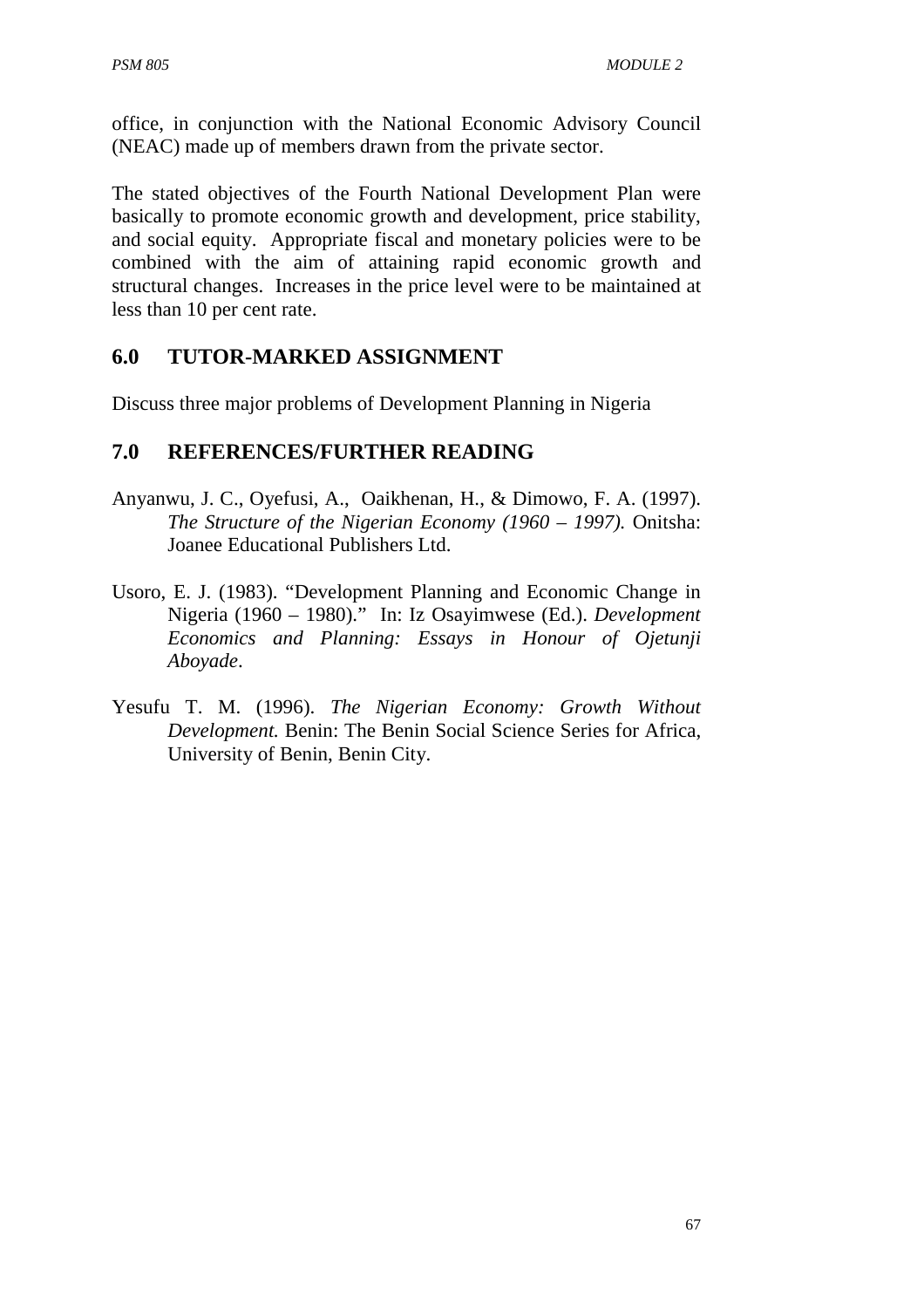# **UNIT 5 THE ROLLING PLANS IN NIGERIA**

#### **CONTENTS**

- 1.0 Introduction
- 2.0 Objectives
- 3.0 Main Content
	- 3.1 National Rolling Plans in Nigeria
	- 3.2 The First National Rolling Plan (1990-1992)
	- 3.3 The Second National Rolling Plan (1991-1993)
	- 3.4 The Third National Rolling Plan (1993-1995)
	- 3.5 The Fourth National Rolling Plan (1994-1996)
	- 3.6 The National Rolling Plan (1997-1999)
	- 3.7 Problems of Development Plan Implementation in Nigeria
- 4.0 Conclusion
- 5.0 Summary
- 6.0 Tutor-Marked Assignment
- 7.0 References/Further Reading

# **1.0 INTRODUCTION**

It can be observed that development plans in Nigeria, as discussed in the previous units, appear to have been medium term in nature. In 1986, the policy makers realised that adopting a five-year development planning model was unrealistic within the Nigerian context. This gave rise to the adoption of a three-tier planning system by the federal government. This was aimed at better management of the Nigerian economy. The three-tier planning system involved:

- 1. A 15 to 20-year perspective plan that provided a clear vision of where the economy should be at the end of the period, and addressed the key policies and actions that will be required to translate the vision into reality.
- 2. A three-year national rolling plan
- 3. One-year annual budgets

# **2.0 OBJECTIVES**

At the end of this unit you should be able to:

- identify the principles behind rolling plans in Nigeria
- state the objectives of the rolling plans
- give an account of the problems of implementation of rolling plans in Nigeria
- identify the problems of development plan implementation in Nigeria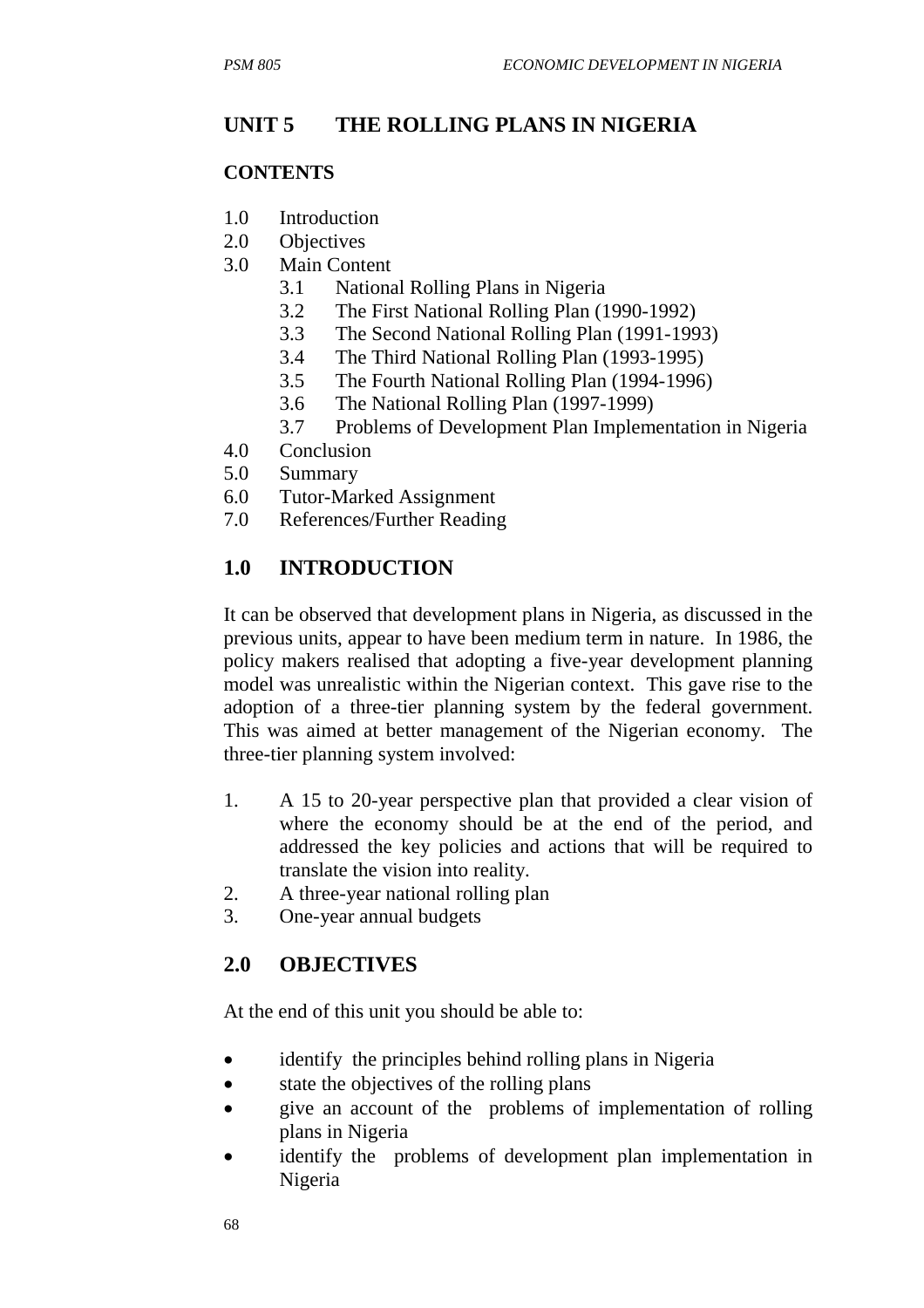## **3.0 MAIN CONTENT**

#### **3.1 National Rolling Plans in Nigeria**

There were basically four National Rolling Plans in Nigeria. We shall examine them.

#### **3.2 The First National Rolling Plan (1990-1992)**

The First National Rolling Plan was launched in January 1990. It was to replace the Five-Year Development Plan. It was also a tool for implementing the then Perspective Plans. The aim of the First Rolling Plan was to consolidate the achievements of the Structural Adjustment Programme of the mid-1980s, as well as addressing the problems facing the economy. In explicit terms, the stated objectives of the first threeyear Rolling Plan were as follows:

- 1. Attainment of higher levels of self-sufficiency in food and raw materials production;
- 2. Laying a solid foundation for self-reliant industrial development as key to self-sustaining dynamic and non-inflationary growth, as well as promoting industrial peace and harmony;
- 3. Creating ample employment opportunities as a means of solving unemployment problem;
- 4. Enhancing the level of socio-political awareness of the people and further strengthening the base for a market-oriented economy and mitigating the adverse impact of the economic downturn and the adjustment process on the most affected groups.

To achieve these objectives, the plan emphasised the following priority programmes**:** 

- 1. Integrated rural development, including the then Agricultural Development Programmes (ADPs) located at the states, the programme of the River Basin Development Authorities (RBDAs), and rural access roads;
- 2. Provision of basic infrastructures including roads, mass transportation facilities, power supply, and portable water supply;
- 3. Completion of on-going basic industries and the strengthening of existing ones
- 4. Development of small-scale industries;
- 5. Strengthening the on-going programmes of the National Directorate of Employment (NDE), maintenance of industrial peace and harmony, intensification of co-operative awareness, promotion of productivity consciousness;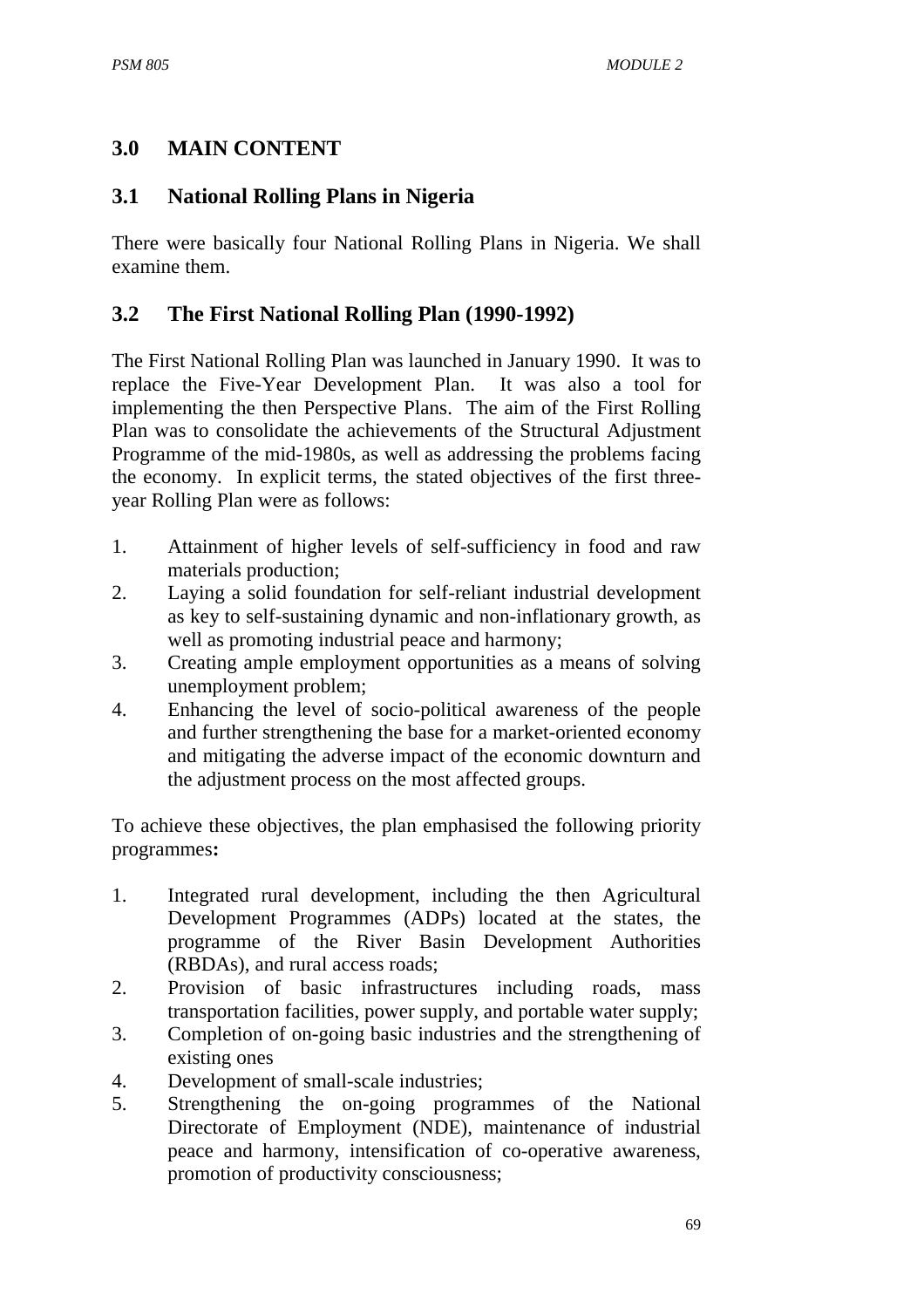- 6. Improvement of the efficiency of the administrative framework for the coordination of public sector intervention in the economy;
- 7. Laying the foundation for gradual reduction of population growth rate.

The major thrusts of the Rolling Plan were agricultural development, provision of infrastructural facilities, and development of programmes that were beneficial to the Nigerian citizens.

According to tables 5.1 and 5.2 below, the projected public sector capital expenditure was N46.81 billion, and projected gross capital formation was N144.2 billion.

*Table 5.1***: Sectoral distribution of public capital expenditures, First National Rolling Plan (1990 – 1992) (Nbillion)** 

| <b>Public Sector</b>                          | <b>Nbillion</b> |
|-----------------------------------------------|-----------------|
| Economic Sector                               | 19.674          |
| <b>Social Sector</b>                          | 9.343           |
| <b>Regional and Environmental Development</b> | 10.009          |
| Administration                                | 7.555           |
| <b>Total</b>                                  | 46.581          |

**Source:** Federal Republic of Nigeria (FRN), (1990)

| <b>Sector</b>                          | <b>Nbillion</b> | % Share |
|----------------------------------------|-----------------|---------|
| <b>Public Sector</b>                   |                 |         |
| Federal Government (including<br>joint |                 |         |
| Venture Activities)                    | 94.2            | 46.6    |
| 2. States                              | 20.4            | 14.1    |
| 3. Local Governments                   | 6.9             | 4.8     |
| <b>Private Sector</b>                  | 50.0            | 34.7    |
| <b>Total</b>                           | 144.2           | 100     |

*Table 5.2***: Projected gross capital formation (1990-1992)**

**Source:** Federal Republic of Nigeria (FRN), (1990)

The projected expenditures in the first National Rolling Plan reveal some inefficiency in the then economic administration of the Nigerian government. The plan relied entirely on deficit financing. As at the time the Rolling Plan was formulated, it was noted that there was no perspective plan in the real sense. The said perspective plan only existed in the mind of government and not in any detailed document. Yet the Rolling Plan was supposed to be an integral part of a perspective plan. Recall that Perspective plans are documents expressing coherent series of objectives and methods of achieving them in a distant future. These plans are stated in the form of general guidelines and approved by the competent authority, and provide futuristic and predictive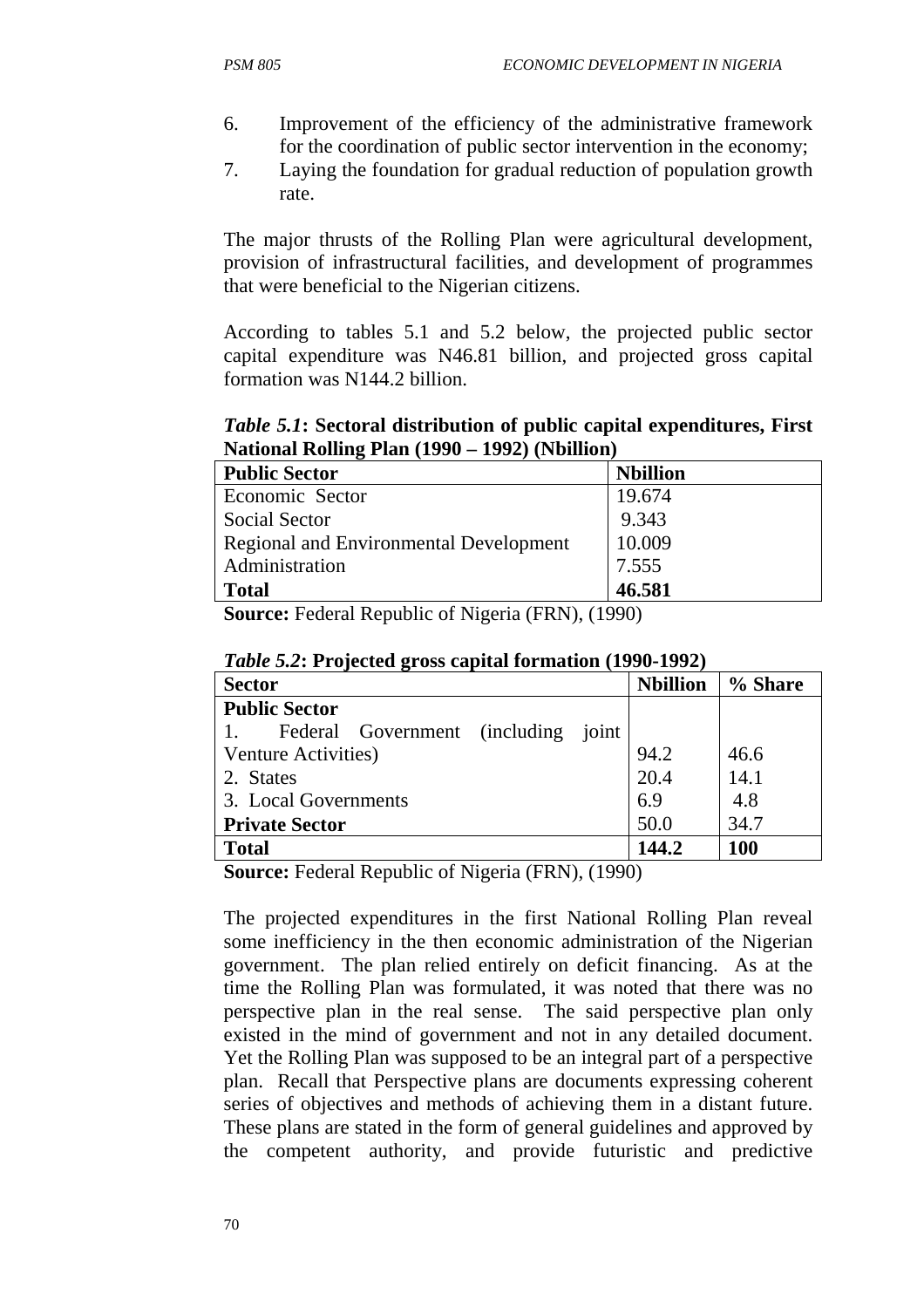frameworks that seek to chart the course of an economy's development process over a long period of time.

There were notable problems in the implementation of the programmes contained in the first National Rolling Plan. These problems included the following:

- 1. Resource constraints as a result of rising recurrent expenditures
- 2. Cost overruns that made nonsense of budget provisions and prevented many projects from taking off
- 3. Extra-budgetary expenditures which exerted a *crowding out effect* on plan programmes
- 4. High incidence of non-plan programmes
- 5. Problems in providing counterpart funds and meeting down payment requirements for projects under external financing.

# **3.3 The Second National Rolling Plan (1991-1993)**

The Second National Rolling Plan was a roll-over of the First National Rolling Plan, in accordance with the principle of rolling plans. The macro objectives of the Second National Rolling Plan remained much the same as those of the First National Rolling Plan, including:

- 1. Consolidation of the gains of Structural Adjustment Programme (SAP) and pursuance of policies and programmes designed to sustain the adjustment process and strengthening the base for a market-oriented economy;
- 2. Continued effort in mitigating the adverse impact of the economic down turn and the adjustment process on the most affected groups;
- 3. Consolidating achievements in the areas of food and industrial raw materials production;
- 4. Laying solid foundation for a self-reliant industrial development as key to self-sustaining, dynamic and non-inflationary growth;
- 5. Creating opportunities for gainful employment of school leavers;
- 6. Enhancing the level of socio-political awareness of the people.

The priority programmes of the rolling plan included:

- 1. Completion of on-going projects in the areas of health, urban and rural water supply, education and environmental protection;
- 2. Improvement in basic infrastructures including roads, mass transportation, and power supply;
- 3. Enhancement of the Agricultural Development Programmes, River Basin Development Authorities, and the like in an effort to promote integrated rural development;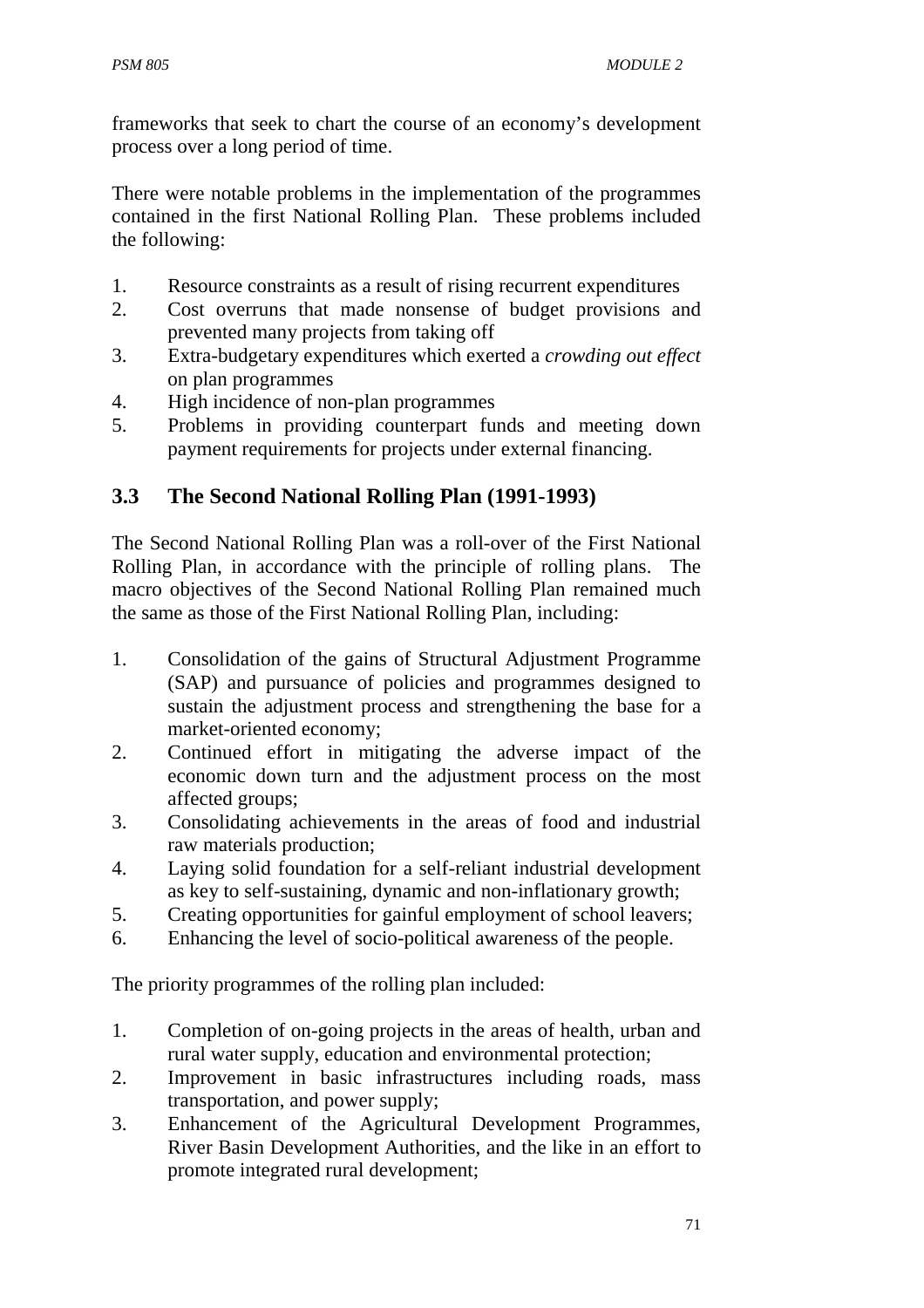- 4. Completion of on-going basic industries and the strengthening of existing ones;
- 5. Development of small-scale industries;
- 6. Strengthening of the on-going programmes of the National Directorate of Employment (NDP).

We can therefore observe that emphasis was placed on the sub-goals of growth in output and employment and infrastructure development, using the strategies of balanced budgeting, limited external borrowing, privatisation, deregulation, and reforms. According to table 5.3 below, the total projected investment (or gross capital formation) was N168.1 billion of which N109.8 billion was for the public sector and N58.3 billion for the private sector.

*Table 5.3***: Projected gross capital formation in the Second National Rolling Plan**

| <b>Sector</b>                                   | <b>Nbillion</b> | $\frac{0}{0}$ |
|-------------------------------------------------|-----------------|---------------|
| <b>Public Sector</b>                            | 109.8           | 65.3          |
| (including Joint Venture)<br>Federal Government |                 |               |
| Activities)                                     | 82.9            | 49.3          |
| <b>State Governments</b>                        | 18.2            | 10.8          |
| <b>Local Government</b>                         | 8.7             | 5.2           |
| <b>Private Sector</b>                           | 58.3            | 34.7          |
| <b>Total</b>                                    | 168.1           | 100.0         |

**Source:** Federal Republic of Nigeria, 1991

Like the first National Rolling plan, the Second National Rolling plan had the following observable problems: depreciated naira value, rising inflationary trend, sluggish performance of the productive sectors, especially the manufacturing sector, and problems of external debt.

# **3.4 The Third National Rolling Plan (1993-1995)**

With reference to the problems encountered in the second National Rolling Plan, the policy objectives of the Third National Rolling Plan were formulated as follows:

- 1. Provision of policy environment conducive to real economic growth and growth in private investment through reductions in fiscal deficits and monetary restraints;
- 2. Reduction in the level of inflation and the gap between the official exchange rate and that of the parallel market;
- 3. Rationalisation of the Public Investment Programmes with emphasis on the completion of on-going programmes in the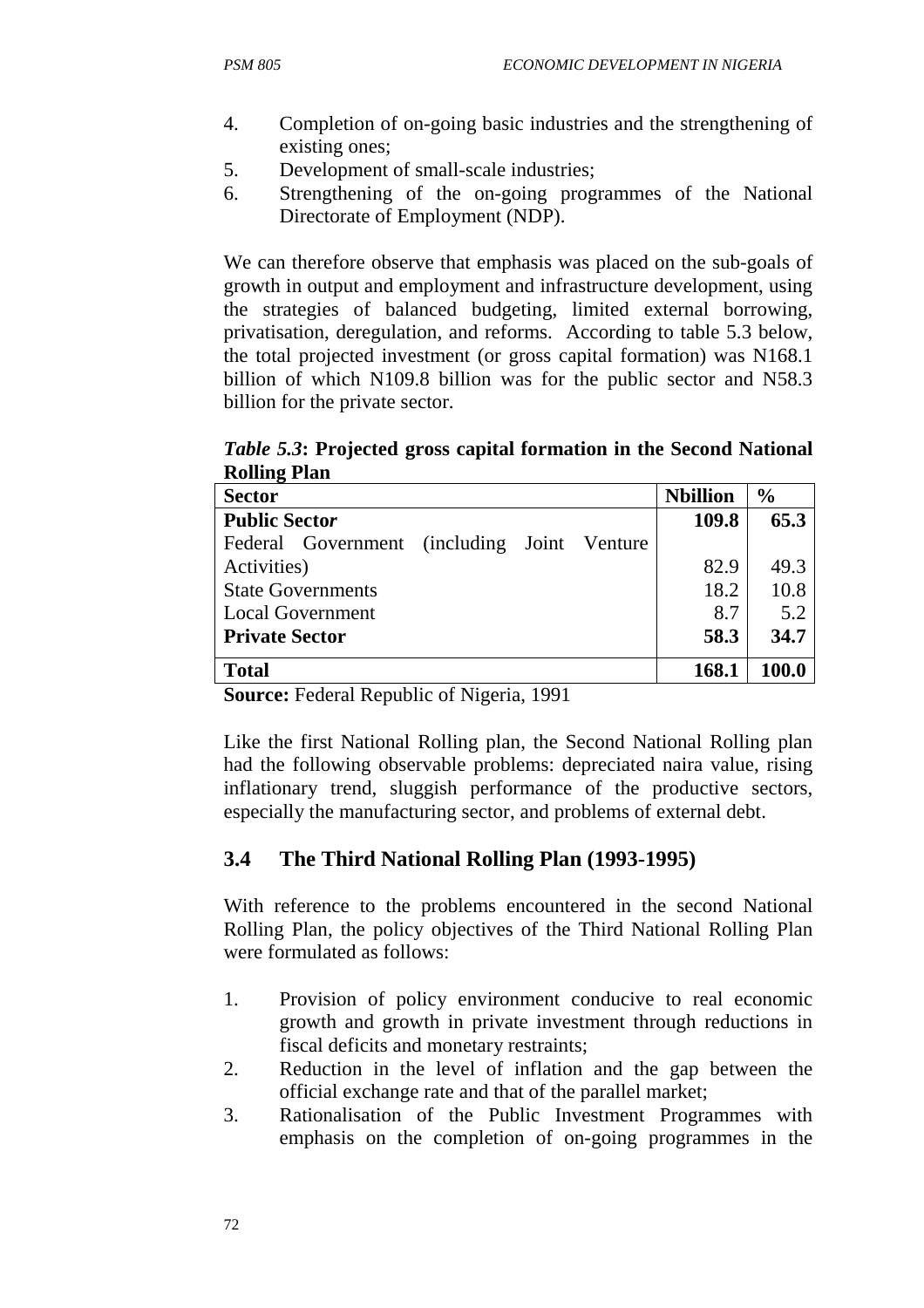agricultural and manufacturing sectors, and maintenance of the existing economic and social infrastructures;

- 4. Creation of more employment opportunities to arrest the unemployment problem that had constituted a threat to peace and order in the society;
- 5. Effective coordination of the framework for planning, fiscal and monetary policies.

The breakdown of the projected gross capital formation in the third National Rolling plan is as presented in table 5.4. According to the table, the projected public sector gross capital formation shows that the federal government, including its parastatals, was supposed to have accounted for N247.2 billion. The total state governments programmes were allocated N26.3 billion, while those of local governments were estimated at N20.4 billion. Thus, the projected total gross capital formation for the third National Rolling Plan was N433.2 billion.

| <b>Sector</b>                             | <b>N</b> billion | % Share |
|-------------------------------------------|------------------|---------|
| <b>Public Sector</b>                      | 330.8            | 76.4    |
| ∗<br>Federal Government (including Joint) |                  |         |
| Venture Activities and Special Funds)     | 247.2            | 57.1    |
| Federal Government (Treasury)<br>$\ast$   | 75.7             | 17.5    |
| Joint Venture Cash Calls                  | 90.6             | 20.9    |
| *<br>Special Funds (for ecological and    |                  |         |
| development of Mineral Producing          |                  |         |
| Areas)                                    | 12.8             | 3.0     |
| ∗<br>Parastatals                          | 68.1             | 15.7    |
| <b>Governments External Loans</b><br>∗    | 36.9             | 8.5     |
| ∗<br><b>State Governments</b>             | 26.3             | 6.1     |
| ∗<br><b>Local Governments</b>             | 20.4             | 4.7     |
| <b>Private Sector</b>                     | 102.4            | 23.6    |
| <b>Total</b>                              | 433.2            | 100.0   |

*Table 5.4***: Projected gross capital formation (1993-1995)**

 **Source:** Federal Republic of Nigeria, 1993

Some socio-economic problems were observed during the Third Rolling Plan. These problems included: high and unstable interest rates, unsustainable fiscal imbalances, fast depreciating value of the naira, high rates of inflation, high unemployment rates, and similar problems.

# **3.5 The Fourth National Rolling Plan (1994-1996)**

It was against the background of the problems encountered during the Third Rolling Plan that the policy thrust of the Fourth National Rolling Plan was articulated to majorly address the problems of low-level performance and declining trend in the growth of the productive sectors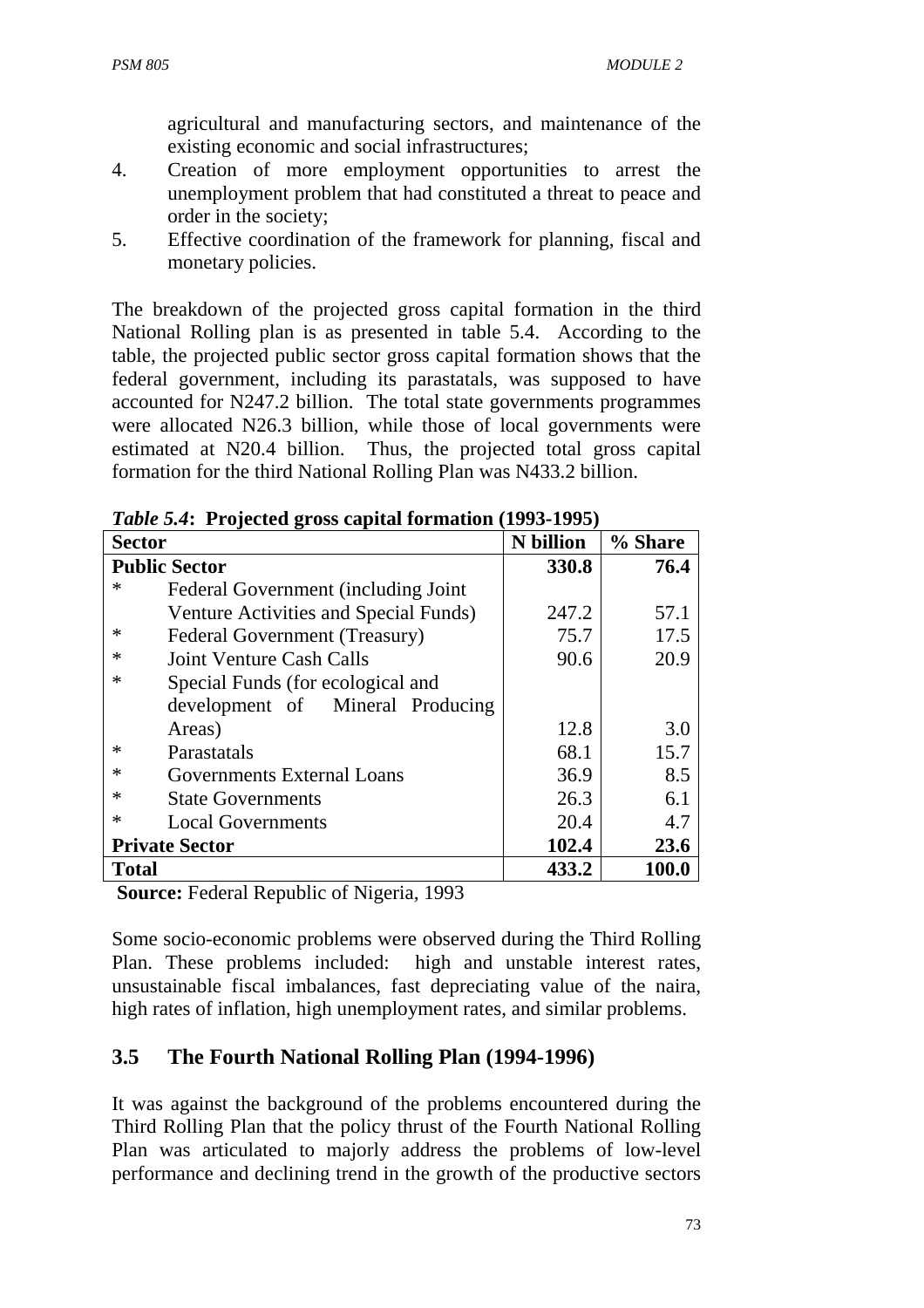of the economy, especially an observed persistent low level of capacity utilisation in industries.

In table 5.5, we summarise the breakdown of planned investment for the fourth rolling plan period. The planned public sector investment was 82.9 percent, while that of the private sector was 17.1 percent. The projected gross capital formation was N437.5 billion, made up of N362.6 billion for the public sector, and N74.9 billion for the private sector.

| エノノVノ                                         |                  |         |
|-----------------------------------------------|------------------|---------|
| <b>Sector</b>                                 | <b>N</b> billion | % Share |
| <b>Public Sector</b>                          | 362.6            | 82.9    |
| ∗<br>Federal Government (including Joint)     |                  |         |
| Venture Activities and Special Funds)         | 282.6            | 64.6    |
| $\ast$<br>Federal Government (Treasury)       | 98.8             | 22.6    |
| $\ast$<br><b>Joint Venture Cash Calls</b>     | 90.4             | 20.7    |
| $\ast$<br>Special Funds<br>(Ecological<br>and |                  |         |
| development of Mineral Producing              |                  |         |
| Areas)                                        | 25.0             | 5.7     |
| ∗<br>Parastatals                              | 28.1             | 6.4     |
| $\ast$<br><b>Governments External Loans</b>   | 40.3             | 9.2     |
| ∗<br><b>State Governments</b>                 | 45.0             | 10.3    |
| $\ast$<br><b>Local Governments</b>            | 36.0             | 8.0     |
| <b>Private Sector</b>                         | 74.9             | 17.1    |
| <b>Total</b>                                  | 437.5            | 100.0   |

*Table 5.5***: Distribution of projected gross capital formation (1994-**  100C)

**Source:** Federal Republic of Nigeria, 1994

#### **3.6 The National Rolling Plan (1997-1999)**

The major policy thrust of the 1997-1999 rolling plan was the encouragement of fiscal discipline and monetary restraint adopted in the fourth rolling plan. This was to sustain macroeconomic stability. The plan also addressed the problems of inflation, ailing government industries, low capacity utilisation, and unemployment. Emphasis was placed on projects expected to improve productive capacity of the Nigerian economy, rural and social development, and poverty alleviation. In a nutshell, the objectives of the plan included the following:

- 1. Ensuring macroeconomic stability through curtailment of unnecessary fiscal deficit and restrictive monetary policy;
- 2. Achievement of sustainable economic growth of about 5.5 per cent per annum on the average. This involved substantial growth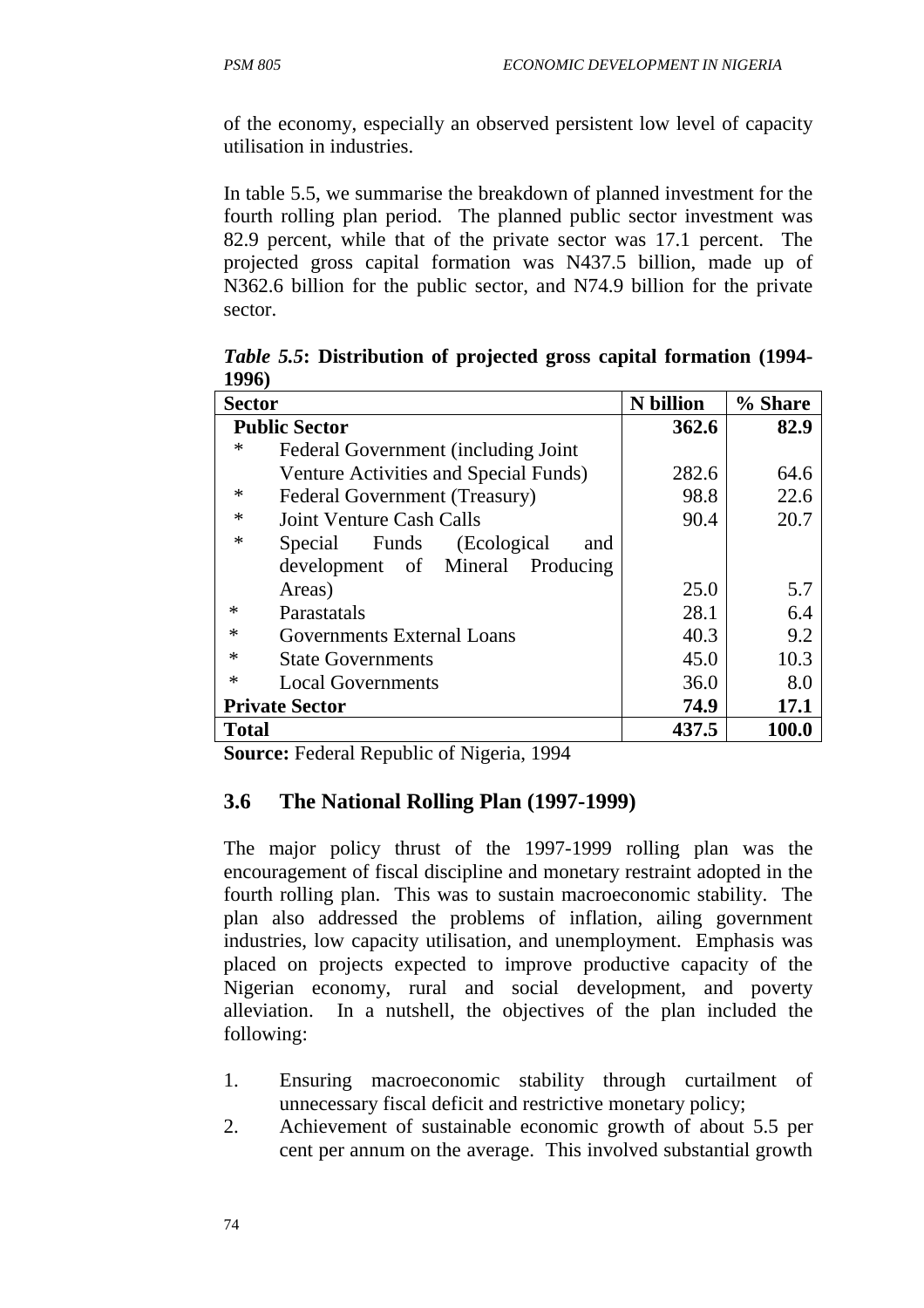in the agriculture and manufacturing sectors, including large net inflow of direct foreign investment;

3. Reduction in the level of unemployment.

The strategies for the realisation of these objectives were as follows:

- 1. Rehabilitation of existing economic and social infrastructures, especially the urban and rural roads and highways, power supply, portable water, communications, healthcare delivery, and educational facilities at all levels;
- 2. Agricultural development programmes, including sustenance of the Fadama development programmes;
- 3. Establishment of employment-oriented agricultural programmes to stem the rising tide of unemployment;
- 4. Completion of on-going irrigation projects of the River Basin Authorities and maintenance of existing dams;
- 5. Enhanced involvement of the private sector towards the resuscitation of ailing Government industries;
- 6. Completion of Ajoakuta Steel, the Itakpe Ore-Warri rail line, and rehabilitation of Delta Steel, Aladja;
- 7. Completion of Teaching Hospital projects at Ahmadu Bello University, Zaria, University of Nigeria, Nsukka, and Ado Bayero University, Kano, and rehabilitation of facilities at the University of Ibadan Teaching Hospital, and existing Federal Medical Centres;
- 8. Resuscitation of the oil refineries and completion of Petrochemical Phase II, Eleme and Oso Condensate Phase II;
- 9. Resuscitation of the Nigerian Railway Corporation;
- 10. Enhancement of aviation safety;
- 11. Development of solid minerals, including coal, bitumen, kaolin, gold, among others;
- 12. Encouragement of private sector participation in the areas of power supply and telecommunications.

## **3.7 Problems of Development Plan Implementation in Nigeria**

The following summarises some of the problems that militated against successful implementation of development plans in Nigeria.

- 1. Corruption
- 2. Lack of feasibility studies and/or project analysis and effective coordination of development efforts
- 3. Lack of suitable economic and political environment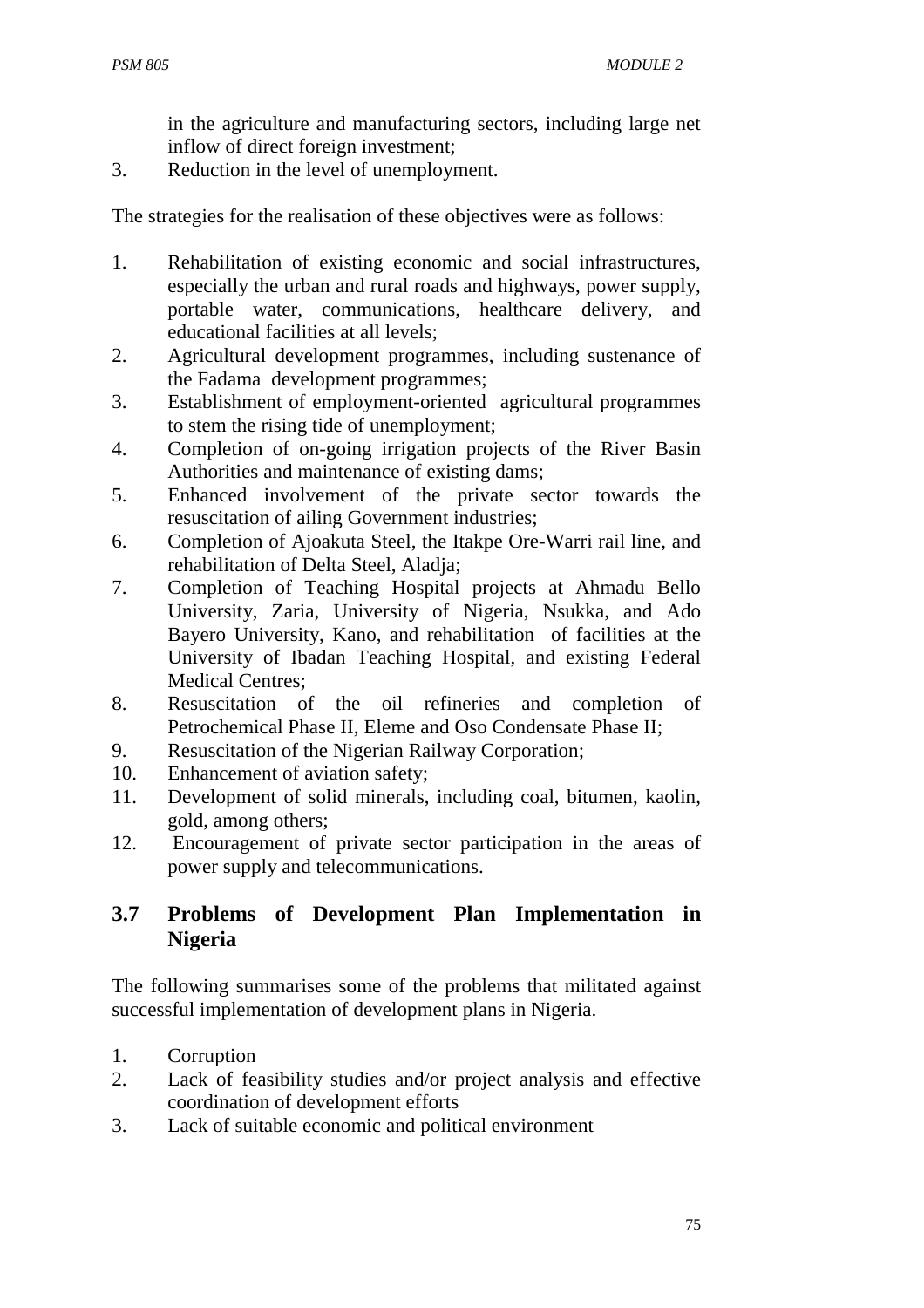- 4. Lack of consultation and involvement of the local communities and the private sector in planning efforts and plan implementations.
- 5. Shortage of specialised skills
- 6. Dearth of reliable data
- 7. Technical changes and unforeseen economic fortunes
- 8. Lack of properly defined economic and social goals, as well as over-ambitious estimates
- 9. Balance of payments problems and the nature of international economic environment.
- 10. Bureaucracy in the Government administrative machinery

#### **SELF-ASSESSMENT EXERCISE**

Enumerate the economic significance of rolling plans in Nigeria.

## **4.0 CONCLUSION**

This unit has expanded our knowledge on development plans in Nigeria. We learned that Nigeria had four main rolling plans, each of which was developed given the problems associated with previous plans. The rolling plans were like extension and upgrades of the post-independence development plans. Development plans in Nigeria encountered various implementation problems including, corruption, bad economic and political environment, lack of project analysis, and lack of data.

#### **5.0 SUMMARY**

There were four rolling plans in Nigeria, following four National Development Plans. The First Rolling plan was that of 1990 to 1992. Its aim was to consolidate the achievements of the Structural Adjustment Programme of the mid-1980s, as well as addressing the problems facing the economy. Observed problems of the First Rolling Plan including resource constraint, cost overruns, extra budgetary expenditures, and non-plan programmes, lead to the Second Rolling Plan. This was designed to correct some problems of the First Rolling Plan. Unfortunately, this second plan failed in both implementation and achievement of its objectives. The failure was attributed to the following major problems: depreciated naira; and, inflationary pressures. Other Rolling Plans were those of the 1993 to 1994, and 1994 to 1996. Problems similar to those of the previous Rolling Plans did not allow effective implementation of the plans.

The unit also summarised the problems against successful implementation of development plans in Nigeria including: lack of feasibility studies; lack of suitable economic and political environment;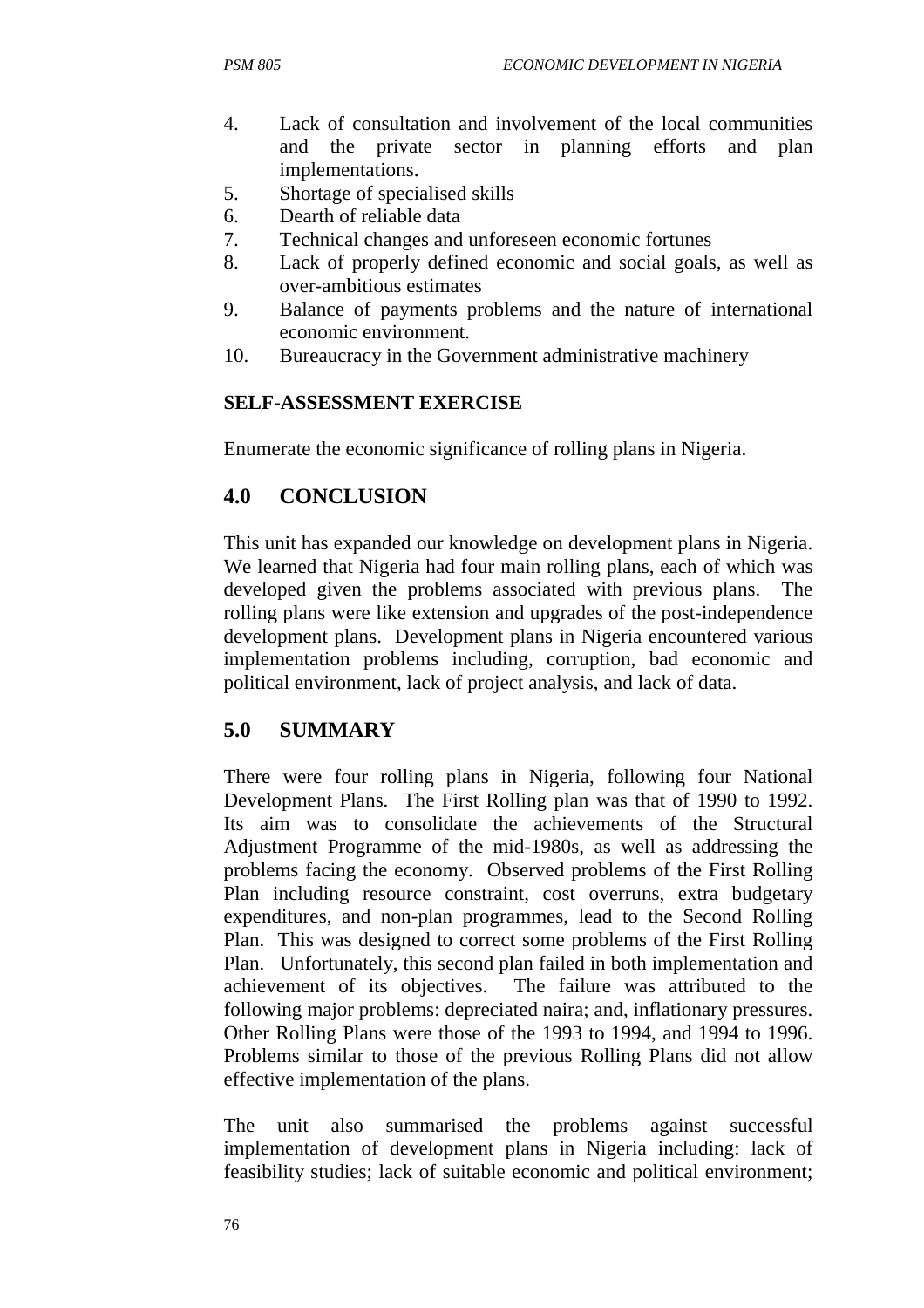corruption; shortage of specialised skills; lack of reliable data, among others.

## **6.0 TUTOR-MARKED ASSIGNMENT**

Discuss the major problems of plan implementation in Nigeria and strategies for addressing them.

## **7.0 REFERENCES/FURTHER READING**

Anyanwu, J. C., Oyefusi, A., Oaikhenan, H. & Dimowo, F. A. (1997). *The Structure of the Nigerian Economy (1960 – 1997).* Onitsha: Joanee Educational Publishers Ltd.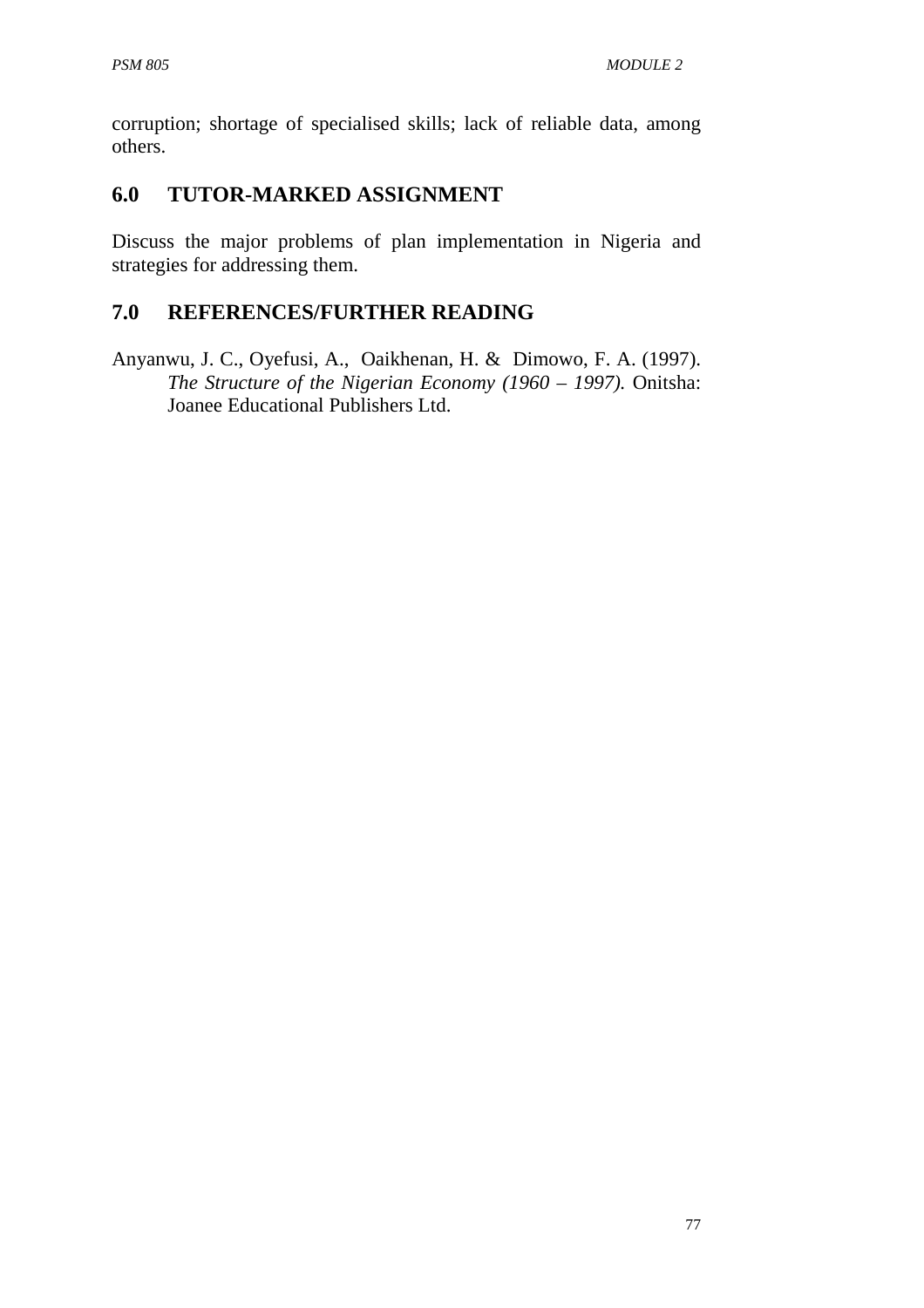# **MODULE 3**

- Unit 1 Indigenisation as a Development Policy in Nigeria
- Unit 2 The Nigerian Fiscal Policies
- Unit 3 Monetary Policy Framework in Nigeria
- Unit 4 Operations of the Monetary Policy in Nigeria
- Unit 5 The Post-Structural Adjustment Poverty Alleviation Strategies in Nigeria: The NEEDS.

# **UNIT 1 INDIGENISATION AS A DEVELOPMENT POLICY IN NIGERIA**

#### **CONTENTS**

- 1.0 Introduction
- 2.0 Objectives
- 3.0 Main Content
	- 3.1 The Nigerian Indigenisation Policy
	- 3.2 Reasons for the Indigenisation policy in Nigeria
	- 3.3 Objectives of the Nigerian Indigenisation Policy
	- 3.4 Provisions of the Nigerian Indigenisation Policy
	- 3.5 The Economic Implications of Indigenisation
		- 3.5.1 The Advantages
		- 3.5.2 The Disadvantages
	- 3.6 Amendments to the indigenisation Policy in Nigeria
- 4.0 Conclusion
- 5.0 Summary
- 6.0 Tutor-Marked Assignment
- 7.0 References/Further Reading

# **1.0 INTRODUCTION**

Indigenisation has been viewed by economists as an evolutionary process by which the citizens of a country are enabled and are seen to acquire ownership and control of the economy of their country. Indigenisation therefore, involves reduction in the foreign ownership of a country's productive resources. Indigenisation policy in Nigeria was thus aimed at retaining for Nigerian citizens the ownership, control and management of the Nigerian economy. It was a policy meant to promote local participation in all industrial, commercial and financial activities in the country. In this unit, we examine the economic significance of indigenisation in Nigeria, with emphasis on the reasons, aims and objectives of the indigenisation policy.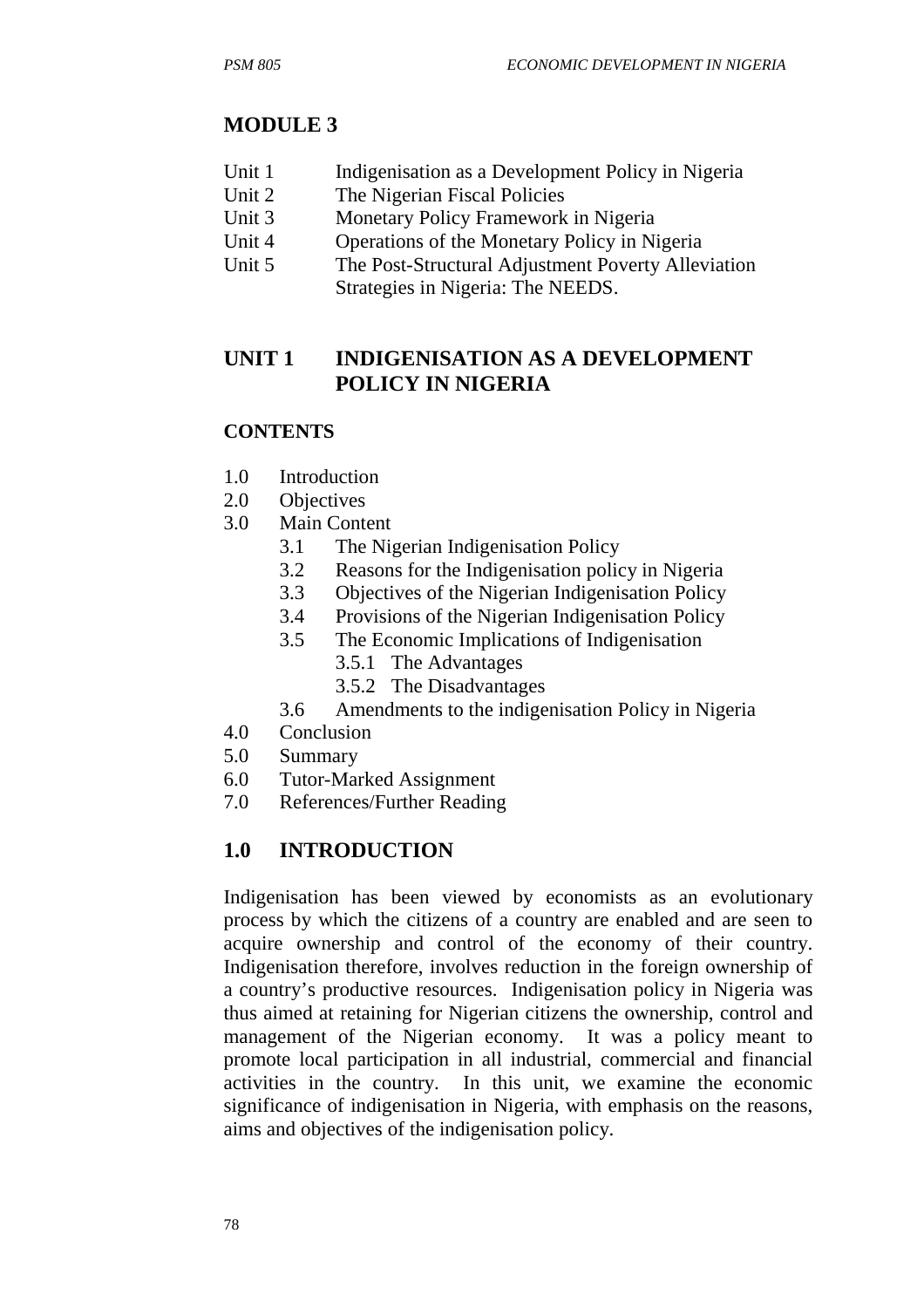## **2.0 OBJECTIVES**

At the end of this unit, you should be able to:

- state the aim and objectives of indigenisation in Nigeria
- explain the provisions of the Nigerian indigenisation policy
- explain recent developments on the Nigerian indigenisation policies.
- make implementable policy recommendations.

## **3.0 MAIN CONTENT**

## **3.1 The Nigerian Indigenisation Policy**

We examine the reasons for the indigenisation policy in Nigeria, its objectives, its advantages its disadvantages, and the recent developments.

## **3.2 Reasons for the Indigenisation Policy in Nigeria**

The major reasons for the indigenisation policy in Nigeria appear to be basically economic in nature. Specifically, the reasons advanced were as follows:

- 1. Foreign domination of ownership and management of firms in the country;
- 2. Costly sectoral investment preferences and dividend policies of the foreign firms, which was found inimical to development of the Nigerian economy;
- 3. Irresponsiveness of the foreign firms to many years of moral suasion by successive governments of Nigeria for employment of qualified Nigerians, for the moderation of their pricing and wage policies, for managerial and technical training, and the development of their Nigerian employees.

# **3.3 Objectives of the Nigerian Indigenisation Policy**

The following were the stated objectives of the indigenisation policy in Nigeria, among others:

- 1. The transfer of ownership of foreign-owned enterprises and control to Nigerians;
- 2. To foster widespread ownership of enterprises among Nigerian citizens;
- 3. To foster the development of the Nigerian capital market;
- 4. To create opportunities for Nigerian indigenous businesspeople;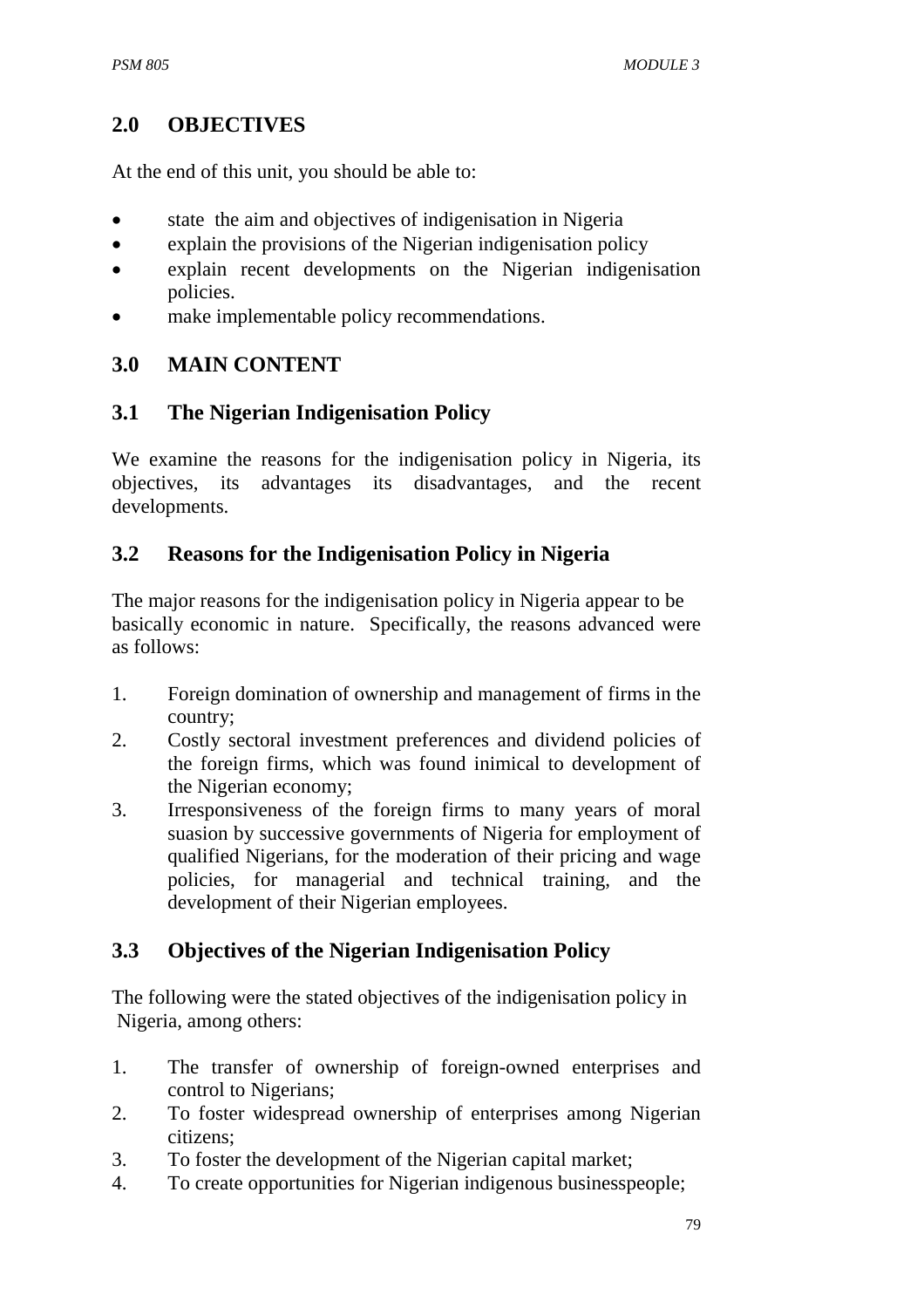- 5. To raise the level of intermediate capital goods production in the domestic economy;
- 6. To encourage foreign businesspeople and investors to move from the unsophisticated areas of the economy to the area where larger investment in terms of managerial skills and capital were needed.

## **3.4 Provisions of the Nigerian Indigenisation Policy**

The above stated reasons and objectives led to the promulgation of the Nigerian Enterprises Promotion Decree (now Act) in 1972. In 1977, the 1972 Enterprise Promotion Act, together with the amendments were repeated and replaced by the Nigerian Enterprises Promotion Act, 1977. This was as a result of the recommendation of the then Industrial Enterprises Panel.

The 1977 Act included provisions for implementation of the second phase of the scheme, as well as creation of three schedules of enterprises. Schedule I of the 1977 Act contained 40 enterprises; schedule II, 57 enterprises; and, schedule III, 39 enterprises. In 1981 however, the Federal Government revised the enterprises as contained in the three levels. The 1981 revised schedules were noted as follows:

*Schedule I:* This contained a number of enterprises exclusively reserved (100 per cent) for Nigerian citizens and associations. No foreigner was thus allowed to establish or continue operate such enterprises. Some of the enterprises included were: Advertising and public relations businesses; all aspects of pool betting businesses and lotteries; assembly of radios, radiograms, record changers, television sets, tape recorders, and other electrical domestic appliances; blending and bottling of alcoholic drinks; blocks and ordinary tile manufacture for building and construction works; bread and cake making; candle manufacture; film distribution; hair dressing; passenger bus services of any kind; newspaper publishing and printing; tire retreading; and, travel agencies.

*Schedule II:* This schedule involved 57 enterprises which must have a minimum Nigerian equity participation of 60 per cent subject to approval by the Nigerian Enterprises Promotion Board (NEPD) and the former Capital Issues Commission (later referred to as the Nigerian Securities and Exchange Commission, NSEC). Some of the enterprises under this schedule were: Banking; basic iron and steel manufacture; beer brewing; boat building; bottling of soft drinks; business services, such as management consulting services; fashion designing; clearing and forwarding agencies; coastal and inland waterways shipping; departmental stores and supermarkets, having annual turnover of not less than N2m; distribution and servicing of motor vehicles, tractors and spare parts thereof or similar objects; establishments specialising in the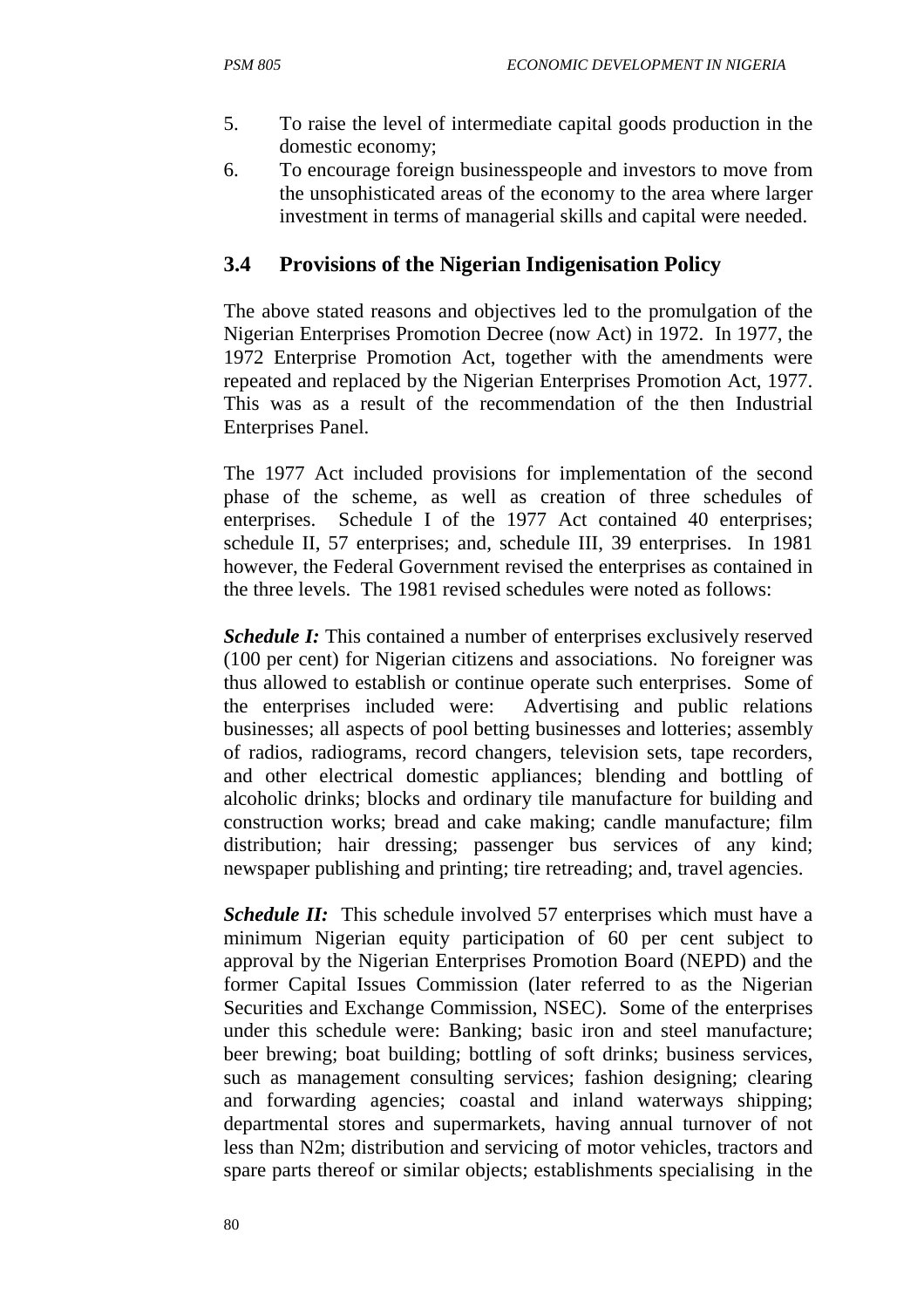repair of watches, clocks, and similar repairs; jewellery for the general public; garment manufacture; local air transport; and, manufacture of tires and tubes for bicycles.

*Schedule III:* Schedule III involved 45 enterprises under the 1981 revised schedule. This schedule required at least 40 percent equity participation of Nigerians. Some of the enterprises under this schedule included: distilling, rectifying and blending of spirits such as ethyl alcohol, brandy, whisky, and gin; fertiliser production; manufacture of basic industrial chemicals; tobacco manufacture; manufacture of drugs and chemicals; manufacture of poultry, China clay products and earthenwares; manufacture of glass products; manufacture of structural metal products, components of bridges, metal doors and screens; manufacture of radios, television, and communication equipment and apparatus; and, manufacture of aircrafts, motor vehicles, and motorcycles.

The Nigerian Enterprises Promotion Board (NEPD) was established by Decree No. 4 of February 1972 to implement the provisions stated above. This board was to be assisted by Nigerian Enterprises Promotion Committees in the States. The functions of the Nigerian Enterprises Promotion Board were the following:

- 1. To advance and develop the promotion of enterprises in which citizens of Nigeria shall participate fully and play a dominant role;
- 2. To advice the Commissioner or Minister on clearly defined guidelines for the promotion of Nigerian enterprises;
- 3. To determine any matter relating to business enterprises in Nigeria in respect of commerce and industry;
- 4. To perform such other functions as the commissioner or minister may determine, or as may be conferred on it by the Nigerian Enterprises Promotion Act or any other enactment.

#### **3.5 The Economic Implications of Indigenisation**

We examine the economic implications of the indigenisation policy in Nigeria in terms of its advantages and disadvantages in development of the Nigerian economy.

#### **3.5.1 The Advantages**

The following were some notable advantages of indigenisation in Nigeria: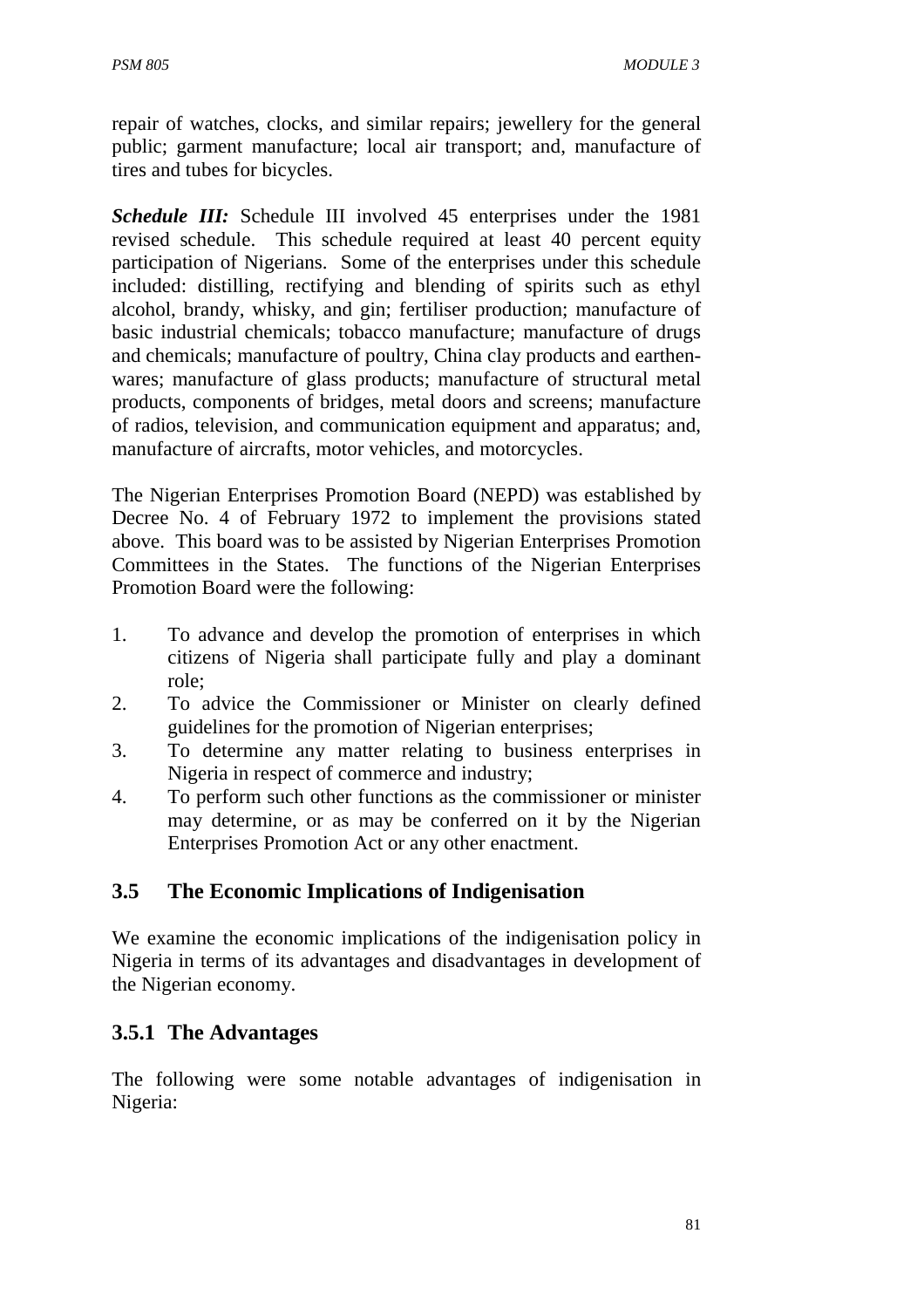- 1. The objectives of transferring ownership and control of enterprises to Nigerians were largely achieved thus, encouraging productive entrepreneurship in the Nigerian economy.
- 2. The objective of fostering the development of the Nigerian capital market was achieved to some extent, as many industries and firms were noted to have quoted their shares on the Nigerian Stock Exchange.
- 3. Indigenisation awakened the need for transfer of technology in the form of technical, managerial and entrepreneurial capability of the Nigerian citizenry. It also stimulated investment consciousness among Nigerians.

Related advantages included economic self-reliance; economic survival under conditions determined by Nigerians rather than foreigners; ability of the country to satisfy its needs; provision of employment and managerial opportunities for the citizenry; improvements in the quality of indigenous manpower; competitive awareness; increase in the propensity to substitute local for foreign raw materials in manufacturing; and, equity in the distribution of income.

## **3.5.2 The Disadvantages**

The notable disadvantages of indigenisation were:

- 1. Indigenisation is often interpreted as creeping nationalism.
- 2. Reduction in foreign ownership may negatively affect foreign private investment and lower national output.
- 3. The resulting exodus of skilled foreign manpower reduces total available skilled manpower in the economy.
- 4. It can impede technological transfer.
- 5. Indigenous control of enterprises increases corruption in Nigeria.
- 6. It counters the objectives of globalisation and can lead to failure in the achievement of the millennium development goals.

# **3.6 Amendments to the Indigenisation Policy in Nigeria**

Recent developments in the world economy, such as globalisation of economic activities, made it necessary for the Nigerian government to reconsider its indigenisation policy. To encourage foreign capital inflow, the federal government in January, 1989 amended the Nigerian Enterprises Promotion Decree, 1977. This was contained in a new industrial policy released in January, 1989. With this amendment, only one list of scheduled enterprises was exclusively reserved for Nigerians for the purpose of 100 percent equity ownership. All other businesses not contained in the list of scheduled businesses were opened for foreign participation, except in the areas of banking, insurance, Petroleum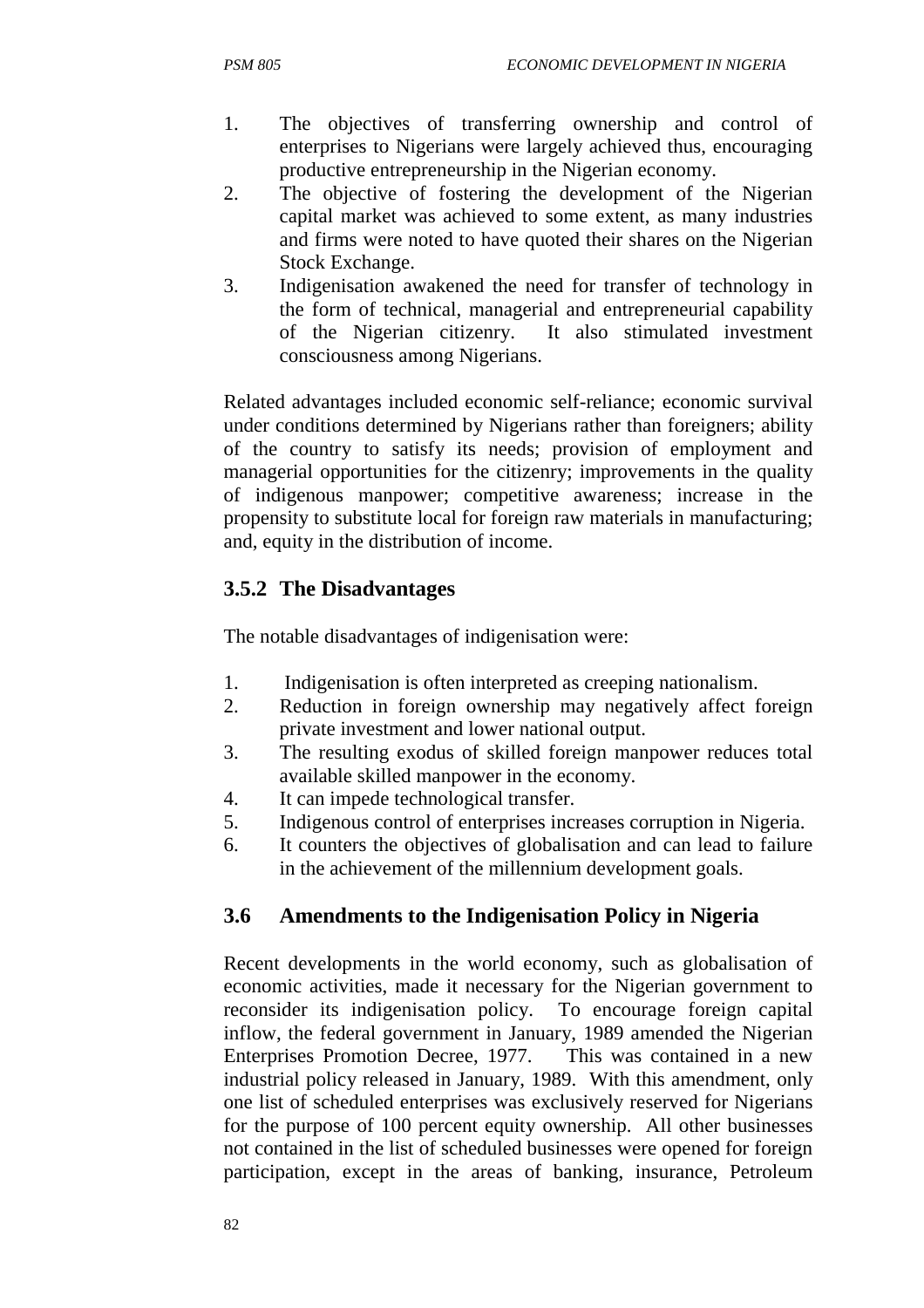prospecting and Mining, where the existing arrangements subsisted. Foreigners were free to participate even in the scheduled businesses provided that such participation involved equity capital not below N20 million, and, prior approval is obtained from the then Industrial Development Coordination Committee (IDCC).

The aim of the amendment was also to encourage large-scale production in the scheduled businesses involved, not only for the local market but for export. The new ownership structure however, applied to new investments only.

The Nigerian Enterprises Promotion Decree of 1989 was repealed in 1995 and replaced by the Nigerian Investment Promotion Commission Decree 16 of 1995. This action was intended to attract foreign investment inflow as well as enhance capacity utilisation in the productive sector of the economy. The 1995 Decree threw open foreign participation in Nigerian enterprises.

#### **SELF-ASSESSMENT EXERCISE**

Give a brief explanation of the growth implications of indigenisation in Nigeria.

# **4.0 CONCLUSION**

This unit has been devoted to one of the major historical economic policies in Nigeria, namely the indigenisation policy. Though the major aim was to encourage indigenous participation in economic activities, it appears no positive improvements were made in terms of output and enterprise development. Such failures were attributed basically to corruption. In view of the observed failures and the quest for foreign capital inflow, the federal government found it worthwhile to revisit its indigenisation in favour of openness and foreign private investments in Nigeria.

# **5.0 SUMMARY**

This unit points out that indigenisation policy in Nigeria arose because of:

- 1. Foreign domination of ownership and management of firms in the Country;
- 2. Costly sectoral investment preferences and dividend policies of the foreign firms, which was found inimical to development of the Nigerian economy; and,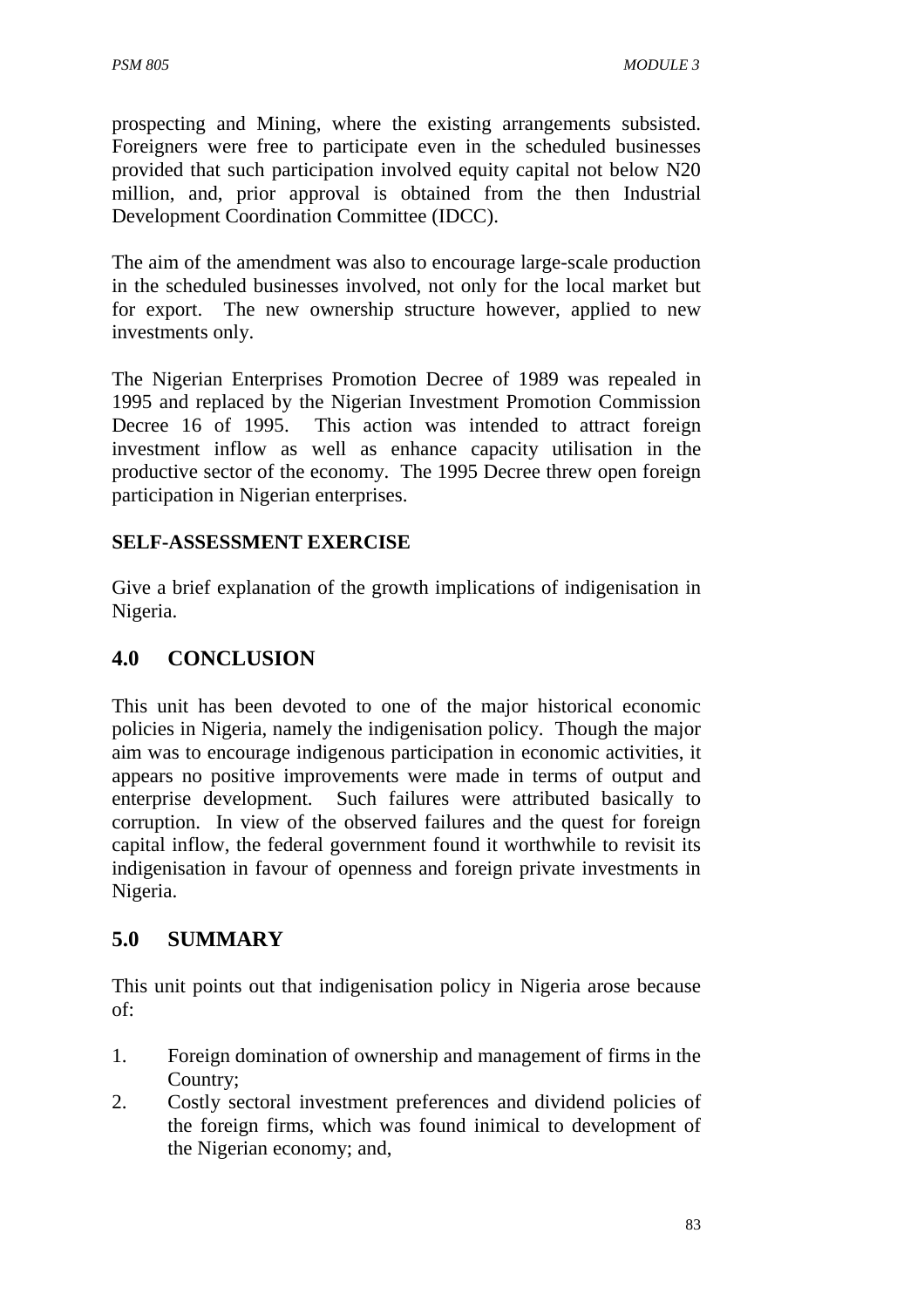3. Irresponsiveness of the foreign firms to many years of moral suasion by successive governments of Nigeria for employment of qualified Nigerians, for the moderation of their pricing and wage policies, for managerial and technical training, and the development of their Nigerian employees.

The aim of the indigenisation policy was to allow citizens participate fully in the economic activities of the country, with the following objectives in place:

- 1. The transfer of ownership of foreign-owned enterprises and control to Nigerians.
- 2. To foster widespread ownership of enterprises among Nigerian citizens.
- 3. To foster the development of the Nigerian capital market.
- 4. To create opportunities for Nigerian indigenous businesspeople.
- 5. To raise the level of intermediate capital goods production in the domestic economy.
- 6. To encourage foreign businesspeople and investors to move from the unsophisticated areas of the economy to the area where larger investment in terms of managerial skills and capital were needed.

We observe that the extent to which the aim and objectives of indigenisation were met were not clear. There were no major improvements in the economy after the indigenisation policy as a result, the federal government found it reasonable to amend the policy, so that foreigners can contribute positively to investment and capital inflow to the economy.

#### **6.0 TUTOR-MARKED ASSIGNMENT**

From the discussions in this unit, can you observe some inconsistencies in government policies? If so, discuss.

# **7.0 REFERENCE/FURTHER READING**

Anyanwu, J. C., Oyefusi, A., Oaikhenan, H. & Dimowo, F. A. (1997). *The Structure of the Nigerian Economy (1960 – 1997).* Onitsha: Joanee Educational Publishers Ltd.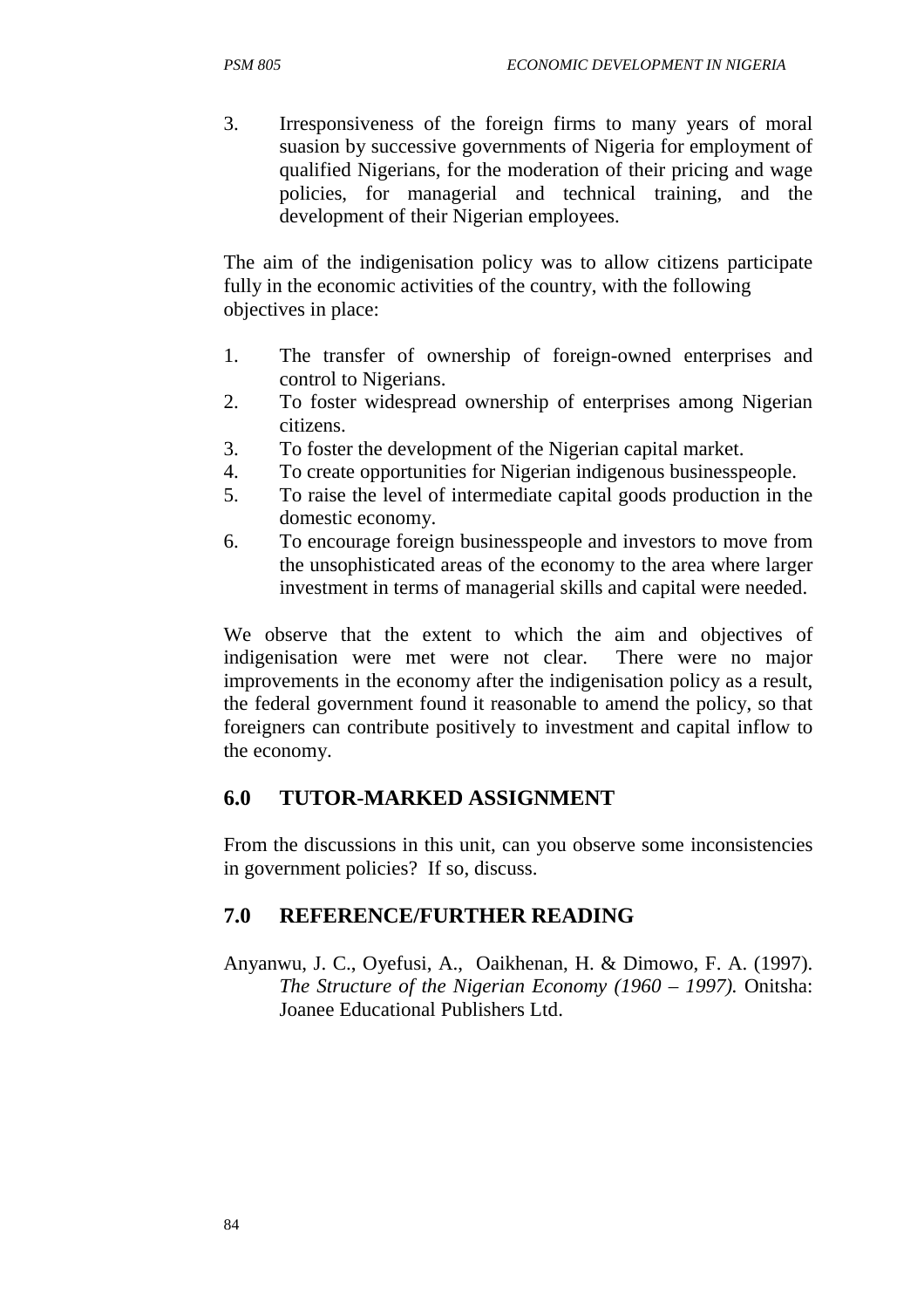# **UNIT 2 THE NIGERIAN FISCAL POLICIES**

#### **CONTENTS**

- 1.0 Introduction
- 2.0 Objectives
- 3.0 Main Content
	- 3.1 The Nigerian Fiscal System and Policies
	- 3.2 The Concepts of Fiscal Policy and Public Finance
	- 3.3 Objectives of the Nigerian Fiscal Policies
	- 3.4 Fiscal Policy Measures in Nigeria
- 4.0 Conclusion
- 5.0 Summary
- 6.0 Tutor-Marked Assignment
- 7.0 References/Further Reading

# **1.0 INTRODUCTION**

One of the major policy options for economic development is the fiscal policy. This policy is usually aimed at control of economic activities of a given economy. For example, during periods of depression and low activities in an economy, the fiscal policy is used to boost both investment and employment opportunities. This unit begins with the introduction of the Nigerian fiscal systems, then its fiscal policies and its public finance policies. The discussions will bring into focus some trends in an effort to encourage the development of the Nigerian economy.

#### **2.0 OBJECTIVES**

At the end of this unit you should be able to:

- explain what fiscal policies are all about
- identify the objectives of fiscal policies in Nigeria
- discuss the composition and trend of government revenues in Nigeria
- analyse the performance of public expenditures in Nigeria
- explain the fiscal policy measures in Nigeria.

# **3.0 MAIN CONTENT**

#### **3.1 The Nigerian Fiscal System and Policies**

We examine briefly the Nigerian fiscal system in relation to policies, public expenditures and revenues.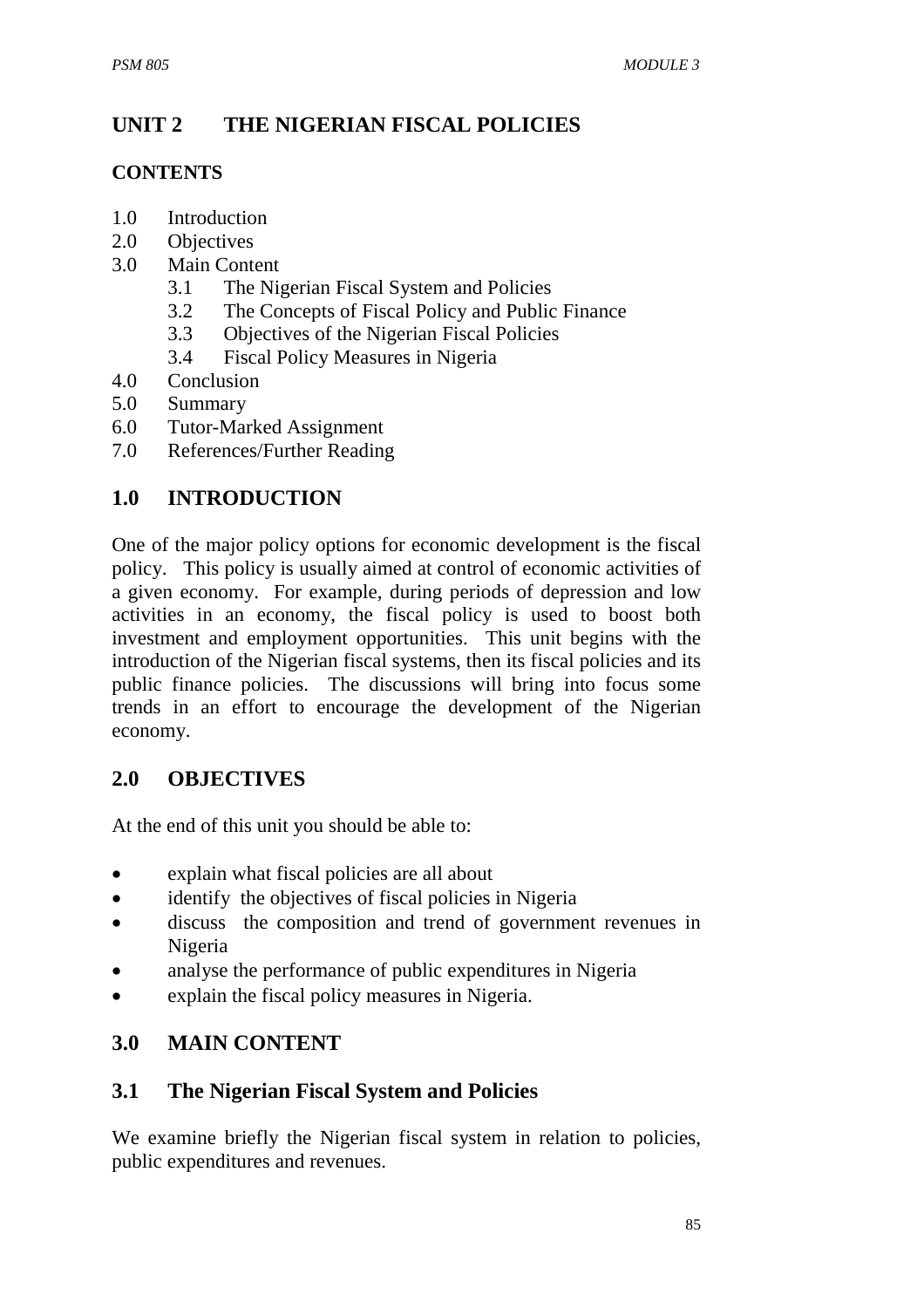# **3.2 The Concepts of Fiscal Policy and Public Finance**

We begin with some clarifications on what a *fiscal system* is all about. By a fiscal system, we mean the kind of arrangement or institutional framework for making budgetary decisions of raising revenue, increasing expenditure, and engaging in debt management. The fiscal system of an economy may be either centralised or decentralised, depending on whether the political structure is federalist or unitary. Nigeria is a federation so that its fiscal system is decentralised, and there exists a division of fiscal powers and responsibilities among the federal, state, and local governments. In a unitary government such as Britain, fiscal powers are concentrated with the central government. Table 2.1 presents the allocation of responsibilities in Nigeria as of 1989. The responsible levels of government included the federal, state, and local governments. In table 2.2 we examine the major taxes in Nigeria as of 1997, including the jurisdiction and right to revenue.

*Table 2.1***: Allocation of responsibilities by government in Nigeria (1989)**

| S/N            | <b>Responsible</b> | <b>Expenditure Category</b>                           |  |  |
|----------------|--------------------|-------------------------------------------------------|--|--|
|                | <b>Level</b><br>of |                                                       |  |  |
|                | Government         |                                                       |  |  |
|                | Federal Only       | Defense                                               |  |  |
|                |                    | Foreign Affairs                                       |  |  |
|                |                    | <b>International Trade (Export Marketing)</b>         |  |  |
|                |                    | Currency, Banking, Borrowing, and Exchange<br>control |  |  |
|                |                    | Use of Water resources, Shipping                      |  |  |
|                |                    | <b>Federal Trunk Roads</b>                            |  |  |
|                |                    | Elections                                             |  |  |
|                |                    | Aviation, Railways                                    |  |  |
|                |                    | <b>Postal Services</b>                                |  |  |
|                |                    | Police and other Security Services                    |  |  |
|                |                    | <b>Regulation of labour</b>                           |  |  |
|                |                    | <b>Inter-State Commerce</b>                           |  |  |
|                |                    | Telecommunications                                    |  |  |
|                |                    | Customs, Immigration                                  |  |  |
|                |                    | <b>Mines and Minerals</b>                             |  |  |
|                |                    | <b>Nuclear Energy</b>                                 |  |  |
|                |                    | Citizenship and naturalisation rights                 |  |  |
|                |                    | Social Security, Insurance                            |  |  |
|                |                    | <b>National Statistical System</b>                    |  |  |
|                |                    | Minimum education guidelines                          |  |  |
|                |                    | <b>Business Registration, Price Control</b>           |  |  |
| $\overline{2}$ | Federal-State      | Health, Social Welfare, Education                     |  |  |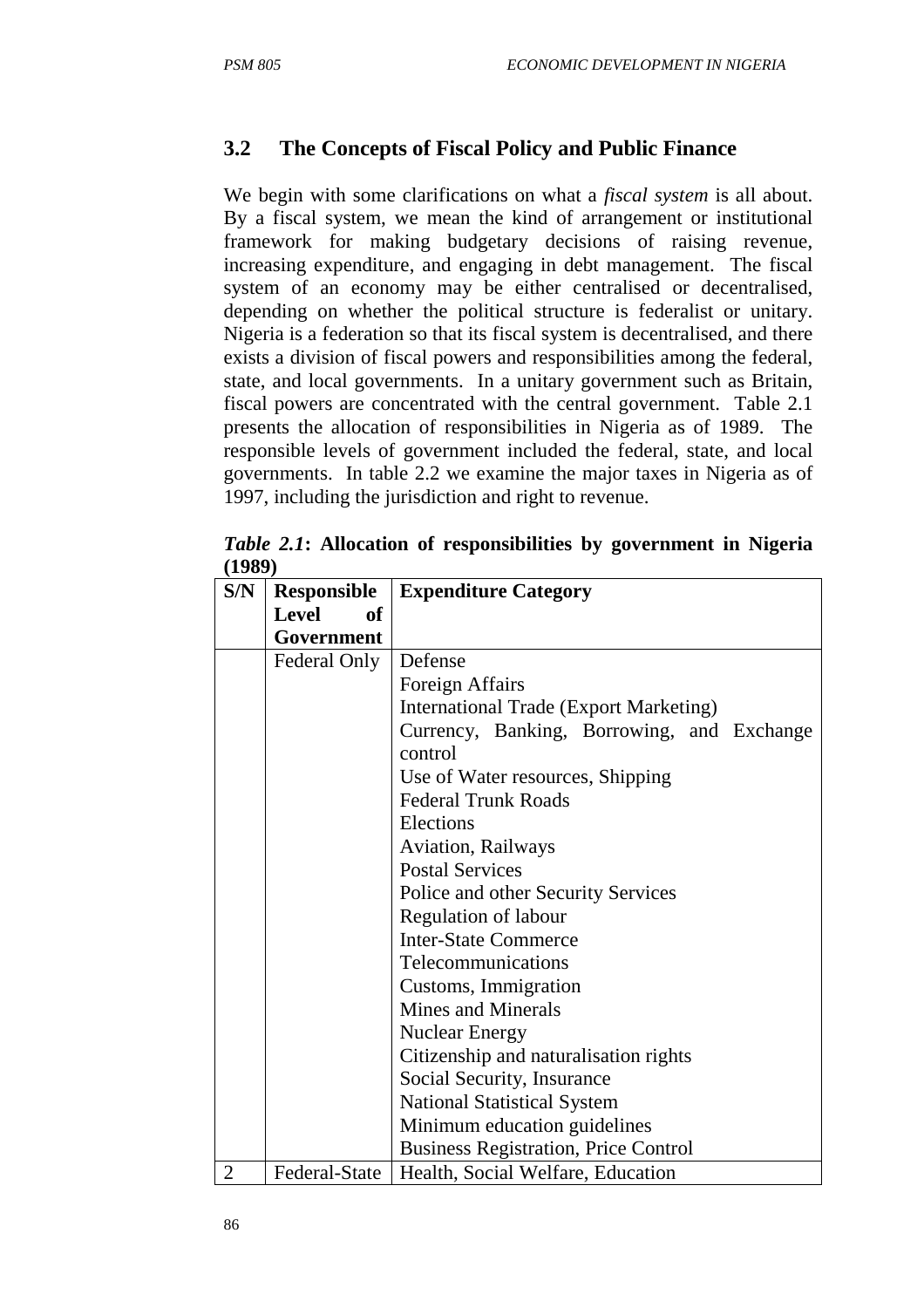|                | (Shared)          | Culture, Antiquities, Archives, Manuments     |  |  |  |
|----------------|-------------------|-----------------------------------------------|--|--|--|
|                |                   | <b>Stamp Duties, Statistics</b>               |  |  |  |
|                |                   | Commerce, Industry                            |  |  |  |
|                |                   | Electricity (Generation, Transmission,        |  |  |  |
|                |                   | Distribution)                                 |  |  |  |
|                |                   | <b>Research Surveys</b>                       |  |  |  |
| 3              | <b>State Only</b> | Residual powers (Any subject not assigned to  |  |  |  |
|                |                   | Federal or Local government levels by the     |  |  |  |
|                |                   | constitution                                  |  |  |  |
| $\overline{4}$ | Local             | <b>Economic Planning and Development</b>      |  |  |  |
|                | Government        | <b>Health Services</b>                        |  |  |  |
|                |                   | Land Use, Control and Regulation of           |  |  |  |
|                |                   | Advertisements, Pets, Small Businesses        |  |  |  |
|                |                   | Markets, Public Conveniences, Social Welfare, |  |  |  |
|                |                   | Sewage and Refuse                             |  |  |  |
|                |                   | Births, Deaths, Marriages                     |  |  |  |
|                |                   | Primary, Adult and Vocational Education       |  |  |  |
|                |                   | Development of Agriculture and Natural        |  |  |  |
|                |                   | Resources                                     |  |  |  |

**Source:** *1989 Constitution of the Federal Republic of Nigeria*

| S/N            | <b>Type of Tax</b>                                                                                                                                       | <b>Jurisdiction</b> |                                     | <b>Right to Revenue</b>   |  |
|----------------|----------------------------------------------------------------------------------------------------------------------------------------------------------|---------------------|-------------------------------------|---------------------------|--|
|                |                                                                                                                                                          | Law                 | Administration<br>And<br>Collection | <b>Federal Account</b>    |  |
| $\mathbf{1}$   | <b>Import Duties</b>                                                                                                                                     | Federal             | Federal                             | <b>Federation Account</b> |  |
| $\overline{2}$ | <b>Excise Duties</b>                                                                                                                                     | Federal             | Federal                             | <b>Federation Account</b> |  |
| 3              | Export Duties<br>(no<br>longer<br>imposed)                                                                                                               | Federal             | Federal                             | <b>Federation Account</b> |  |
| $\overline{4}$ | Mining Rents and Royalties                                                                                                                               | Federal             | Federal                             | <b>Federation Account</b> |  |
| 5              | Petroleum Profit Tax                                                                                                                                     | Federal             | Federal                             | <b>Federation Account</b> |  |
| 6              | Company Income Tax                                                                                                                                       | Federal             | Federal                             | <b>Federation Account</b> |  |
| $\overline{7}$ | Capital Gains Tax                                                                                                                                        | Federal             | Federal/State                       | <b>States</b>             |  |
| 8              | Personal Income Tax                                                                                                                                      | Federal             | <b>States</b>                       | <b>States</b>             |  |
| 9              | Personal Income Tax: Armed<br>forces,<br>External<br><b>Affairs</b><br>officers,<br>Non-Residents,<br>Residents of the FCT, and<br>Nigerian Police force | Federal             | Federal                             | Federal                   |  |
| 10             | Licenses Fees on TV<br>and<br><b>Wireless Radios</b>                                                                                                     | Federal             | Local                               | Local                     |  |

# *Table 2.2***: Nigeria's major taxes, jurisdiction and right to revenue**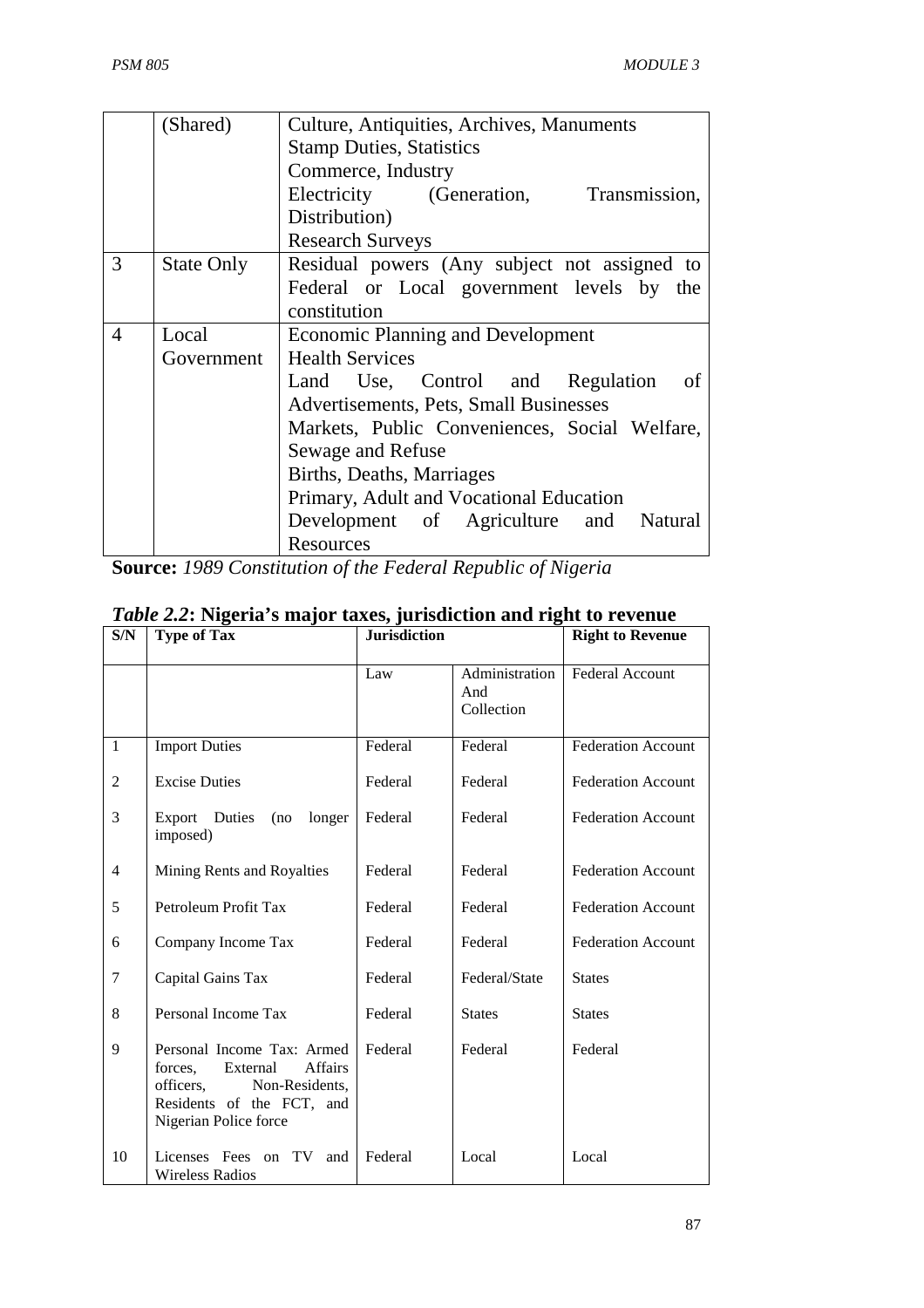| Value-added Tax (VAT)                                           | Federal       | Federal/States | All Governments |
|-----------------------------------------------------------------|---------------|----------------|-----------------|
| Capital Transfer Tax (CTT)                                      | Federal       | <b>States</b>  | <b>States</b>   |
| Sales Tax                                                       | Federal       | <b>States</b>  | <b>States</b>   |
| Pools<br><b>Betting</b><br>and<br>other<br><b>Betting Taxes</b> | <b>States</b> | <b>States</b>  | <b>States</b>   |
| Motor Vehicle and Drivers<br>Licenses                           | <b>States</b> | <b>States</b>  | <b>States</b>   |
| <b>Entertainment Tax</b>                                        | <b>States</b> | <b>States</b>  | <b>States</b>   |
| Land Registration and Survey<br>Fees                            | <b>States</b> | <b>States</b>  | <b>States</b>   |
| Property Taxes and Rating                                       | <b>States</b> | Local          | Local           |
| Market and Trading License<br>and Fees                          | <b>States</b> | Local          | Local           |
|                                                                 | 1/100         |                |                 |

**Source:** Anyanwu et al (1997)

*Fiscal policy* refers to that part of government policy that concerns revenue generation through taxation and other means and decisions on the level and pattern of expenditure for the purpose of controlling economic activities or attaining some desirable macro-economic goals. Fiscal policies can be used for allocation, stabilisation of economic activities and income distribution. As a matter of fact, the primary goal of a fiscal policy is to balance the use of public and private sector resources and, by so doing, to avoid inflation, unemployment, balanceof-payments deficits, and income inequity.

*Public finance* refers to that branch of economics that is concerned with the revenue, expenditure and debt operations of the government and their economic impacts. Public finance theories are used in assessing and identifying the effects of financial policies of the government. The theories are used in the analysis of the effects of taxation and government expenditures on economic activities. They are used in examining the effectiveness of policy measures directed at national objectives. They are adopted in looking at government financial problems and policies at different levels and in the study of intergovernmental financial relations.

#### **3.3 Objectives of the Nigerian Fiscal Policies**

The Nigeria's fiscal policy objectives emanated from the policy objectives of its development and rolling plans of the 1970s, 1980s, and 1990s. The fiscal policy objectives have been reflections of those of the 1970 – 1997 period represented as follows: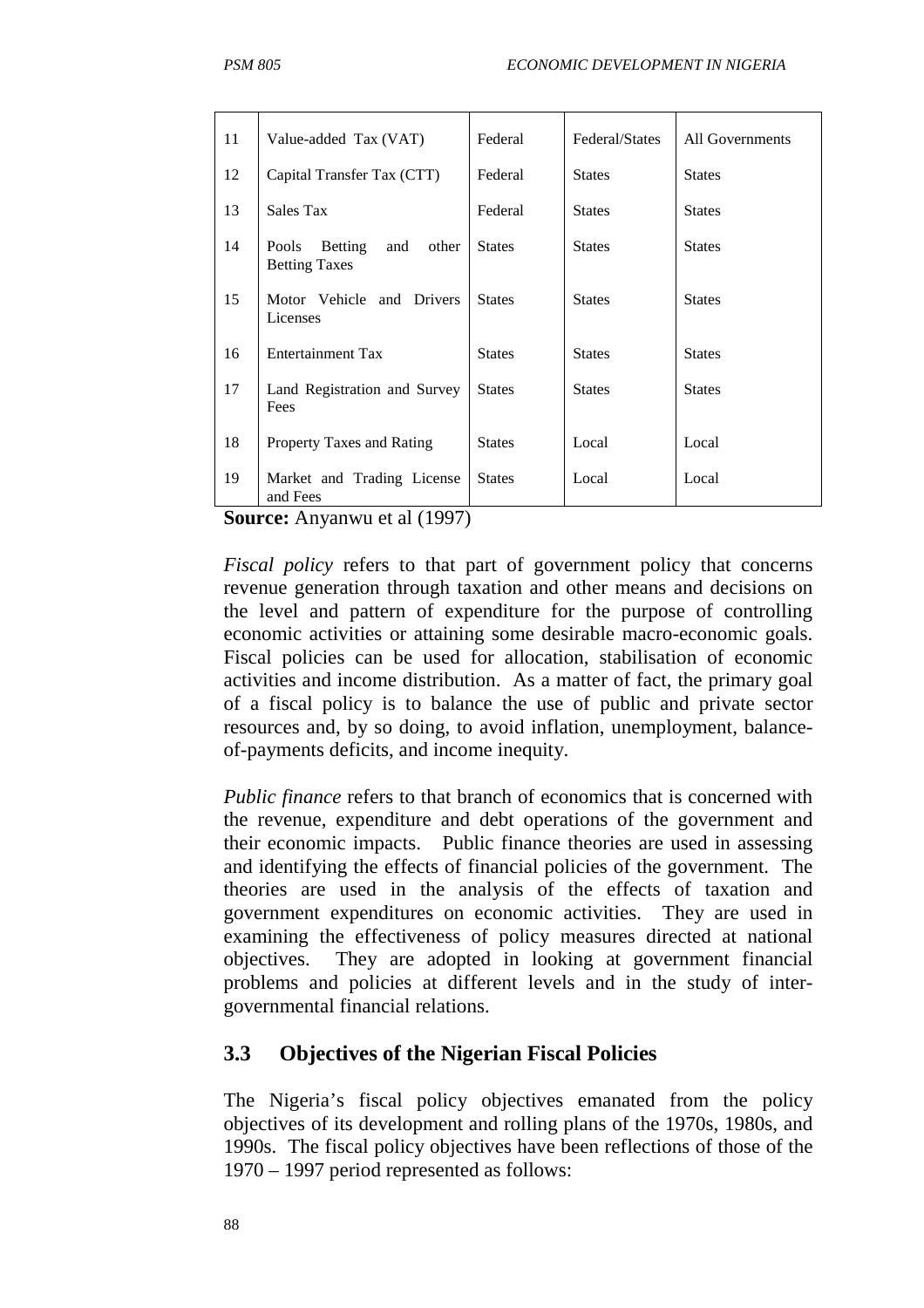- 1. Generation of significant government revenues;
- 2. Diversification of revenue sources away from crude oil-based revenues;
- 3. Reduction of the tax burden on individual and corporate bodies;
- 4. Maintenance of economic equilibrium through reduction in inflationary pressures, acceleration of economic growth, reduction in unemployment rate, and reduction in balance-ofpayments deficits;
- 5. Effective protection of domestic industries;
- 6. Promotion of self-reliant development process;
- 7. Progressive reduction and elimination of government budget deficits;
- 8. Cost recovering activities by social services and public enterprises;
- 9. Integration of the informal sector into the country's economic mainstream;
- 10. Improving efficiency in government fiscal operations and promoting transparency and accountability in the management of public finances;
- 11. Fighting low productivity in agriculture and low capacity utilisation in manufacturing industry;
- 12. Reduction of internal and external debt burdens;
- 13. Correction of the distorted patterns of domestic consumption and production;
- 14. Minimisation of wealth, income and consumption inequalities and
- 15. Achievement of balance-of-payments equilibrium and exchange rate stability.

The broad policy objectives of the 1997 fiscal management of the Nigerian economy were, among others:

- 1. Price stability and balance-of –payments equilibrium;
- 2. Full employment and
- 3. Exchange rate stability.

In economic thinking, you will observe that a simultaneous pursuit of some of the policy objectives may have resulted in conflicts or tradeoffs. This could have been more so in the case of accelerated economic growth and higher employment on the one hand, and reduction of inflationary pressures on the other hand. You may recall the Phillip curve that proposed an inverse relationship between inflation and unemployment.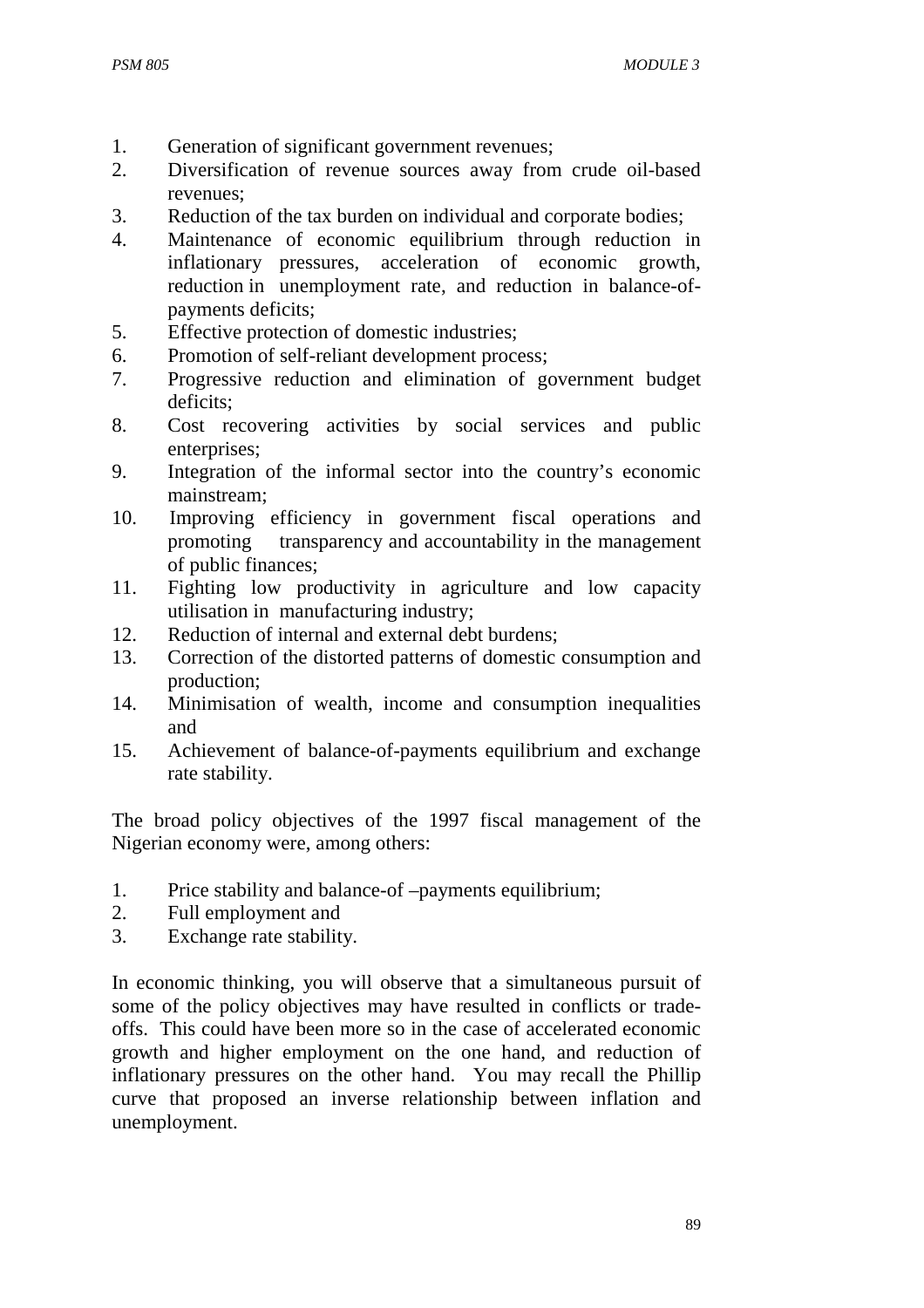## **3.4 Fiscal Policy Measures in Nigeria**

The major fiscal policy instruments in Nigeria have been changes in tax rates and government expenditures. Major sources of tax revenues for governments have been listed as personal income; company income; petroleum profits; capital gains; import duties; export duties; excise duties; mining rents; royalties; and, NNPC earnings. These taxes are imposed not only to generate government revenue but also to provide incentives and/or disincentives to certain specific socio-economic activities. Tariff rates are also imposed not only to regulate the external sector of the economy but also to encourage domestic production and protect domestic industry.

Government expenditures, both recurrent and capital, constitute and instrument for resource allocation while generating employment opportunities and influencing the general price level, as well as determining the extent of fiscal deficits and surpluses.

#### **SELF-ASSESSMENT EXERCISE**

Discuss your understanding of what a fiscal system is all about.

## **4.0 CONCLUSION**

This unit has given a considerable attention to fiscal policies in Nigeria. We were able to bring to focus what a fiscal system is all about, its operations in Nigeria, and the aims and objectives of the fiscal policies in Nigeria. The idea was to familiarise you with the fiscal system in Nigeria and the fiscal policy measures in Nigeria.

#### **5.0 SUMMARY**

The unit began with some clarifications on the term, *fiscal system*. We learned that, by a fiscal system, we mean the kind of arrangement or institutional framework for making budgetary decisions of raising revenue, increasing expenditure, and engaging in debt management. The fiscal system of an economy may be either centralised or decentralised, depending on whether the political structure is federalist or unitary.

Other important issues discussed were those of fiscal policy and public finance. *Fiscal policy* refers to that part of government policy that concerns revenue generation through taxation and other means and decisions on the level and pattern of expenditure for the purpose of controlling economic activities or attaining some desirable macroeconomic goals. *Public finance* refers to that branch of economics that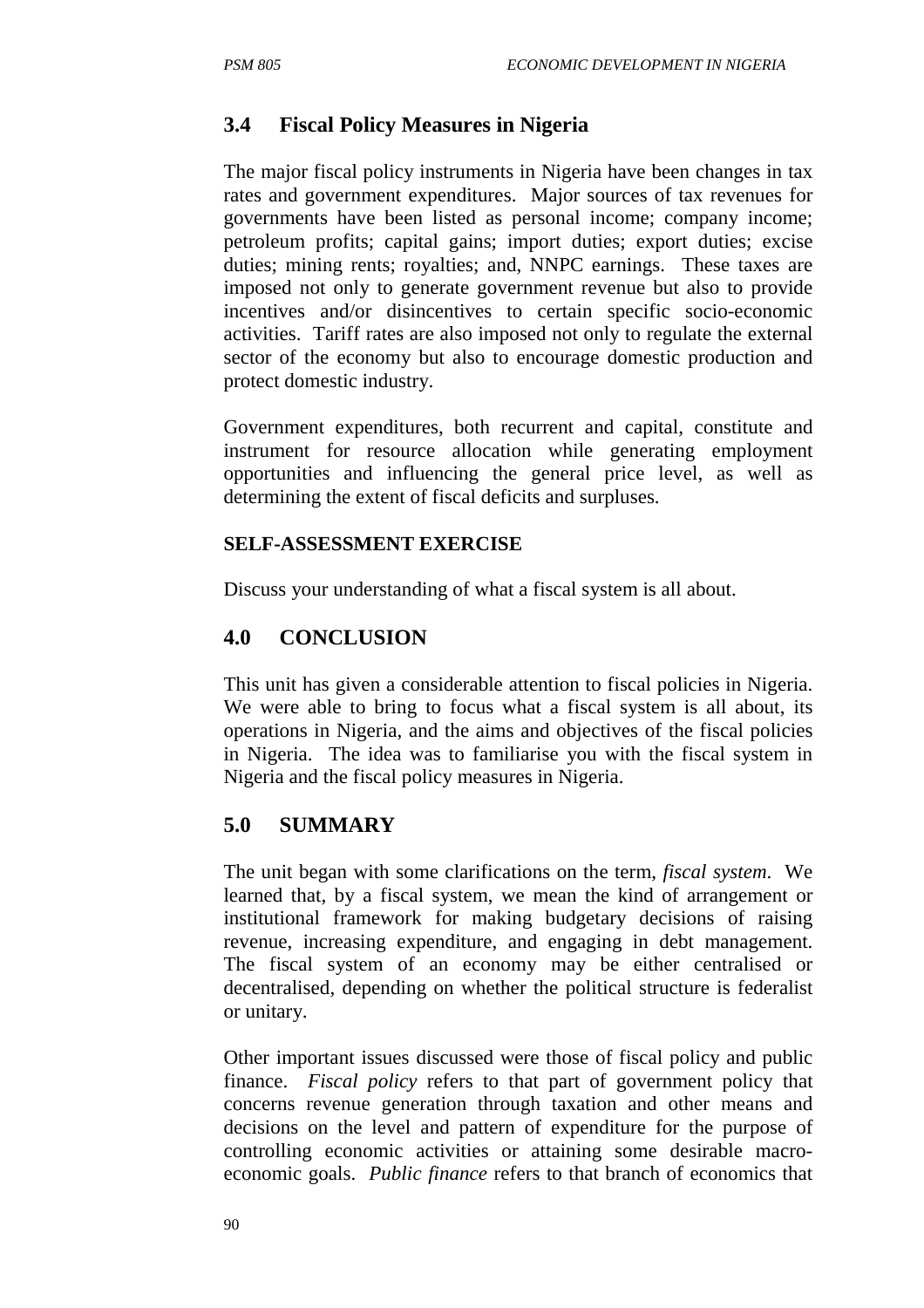is concerned with the revenue, expenditure and debt operations of the government and their economic impacts.

The unit emphasised the share of responsibilities in terms of expenditure categories among the different tiers of Nigerian government. It appears the majority of such responsibilities are on the federal government.

The broad policy objectives of the 1997 fiscal management of the Nigerian economy were, among others: price stability and balance-ofpayments equilibrium; full employment and exchange rate stability.

The major fiscal policy instruments in Nigeria are changes in tax rates and government expenditures. And the major sources of tax revenues for governments remain personal income; company income; petroleum profits; capital gains; import duties; export duties; excise duties; mining rents; royalties; and, NNPC earnings.

## **6.0 TUTOR-MARKED ASSIGNMENT**

Briefly discuss the objectives of fiscal policies in Nigeria, and explain how simultaneous implementation of some of the fiscal policies may result in conflicts.

#### **7.0 REFERENCES/FURTHER READING**

- Anyanwu, J. C., Oyefusi, A., Oaikhenan, H. & Dimowo, F. A. (1997). *The Structure of the Nigerian Economy (1960 – 1997).* Onitsha: Joanee Educational Publishers Ltd.
- Ndekwu, E. (1991). "An Analytical Review of the Nigerian Tax System and Administration." A paper presented at the National Workshop on Review of the Nigerian Tax System and Administration, Lagos, May 15 – 17.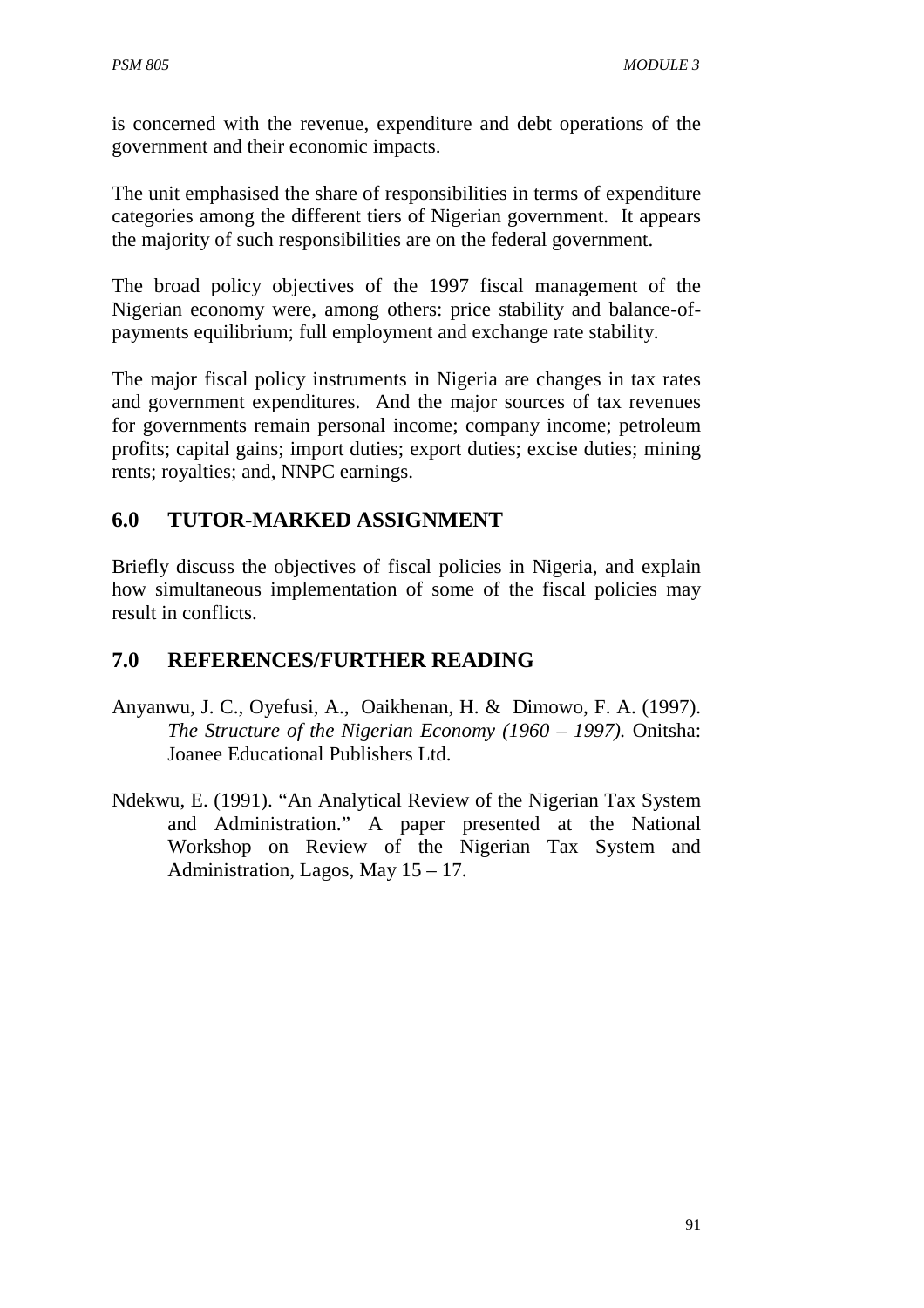#### **UNIT 3 THE MONETARY POLICY FRAMEWORK IN NIGERIA**

#### **CONTENTS**

- 1.0 Introduction
- 2.0 Objectives
- 3.0 Main Content
	- 3.1 The Monetary System and Monetary Policy in Nigeria
	- 3.2 The Monetary Policy Framework in Nigeria
		- 3.2.1 The Legal Basis of Monetary Policy in Nigeria
		- 3.2.2 Objectives of Monetary Policy in Nigeria
		- 3.2.3 Coordination of Monetary Policy with other Policies
		- 3.2.4 Monetary Policy Formulation
		- 3.2.5 Monetary Policy Instruments
		- 3.2.6 Monetary Policy Implementation
- 4.0 Conclusion
- 5.0 Summary
- 6.0 Tutor-Marked Assignment
- 7.0 References/Further Reading

# **1.0 INTRODUCTION**

Macro-economic policies in Nigeria comprise monetary, fiscal, exchange rate, and incomes policy. Macro-economic policy refers to government actions aimed at achieving some desired economic objectives through the manipulation of a set of instrumental variables, that is, those variables that can be manipulated by government to achieve its economic objectives. In this unit, we critically examine the Nigerian monetary policy instruments and the way they have been manipulated in an effort to achieve monetary policy objectives.

#### **2.0 OBJECTIVES**

At the end of this unit you should be able to:

- state the meaning of monetary policy
- explain the framework of monetary policy in Nigeria
- identify monetary policy tools in Nigeria.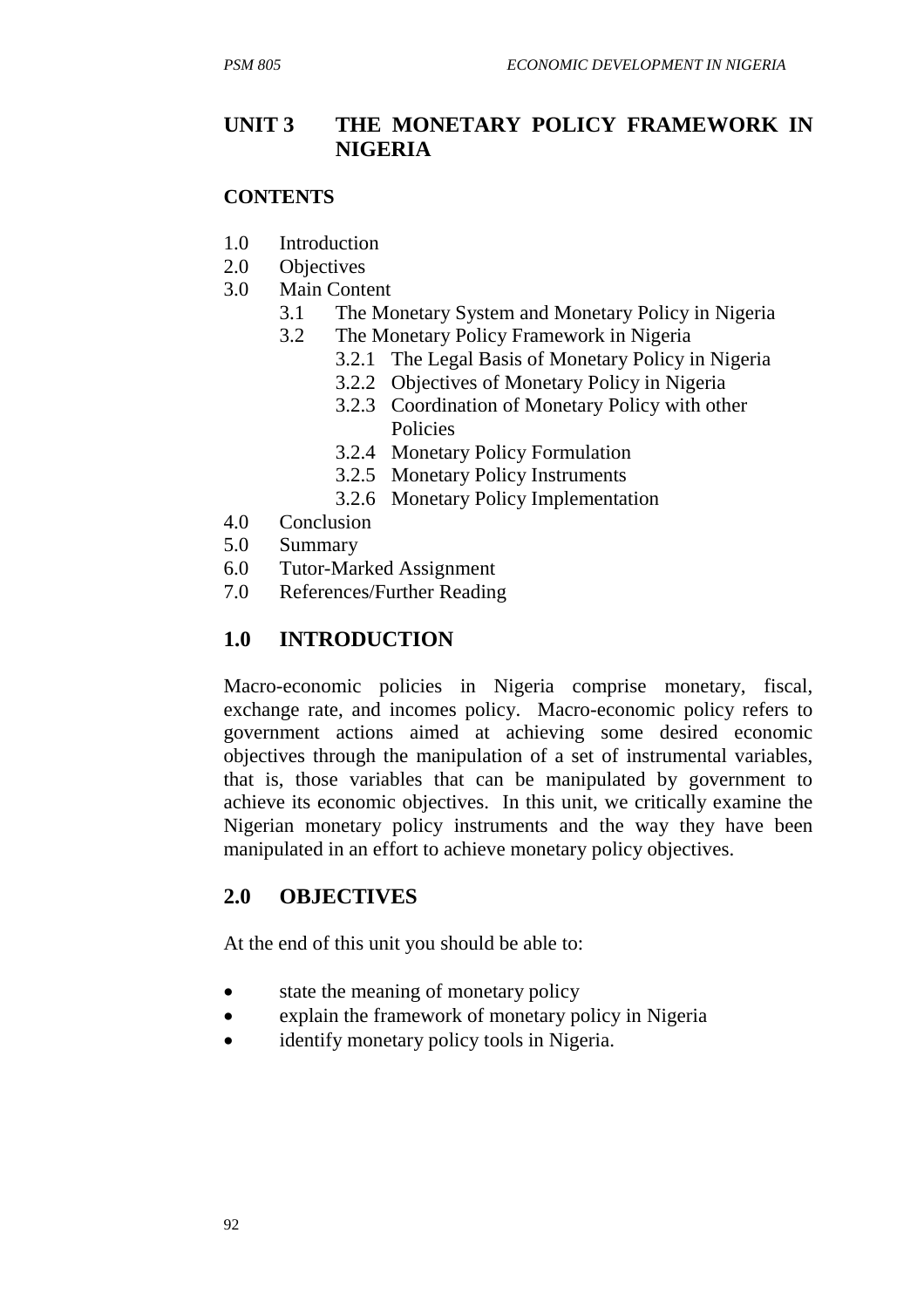## **3.0 MAIN CONTENT**

#### **3.1 The Monetary System and Monetary Policy in Nigeria**

As in the fiscal system, we can look at the *monetary system* as an institutional framework for controlling the amount of money in circulation within an economy. Monetary policy involves measures designed to regulate and control the volume, cost, availability and direction of money and credit in a given economic system. The policy is aimed at achieving some specified macro-economic policy objectives (Anyanwu, 1993). In this section, we examine the monetary policy framework and monetary policy in Nigeria.

#### **3.2 The Monetary Policy Framework in Nigeria**

Anyanwu et al (1997) had classified the monetary policy framework in Nigeria into five basic elements: the legal basis of monetary policy, objectives of the policy, coordination with other policies, policy formulation process, and policy implementation.

#### **3.2.1 The Legal Basis of Monetary Policy in Nigeria**

The Central Bank of Nigeria (CBN) is vested with the authority to formulate and implement monetary policies. This authority is as outlined in the Central Bank Act of 1958, the CBN Decree No. 24 of 1991, and the Banks and other Financial Institutions Decree (BOFID) No. 25 of 1991. These laws mandated the Central Bank of Nigeria to promote monetary stability and a sound financial system in Nigeria, under the overall guidance of the Federal Government. The CBN is required to make proposals to the President through the Ministry of Finance, who is vested with the power to accept or amend such proposals. The CBN is obliged to implement the policy as approved by the President through the Ministry of Finance. The legal process is as summarised in *Figure 3.1* below.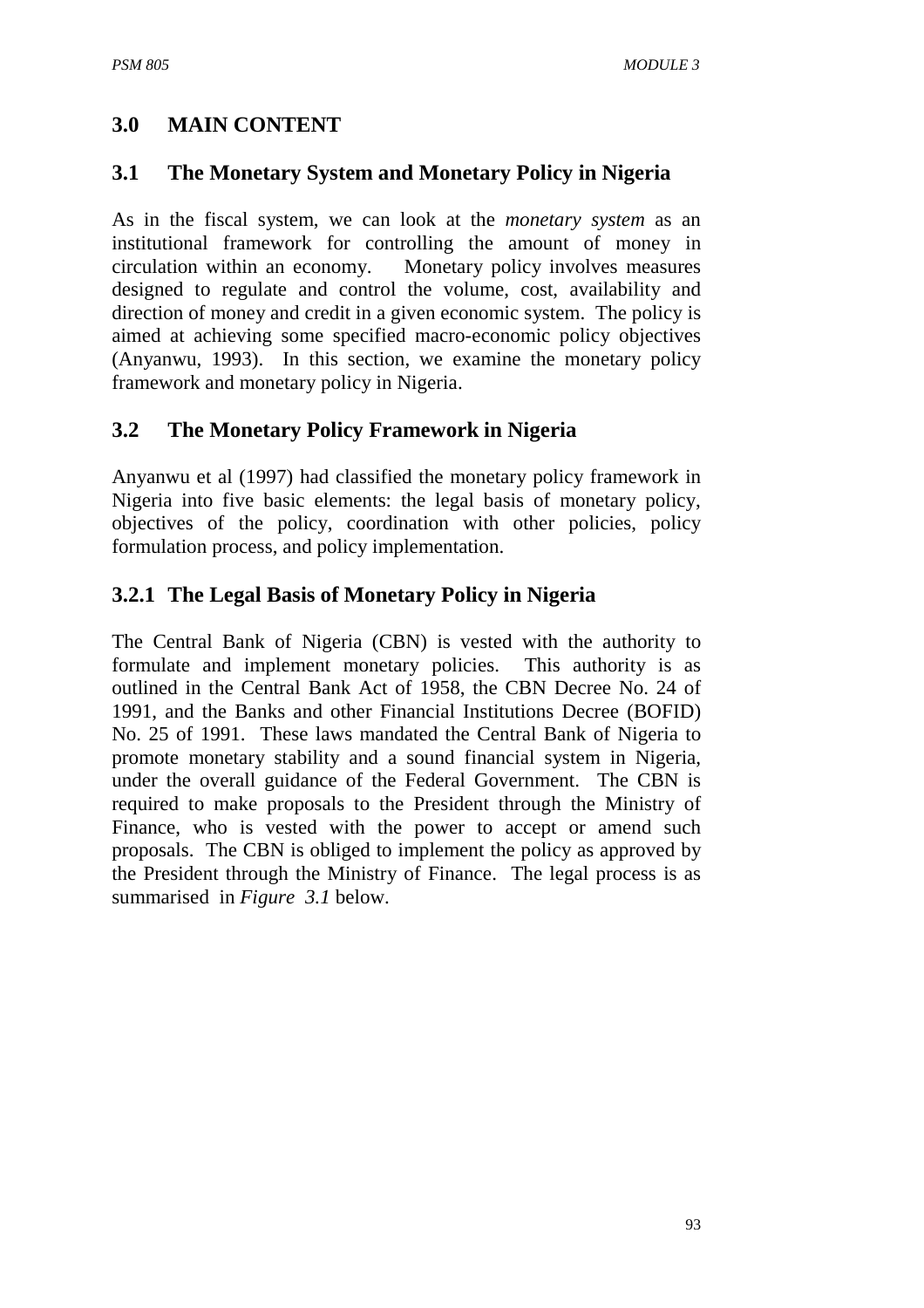

#### **3.2.2 Objectives of Monetary Policy in Nigeria**

The objectives of monetary policy in Nigeria include the following: moderating inflationary pressures, promotion of economic growth, reducing pressures on the external sector, stabilising the naira exchange rate, and inducing increased savings, investment, and employment. Due to observed conflicts in the attainment of these objectives, the federal government sets priorities among them. It follows that the stated ultimate targets of monetary policy in Nigeria have been:

- 1. Sustained increase in output/economic growth
- 2. Price Stability
- 3. Full Employment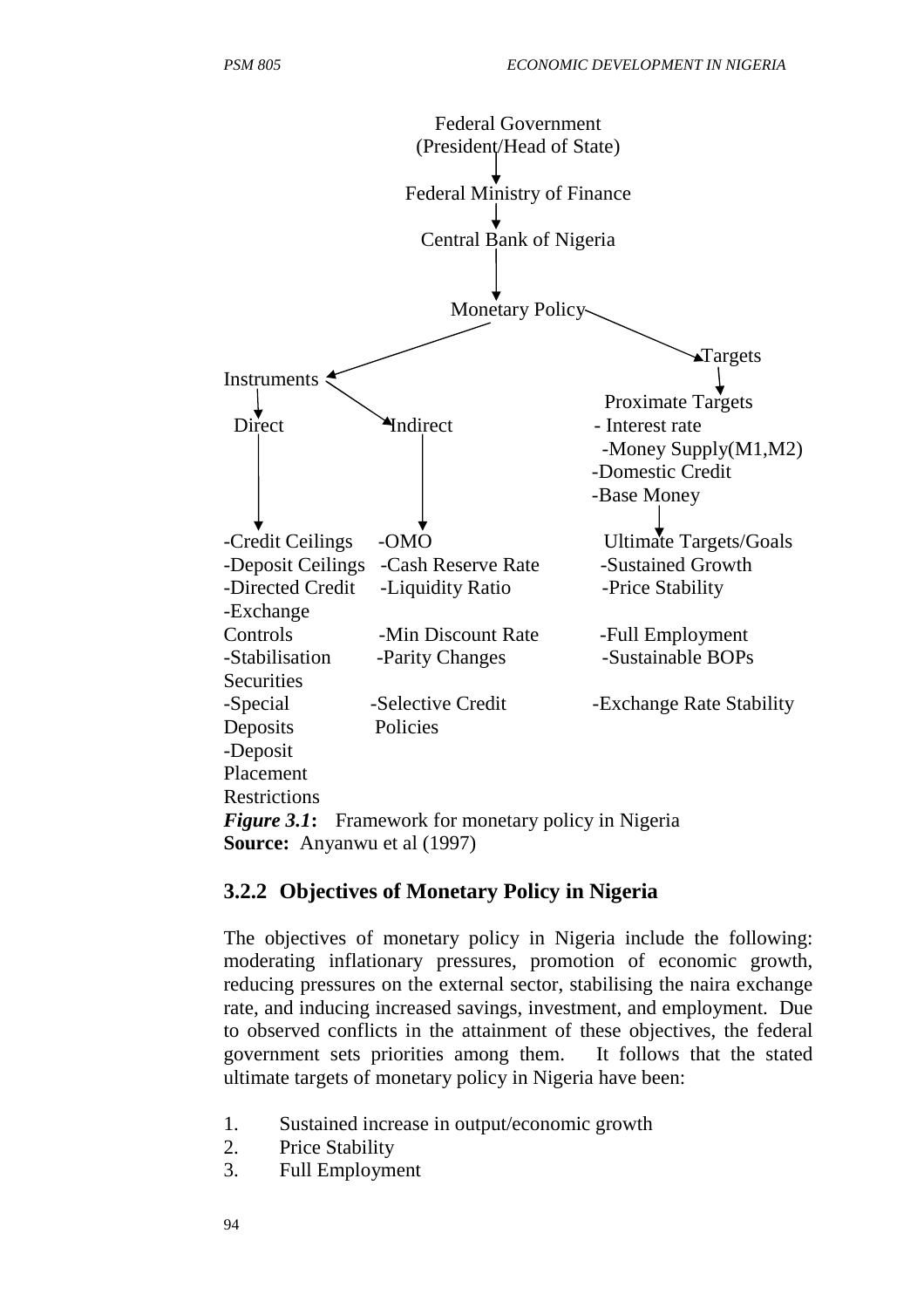- 4. Sustained Balance of Payments
- 5. Exchange Rate Stability

The terms of liquidity (including terms of credit and some measures of the quantity of liquidity) are classified as proximate target variables in Nigeria. These variables include:

- 1. Interest Rates
- 2. Money Supply
- 3. Narrow Money (M1 currency plus demand deposits)
- 4. Broad Money (M2 M1 plus quasi-money, time and savings deposits)
- 5. Domestic Credit
- 6. High-powered Money or Monetary Base/Reserve Money

#### **3.2.3 Coordination of Monetary Policy with other Policies**

In any economic environment, monetary, fiscal, income, and exchange rate policies need to be coordinated so as to contain an in built consistency that enables the achievement of desired economic objectives. The Central Bank of Nigeria (CBN) makes assumptions and projections with respect to the rate of growth of Gross Domestic Product (GDP), inflation rate, unemployment rate, unemployment rate, the balance of payments, and other economic variables. However, the CBN, as the initiator of monetary policy must consult the National Planning Commission on forecasts of GDP growth and inflation rates; the Federal Ministry of Finance on government's fiscal operations; the NNPC on expectations in the oil sector, especially on the net external position, and other relevant government agencies. It is usually at the inter-ministerial meetings attended by these government agencies that conflicting proposals are resolved.

#### **3.2.4 Monetary Policy Formulation**

The CBN relies on the technique of financial programming in the formulation of monetary policies. The starting point CBN makes projections on the money supply, the rate of growth of GDP, inflation rates, and balance-of-payments position. Bearing in mind the optimum money supply, the economy's absorptive capacity for domestic credit is derived so as to allow growth targets to be determined for the key policy variables of money supply and aggregate domestic credit. The permissible aggregate domestic credit is then allocated between the public and private sectors. And the size allocated to the public sector is determined by the size of the fiscal deficit to be financed by the banking system. The residual is allocated to the private sector.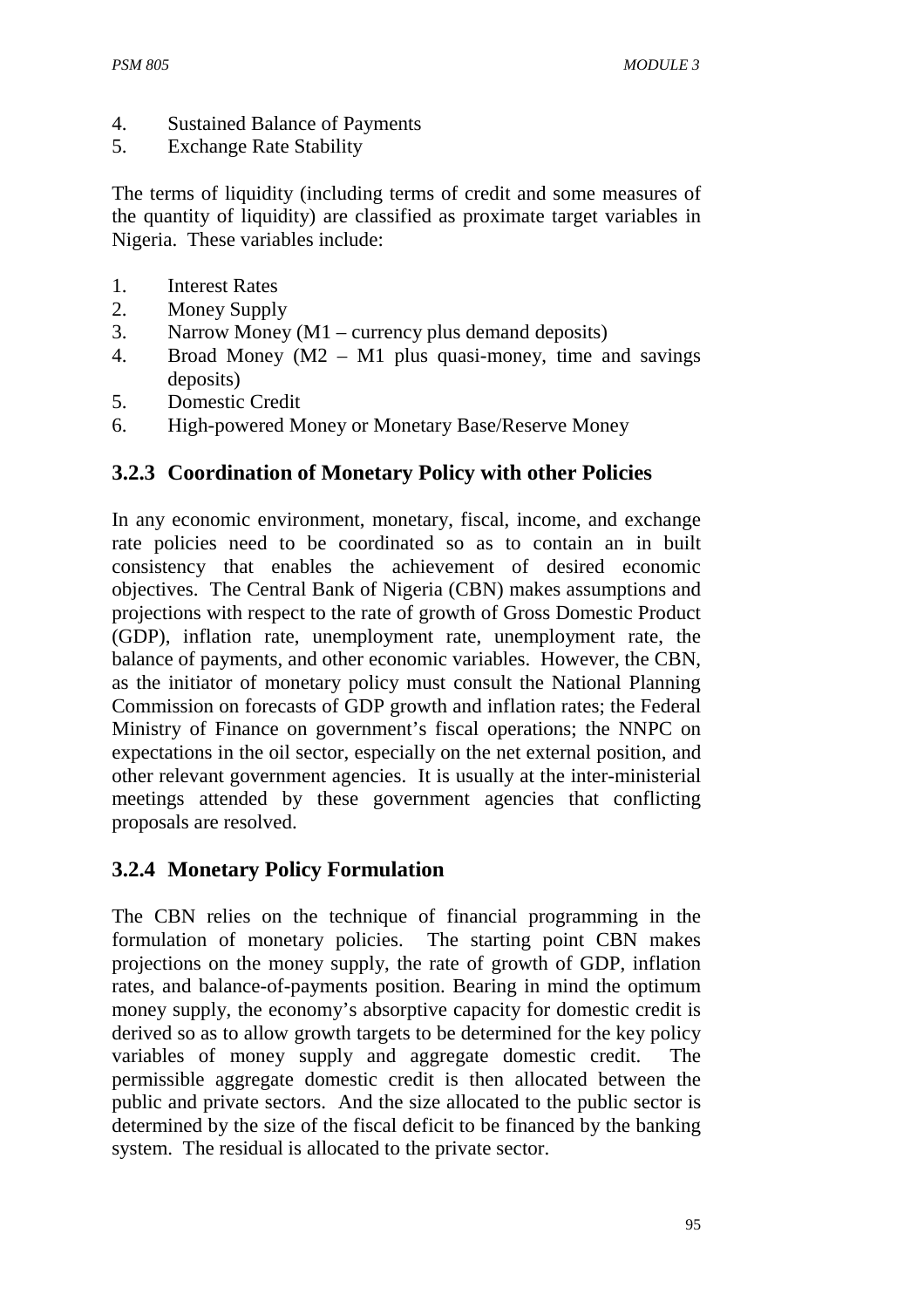# **3.2.5 Monetary Policy Instruments**

The monetary policy instruments are those variables under the control of monetary authorities with some effects on the proximate targets, such as interest rates, money supply, base money, and domestic credit. The monetary instruments or tools can be either direct or indirect. The direct tools include, among others:

- 1. Aggregate Credit Ceilings
- 2. Deposit Ceilings
- 3. Exchange Controls
- 4. Restrictions on the Placement of Public Deposits
- 5. Special Deposits
- 6. Stabilisation Securities

The indirect tools include:

- 1. Open Market Operations (OMO)
- 2. Cash Reserve Requirements
- 3. Liquidity Ratio
- 4. Minimum Rediscount Rate
- 5. Parity Changes
- 6. Selective Credit Policies

The direct monetary control tools were used between 1980 and 1986 not only to control overall credit expansion but also to determine the following:

- 1. Proportion of bank loans going to the preferred sectors;
- 2. Merchant banks' asset portfolio;
- 3. Proportion of bank loans to indigenous borrowers;
- 4. Proportion of bank loans to small-scale indigenous enterprises;
- 5. Proportion of rural bank deposits granted as loans to rural borrowers;
- 6. Categories of banks exempted from credit ceilings and
- 7. Cash deposits for imports.

# **3.2.6 Monetary Policy Implementation**

Having approved the CBN's monetary policy proposals by the President, the proposals are then outlined in the form of a monetary policy circular for implementation by banks and other financial institutions. To monitor the activities of the financial operators, the CBN conducts periodic and special examination of books of all licensed banks which are also expected to submit regular returns on their operations to the CBN. The results of the examinations, as well as the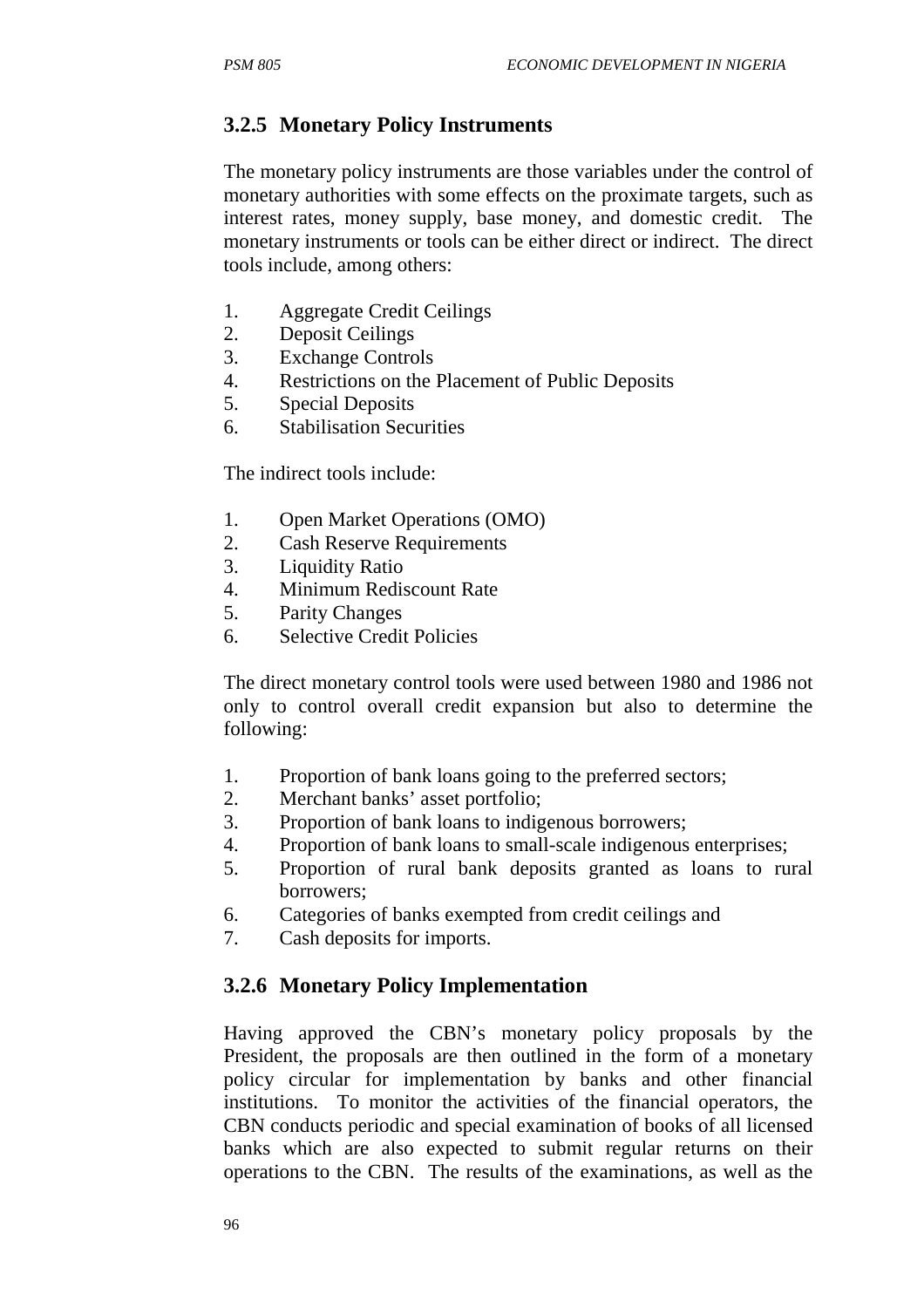returns enable the CBN to evaluate the extent of compliance with the circular, the overall policy effects on the economy, and the need for policy revisions. In the unit that follows, we examine the practical aspects of monetary policies in Nigeria.

#### **SELF-ASSESSMENT EXERCISE**

Discuss the two major classifications of monetary policy instruments as applied by the Central Bank of Nigeria.

#### **4.0 CONCLUSION**

This unit examined the Nigerian Monetary Policy Framework, with emphasis on the monetary instruments and monetary targets. The legal basis for the operations of the monetary system in Nigeria, as well as the objectives of monetary policy in Nigeria, was also examined. It is also important to note that the Central Bank of Nigeria appears to have no autonomy in monetary policies in Nigeria. It can only propose policies and have them approved by designated government agencies, such as the Ministry of Finance.

#### **5.0 SUMMARY**

We can look at the *monetary system* as an institutional framework for controlling the amount of money in circulation within an economy. *Monetary policy* involves measures designed to regulate and control the volume, cost, availability and direction of money and credit in a given economic system. Economists classify the monetary policy framework in Nigeria into five basic elements: the legal basis of monetary policy, objectives of the policy, coordination with other policies, policy formulation process, and policy implementation. Each of these classifications has been discussed extensively in this unit. The monetary policy instruments are classified as either direct or indirect. The direct tools include, among others: Aggregate Credit Ceilings; Deposit Ceilings; Exchange Controls; Restrictions on the Placement of Public Deposits; Special Deposits; and, Stabilisation Securities

The indirect tools include: Open Market Operations (OMO); Cash Reserve Requirements; Liquidity Ratio; Minimum Rediscount Rate; Parity Changes; and, Selective Credit Policies.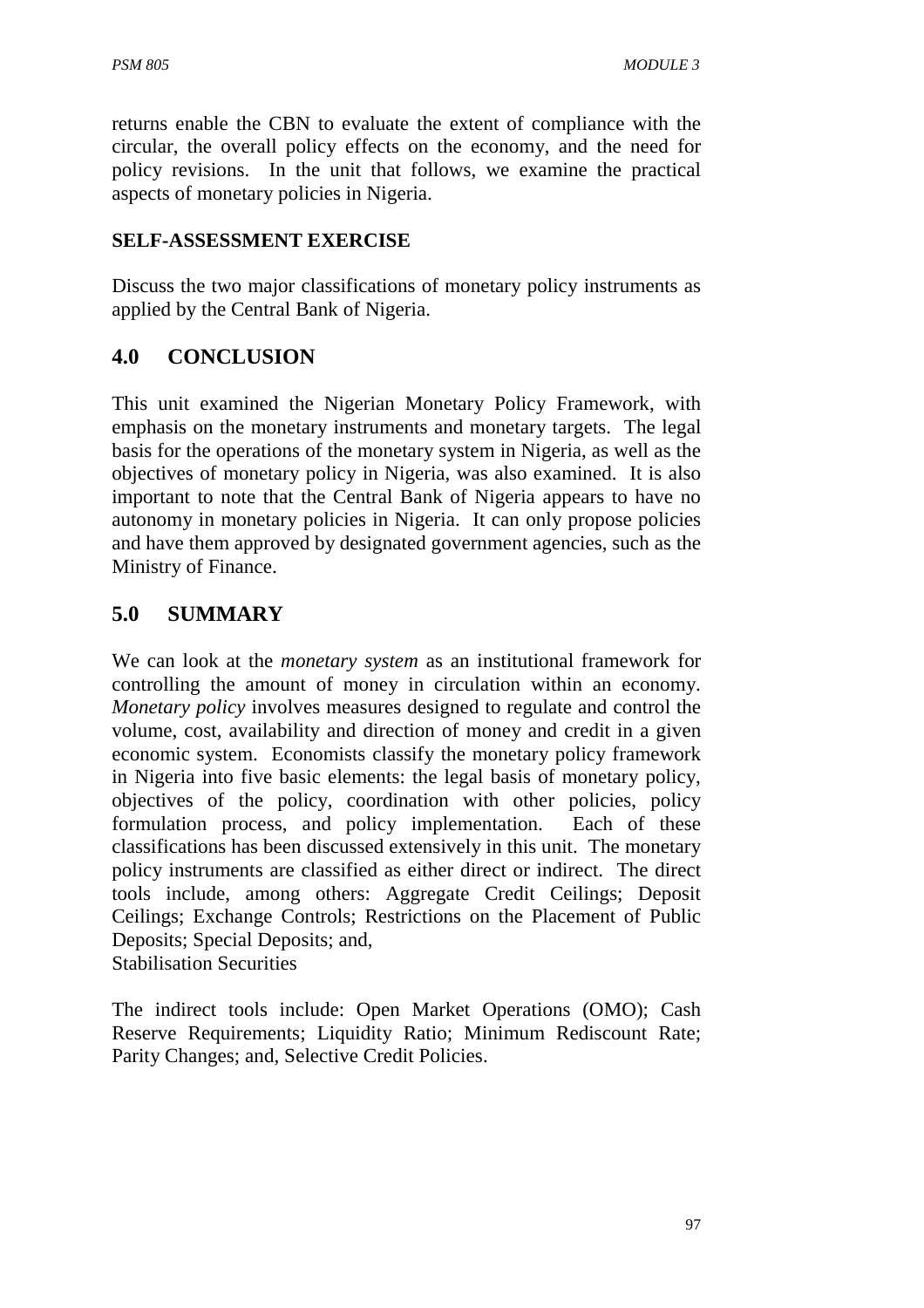#### **6.0 TUTOR-MARKED ASSIGNMENT**

Briefly explain the major activities carried out by the Central Bank of Nigeria in an effort to implement its monetary policies. What are the monetary policy variables that mostly affect the operations of the financial system in Nigeria?

## **7.0 REFERENCES/FURTHER READING**

- Anyanwu, J. C. (1993). *Monetary Economics: Theory, Policy and Institutions.* Onitsha: Hybrid Publishers Ltd.
- Anyanwu, J. C., Oyefusi, A., Oaikhenan, H. & Dimowo, F. A. (1997). *The Structure of the Nigerian Economy (1960 – 1997).* Onitsha: Joanee Educational Publishers Ltd.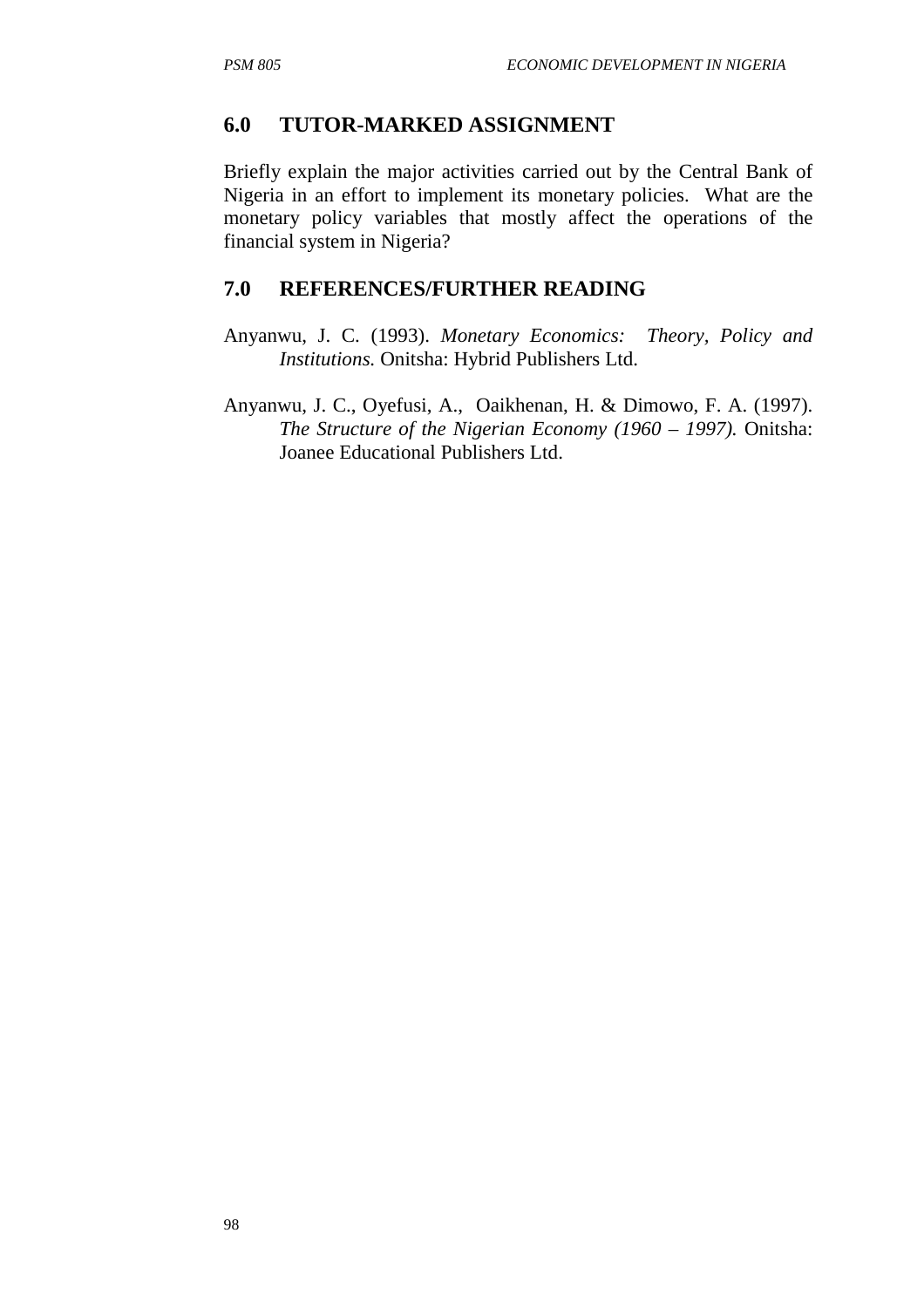# **UNIT 4 OPERATIONS OF THE MONETARY POLICY IN NIGERIA**

#### **CONTENTS**

- 1.0 Introduction
- 2.0 Objectives
- 3.0 Main Content
	- 3.1 The Effective Monetary Policy Measures in Nigeria
	- 3.2 The Credit Control Measures in Nigeria
	- 3.3 Analysis of Monetary Policies in Nigeria
		- 3.3.1 Monetary and Credit Developments
		- 3.3.2 Monetary Targets and Achievements
		- 3.3.3 Interest Rates Movement
- 4.0 Conclusion
- 5.0 Summary
- 6.0 Tutor-Marked Assignment
- 7.0 References/Further Reading

## **1.0 INTRODUCTION**

Monetary policy is an important control tool in Nigerian economic activities. It is important to critically examine this control tool as it is applicable in Nigeria. As noted in the previous unit, it is a specific function of the Central Bank of Nigeria to ensure that monetary policies are effectively proposed, approved, and implemented. Until June 1986, the period of institution of the Structural Adjustment Programmes (SAP), the monetary control techniques in Nigeria were vague. The main objectives of monetary policy in Nigeria in the 1970s and mid-1980s were the maintenance of relative price stability and healthy balance-of-payments position. The major tools then were administered interest rates, special deposits, administered exchange rates, prescription of cash reserve requirements, selective credit controls, credit ceilings, and the like. In line with the general philosophy of the Structural Adjustment Programme in July 1986, monetary policy in Nigeria was aimed at introducing the emergence of a market-oriented financial system of effective mobilisation of financial savings and efficient resource allocation. The objectives of monetary policy remain the stimulation of output and employment and the promotion of domestic and external stability. In this unit, specific attention will be devoted to the monetary policy measures, in the form of credit control, as well as evaluation of such measures.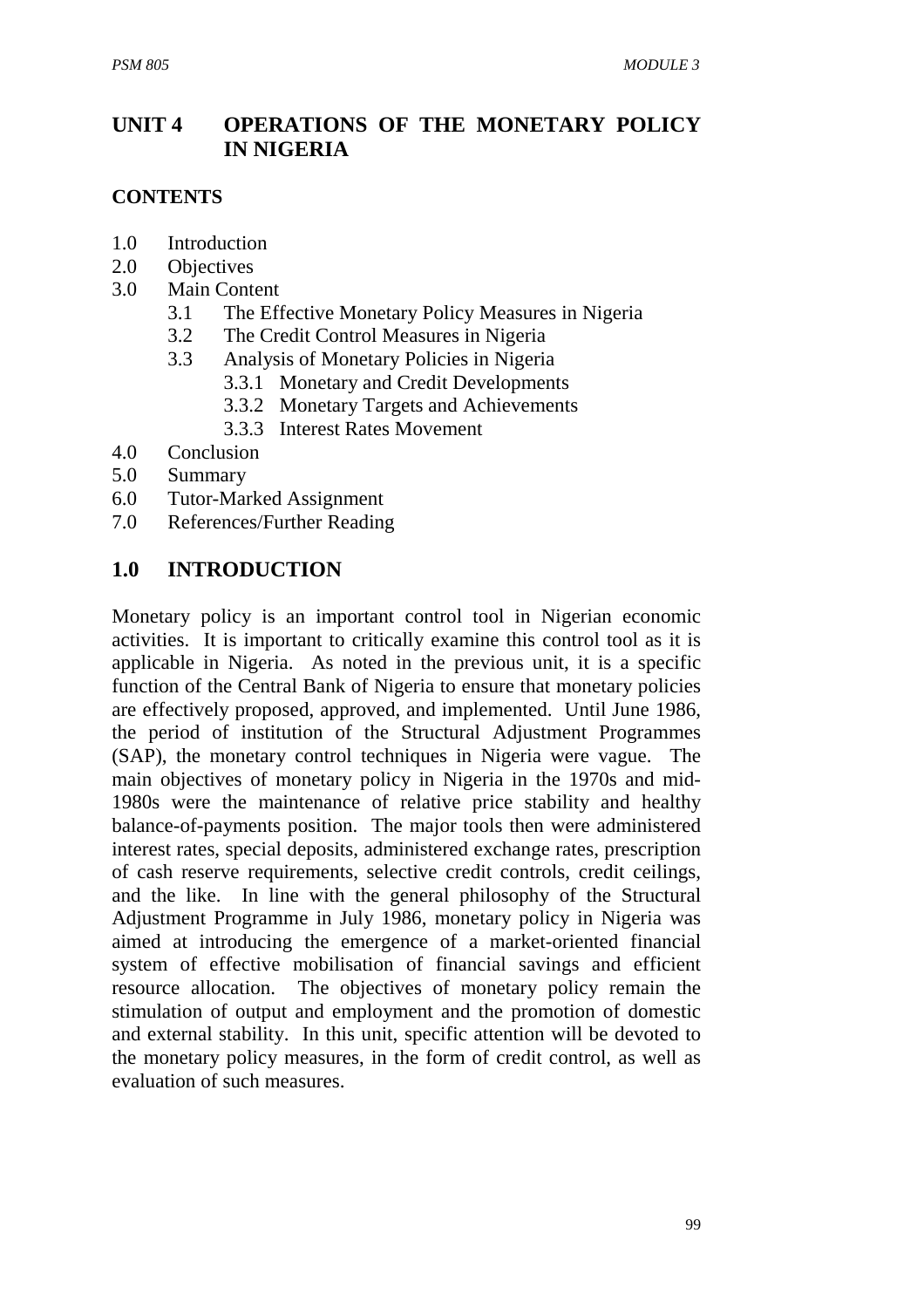# **2.0 OBJECTIVES**

At the end of this unit you should be able to:

- analyse monetary policies in Nigeria
- ascertain the effectiveness of such policies
- evaluate and make contributions to monetary policy issues in Nigeria.

# **3.0 MAIN CONTENT**

#### **3.1 The Effective Monetary Policy Measures in Nigeria**

Using the principle of phased approach in the use of indirect monetary control, Nigerian policy makers instituted a series of indirect measures to control the ability of banks in the extension of new credit. These measures were applied alongside credit ceilings. In this section, we discuss extensively such measures, with the view to evaluating their effectiveness.

# **3.2 The Credit Control Measures in Nigeria**

The indirect measures used in controlling bank lending abilities in Nigeria included the following:

- 1. Deregulation of interest rates in August 1987 (with an upper limit of 21 percent imposed on lending rates, a floor of 13.5 percent for savings, and a spread of 4 per cent points between savings and lending rates).
- 2. Due to a concern on the adverse effects of high interest rates on growth of productive investments, interest rates were deregulated one more time in 1992, though this was reversed in 1993.
- 3. The naira counterpart of all external payments that were outstanding in banks was recalled in 1986 and 1987.
- 4. Commercial banks' cash reserve requirements were increased in 1989, 1990 and 1992.
- 5. In January 1988, the liquidity ratio of merchant banks was varied from 30 per cent of demand deposits and call money to 20 per cent of total deposits. This was later raised to 30 percent in 1990.
- 6. In May June 1989, public sector accounts were transferred from banks to the Central Banks of Nigeria. The commercial banks were prohibited from accepting foreign guarantees and foreign currency deposits as collaterals for domestic loans denominated in Naira.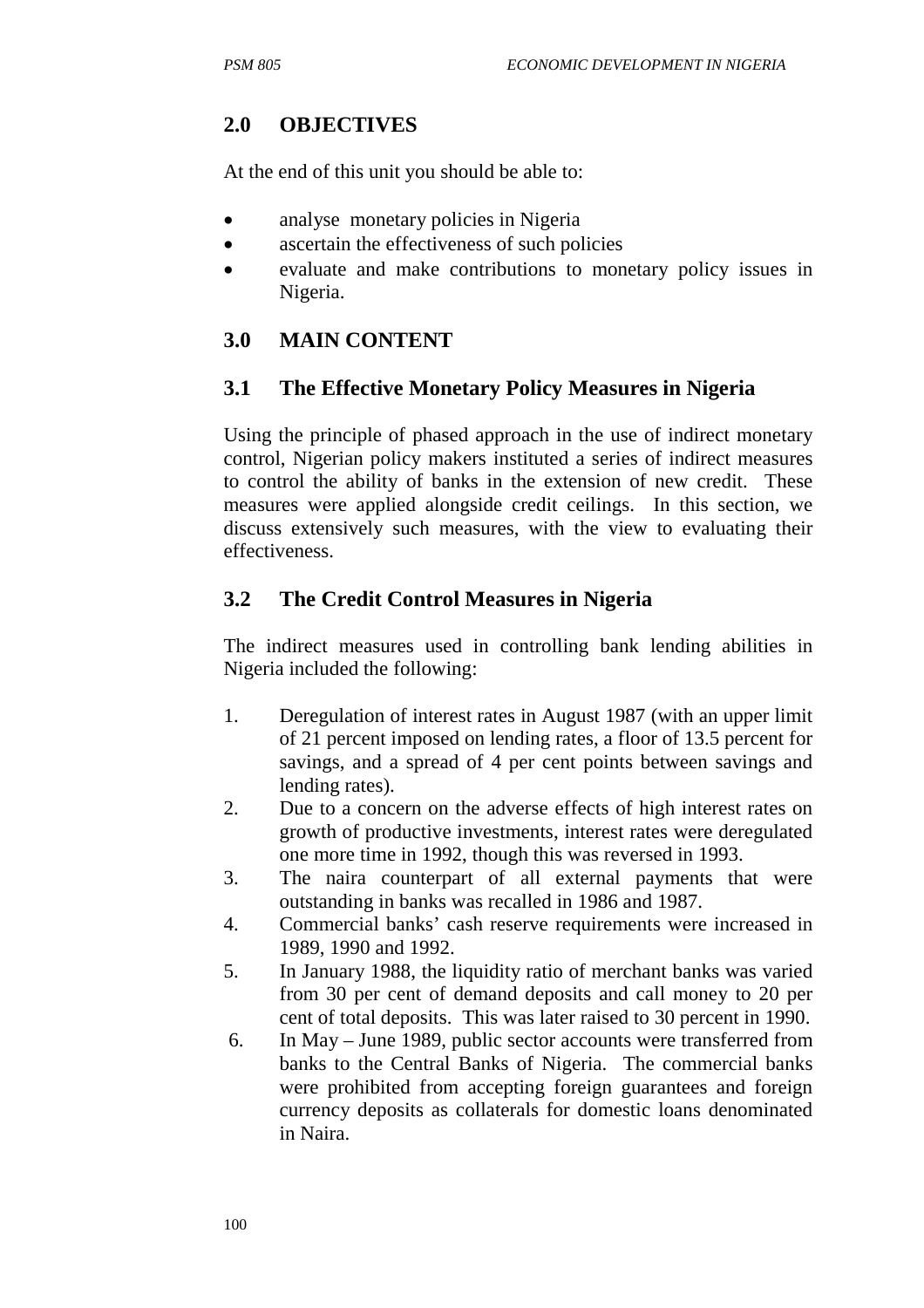- 7. Between October 1990 and March 1993, bank excess liquidity was periodically mopped up through the issuance of stabilisation securities.
- 8. In 1991, the basis for calculating cash reserve requirement was extended beyond demand deposits to include time and savings deposits. Effective first week of September 1992 the Central Bank of Nigeria, on selective basis, lifted credit ceiling on individual banks which observed its guidelines in respect of statutory minimum paid up capital, capital adequacy ratio, cash reserve, liquidity ratio requirements, prudential guidelines, sectoral credit allocation, and sound management.

The open market operations (OMO) were formally introduced by the Central Bank of Nigeria on the 30<sup>th</sup> of June, 1993. Open market operations were introduced as a major tool of monetary policy in Nigeria. Open market operations involve the buying and selling of government securities including, treasury bills, treasury certificates and government development stocks, by the Central Bank of Nigeria. Through this policy, the Central Bank of Nigeria directly makes changes in bank cash reserves and directly affects lending rates thereby leading to changes in the terms and availability of credit and ultimately the supply of money. The aim of open market is to achieve a substantial tightening of money supply, given continued upward spiral in the inflation rate, the growing pressure on the naira exchange rate, and the underlying growth of domestic liquidity.

#### **3.3 Analysis of Monetary Policies in Nigeria**

In this section, we evaluate the post-independence monetary policy activities of the Central Bank of Nigeria. Specific emphasis is on monetary and credit developments; monetary targets and achievements; and, interest rates movement.

#### **3.3.1 Monetary and Credit Developments**

In table 4.1, we present the trend of monetary and other aggregates from independence in 1960 to the period of availability of data. We can observe that narrow money supply, as defined by M1 rose from N241 million to about N185,968 million in 1995. You can observe similar trend between 1996 and beyond the year 2000. Within the same period, broad money supply rose from, as defined by M2, rose from N296 million in 1960 to N295,212 million in 1995. The number of commercial banks (NCB) increased from 9 in 1960 to 65 in 1995. The number of merchant banks (NMB) also rose from 1in 1960 to 51 in 1995.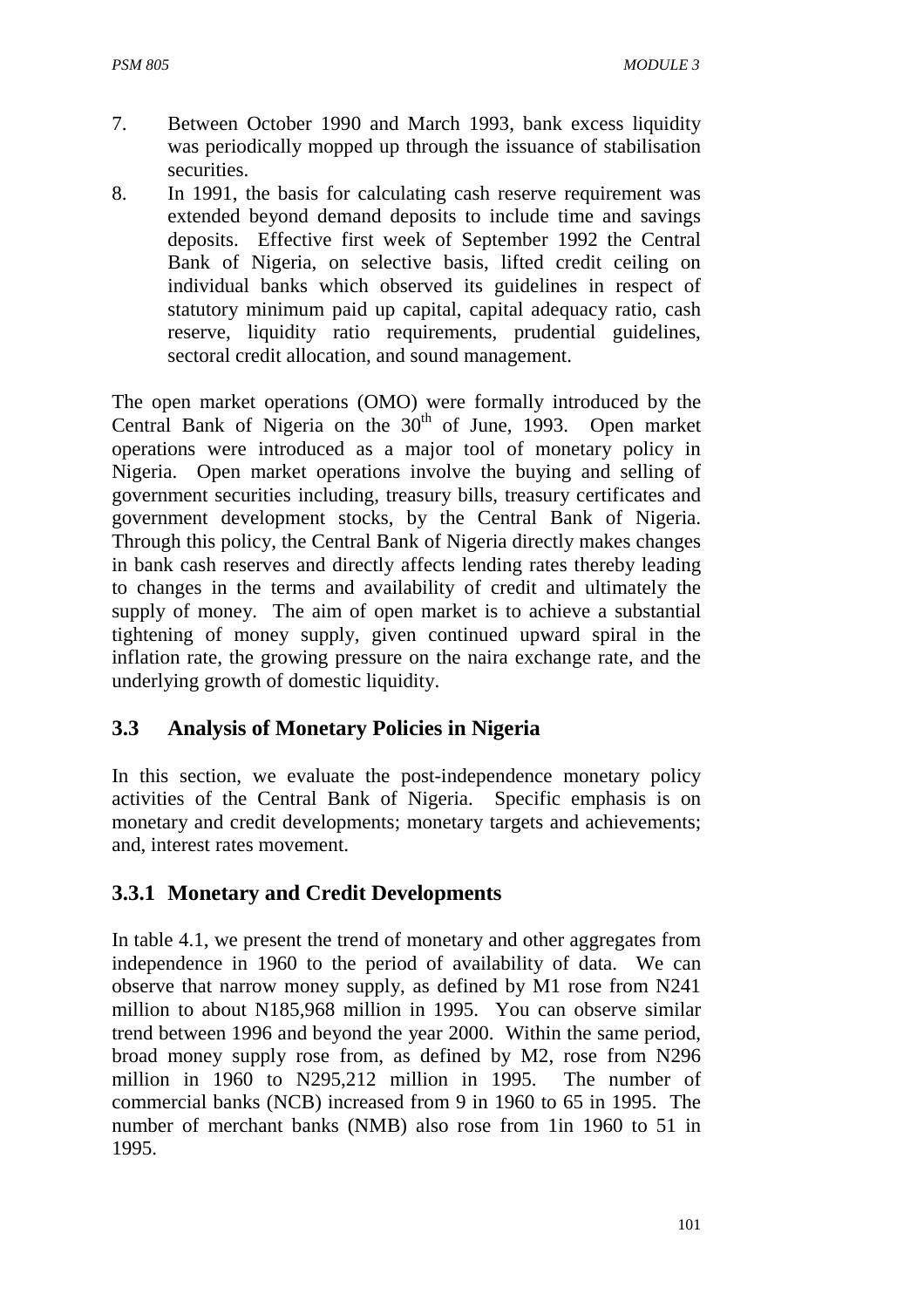| (Nm) |            |           |           |           |            |  |  |
|------|------------|-----------|-----------|-----------|------------|--|--|
| Year | <b>COB</b> | <b>DD</b> | $M1$      | <b>QM</b> | <b>NCB</b> |  |  |
| 1960 | 159        | 82        | 241       | 55        | 9          |  |  |
| 1965 | 201        | 116       | 317       | 141       | 17         |  |  |
| 1970 | 342        | 266       | 608       | 337       | 17         |  |  |
| 1975 | 1,031      | 1,013     | 2,044     | 1,572     | 17         |  |  |
| 1980 | 3,186      | 6,041     | 9,745     | 5,163     | 20         |  |  |
| 1985 | 4,910      | 8,358     | 13,268    | 10,551    | 28         |  |  |
| 1990 | 14,941     | 22,293    | 37234     | 27,669    | 58         |  |  |
| 1991 | 23,108     | 26,256    | 49,365    | 36,788    | 65         |  |  |
| 1992 | 36,766     | 38,641    | 75,407    | 53,119    | 65         |  |  |
| 1993 | 56,261     | 60,130    | 116,391   | 76,068    | 66         |  |  |
| 1994 | 90,492     | 81,513    | 172,005   | 95,755    | 65         |  |  |
| 1995 | 106,758    | 79,200    | 185,968   | 109,244   | 65         |  |  |
| 1996 | 126,040    | 111,343   | 370,334   | 142,869   | 64         |  |  |
| 1997 | 144,825    | 137,955   | 429,931   | 161,108   | 64         |  |  |
| 1998 | 172,378    | 161,860   | 525,638   | 207,062   | 54         |  |  |
| 1999 | 208,561    | 206,623   | 699,734   | 306,655   | 54         |  |  |
| 2000 | 310,496    | 563,721   | 637,731   | 398,348   | 90         |  |  |
| 2001 | 338,761    | 478,037   | 816,708   | 499,162   | 90         |  |  |
| 2002 | 386,942    | 559,311   | 946,253   | 653,241   | 90         |  |  |
| 2003 | 412,155    | 813,404   | 1,225,559 | 759,633   | 89         |  |  |
| 2004 | 458,587    | 872,071   | 1,330,658 | 932,930   | 89         |  |  |
| 2005 | 563,232    | 973,773   | 1,537,005 | 1,089,450 | 25         |  |  |

*Table 4.1***: Monetary and other aggregates (1960 to 2005)** 

**Notes:** COB = Currency Outside Banks

DD = Demand Deposits

 $M1 =$  Narrow Money supply

 $OM = Quasi-Money$ 

NCB = Number of Commercial Banks

**Sources:** (1) National Bureau of Statistics, Statistical Abstract, 2006 (2) *CBN Statistical Bulletin*, 2006.

According to table 4.1, except for some minor declines in 1986, the period, 1970 to 1994 recorded very rapid growth in domestic liquidity. The narrow money supply (M1) fell by about 4.5 per cent in 1986, but between 1987 and 1989 it rose at an annual rate of approximately 27.5 per cent. By 1992, M1 rose by 66.4 per cent. The movement in broad money (M2) followed the same pattern as that of M1, the major component of money supply. It is also important to note that inflationary pressures in Nigeria worsened; the inflation rate stood at 5.4 per cent in 1986, rising to 10.2 per cent in 1987, 40.9 percent in 1989, 44.6 percent in 1992, and by 1993 it rose to 57.2 per cent. Similarly, aggregate and sectoral credit to the domestic economy increased rapidly during the same period, 1970 to 1994, especially between 1988 and 1993, rising from 12.5 percent (or N36.82 billion) in 1986 to 75.9 per cent (or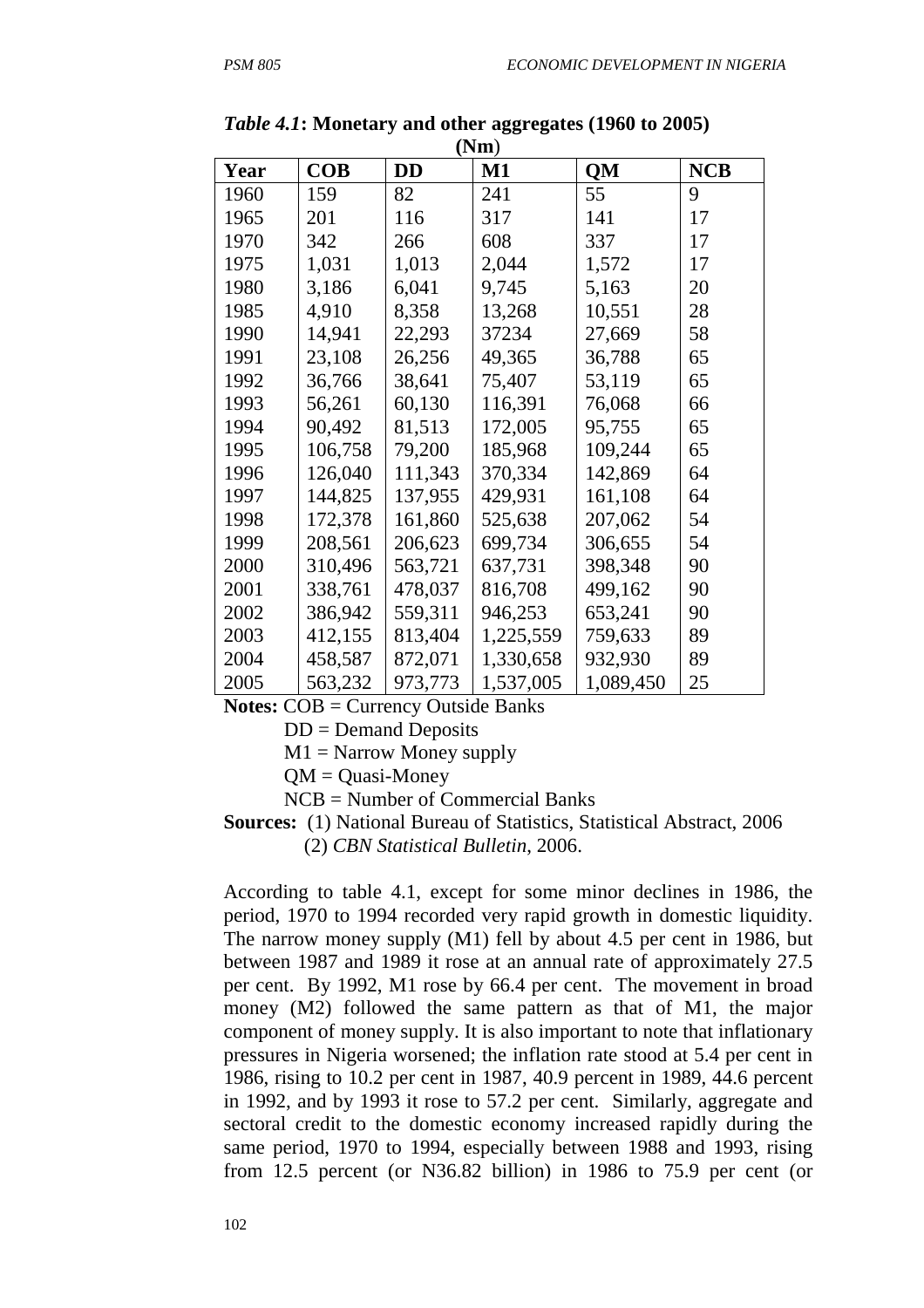N188.49 billion) in 1993. These monetary and credit positions in the economy have been summarised in table 4.2 below.

| Year | (1101110110)<br><b>Money</b> | <b>Money</b>  | <b>Aggregate</b> | <b>Credit</b><br>to | <b>Credit to</b> |
|------|------------------------------|---------------|------------------|---------------------|------------------|
|      | <b>Supply</b>                | <b>Supply</b> | <b>Credit</b>    | Government          | <b>Private</b>   |
|      | (M1)                         | (M2)          |                  |                     | <b>Sector</b>    |
| 1970 | 0.62                         | 0.95          | 1.14             | 0.66                | 0.48             |
| 1975 | 2.04                         | 3.62          | 0.49             | $-1.28$             | 1.34             |
| 1980 | 9.23                         | 14.40         | 10.78            | 3.59                | 7.19             |
| 1985 | 13.27                        | 23.82         | 32.68            | 18.98               | 13.70            |
| 1987 | 13.11                        | 24.59         | 36.82            | 19.46               | 17.37            |
| 1987 | 14.91                        | 30.00         | 46.93            | 21.45               | 25.48            |
| 1988 | 21.15                        | 42.78         | 57.33            | 27.55               | 29.77            |
| 1989 | 25.70                        | 46.22         | 49.26            | 18.32               | 30.94            |
| 1990 | 37.23                        | 64.90         | 57.68            | 21.04               | 36.63            |
| 1991 | 49.37                        | 86;15         | 83.82            | 38.50               | 45.33            |
| 1992 | 75.41                        | 128.52        | 141.74           | 80.72               | 61.02            |
| 1993 | 116.39                       | 192.46        | 188.49           | 116.46              | 72.02            |
| 1994 | 172.01                       | 267.76        | 312.27           | 198.75              | 113.52           |
| 1995 | 185.97                       | 295.21        | 383.82           | 229.24              | 154.58           |

*Table 4.2***: Monetary and credit developments in Nigeria (1970 to 1995) (Nbillions)**

**Source:** Adapted from Anyanwu et al (1997) *The Structure of the Nigerian Economy (1960 – 1997)*, page 280.

### **3.3.2 Monetary Targets and Achievements**

The historical trends indicate that the gap between monetary targets and achievements in Nigeria over the decades had not been encouraging. The data presented in table 4.3 show, for example, that there is no single year between 1987 and 1994 that money supply targets in Nigeria were not exceeded by very high percentage points. For example, the table indicates that the difference between policy target and actual or achievements was 34.6 per cent. Similarly, credit to the domestic economy was far in excess of stipulated targets. In particular, there was a rapid increase in credit to the government; this grew by 82.5 per cent, 109.6 per cent, and 121.6 per cent in 1991, 1992, and 1993 respectively. Worst still, while commercial banks were unable to meet sectoral credit allocations to high priority economic sectors, they far exceeded targets for the non-priority or other sectors.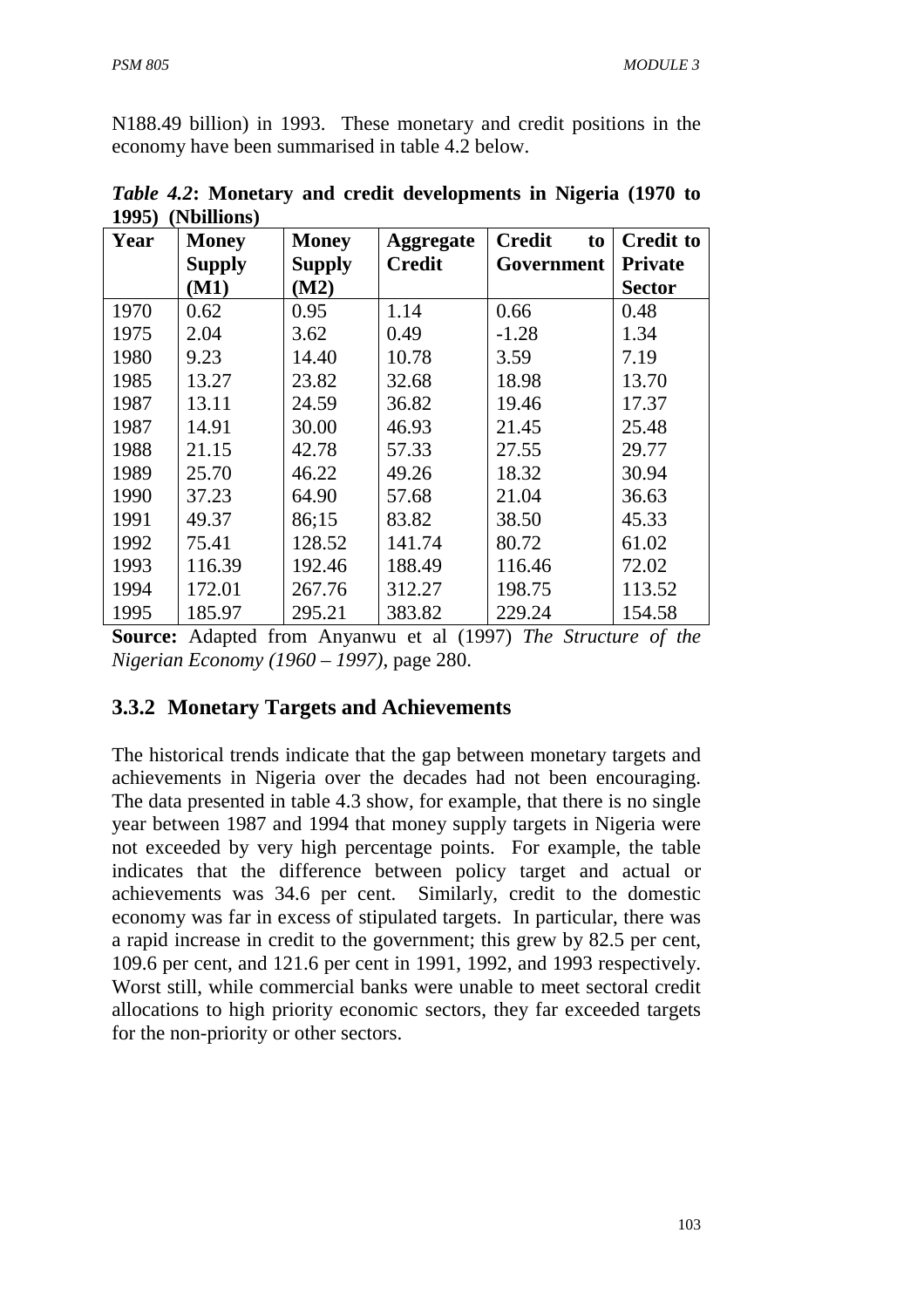| <b>Year/Item</b>                                                         | <b>Target</b>                      | Actual/                            |
|--------------------------------------------------------------------------|------------------------------------|------------------------------------|
|                                                                          |                                    | <b>Achievements</b>                |
| 1986:<br>Money Supply (M1)                                               |                                    | 4.5                                |
| Domestic Credit                                                          | 7.8<br>8.7                         | 12.5                               |
| <b>Credit to Government</b>                                              | 5.9                                | 2.1                                |
| <b>Credit to Private Sector</b>                                          | 12.8                               | 27.0                               |
| Commercial Bank Loans and Advances by Purpose:                           | 78                                 | 69.2                               |
| (a) High priority Sectors (Agric and Manufacturing)                      | $(15.0 \text{ and } 44.0)$         | $(11.8$ and $41.6)$                |
| (b) Other Sectors                                                        | 22.0                               | 30.8                               |
| 1987:                                                                    |                                    |                                    |
| Money Supply (M1)                                                        | 11.8                               | 17.3                               |
| Domestic Credit                                                          | 4.4                                | 27.4                               |
| <b>Credit to Government</b>                                              | 1.5                                | 10.3                               |
| <b>Credit to Private Sector</b>                                          | 8.4                                | 14.1                               |
| Commercial Bank Loans and Advances by Purpose:                           | 50.0                               | 41.9                               |
| (a) High priority Sectors (Agric and Manufacturing)                      | $(15.0 \text{ and } 35.0)$         | $(12.9 \text{ and } 29.1)$         |
| (b) Other Sectors                                                        | 50.0                               | 58.1                               |
| 1988:                                                                    |                                    |                                    |
| Money Supply (M1)                                                        | 15.0                               | 42.3                               |
| Domestic Credit                                                          | 8.1                                | 22.2                               |
| <b>Credit to Government</b>                                              | 2.5                                | 28.5                               |
| <b>Credit to Private Sector</b>                                          | 13.3                               | 16.9                               |
| Commercial Bank Loans and Advances by Purpose:                           | 50.0                               | 45.4                               |
| (a) High priority Sectors (Agric and Manufacturing)                      | $(15.0 \text{ and } 35.0)$         | $(15.3 \text{ and } 30.1)$         |
| (b) Other Sectors                                                        | 50.0                               | 54.6                               |
| 1989:                                                                    |                                    |                                    |
| Money Supply (M1)                                                        | 14.6                               | 21.2                               |
| Domestic Credit                                                          | 9.5                                | 14.1                               |
| <b>Credit to Government</b>                                              | 8.3                                | 33.1                               |
| <b>Credit to Private Sector</b>                                          | 10.7                               | 3.7                                |
| Commercial Bank Loans and Advances by Purpose:                           | 50.0                               | 46.0                               |
| (a) High priority Sectors (Agric and Manufacturing)<br>(b) Other Sectors | $(15.0 \text{ and } 35.0)$<br>50.0 | $(15.3 \text{ and } 30.7)$<br>54.0 |
| 1990:                                                                    |                                    |                                    |
| Money Supply (M1)                                                        | 13.0                               | 44.7                               |
| Domestic Credit                                                          | 13.6                               | 17.3                               |
| <b>Credit to Government</b>                                              | 10.9                               | 18.3                               |
| Credit to Private Sector                                                 | 15.8                               | 18.4                               |
| Commercial Bank Loans and Advances by Purpose:                           | 50.0                               | 46.2                               |
| (a) High priority Sectors (Agric and Manufacturing)                      | $(15.0 \text{ and } 35.0)$         | $(15.9 \text{ and } 30.3)$         |
| (b) Other Sectors                                                        | 50.0                               | 53.8                               |
| 1991:                                                                    |                                    |                                    |
| Money Supply (M1)                                                        | 14.6                               | 32.8                               |
| Domestic Credit                                                          | 10.6                               | 46.3                               |
| Credit to Government                                                     | 0.0                                | 82.5                               |
| <b>Credit to Private Sector</b>                                          | 16.4                               | 23.7                               |
| Commercial Bank Loans and Advances by Purpose:                           | 50.0                               | 48.6                               |
| (a) High priority Sectors (Agric and Manufacturing)                      | $(15.0 \text{ and } 35.0)$         | $(15.7 \text{ and } 36.9)$         |
| (b) Other Sectors                                                        | 50.0                               | 51.4                               |
| 1992:                                                                    |                                    |                                    |
| Money Supply (M1)                                                        | 24.3                               | 66.4                               |
| Domestic Credit                                                          | 13.2                               | 73.0                               |
| <b>Credit to Government</b>                                              | 7.7                                | 109.6                              |
| Credit to Private Sector                                                 | 17.7                               | 34.7                               |
| Commercial Bank Loans and Advances by Purpose:                           | 50.0                               | 47.4                               |

# *Table 4.3***: Monetary targets and achievements in Nigeria (1986 to 1995) (%)**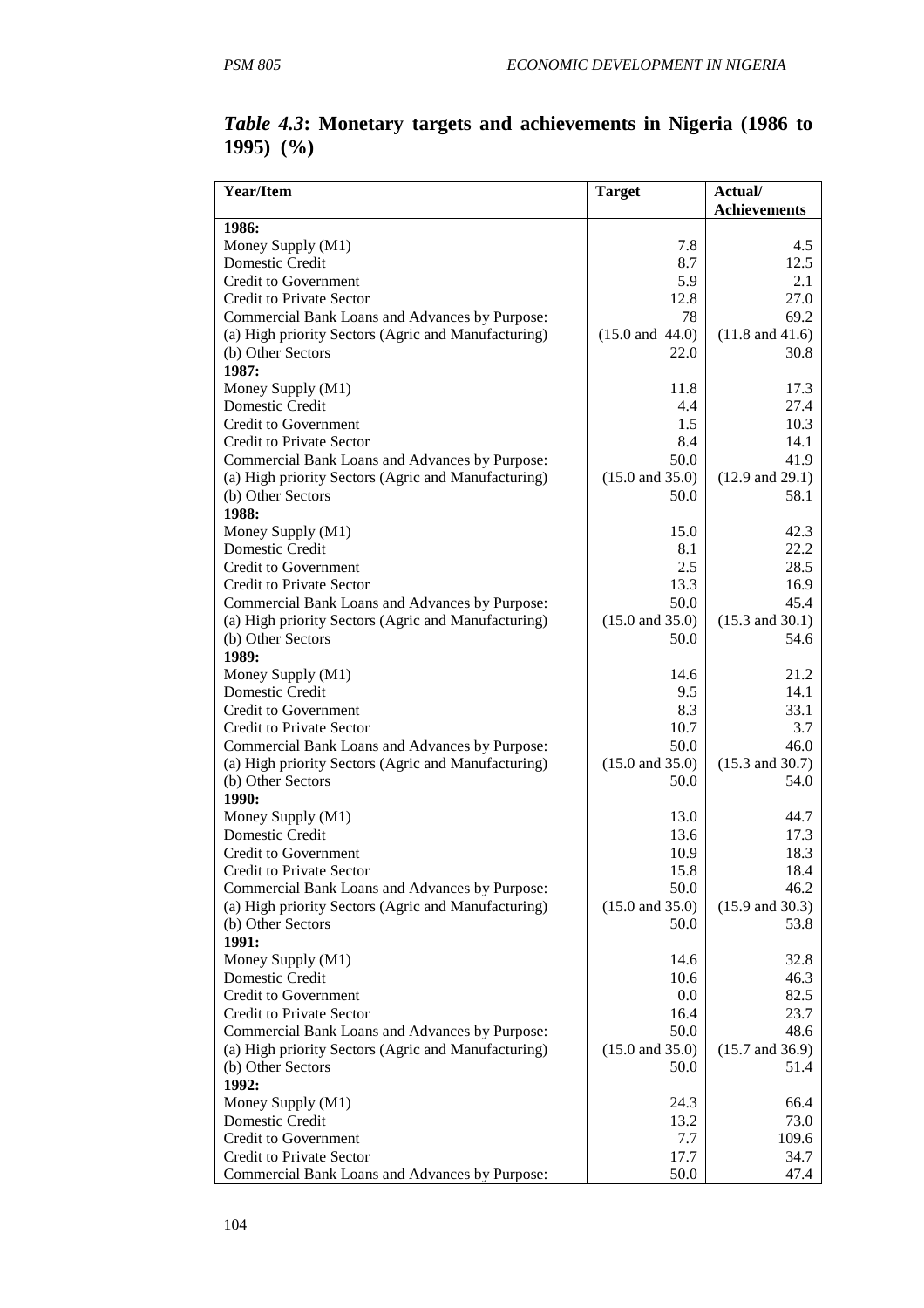| (a) High priority Sectors (Agric and Manufacturing) | $(15.0 \text{ and } 35.0)$ | $(14.9 \text{ and } 32.5)$ |
|-----------------------------------------------------|----------------------------|----------------------------|
| (b) Other Sectors                                   | 50.0                       | 52.6                       |
| 1993:                                               |                            |                            |
| Money Supply (M1)                                   | 20.0                       | 54.6                       |
| Domestic Credit                                     | 17.5                       | 75.9                       |
| <b>Credit to Government</b>                         | 14.6                       | 121.6                      |
| <b>Credit to Private Sector</b>                     | 20.0                       | 16.6                       |
| Commercial Bank Loans and Advances by Purpose:      | 50.0                       | 53.0                       |
| (a) High priority Sectors (Agric and Manufacturing) | $(15.0 \text{ and } 35.0)$ | $(14.4 \text{ and } 36.8)$ |
| (b) Other Sectors                                   | 50.0                       | 46.8                       |
| 1994:                                               |                            |                            |
| Money Supply (M1)                                   | 21.4                       | 47.8                       |
| Domestic Credit                                     | 9.4                        | 29.2                       |
| <b>Credit to Government</b>                         | 0.0                        | 27.7                       |
| <b>Credit to Private Sector</b>                     | 20.0                       | 32.2                       |
| Commercial Bank Loans and Advances by Purpose:      | 70.0                       | 63.3                       |
| (a) High priority Sectors (Agric and Manufacturing) | $(18.0 \text{ and } 42.0)$ | $(11.9 \text{ and } 37.9)$ |
| (b) Other Sectors                                   | 50.0                       | 36.7                       |
| 1995:                                               |                            |                            |
| Money Supply (M1)                                   | 9.4                        | 8.1                        |
| Domestic Credit                                     | 11.3                       | 36.2                       |
| <b>Credit to Government</b>                         | 5.6                        | 18.4                       |
| <b>Credit to Private Sector</b>                     | 21.9                       | 69.6                       |
| Commercial Bank Loans and Advances by Purpose:      | 75.0                       |                            |
| (a) High priority Sectors (Agric and Manufacturing) | $(18.0 \text{ and } 42.0)$ |                            |
| (b) Other Sectors                                   | 25.0                       |                            |

**Source:** Adopted from Anyanwu et al (1997), *Structure of the Nigerian Economy (1960-1997)*, p. 281.

### **3.3.3 Interest Rates Movement**

As you can observe from table 4.4 below, deregulation of interest rates in 1987 showed rises in interest rates, sustained up to 1990 with the levels of interest rates turning positive in 1987, 1990, and 1991. Regulation of interest rates was restored in 1991 but was reversed early in 1992 as the ceilings on lending rates in particular failed to achieve the purpose they were intended for. Interest rates rose significantly between 1992 and 1993. For more detailed information, please study table 4.5 which summarises the trend of interest rate variations in Nigeria between 1970 and 1995.

*Table 4.4***: Annual trend in deposit and lending rates in Nigeria (1986 to 1994) (Per cent)**

| Year | Nominal      |      |         | Real Deposit   Nominal | Real Lending |
|------|--------------|------|---------|------------------------|--------------|
|      | Deposit Rate | Rate |         | Lending Rate           | Rate         |
| 1986 | 10           |      | 4.6     | 9.96                   | 4.56         |
| 1987 | 15.8         |      | 5.6     | 13.96                  | 3.76         |
| 1988 | 14.3         |      | $-24$   | 16.62                  | $-21.68$     |
| 1989 | 21.2         |      | $-19.7$ | 20.44                  | $-20.46$     |
| 1990 | 23           |      | 15.5    | 26                     | 18.5         |
| 1991 | 20.1         |      | 7.1     | 20.2                   | 7.2          |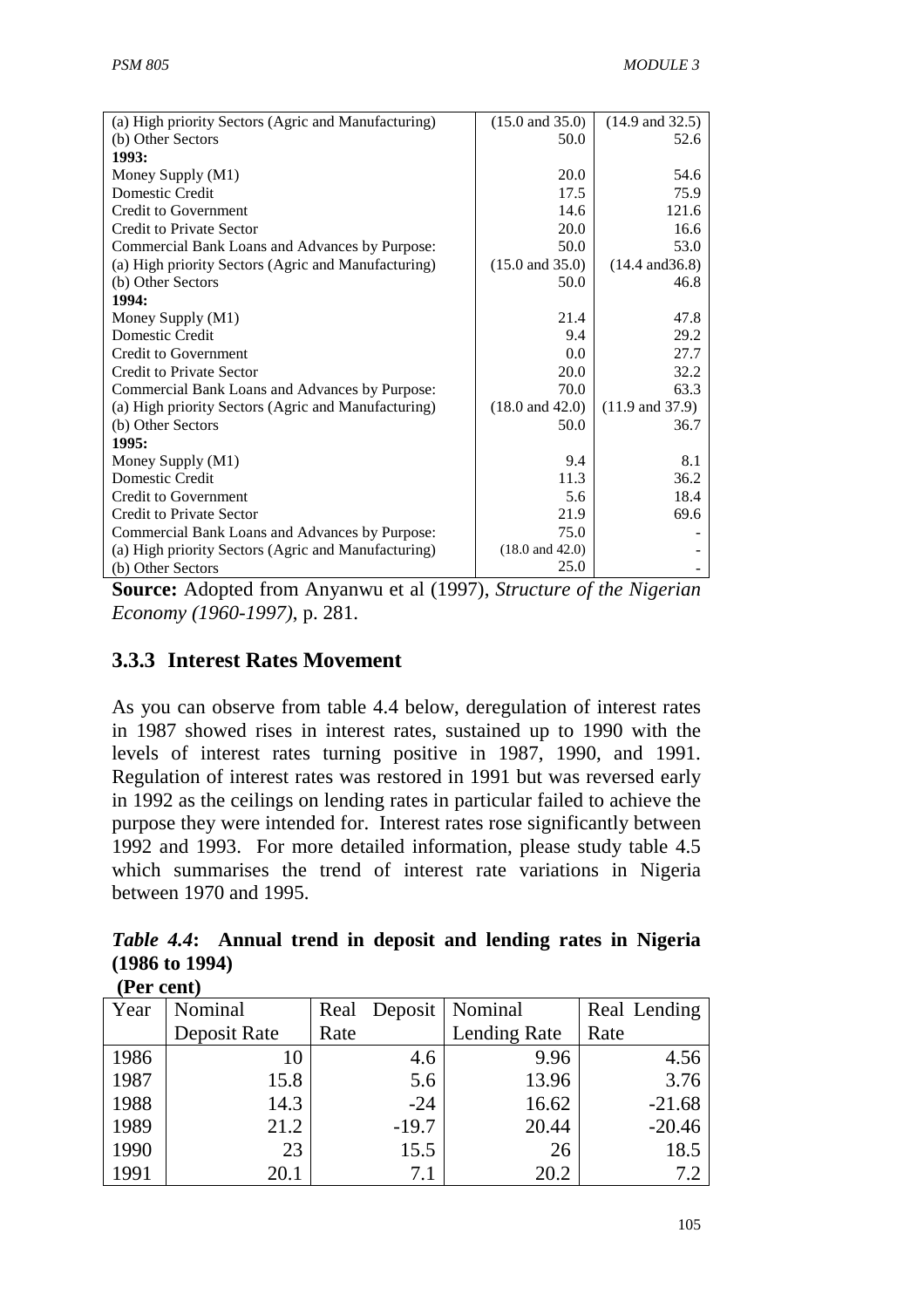| 1992 | ጎስ ድ<br>∠∪.       | $-24.1$ | 29.8     | -14.8   |
|------|-------------------|---------|----------|---------|
| 1993 | O C<br>$\angle$ O | $-29.2$ | 36.1     | $-21.$  |
| 1994 | 14.2              | $-42.8$ | $20 - 2$ | $-36.8$ |

**Source:** Adopted from Anyanwu et al (1997), *Structure of the Nigerian Economy (1960 – 1997)*, p. 283

|            | <i>Table 4.5</i> : Interest rate variations in Nigeria (1970 to 1995) |  |
|------------|-----------------------------------------------------------------------|--|
| (Per cent) |                                                                       |  |

| Year | Min.              | <b>Treasury Bill</b> | <b>Deposit</b> | <b>Lending</b> |  |
|------|-------------------|----------------------|----------------|----------------|--|
|      | <b>Rediscount</b> | Rate                 | <b>Rates</b>   | <b>Rates</b>   |  |
|      | <b>Rates</b>      |                      |                |                |  |
| 1970 | 4.50              | 4.00                 | 3.50           | 7.00           |  |
| 1971 | 4.50              | 4.00                 | 4.00           | 7.00           |  |
| 1972 | 4.50              | 4.00                 | 4.00           | 7.00           |  |
| 1973 | 4.50              | 4.00                 | 4.00           | 7.00           |  |
| 1974 | 4.50              | 4.00                 | 4.00           | 7.00           |  |
| 1975 | 4.50              | 3.50                 | 4.00           | 6.00           |  |
| 1976 | 3.50              | 2.50                 | 3.25           | 6.00           |  |
| 1977 | 4.00              | 3.00                 | 3.25           | 6.00           |  |
| 1978 | 5.00              | 4.00                 | 4.25           | 7.00           |  |
| 1979 | 5.00              | 4.00                 | 5.50           | 7.50           |  |
| 1980 | 6.00              | 5.00                 | 6.50           | 7.50           |  |
| 1981 | 6.00              | 5.00                 | 6.50           | 7.75           |  |
| 1982 | 8.00              | 7.00                 | 8.00           | 10.25          |  |
| 1983 | 8.00              | 7.00                 | 8.00           | 10.00          |  |
| 1984 | 10.00             | 8.50                 | 10.00          | 12.50          |  |
| 1985 | 10.00             | 8.50                 | 10.00          | 9.25           |  |
| 1986 | 10.00             | 8.50                 | 10.00          | 10.50          |  |
| 1987 | 12.75             | 11.75                | 15.80          | 17.50          |  |
| 1988 | 12.75             | 11.75                | 14.30          | 16.50          |  |
| 1989 | 18.50             | 17.50                | 21.20          | 26.80          |  |
| 1990 | 18.50             | 17.50                | 23.00          | 25.50          |  |
| 1991 | 14.50             | 15.00                | 20.10          | 20.01          |  |
| 1992 | 17.50             | 21.00                | 20.50          | 29.80          |  |
| 1993 | 26.00             | 28.00                | 28.00          | 36.10          |  |
| 1994 | 13.50             | 12.50                | 14.20          | 20.20          |  |
| 1995 | 13.50             | 12.50                | 14.30          | 20.20          |  |

**Source:** Adopted from Anyanwu et al (1997), *Structure of the Nigerian Economy (1960 – 1997)*, p. 284

#### **SELF-ASSESSMENT EXERCISE**

Briefly discuss the degree of achievements in the Nigerian monetary targets over the years.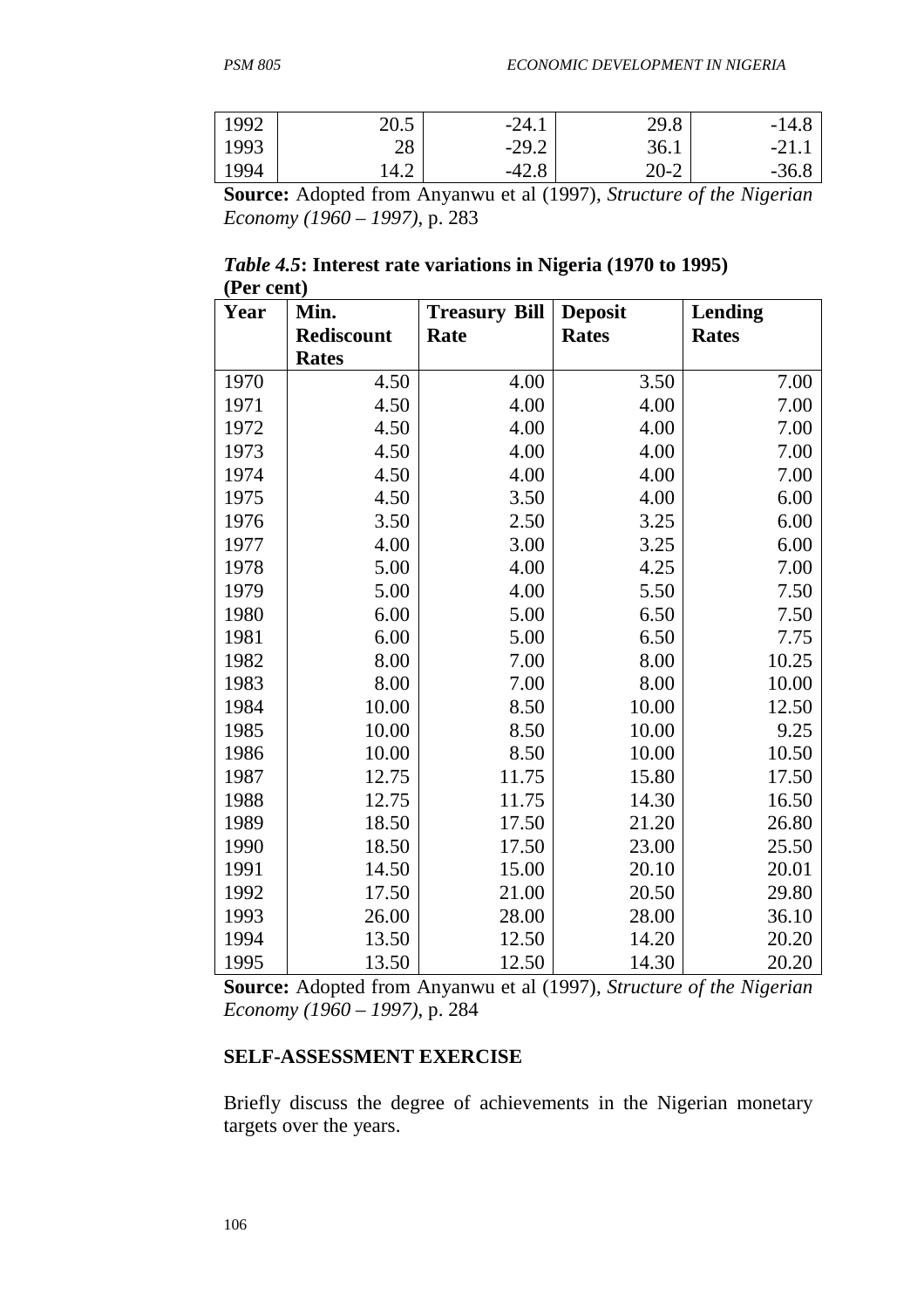# **4.0 CONCLUSION**

This unit has critically examined the monetary policy issues in Nigeria, with specific emphasis on the 1970s and mid-1990s, being the periods of oil boom and structural adjustment programmes. Until June 1986, the period of institution of the Structural Adjustment Programmes (SAP), we noted that the monetary control techniques in Nigeria were vogue. And that the main objectives of monetary policy in Nigeria in the 1970s and mid-1980s were the maintenance of relative price stability and healthy balance-of-payments position. The major tools then were administered interest rates, special deposits, administered exchange rates, prescription of cash reserve requirements, selective credit controls, credit ceilings, and the like.

#### **5.0 SUMMARY**

Using the principle of phased approach in the use of indirect monetary control, Nigerian policy makers instituted a series of indirect measures to control the ability of banks in the extension of new credit. These measures were applied alongside credit ceilings. This unit extensively discussed such measures, with the view to evaluating their effectiveness.

The indirect measures used in controlling bank lending abilities in Nigeria ranged from deregulation of interest rates in August 1987 (with an upper limit of 21 per cent imposed on lending rates, a floor of 13.5 per cent for savings, and a spread of 4 percent points between savings and lending rates) to extension of the basis for calculating cash reserve requirement. We also evaluated the post-independence monetary policy activities of the Central Bank of Nigeria. Specific emphasis was on monetary and credit developments; monetary targets and achievements; and, interest rates movement.

### **6.0 TUTOR-MARKED ASSIGNMENT**

Enumerate and discuss the credit control measures in Nigeria between 1987 and 1993. Were these measures effective in meeting the monetary policy objectives?

### **7.0 REFERENCES/FURTHER READING**

Anyanwu, J. C., Oyefusi, A., Oaikhenan, H. & Dimowo, F. A. (1997). *The Structure of the Nigerian Economy (1960 – 1997).* Onitsha: Joanee Educational Publishers Ltd.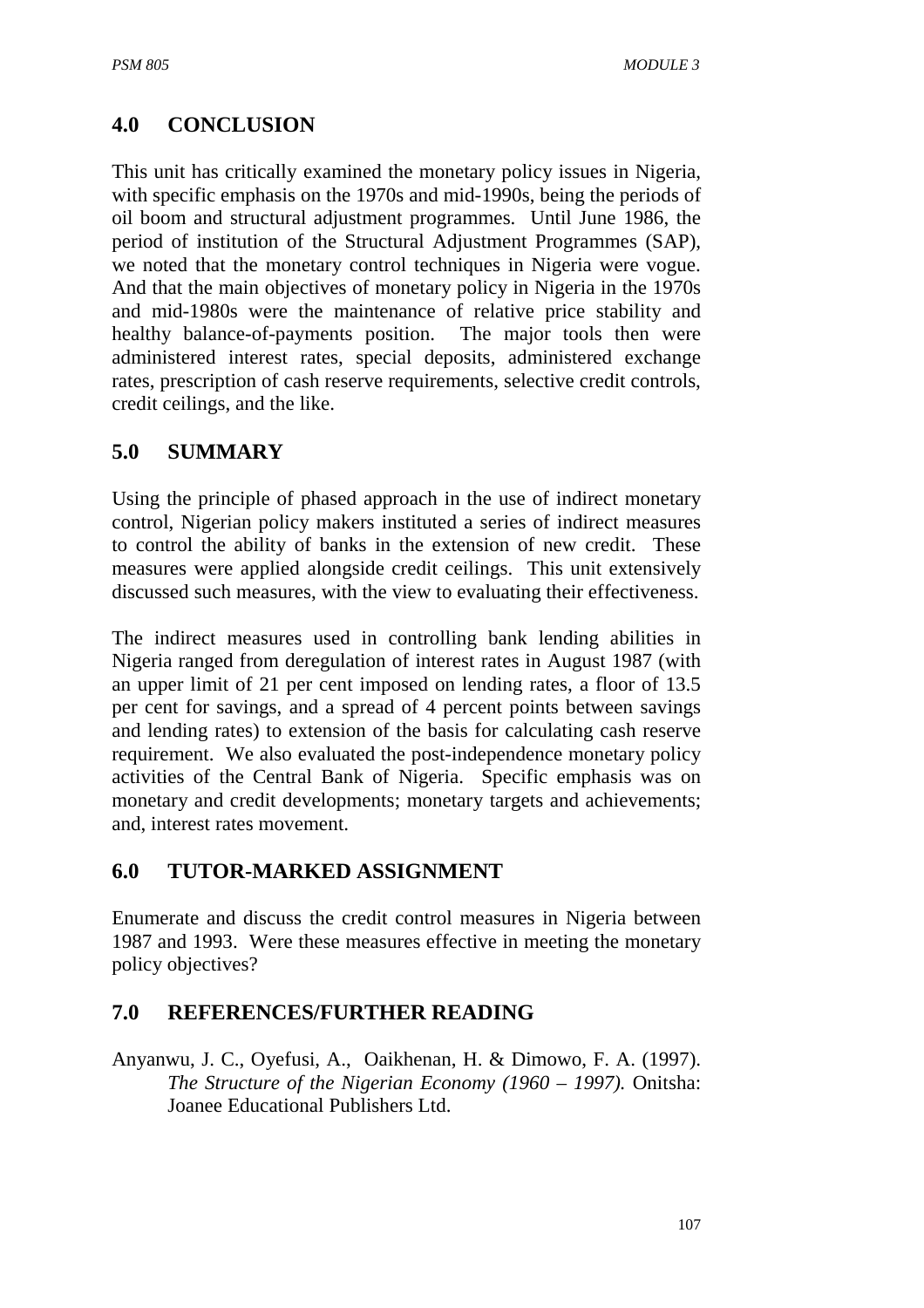# **UNIT 5 THE POST STRUCTURAL ADJUSTMENT (POST-SAP) POVERTY ALLEVIATION STRATEGIES IN NIGERIA: THE NEEDS**

#### **CONTENTS**

- 1.0 Introduction
- 2.0 Objectives
- 3.0 Main Content
	- 3.1 The National Economic Empowerment and Development Strategy (NEEDS)
		- 3.2 Vision, Values, and Principles of the NEEDS
			- 3.2.1 The Vision and Mission of NEEDS
			- 3.2.2 The Core Values of the NEEDS
			- 3.2.3 The Fundamental Principles of NEEDS
		- 3.3 The Macroeconomic Framework of the NEEDS
			- 3.3.1 NEEDS and the Real Sector
				- 3.3.2 Fiscal Operations and Policy
				- 3.3.3 Balance of Payments Proposals under the NEEDS
				- 3.3.4 Monetary and Exchange Rate Policies under the **NEEDS**
- 4.0 Conclusion
- 5.0 Summary
- 6.0 Tutor-Marked Assignment
- 7.0 References/Further Reading

### **1.0 INTRODUCTION**

Nigeria, since the oil boom of the 1970s, has been battling with poverty alleviation issues. In the same vein, it has not been easy arriving at effective strategies for poverty alleviation. By the year 2004, it became obvious that past poverty eradication strategies have not been able to yield positive results, hence the introduction of the National Economic Empowerment and Development Strategy (NEEDS).

NEEDS was regarded as Nigeria's home-grown poverty reduction strategy programme (PRSP). It built on earlier two-year effort to produce an interim poverty reduction strategy, and the then wide consultative and participatory processes associated with it. NEEDS was founded on a clear vision, sound values, and enduring principles. It was a medium-term strategy (2003 – 2007), but which derived from Nigeria's long-term goals of poverty reduction, wealth creation, employment generation, and value re-orientation. NEEDS was a nationally coordinated framework of action in close collaboration with the State and Local Governments (with the State Economic Empowerment and Development Strategy, SEEDS, and Local governments Economic Empowerment and Development Strategy, LEEDS).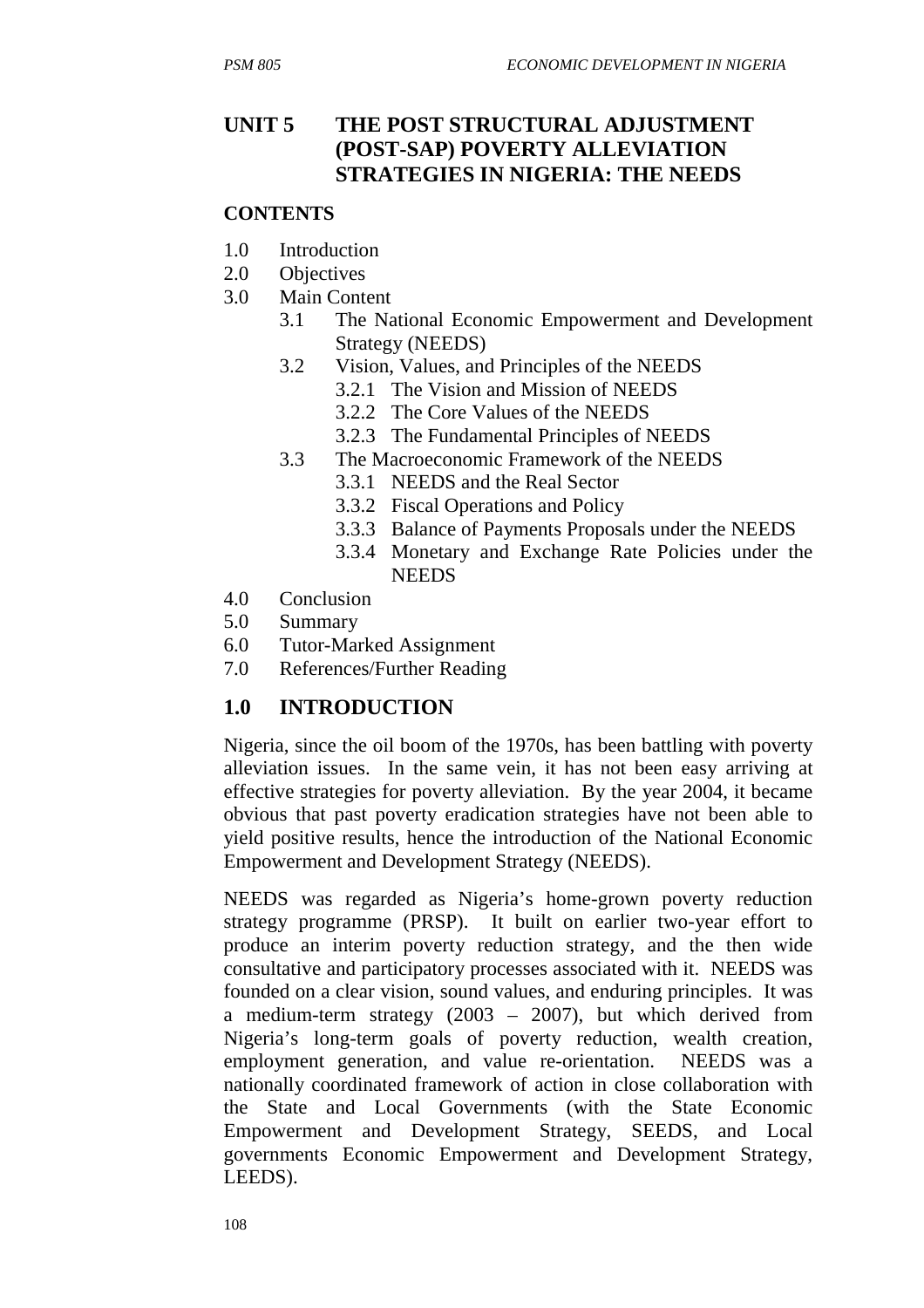In this unit, you will be educated on the vision, values and principles of NEEDS, its goals, and the macroeconomic framework. The aim is to rub minds on past development efforts of the Federal Republic of Nigeria.

# **2.0 OBJECTIVES**

At the end of this unit you should be able to:

- state the vision, values, principles, goals, and macroeconomic framework of the NEEDS
- explain the framework for the implementation of NEEDS
- provide strategies for reforming government and institutions
- design strategies for growing the private sector in Nigeria.

# **3.0 MAIN CONTENT**

### **3.1 The National Economic Empowerment and Development Strategy (NEEDS)**

We now present our discussions on issues relevant to the vision, goals, and framework of the NEEDS. Figs.5.1 and 5.2 summarise these.



*Figure 5.1***:** The NEEDS at a glance **Source:** National Planning Commission, March 2004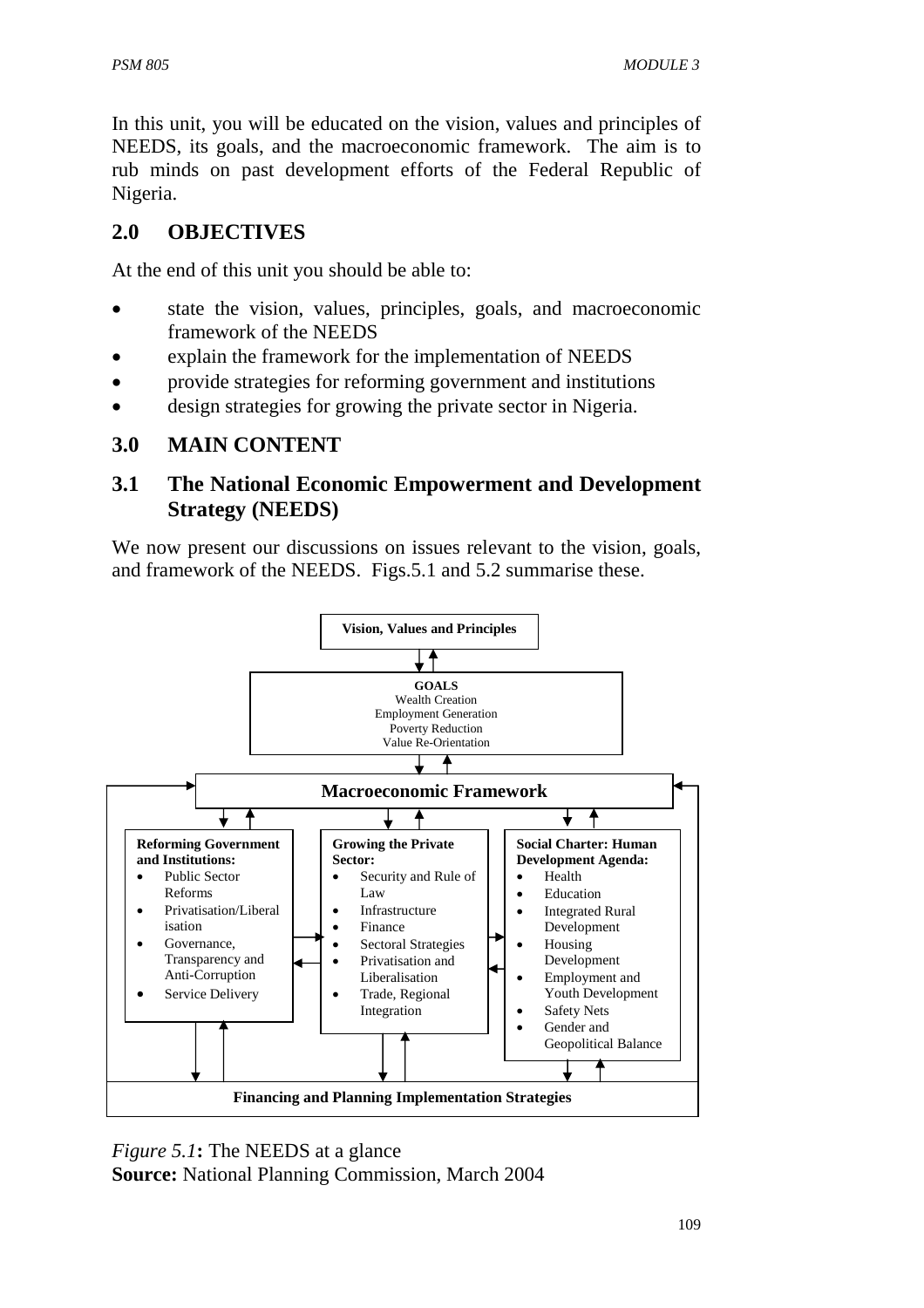



**Source:** National Planning Commission, March 2004

#### **3.2 Vision, Values and Principles of the NEEDS**

It has been observed that NEEDS was not just a plan. It defined a process of development anchored on a clear vision, sound values, and enduring principles. In this section, we examine the vision, mission, values, and fundamental principles.

### **3.2.1 The Vision and Mission of NEEDS**

The vision for the economic development of Nigeria in general and, particularly NEEDS, derives from her economic history, endowments, experience, and aspirations. The vision underscores the necessity to build a modern Nigeria that maximises the potentials of the citizenry in an effort to become the strongest and largest African economy, and a force to be reckoned with in the world before the mid  $21<sup>st</sup>$  Century.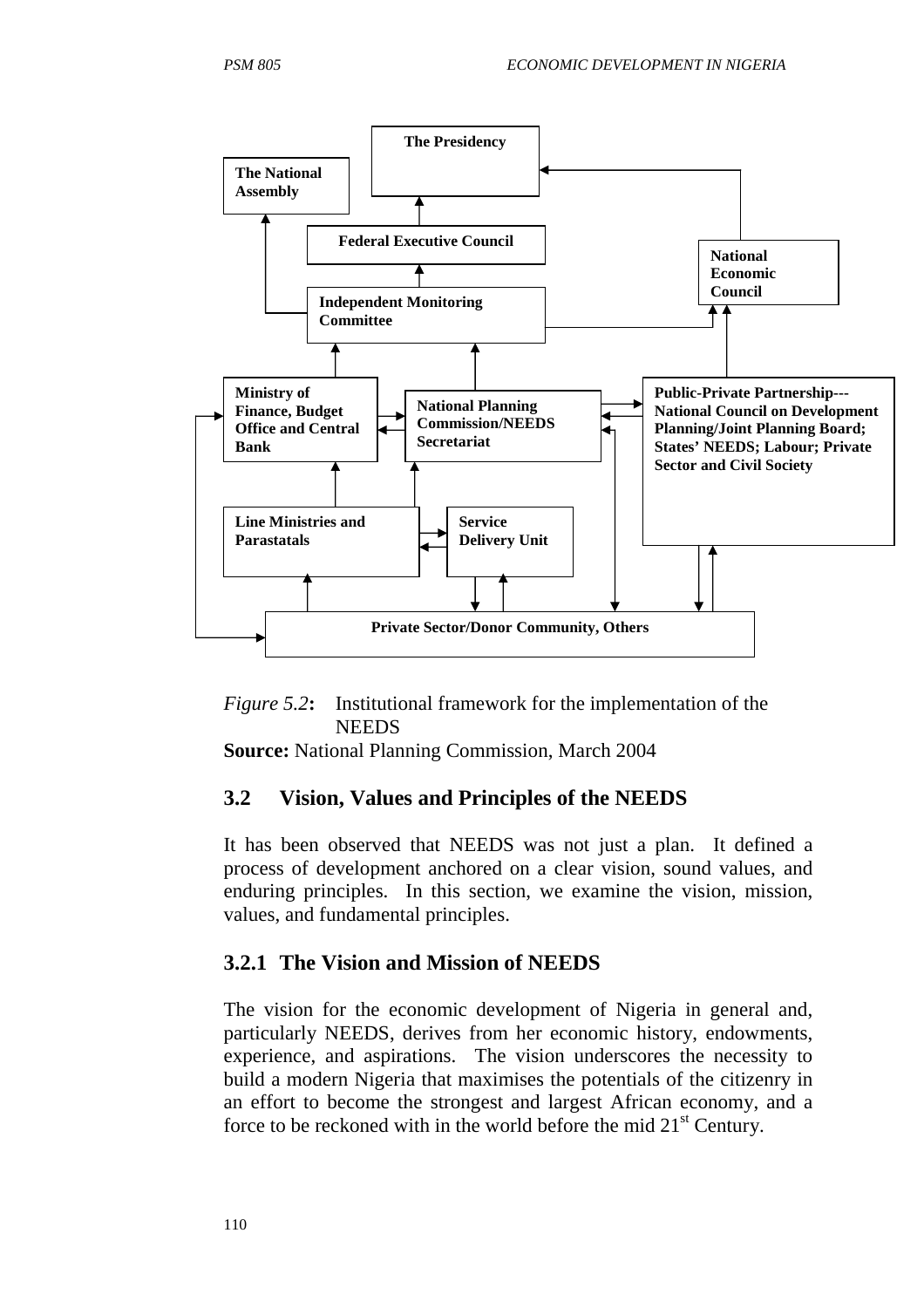The mission of the then President Obasanjo's government was to use the instrumentality of the National Economic Empowerment Strategy (NEEDS) as a nationally coordinated framework of action in close collaboration with the local, state governments, and other stakeholders to consolidate the achievements of the period, 1999 to 2003 and build a solid foundation for the attainment of Nigeria's long-term vision. It was believed that, over the medium-term, the NEEDS will lay the foundation and make significant progress in the areas of wealth creation, full employment, and poverty alleviation.

# **3.2.2 The Core Values of the NEEDS**

The NEEDS is a policy anchored on the imperative to restore the fundamental values of Nigeria that had weakened over the years. According to the vision 2010 report, Nigeria is a multi-ethnic society with a value system that derives from the diversity of its people, religion and cultures. In principle, the elements of this value system include respect for elders, honesty and accountability, cooperation, industry, discipline, self-confidence and moral courage.

The fundamental values upon which NEEDS rests were as follows: In specific terms, the strategy was aimed at laying a solid foundation for a national self rediscovery and strong values based upon:

- 1. Enterprise, competition and efficiency at all levels;
- 2. Equity and care for the weak and vulnerable;
- 3. Moral rectitude, respect for traditional values, and extolling of the Nigerian culture;
- 4. A value system for public service that makes efficient and effective service delivery to the citizens; and,
- 5. Discipline at all levels of leadership.

It was noted that NEEDS as a development strategy recognises that these values cannot take root and be sustained unless conscious efforts are made to mobilise the people around them. Without paradigm shifts, fundamental changes in mindset, and acceptance that it cannot be business as usual, the change which NEEDS attempted to bring about would be difficult to attain and sustain.

# **3.2.3 The Fundamental Principles of NEEDS**

Under the *Fundamental Objectives and Directive Principles of State Policy*, the 1999 Constitution of the Federal Republic of Nigeria clearly stipulates that public policy must be directed to balance the objectives of efficiency, effectiveness, and equity in order to ensure a broad-based poverty-reducing growth and development strategy, the dividends of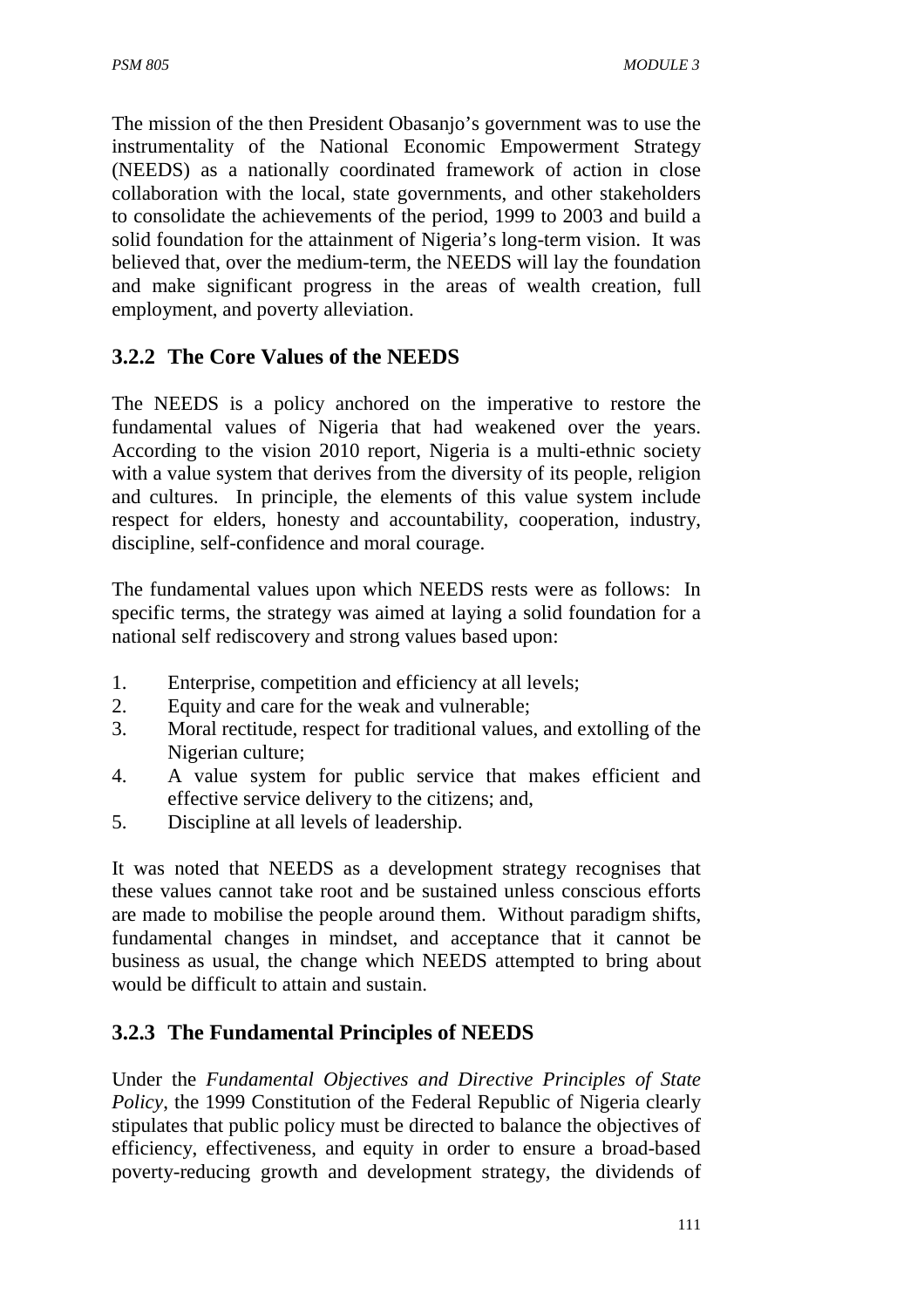which will be distributed fairly among all classes of the citizenry. It was upon these principles that NEEDS was based. NEEDS was a strategy aimed at achieving the directive principles of State policy. As pointed out earlier, its focus was wealth creation, employment generation, poverty reduction, elimination of corruption, and general value reorientation. Three other principles governing the NEEDS were:

- 1. An incentive structure that rewards and celebrates private enterprise, entrepreneurial spirit, and excellence;
- 2. New forms of partnership among all stakeholders in the economy to promote prosperity among all arms of government, publicprivate civil society, and the international community; and,
- 3. A public service that delivers prompt and quality service to the people.

# **3.3 The Macroeconomic Framework of the NEEDS**

Economists believe that the overall goal of any consistent macroeconomic framework is to ensure predictability and sustainability of a given macro- economic environment, and high but broadly shared pro-poor growth. Nigeria has consistently been facing problems inhibiting economic growth such as, macroeconomic policy inconsistency, instability and policy reversals, conflicts of macroeconomic policy goals, public sector dominance in production and consumption, pervasive rent seeking, and corruption facilitated by government being the hub of economic activities. Other problems include inadequacy in infrastructural development, high volatility of major macroeconomic aggregates, and weak institutional capacity, among others. It was the primary aim of NEEDS to redress these problems. In this section, we examine critically the macroeconomic framework of NEEDS in terms of the real sector, fiscal operations and policy, balance of payments, and monetary and exchange rate policies.

# **3.3.1 NEEDS and the Real Sector**

A major characteristic of sectoral growth trend has been the instability of growth variables. It follows that in order to put Nigeria back on the path of sustainable growth we would require a systematic and consistent framework. NEEDS therefore represents a bold step in plugging sources of leakages and achieving macroeconomic stability, as well as supporting an efficient use of scarce resources in growing the national economy. The major policy thrusts in the achievement of this laudable goal of NEEDS have been enumerated as follows: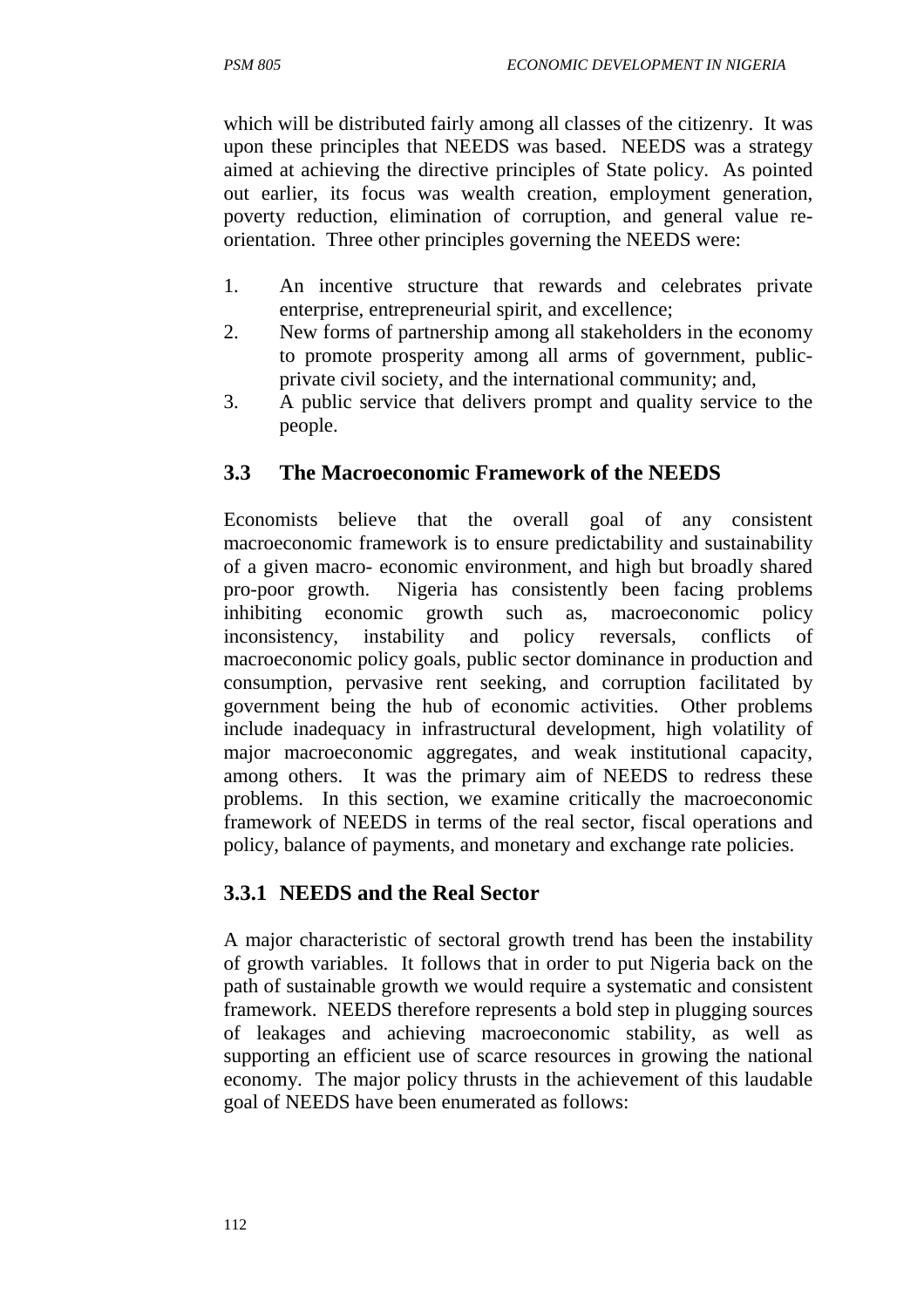- 1. Sustenance of high, but broad-based non-oil GDP growth rate, consistent with desired poverty reduction and employment generation rates;
- 2. Diversification of the production structure away from oil/mineral resources;
- 3. Ensuring international competitiveness of the productive sector; and,
- 4. Systemic reduction of the role of government in direct production of goods, and strengthen its facilitating and regulatory functions.

The key policy instruments were:

- 1. Privatisation, de-regulation and trade liberalisation;
- 2. Coordinated national sectoral development strategies for agriculture, small-and medium-scale enterprises (SMEs), and services (particularly tourism);
- 3. Infrastructural development such as the development of electricity, transport, and water;
- 4. Addressing problems of real sector financing and mobilising long-term savings and investment;
- 5. Effective regulatory regimes; and,
- 6. Targeted programmes for promotion of the private sector growth and development.

It was observed that, owing to the re-ordering of priorities, the growth in a number of sectors may not have been as spectacular as growth in the primary sector, and the overall projections of the framework for the growth of aggregate output for the four years of NEEDS were estimated at 5 percent for 2004, 6 percent for 2005, 6 percent for 2006, and 7 percent for 2007. It was expected that the non-oil sector, the major target of the diversification effort of government would have been boosted and growth in the sector was expected to have improved from 6.8 percent in 2003 to over 9 percent in 2007. Within the same period, Nigerians expected some steady declines in public consumption expenditure. In addition, agriculture as a matter of priority area was to receive government incentives for investments.

The degree of attainment of the projected improvements in real GDP, the non-oil sector and government expenditures is summarised in table 3.2.1 below.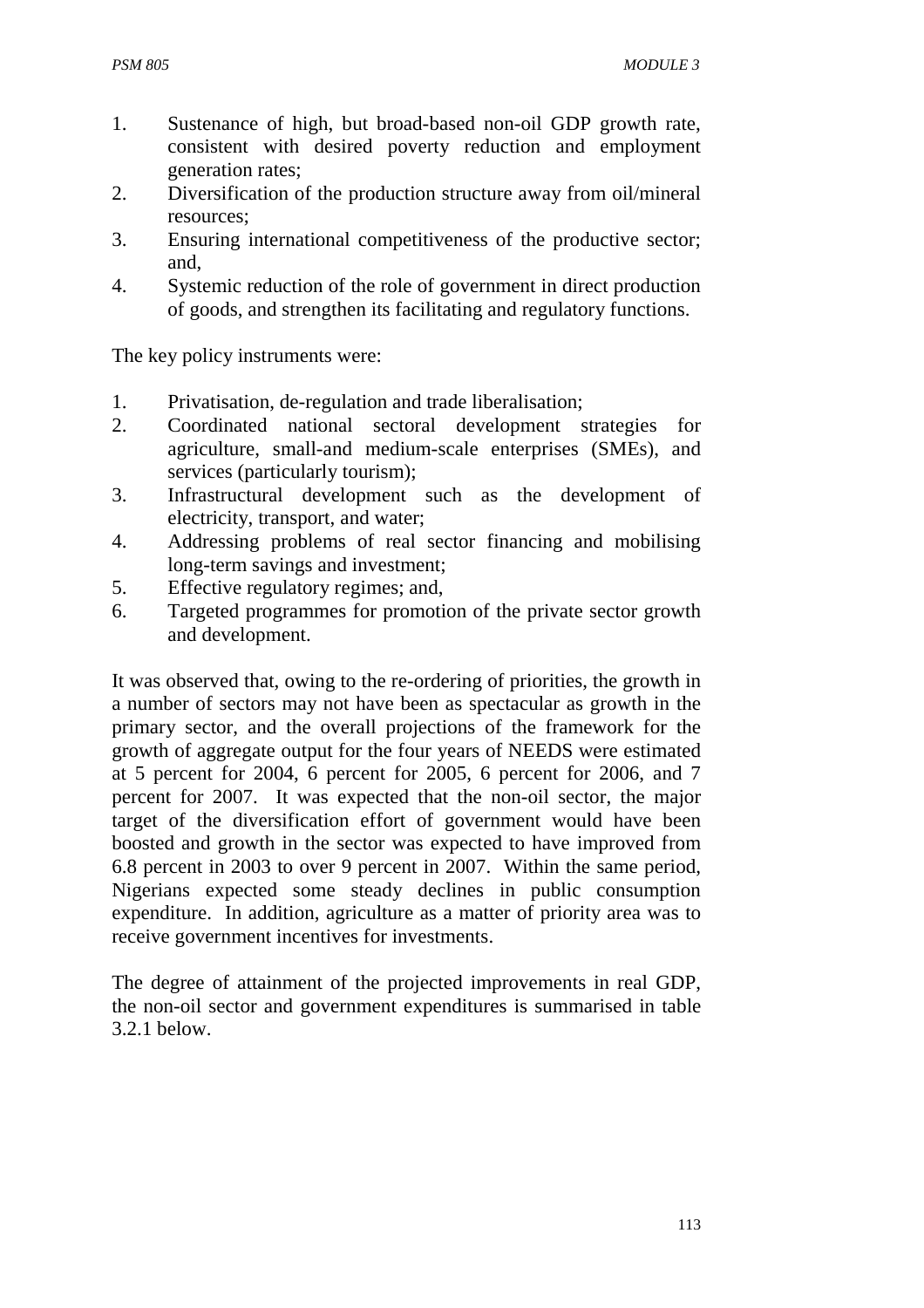| <i>Lable 9.1</i> . Defected macroceonomic muicators (2005 to 2007) |                 |          |          |          |           |  |
|--------------------------------------------------------------------|-----------------|----------|----------|----------|-----------|--|
| <b>Domestic</b>                                                    | 2003            | 2004     | 2005     | 2006     | 2007      |  |
| <b>Output/Year</b>                                                 |                 |          |          |          |           |  |
| GDP<br>Real                                                        | 8.6             | 5.0      | 6.0      | 6.0      | 7.0       |  |
| Growth $(\%)$                                                      | (9.57)          | (6.58)   | (6.51)   | (6.03)   | (6.41)    |  |
| Oil Sector                                                         | 15.0            | 0.0      | $0.0\,$  | 0.0      | 0.0       |  |
|                                                                    | (23.70)         | (3.37)   | (0.50)   |          |           |  |
| Non-Oil Sector                                                     | 5.83            | 7.27     | 8.54     | 8.34     | 9.52      |  |
| Oil Production                                                     | 2.21            | 2.21     | 2.21     | 2.21     | 2.21      |  |
| (mbd)                                                              |                 |          |          |          |           |  |
| Gross National                                                     |                 |          |          |          |           |  |
| Savings $(\% \text{ of } 12.42)$                                   |                 | 14.14    | 17.24    | 23.90    | 28.96     |  |
| GDP)                                                               |                 |          |          |          |           |  |
| Inflation Rate                                                     | $\vert$ 11      | 10       | 9.5      | 9.5      | 9.0       |  |
| $(\% )$                                                            |                 |          |          |          |           |  |
| <b>Federal Government Finance (% of GDP):</b>                      |                 |          |          |          |           |  |
| Overall Fiscal                                                     | $-3.25$         | $-1.89$  | $-3.16$  | $-3.18$  | $-3.17$   |  |
|                                                                    |                 |          |          |          |           |  |
| <b>Balance</b>                                                     |                 |          |          |          |           |  |
| Primary Balance   -1.35                                            |                 | 0.07     | $-1.68$  | $-1.45$  | $-1.41$   |  |
| Retained                                                           | 9.71            | 9.72     | 7.82     | 7.61     | 7.34      |  |
| Revenue                                                            |                 |          |          |          |           |  |
| Total                                                              | 25.1            | 23.54    | 23.37    | 22.90    | 22.33     |  |
| Expenditure                                                        |                 |          |          |          |           |  |
| Money and Credit Growth Rate (%):                                  |                 |          |          |          |           |  |
| Net Domestic                                                       | 28.29           | 24.51    | 24.62    | 22.53    | 21.82     |  |
| Credit                                                             |                 |          |          |          |           |  |
| Net Credit to $ 44.37 $                                            |                 | 29.92    | 29.92    | 23.54    | 21.48     |  |
| Government                                                         |                 |          |          |          |           |  |
| Credit to Private                                                  | $\overline{30}$ | 30       | 30       | 30       | 30        |  |
| Sector                                                             |                 |          |          |          |           |  |
| Money<br>Narrow                                                    | 10.28           | 10.77    | 8.34     | 16.71    | 19.76     |  |
| (M1)                                                               |                 |          |          |          |           |  |
| Money<br><b>Broad</b>                                              | 15              | 15       | 15.5     | 15.5     | 16        |  |
| (M2)                                                               |                 |          |          |          |           |  |
| <b>External Sector:</b>                                            |                 |          |          |          |           |  |
| Overall<br><b>Balance</b>                                          | $-7.69$         | $-10.76$ | $-9.17$  | $-4.43$  | $-1.33$   |  |
| % of GDP                                                           |                 |          |          |          |           |  |
| Current Account                                                    |                 |          |          |          |           |  |
| <b>Balance</b><br>(%<br>of                                         | 2.69            | $-2.89$  | $-2.27$  | $-0.45$  | 0.32      |  |
| GDP)                                                               |                 |          |          |          |           |  |
| External                                                           |                 |          |          |          |           |  |
| (US\$<br>Reserves                                                  | 7,186.70        | 7,686.70 | 8,686.70 | 9,686.70 | 10,686.70 |  |
| million)                                                           |                 |          |          |          |           |  |

*Table 5.1***: Selected macroeconomic indicators (2003 to 2007)**

**Sources:** (1) National Planning Commission, 2004 Estimates

 <sup>(2)</sup> *CBN Statistical Bulletin.* Actual figures in brackets ( ).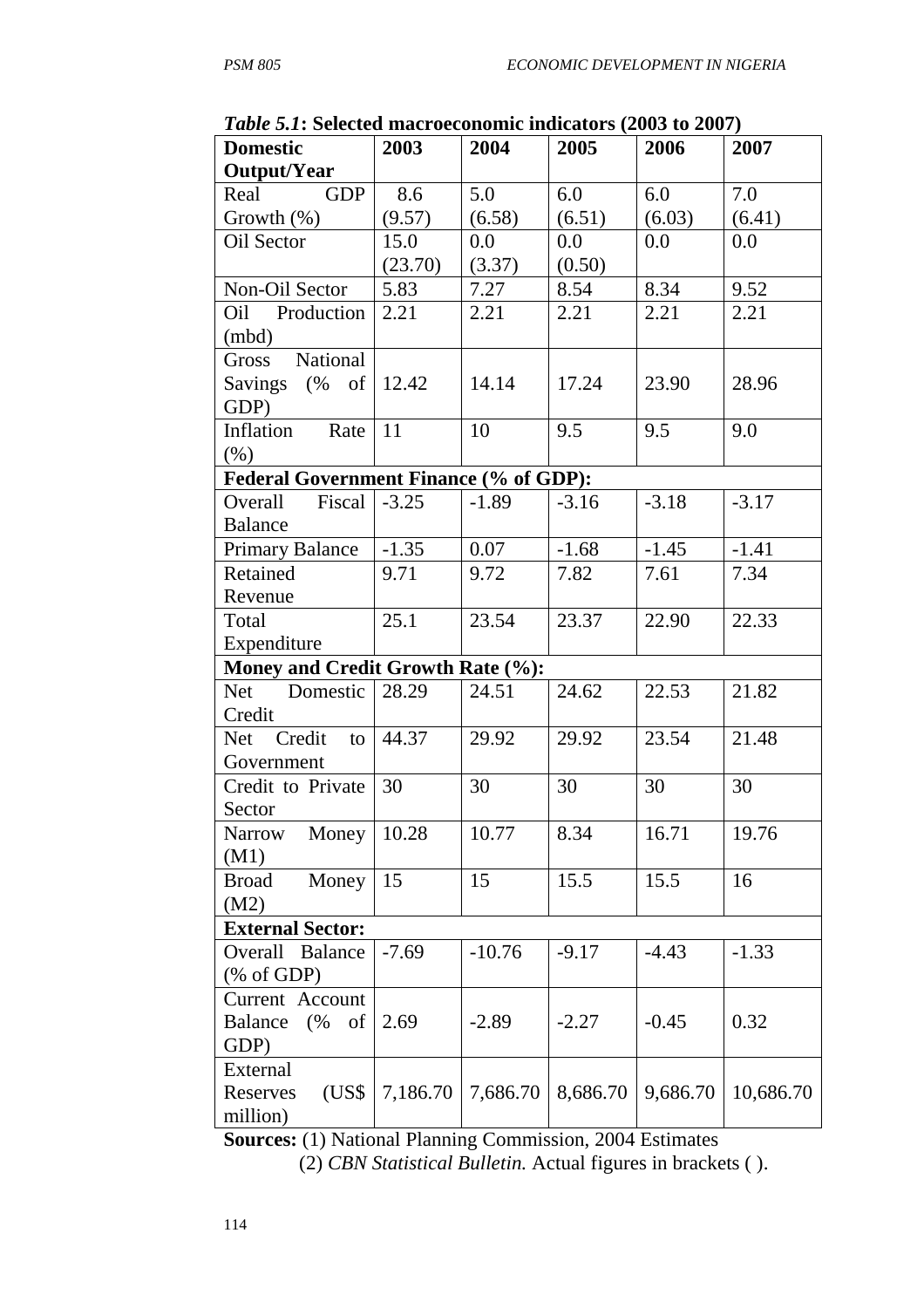# **3.3.2 Fiscal Operations and Policy**

In the Keynesian world, the most important demand management tool is the fiscal policy. It goes beyond mere changes in tax revenues and government expenditures. In this section, we examine the fiscal policy system in Nigeria with a view to exposing you to fiscal policy issues in the country. We will concentrate mainly on the policy directions and targets.

Some of the *key fiscal policy thrusts* of the Nigerian economy include:

- 1. Predictability of the macroeconomic environment and efficiency of resource use predicated on a Medium Term Expenditure Framework (MTEF) to ensure predictable and sustainable public finance situations at all levels of government;
- 2. Pursuit of policies consistent with raising domestic savings and increasing private investments; and,
- 3. Public debt sustainability.

In terms of the *fiscal policy strategies and instruments*, we have:

- 1. Reformed budget process with early involvement of the stakeholders;
- 2. Tax reforms aimed at raising adequate revenues and diversifying the revenue base;
- 3. Strengthening of the budget office;
- 4. Medium-term Expenditure Framework;
- 5. Intergovernmental fiscal coordination based on a Fiscal Responsibility Act or a similar initiative;
- 6. Reformed and strengthened procurement process;
- 7. Fiscal rule Oil price based fiscal rule and establishment of a stabilisation fund for excess revenue from crude oil sales with specific conditions and
- 8. Public Expenditure Rule with a deficit of no more than 3 per cent of the Gross Domestic Product (GDP).

With proposed public sector reforms under the NEEDS, overall recurrent expenditure as a proportion of total expenditure was expected to continue to fall. As at 2004, recurrent expenditure gulps about 70 per cent of total revenues at the Federal, State, and local government levels. This picture appears inconsistent with the requirements for sustainable development. Economic development requires appropriate capital expenditure mix. A planned improvement in government efficiency was expected to gradually reduce recurrent expenditure.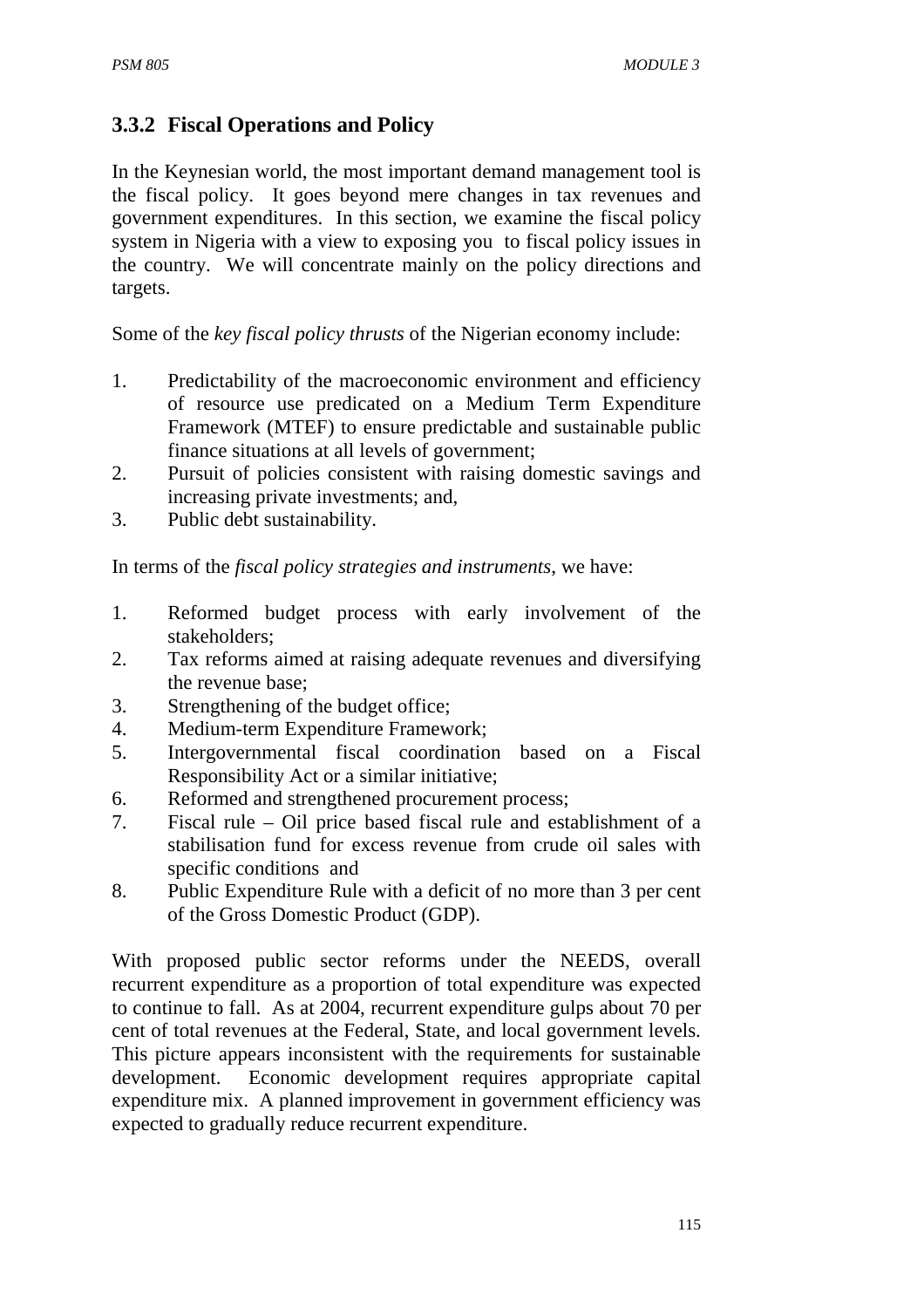The framework for budgeting was to adopt a mandatory budget calendar which ensures early involvement of the Legislature and finalisation of the budget least three months before the beginning of a new budget year. The budget process was to be reformed to eliminate arbitrariness. Essentially, budgets were to be in line with the policies and priorities of NEEDS, subject to more detailing of programmes and projects by line ministries/parastatals.

The reforms under the NEEDS were also aimed at strengthening the machinery for tax collection, tracking all government revenues paid into different bank accounts, as well as recovering debts, misappropriated and looted funds, and payments for work not executed. States and Local governments were expected to improve on their internal revenue generation efforts, rather than depend on statutory allocation from the federation account or borrowing from the capital market. The areas addressed under the NEEDS in the short and medium term include:

- 1. Structure of the tax system;
- 2. Revenue generation consideration;
- 3. Efficiency of collection;
- 4. Responding to comparative/international standards;
- 5. Promoting investment; and,
- 6. Coordination of tax administration.

From the foregoing, we can appreciate the reforms in the fiscal operations of the federal government under the NEEDS. If effectively implemented, these reforms were to place Nigeria in a smooth transition to economic progress. It appears the quest for budget of transformation is a step in the right direction.

# **3.3.3 Balance of Payments Proposals under the NEEDS**

Historically, the Nigerian external sector account has been referred to as an oil account, given the position of oil exports in the economy's external trade. Consequently, poor structural diversification, swings in OPEC quota, and large changes in the international price of oil continues to dictate the direction and pace of shifts in the Nigerian balance of payments. So much has been said about the difficulty associated with the Nigeria's dependence on oil as the only export commodity.

On the same token, import volume has been high and diversified. Import items range from capital goods and machinery to unprocessed food and other primary items. This high propensity to import food items and the associated hazards they pose has been a source of concern to the government and economists at large. This situation calls for some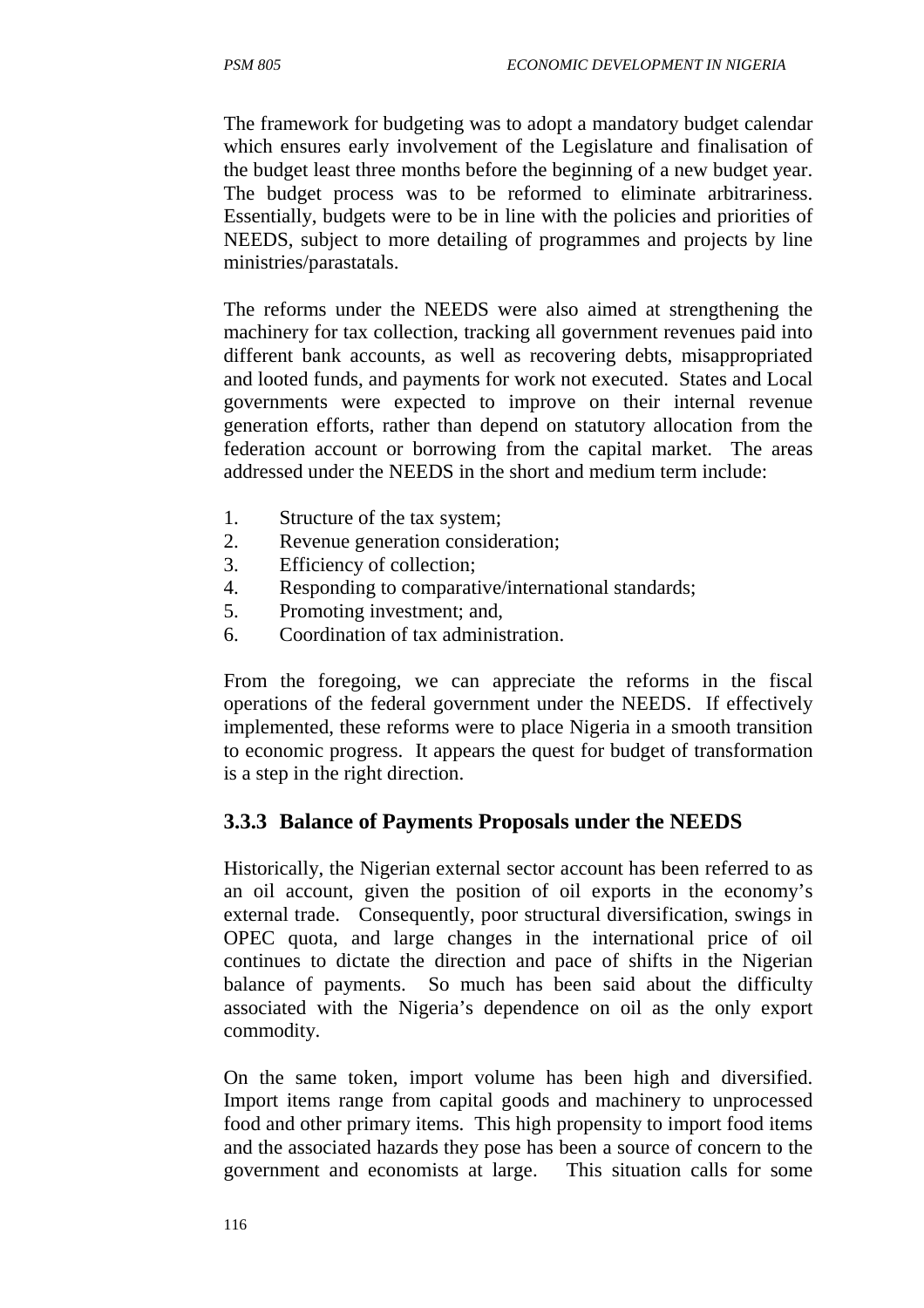rethinking on macroeconomic policies in Nigeria. It calls for an aggressive export diversification and expansion, as well as gradual import liberalisation as wining strategy for moving forward. Accordingly, NEEDS proposed the following *policy direction/targets*:

- 1. Export promotion and diversification of exports away from oil;
- 2. Gradual liberalisation of imports;
- 3. Market-determined nominal exchange rate regime and avoidance of overvaluation of the real exchange rate;
- 4. Seek debt reduction to make Nigeria's debt service sustainable.

# **3.3.4 Monetary and Exchange Rate Policies under the NEEDS**

An observed wide disparity between monetary targets and outcomes in Nigeria has made monetary policy intervention by the Central Bank of Nigeria basically reactionary and short term, leading to missed targets and ineffectiveness in performance. In effect, the following policy direction and targets were in place in the NEEDS reforms:

- 1. Strive to meet the second West African Monetary Zone's (WAMZ) convergence criteria;
- 2. Low (real) lending interest rate regime;
- 3. Competitive but stable exchange rate regime;
- 4. Restructure composition of credit to private sector to boost production;
- 5. More credit to the private sector, especially long-term credit for real sector development;
- 6. Effective regulatory and supervisory mechanisms to ensure orderly development of the financial system; and,
- 7. Retail Dutch Auction System (DAS) in determination of the nominal exchange rate regime and adoption of a wholesale Dutch Auction in the medium to long term.

The conduct of monetary, credit and exchange rate policies continued to be guided by the Central Bank's Monetary, Credit, Foreign Trade and Exchange Policy Guidelines which are issued for two years periods. The overall goal of monetary policy remained price and exchange rate stability.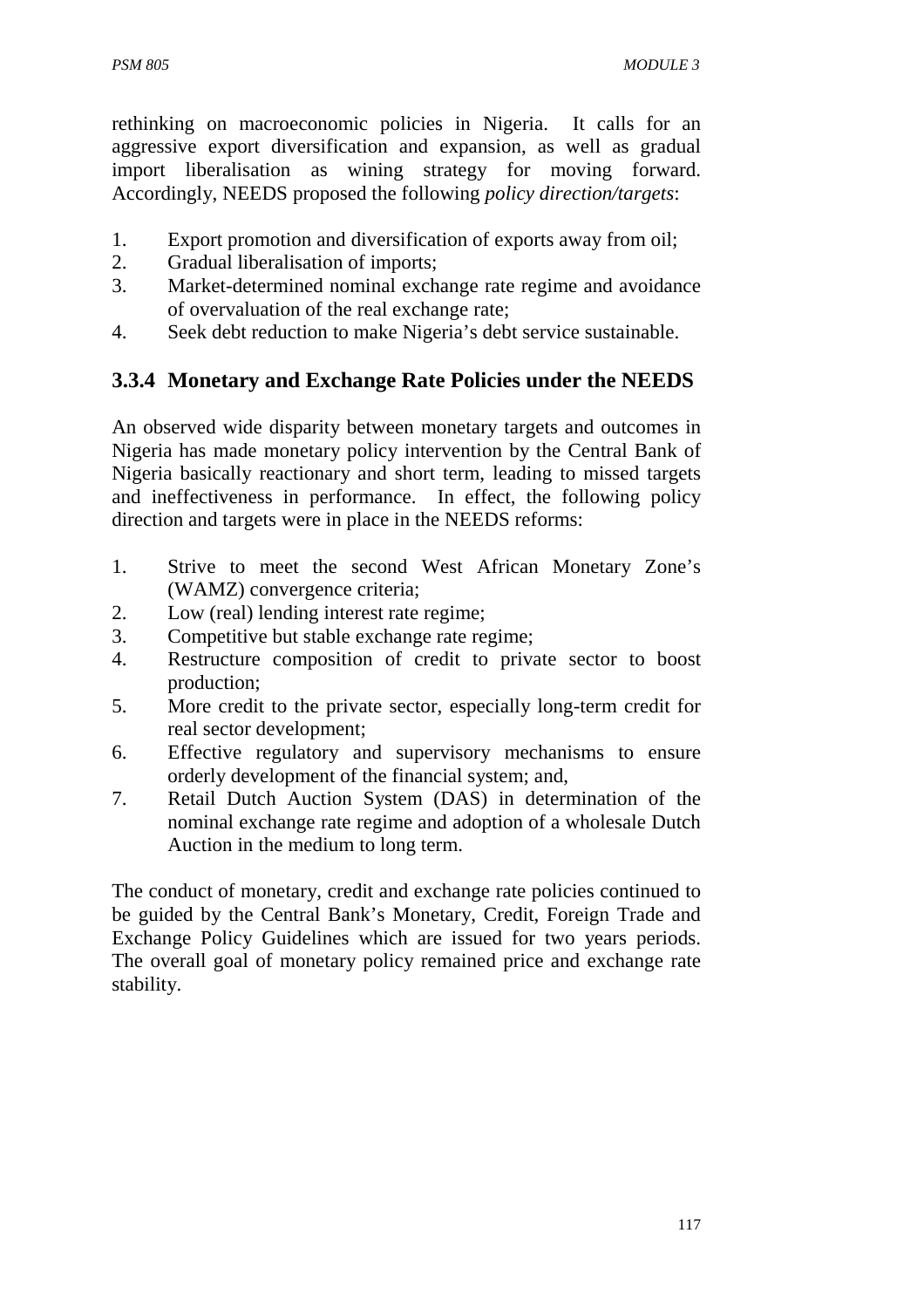#### **SELF-ASSESSMENT EXERCISE**

What are the key real sector instruments of the National Economic Empowerment and Development Strategy in Nigeria?

# **4.0 CONCLUSION**

Economic development in Nigeria had attracted several policy prescriptions by different military and political regimes. Of major debate was that of the National Economic Empowerment Development Strategy (NEEDS). This unit has attempted to look at the basic principles behind the introduction of NEEDS, its policy instruments, and the areas of economic emphasis. We hope that the issues contained in our discussions will enable learners contribute fruitfully to the development of the Nigerian economy.

# **5.0 SUMMARY**

This unit focuses on the National Economic Empowerment and Development Strategy (NEEDS) as a suggested alternative strategy for development of the Nigerian economy. The emphases were on the vision, values, principles, goals, and macroeconomic framework of the NEEDS; the framework for the implementation of NEEDS; strategies for reforming government and institutions; and, strategies for growing the Private Sector in Nigeria. The vision for the economic development of Nigeria in general and, particularly NEEDS, derives from her economic history, endowments, experience, and aspirations. The vision underscores the necessity to build a modern Nigeria that maximises the potentials of the citizenry in an effort to become the strongest and largest African economy, and a force to be reckoned with in the world before the mid  $21<sup>st</sup>$  century.

Vision 2010 report asserts that Nigeria is a multi-ethnic society with a value system that derives from the diversity of its people, religion and cultures. In principle, the elements of this value system include respect for elders, honesty and accountability, cooperation, industry, discipline, self-confidence and moral courage. The proposed implementation of NEEDS draws on these values. NEEDS was a strategy aimed at achieving the directive principles of State policy. Its focus was wealth creation, employment generation, poverty reduction, elimination of corruption, and general value re-orientation. The macroeconomic framework of NEEDS was discussed in terms of the real sector, fiscal operations and policy, balance of payments, and monetary and exchange rate policies.